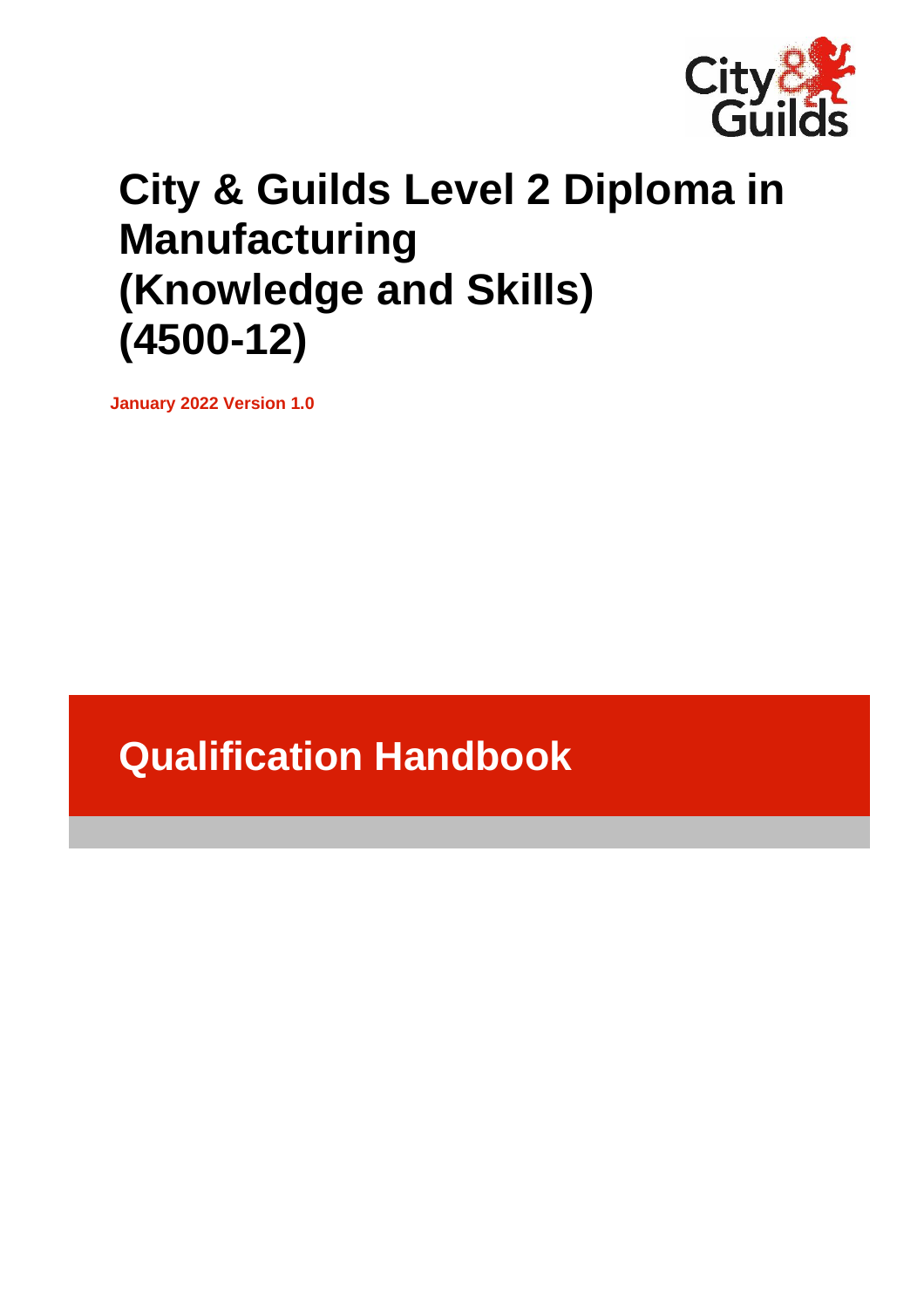# **Qualification at a glance**

| Subject area                             | Engineering                                                  |
|------------------------------------------|--------------------------------------------------------------|
| <b>City &amp; Guilds number</b>          | 4500-12                                                      |
| Age group approved                       | $16+$                                                        |
| <b>Entry requirements</b>                | <b>None</b>                                                  |
| <b>Assessment</b>                        | Short Answer, Centre Devised, Portfolio of<br>Evidence       |
| Grading                                  | Pass/fail                                                    |
| <b>Approvals</b>                         | Full centre                                                  |
| <b>Support materials</b>                 | Assessment pack, SmartScreen                                 |
| <b>Registration and</b><br>certification | Consult the Walled Garden/Online Catalogue for<br>last dates |

| <b>Title and level</b>                                                      | <b>City &amp; Guilds</b><br>number | Ofqual number |
|-----------------------------------------------------------------------------|------------------------------------|---------------|
| City & Guilds Level 2 Diploma in<br>Manufacturing (Knowledge and<br>Skills) | 4500-12                            | 610/0180/6    |
|                                                                             |                                    |               |

| Version and date Change detail |         | <b>Section</b> |
|--------------------------------|---------|----------------|
| Version 1.0                    | Created | Αll            |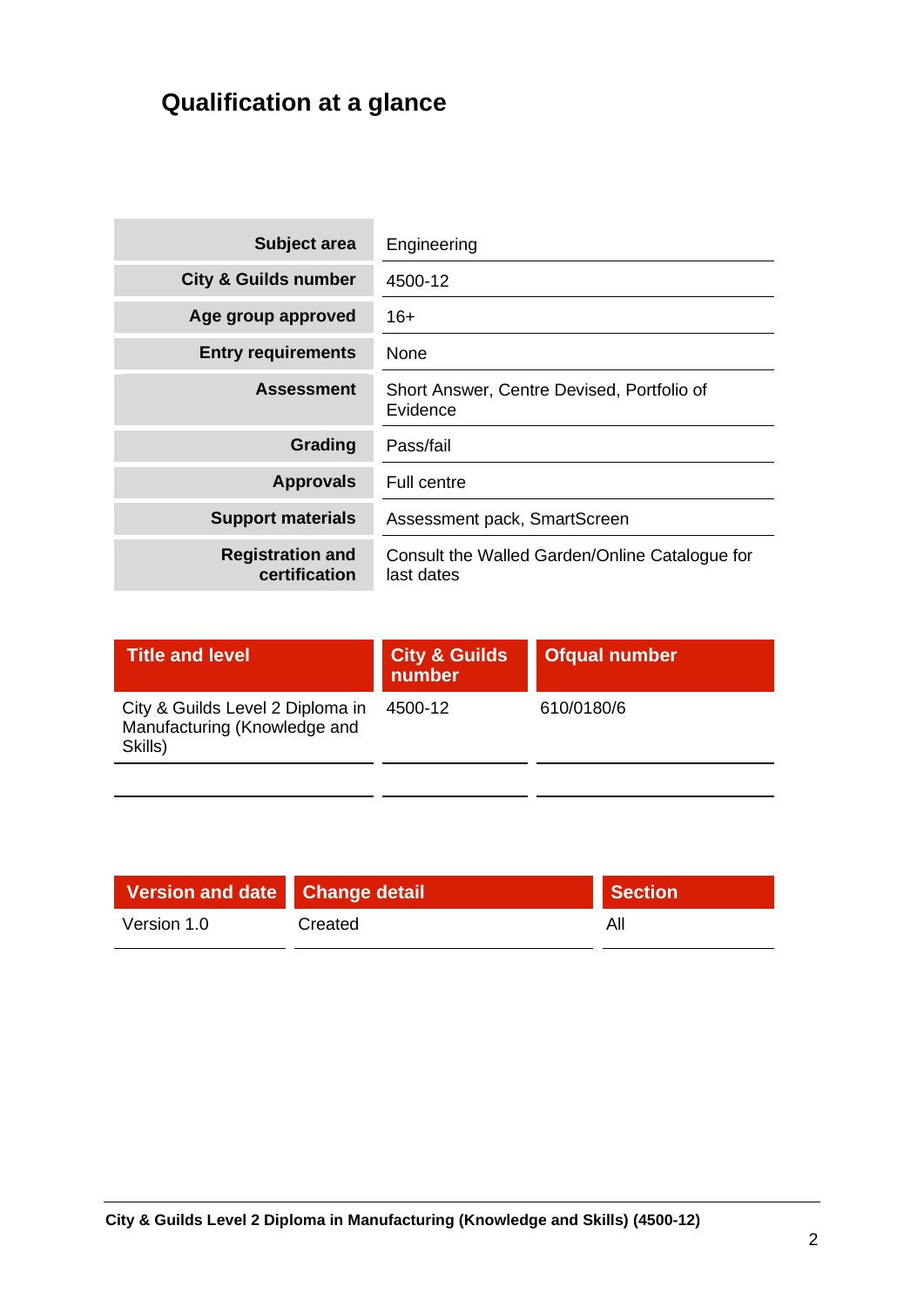# **Contents**

|                  |                     | <b>Qualification at a glance</b>                                                                       | $\mathbf 2$ |
|------------------|---------------------|--------------------------------------------------------------------------------------------------------|-------------|
|                  | <b>Contents</b>     |                                                                                                        | 3           |
| 1                | <b>Introduction</b> |                                                                                                        | 5           |
|                  |                     | <b>Structure</b>                                                                                       | 6           |
| $\boldsymbol{2}$ |                     | <b>Centre requirements</b>                                                                             | 8           |
|                  |                     | Resource requirements                                                                                  | 8           |
| 3                |                     | Delivering the qualification                                                                           | 10          |
|                  |                     | Initial assessment and induction                                                                       | 10          |
|                  |                     | Support materials                                                                                      | 10          |
| 4                | <b>Assessment</b>   |                                                                                                        | 11          |
|                  |                     | Summary of assessment methods                                                                          | 11          |
|                  |                     | Assessment strategy                                                                                    | 14          |
|                  |                     | <b>Test specifications</b>                                                                             | 14          |
|                  |                     | Portfolio of evidence                                                                                  | 16          |
|                  |                     | Evidence sources                                                                                       | 17          |
|                  |                     | Selecting evidence                                                                                     | 17          |
|                  |                     | Confirming the evidence selection                                                                      | 18          |
|                  |                     | Authenticity                                                                                           | 18          |
|                  |                     | Certificates                                                                                           | 18          |
|                  |                     | <b>Digital Credentials</b>                                                                             | 19          |
| 5                | <b>Units</b>        | 20                                                                                                     |             |
|                  |                     | Availability of units                                                                                  | 20          |
|                  |                     | Structure of the units                                                                                 | 20          |
|                  |                     | Units                                                                                                  | 20          |
|                  | <b>Unit 201</b>     | Health and safety within a manufacturing environment                                                   | 22          |
|                  | <b>Unit 202</b>     | Communicating and working effectively within a manufacturing                                           |             |
|                  |                     | environment                                                                                            | 27          |
|                  | <b>Unit 203</b>     | Working relationships and individual rights and responsibilities within a<br>manufacturing environment | 31          |
|                  | <b>Unit 204</b>     | Workplace organisational techniques                                                                    | 36          |
|                  | <b>Unit 205</b>     | Work-related problem-solving techniques                                                                | 41          |
|                  | <b>Unit 206</b>     | Preparing for manufacturing operations                                                                 | 45          |
|                  | <b>Unit 207</b>     | <b>Controlling manufacturing operations</b>                                                            | 49          |
|                  | <b>Unit 208</b>     | Conclusion and handover of manufacturing operations                                                    | 53          |
|                  | <b>Unit 209</b>     | Producing products by assembly operations                                                              | 57          |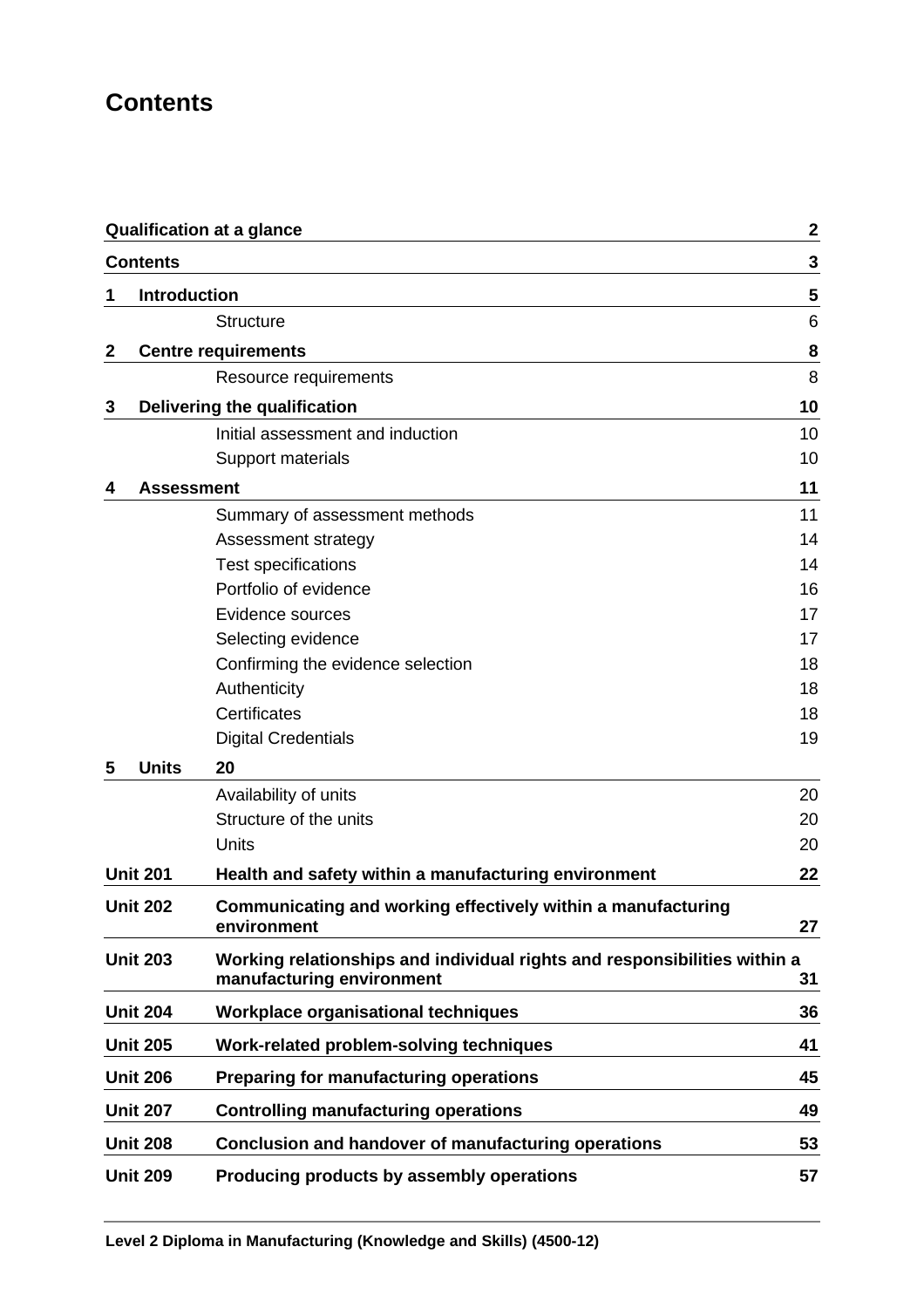| <b>Unit 210</b>   | Transferring materials for manufacturing operations                      | 61 |
|-------------------|--------------------------------------------------------------------------|----|
| <b>Unit 211</b>   | Receiving and checking incoming materials for manufacturing operations   | 67 |
| <b>Unit 212</b>   | <b>Producing products by processing</b>                                  | 72 |
| <b>Unit 213</b>   | <b>Finishing products</b>                                                | 77 |
| <b>Unit 214</b>   | Analysing the results of inspection and confirming quality of production | 82 |
| <b>Unit 215</b>   | Carrying out inspection and testing activities                           | 87 |
| <b>Unit 216</b>   | Recording and reporting inspection test results                          | 92 |
| <b>Appendix 1</b> | Relationships to other qualifications                                    | 97 |
| <b>Appendix 2</b> | Sources of general information                                           | 98 |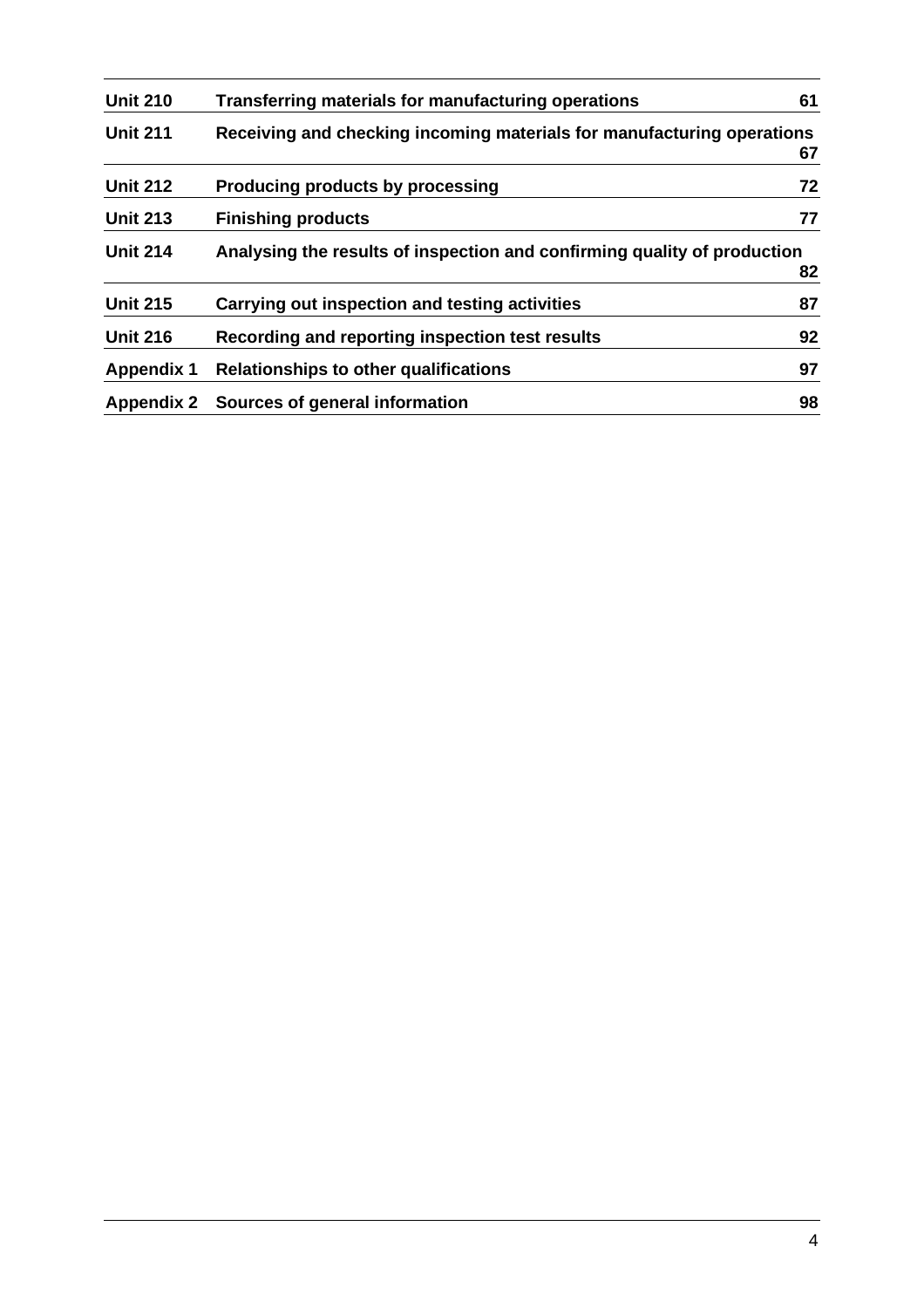# **1 Introduction**

This document tells you what you need to do to deliver the qualification:

| <b>Area</b>                                      | <b>Description</b>                                                                                                                                                                                                                                                                                                                                                                                                                                        |
|--------------------------------------------------|-----------------------------------------------------------------------------------------------------------------------------------------------------------------------------------------------------------------------------------------------------------------------------------------------------------------------------------------------------------------------------------------------------------------------------------------------------------|
| Who is the qualification for?                    | This qualification is aimed at learners aged 16 and above<br>who would like to gain the knowledge and skills required to<br>become a Lean Manufacturing Operative as part of an<br>apprenticeship.                                                                                                                                                                                                                                                        |
| What does the qualification<br>cover?            | This qualification allows learners to develop the knowledge<br>and skills required for employment and/or career<br>progression in the manufacturing industry sector in<br>general.                                                                                                                                                                                                                                                                        |
| What opportunities for<br>progression are there? | Upon completion, learners will have achieved the on-<br>programme competence qualification. This is a mandatory<br>component of the Level 2 Lean Manufacturing Operative<br>apprenticeship framework.                                                                                                                                                                                                                                                     |
|                                                  | Learners could progress on to Level 3 qualifications or into<br>employment in the Manufacturing sector.                                                                                                                                                                                                                                                                                                                                                   |
| Who did we develop the<br>qualification with?    | The City & Guilds Level 2 Diploma in Manufacturing<br>(Knowledge and Skills) was developed through close<br>collaboration with the Lean Manufacturing trailblazer<br>group. The trailblazer group included the following<br>employers: Nissan Motor Manufacturing, Toyota Motor<br>Manufacturing, Calsonic Kansei, ADIANT, DHL, JCB, NAC<br>Group, Caterpillar, Perkins, Jaguar Landrover, Bacoll,<br>BMW, Vision Labs, Cargill Meats Limited, Nifty Lift |
| Is it part of an apprenticeship<br>standard?     | This qualification is mandated in the Level 2 Lean<br>Manufacturing Operative ST0420 apprenticeship standard.                                                                                                                                                                                                                                                                                                                                             |
|                                                  | The qualification can also be used for full time students<br>who would like to gain the skills that will enable them to<br>progress into employment or further training.                                                                                                                                                                                                                                                                                  |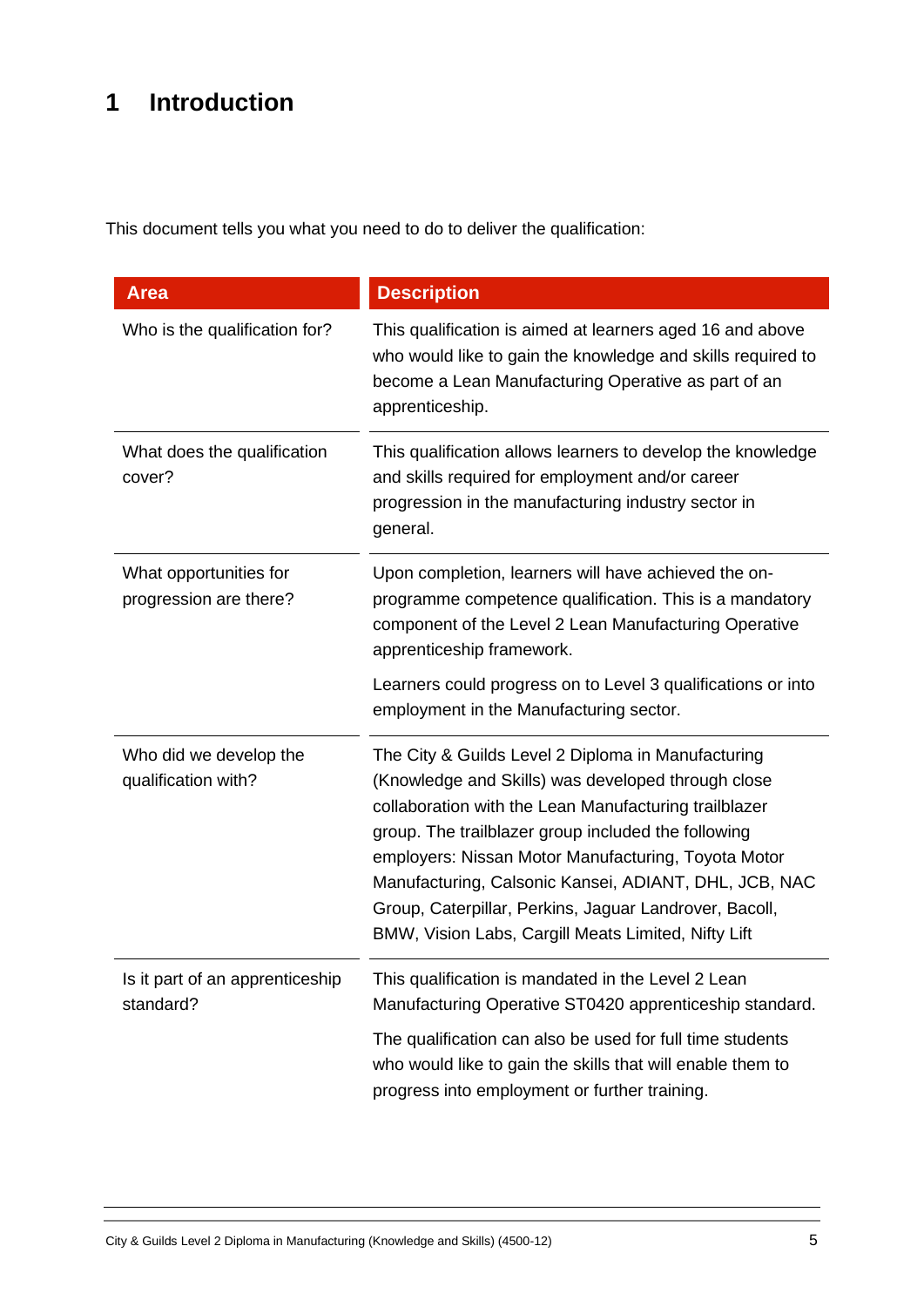# **Structure**

To achieve the City & Guilds Level 2 Diploma in Manufacturing (Knowledge and Skills), learners must achieve the five mandatory units, plus two units from Group A and one unit from Group B:

| City &<br><b>Guilds unit</b><br>number | Unit title | <b>GLH</b> |
|----------------------------------------|------------|------------|
| <b>Mandatory units (Core):</b>         |            |            |

Learners must achieve all **five** mandatory units. 201 Health and safety within a manufacturing environment 30 202 Communicating and working effectively within a manufacturing environment 30 203 Working relationships and individual rights and responsibilities within a manufacturing environment 30 204 Workplace organisational techniques 30 205 Work-related problem-solving techniques 40 **Group A optional units (Core):**

Learners must achieve **two** units from this group.

| 206  | Preparing for manufacturing operations              | 20 |
|------|-----------------------------------------------------|----|
| -207 | Controlling manufacturing operations                | 20 |
| 208  | Conclusion and handover of manufacturing operations | 40 |

### **Group B optional units (role-specific):**

Learners must achieve **one** unit from this group.

| 209 | Producing products by assembly operations                                 | 60 |
|-----|---------------------------------------------------------------------------|----|
| 210 | Transferring materials for manufacturing operations                       | 60 |
| 211 | Receiving and checking incoming materials for<br>manufacturing operations | 60 |
| 212 | Producing products by processing                                          | 60 |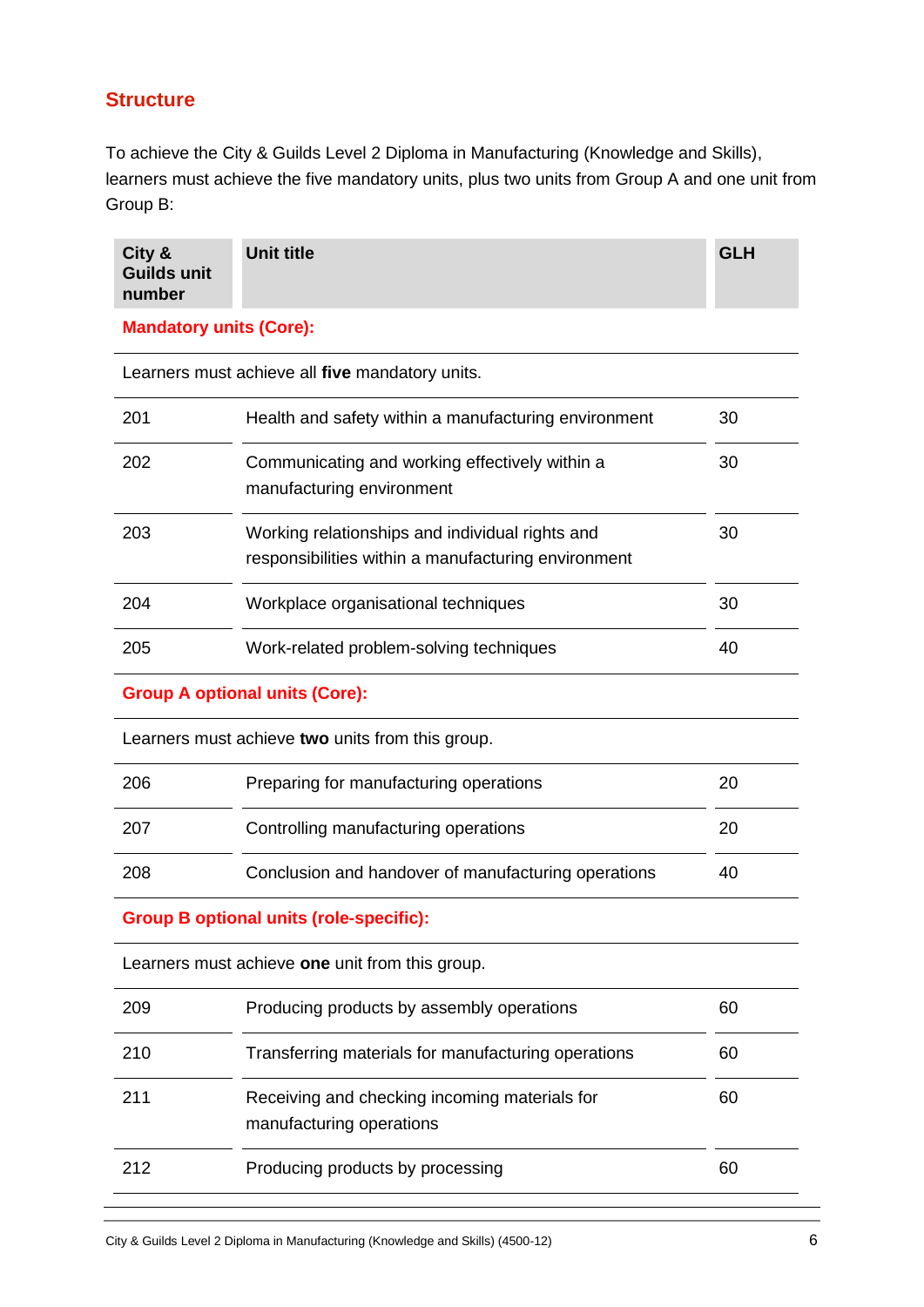| 213 | Finishing products                                                          | 60 |
|-----|-----------------------------------------------------------------------------|----|
| 214 | Analysing the results of inspection and confirming quality of<br>production | 60 |
| 215 | Carrying out inspection and testing activities                              | 60 |
| 216 | Recording and reporting inspection and test results                         | 60 |

### **Selecting the role-specific unit:**

Where this qualification is delivered as part of the Level 2 Lean Manufacturing Operative apprenticeship, the unit selected from the Group B optional units should align to the learner's job role as identified by the apprenticeship standard. This is to ensure that learning takes place for the relevant Knowledge, Skills and Behaviours (KSBs) assessed in the apprenticeship End-point Assessment.

## **Total Qualification Time**

Total Qualification Time (TQT) is the number of notional hours which represents an estimate of the total amount of time that could reasonably be expected for a learner to achieve and demonstrate the achievement of the level of attainment necessary for the award of a qualification.

TQT is comprised of the following two elements:

- The number of hours which an awarding organisation has assigned to a qualification for Guided Learning, and
- An estimate of the number of hours a Learner will reasonably be likely to spend in preparation, study or any other form of participation in education or training, including assessment, which takes place as directed by - but, unlike Guided Learning, not under the Immediate Guidance or Supervision of - a lecturer, supervisor, tutor or other, appropriate provider of education or training

| <b>Title and level</b>                                                   | GLH | $\blacksquare$ TQT |
|--------------------------------------------------------------------------|-----|--------------------|
| City & Guilds Level 2 Diploma in Manufacturing (Knowledge and<br>Skills) | 260 | 370                |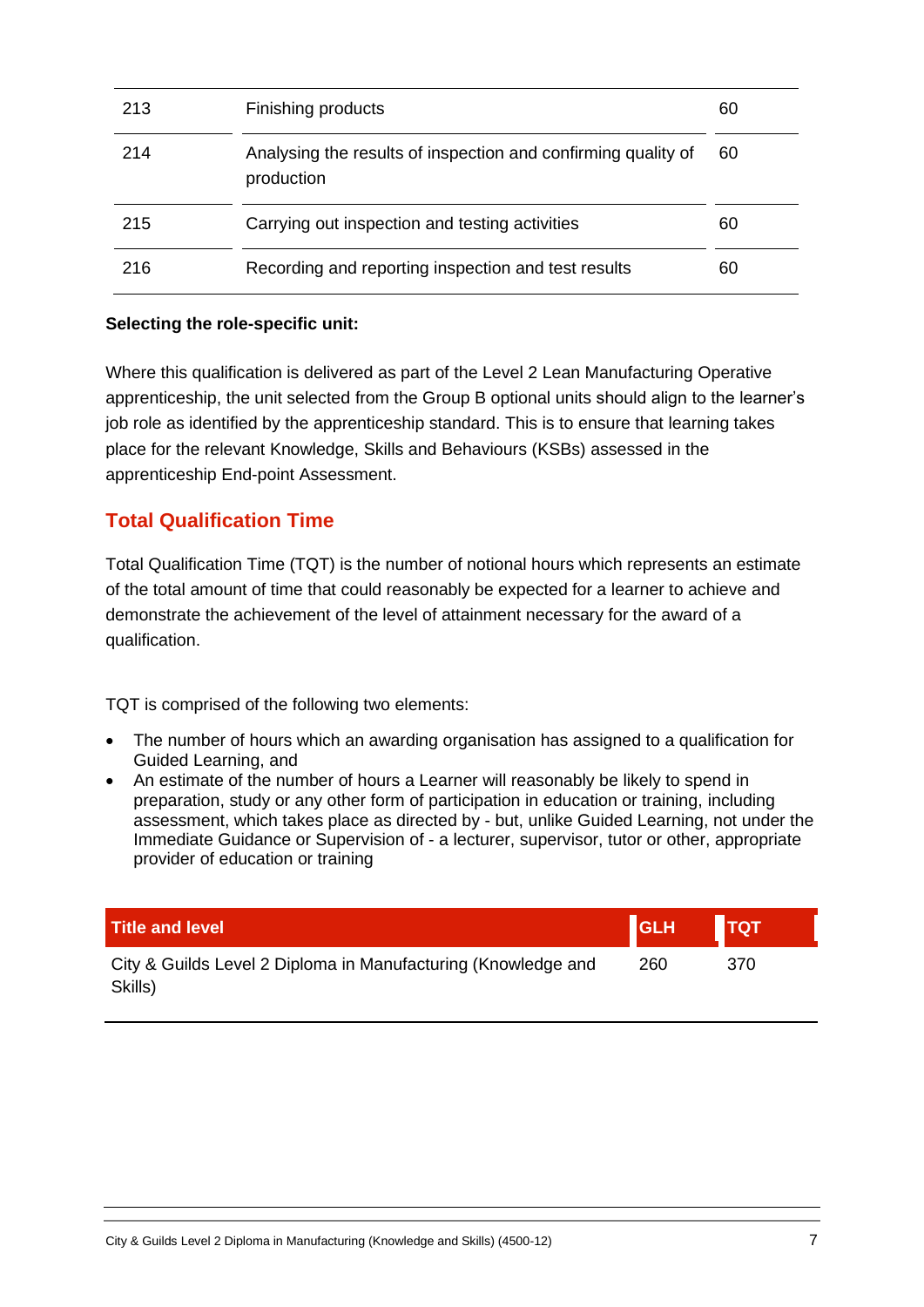# **2 Centre requirements**

# **Approval**

To offer these qualifications, new centres will need to gain both centre and qualification approval. Please refer to document Quality Assurance Standards: Centre Approval Process for further information.

Centre staff should familiarise themselves with the structure, content and assessment requirements of the qualifications before designing a course programme.

# **Internal quality assurance**

Approved centres must have effective quality assurance systems to ensure optimum delivery and assessment of qualifications.

Quality assurance includes initial centre approval, qualification approval and the centre's own internal procedures for monitoring quality. Centres are responsible for internal quality assurance and City & Guilds is responsible for external quality assurance.

Standards and rigorous quality assurance are maintained by the use of:

- Internal quality assurance
- City & Guilds external quality assurance.

In order to carry out the quality assurance role, Internal Quality Assurers must have appropriate teaching and vocational knowledge and expertise. Assessor/Verifier (A/V) units are valued as qualifications for the centre, but they are not currently a requirement for this qualification.

Additionally, those involved in internal quality assurance must:

- have experience in quality management/internal verification
- hold or be working towards an appropriate teaching/training/assessing qualification
- be familiar with the occupation and technical content covered within the qualification.

### **Resource requirements**

### **Centre staffing**

Staff delivering these qualifications must be able to demonstrate that they meet the following occupational expertise requirements. They should:

- be occupationally competent or technically knowledgeable in the area[s] for which they are delivering training and/or have experience of providing training. This knowledge must be to the same level as the training being delivered
- have recent relevant experience in the specific area they will be assessing
- have credible experience of providing training.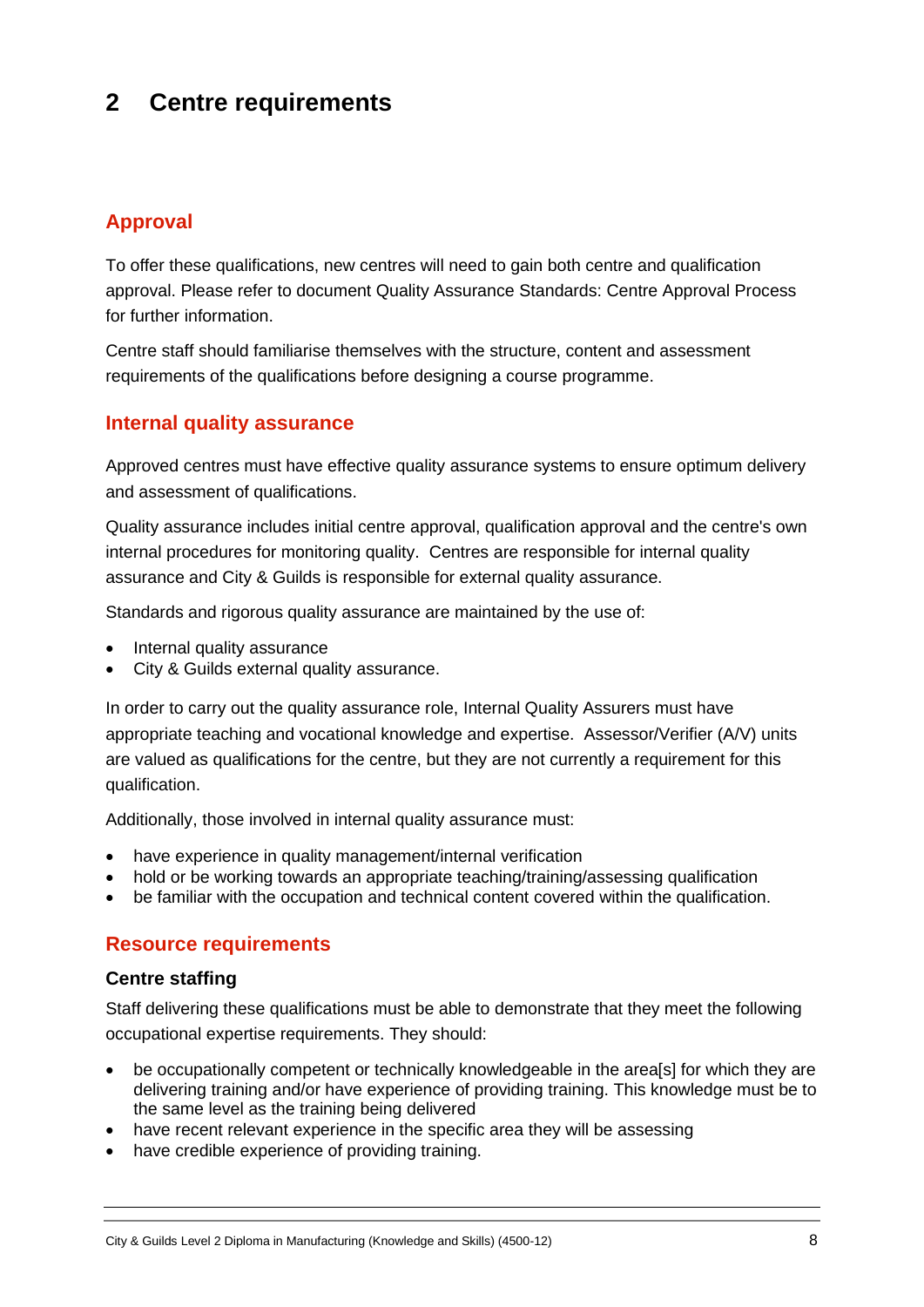Centre staff may undertake more than one role, e.g. tutor and assessor or internal verifier, but cannot internally verify their own assessments.

# **Learner entry requirements**

City & Guilds does not set entry requirements for these qualifications. However, centres must ensure that candidates have the potential and opportunity to gain the qualification successfully.

This qualification is a mandatory component of the on-programme phase of the Lean Manufacturing Operative Apprenticeship Standard for the following occupational job roles; Production/Assembly, Inspection/Quality assurance, Logistics/Material handling and Production processing/Finishing.

The Standard and Assessment plan was designed by Employers. Individual employers will set the criteria, but employers who recruit learners without English and Maths at level 1 (or equivalent), must ensure that the learner achieves this requirement and take the test for Level 2, prior to completion of the Apprenticeship. Centres should make themselves familiar with the Standard, Assessment Plan and Employer Occupational Brief requirements, details of which can be found at: **[https://www.instituteforapprenticeships.org/apprenticeship](https://www.instituteforapprenticeships.org/apprenticeship-standards/lean-manufacturing-operative-v1-0)[standards/lean-manufacturing-operative-v1-0](https://www.instituteforapprenticeships.org/apprenticeship-standards/lean-manufacturing-operative-v1-0)**

### **Age restrictions**

City & Guilds cannot accept any registrations for learners under 16 as this qualification is not approved for under 16s.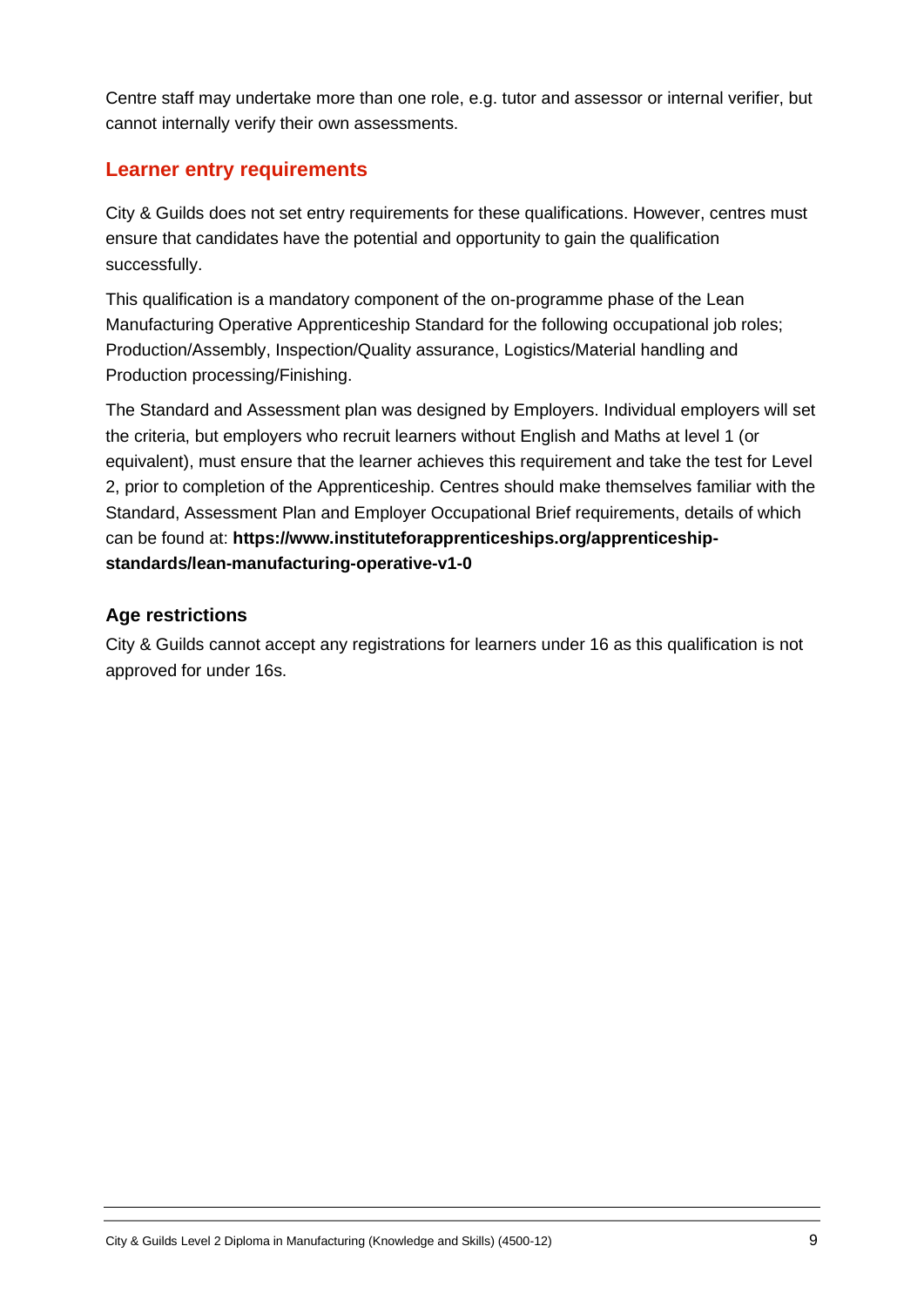# **3 Delivering the qualification**

### **Initial assessment and induction**

An initial assessment of each candidate should be made before the start of their programme to identify:

- if the learner has any specific training needs
- support and guidance they may need when working towards their qualifications
- the appropriate type and level of qualification.

We recommend that centres provide an induction programme, so the candidate fully understands the requirements of the qualification, their responsibilities as a learner, and the responsibilities of the centre. This information can be recorded on a learning contract.

## **Support materials**

The following resources are available for these qualifications:

| <b>Description</b> | <b>How to access</b>  |
|--------------------|-----------------------|
| <b>SmartScreen</b> | www.smartscreen.co.uk |
| <b>Assessments</b> | www.cityandguilds.com |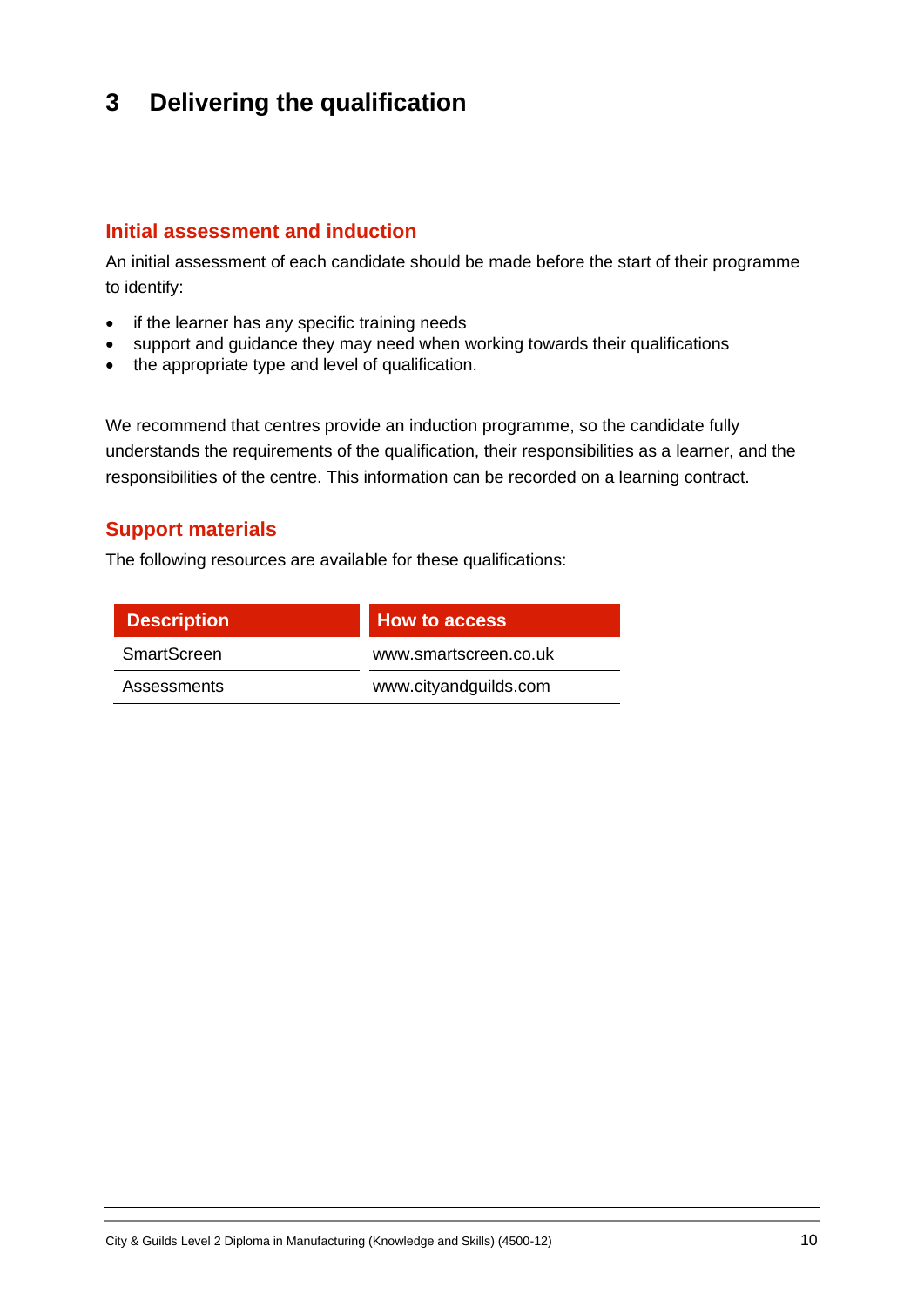# **4 Assessment**

### **Summary of assessment methods**

Learners must:

- successfully complete the relevant assessment for each mandatory unit
- successfully complete the relevant assessment for each optional unit chosen
- have a completed Portfolio of Evidence.

City & Guilds has written the following assessments to use with this qualification: Short answer questions for mandatory units 201 – 203. Centres may choose whether to create their own assessments, or use the assessments devised by City & Guilds. If a centre chooses to create their own assessments, these must be submitted to the City and Guilds approval process.

City & Guilds has written guidance for centres on the how to develop a Portfolio of Evidence for units 204 – 216. The evidence that the learner presents for assessment must demonstrate that they have met the required standard specified in the learning outcomes and assessment criteria.

Centres are responsible for deciding on the assessment activities that will enable learners to produce valid, sufficient and authentic evidence to meet the assessment criteria. Learners must be given a clear assessment brief before the assessment takes place, detailing:

- The assessment activity and context
- The learning outcome(s) to be assessed
- The criteria they are expected to meet
- The time and duration of the assessment

Wherever possible, centres should adopt a holistic and integrated approach to assessing units 204 – 216. This gives the assessment process greater rigour, minimises repetition and saves time. The focus should be on assessment activities generated through naturally occurring evidence in the workplace, rather than on specific tasks. Taken as a whole, the evidence must show the learner meets all learning outcomes and assessment criteria over a period of time.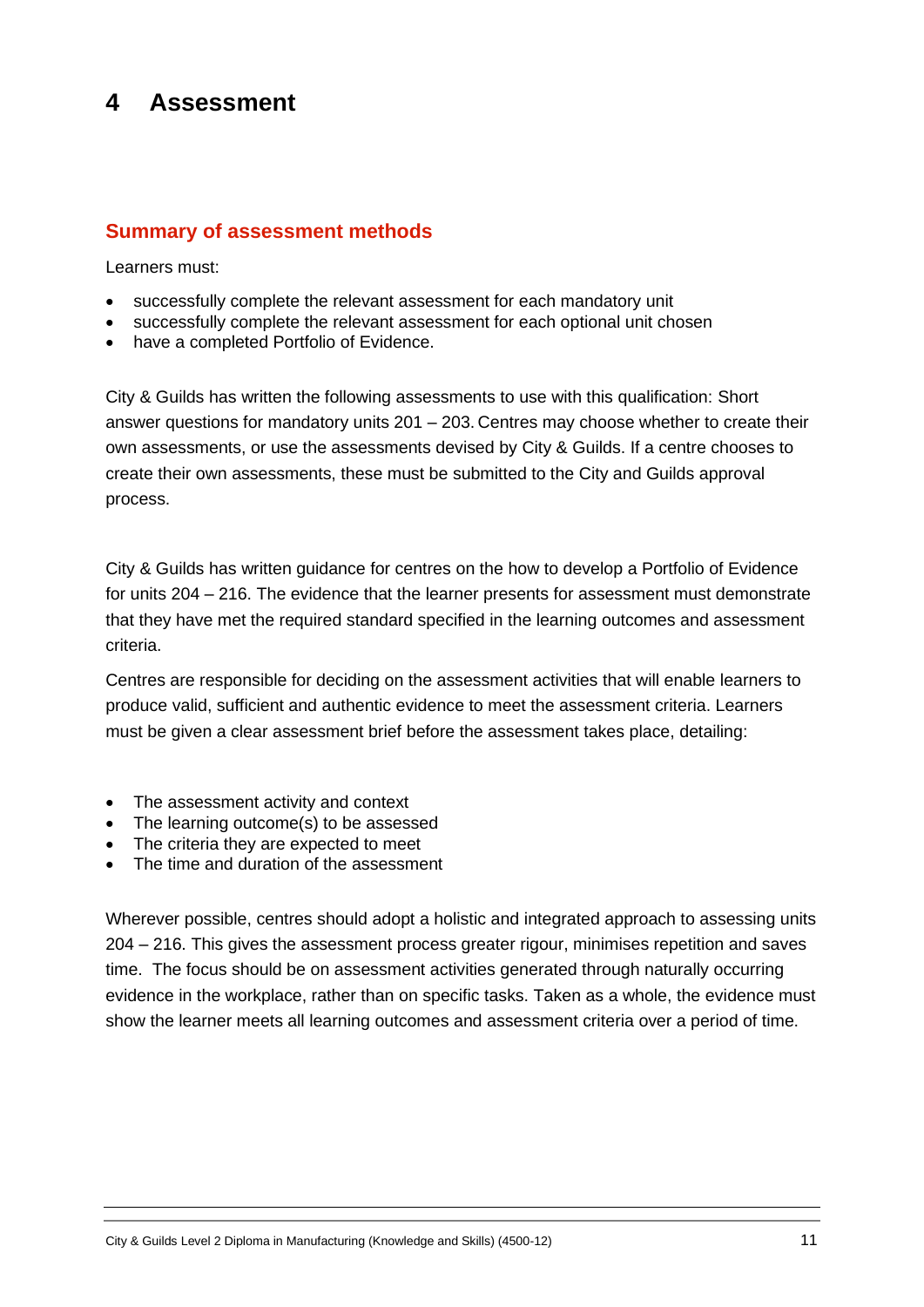| <b>Assessment Types</b> |                                                                                                                          |                                                                                                         |                                                 |  |
|-------------------------|--------------------------------------------------------------------------------------------------------------------------|---------------------------------------------------------------------------------------------------------|-------------------------------------------------|--|
| <b>Unit</b>             | <b>Title</b>                                                                                                             | <b>Assessment method</b>                                                                                | <b>Where to obtain</b><br>assessment materials  |  |
| 201                     | Health and safety<br>within a<br>manufacturing<br>environment                                                            | <b>Short-answer test 201</b>                                                                            | www.cityandguilds.com                           |  |
|                         |                                                                                                                          | Centres may use the materials<br>provided by City & Guilds, or<br>develop their own (subject to<br>EQA) | Passwords can be found<br>on the Walled garden. |  |
| 202                     | Communicating                                                                                                            | <b>Short-answer test 202</b>                                                                            | www.cityandguilds.com                           |  |
|                         | and working<br>effectively within a<br>manufacturing<br>environment                                                      | Centres may use the materials<br>provided by City & Guilds, or<br>develop their own (subject to<br>EQA) | Passwords can be found<br>on the Walled garden. |  |
| 203                     | Working<br>relationships and<br>individual rights<br>and<br>responsibilities<br>within a<br>manufacturing<br>environment | <b>Short-answer test 203</b>                                                                            | www.cityandguilds.com                           |  |
|                         |                                                                                                                          | Centres may use the materials<br>provided by City & Guilds, or<br>develop their own (subject to<br>EQA) | Passwords can be found<br>on the Walled garden  |  |
| 204                     | Workplace<br>organisational<br>techniques                                                                                | <b>Portfolio of Evidence</b>                                                                            | www.cityandguilds.com                           |  |
|                         |                                                                                                                          | Centre devised, internally set and<br>marked assessment                                                 |                                                 |  |
| 205                     | Work-related                                                                                                             | <b>Portfolio of Evidence</b>                                                                            | www.cityandguilds.com                           |  |
|                         | problem-solving<br>techniques                                                                                            | Centre devised, internally set and<br>marked assessment                                                 |                                                 |  |
| 206                     | Preparing for<br>manufacturing<br>operations                                                                             | <b>Portfolio of Evidence</b>                                                                            | www.cityandguilds.com                           |  |
|                         |                                                                                                                          | Centre devised, internally set and<br>marked assessment                                                 |                                                 |  |
| 207                     | Controlling                                                                                                              | <b>Portfolio of Evidence</b>                                                                            | www.cityandguilds.com                           |  |
|                         | manufacturing<br>operations                                                                                              | Centre devised, internally set and<br>marked assessment                                                 |                                                 |  |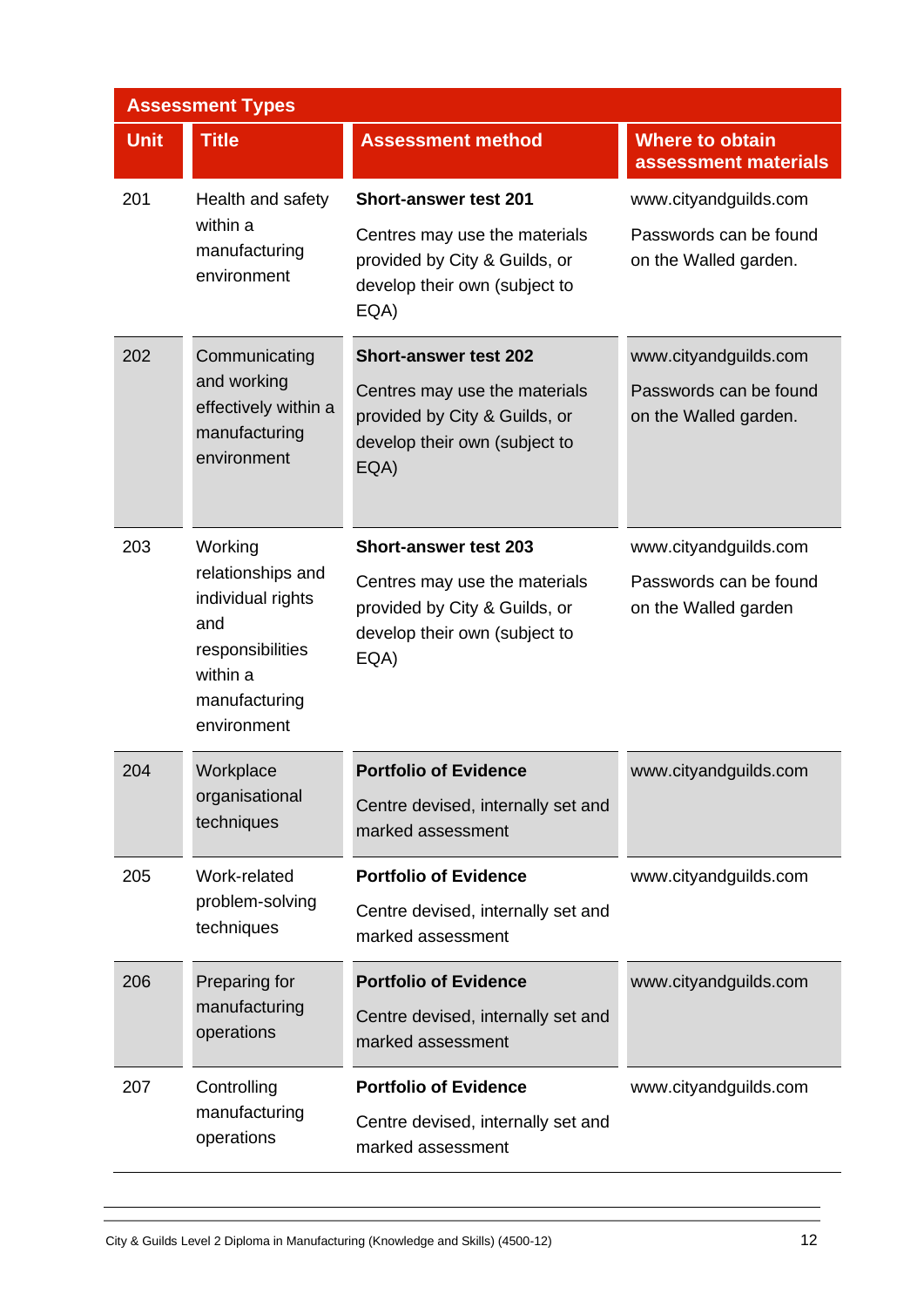| 208 | Conclusion and<br>handover of<br>manufacturing<br>operations                         | <b>Portfolio of Evidence</b><br>Centre devised, internally set and<br>marked assessment | www.cityandguilds.com |
|-----|--------------------------------------------------------------------------------------|-----------------------------------------------------------------------------------------|-----------------------|
| 209 | Producing<br>products by<br>assembly<br>operations                                   | <b>Portfolio of Evidence</b><br>Centre devised, internally set and<br>marked assessment | www.cityandguilds.com |
| 210 | Transferring<br>materials for<br>manufacturing<br>operations                         | <b>Portfolio of Evidence</b><br>Centre devised, internally set and<br>marked assessment | www.cityandguilds.com |
| 211 | Receiving and<br>checking incoming<br>materials for<br>manufacturing<br>operations   | <b>Portfolio of Evidence</b><br>Centre devised, internally set and<br>marked assessment | www.cityandguilds.com |
| 212 | Producing<br>Products by<br>Processing                                               | <b>Portfolio of Evidence</b><br>Centre devised, internally set and<br>marked assessment | www.cityandguilds.com |
| 213 | Finishing products                                                                   | <b>Portfolio of Evidence</b><br>Centre devised, internally set and<br>marked assessment | www.cityandguilds.com |
| 214 | Analysing the<br>results of<br>inspection and<br>confirming quality<br>of production | <b>Portfolio of Evidence</b><br>Centre devised, internally set and<br>marked assessment | www.cityandguilds.com |
| 215 | Carrying out<br>inspection and<br>testing activities                                 | <b>Portfolio of Evidence</b><br>Centre devised, internally set and<br>marked assessment | www.cityandguilds.com |
| 216 | Recording and<br>reporting<br>inspection and test<br>results                         | <b>Portfolio of Evidence</b><br>Centre devised, internally set and<br>marked assessment | www.cityandguilds.com |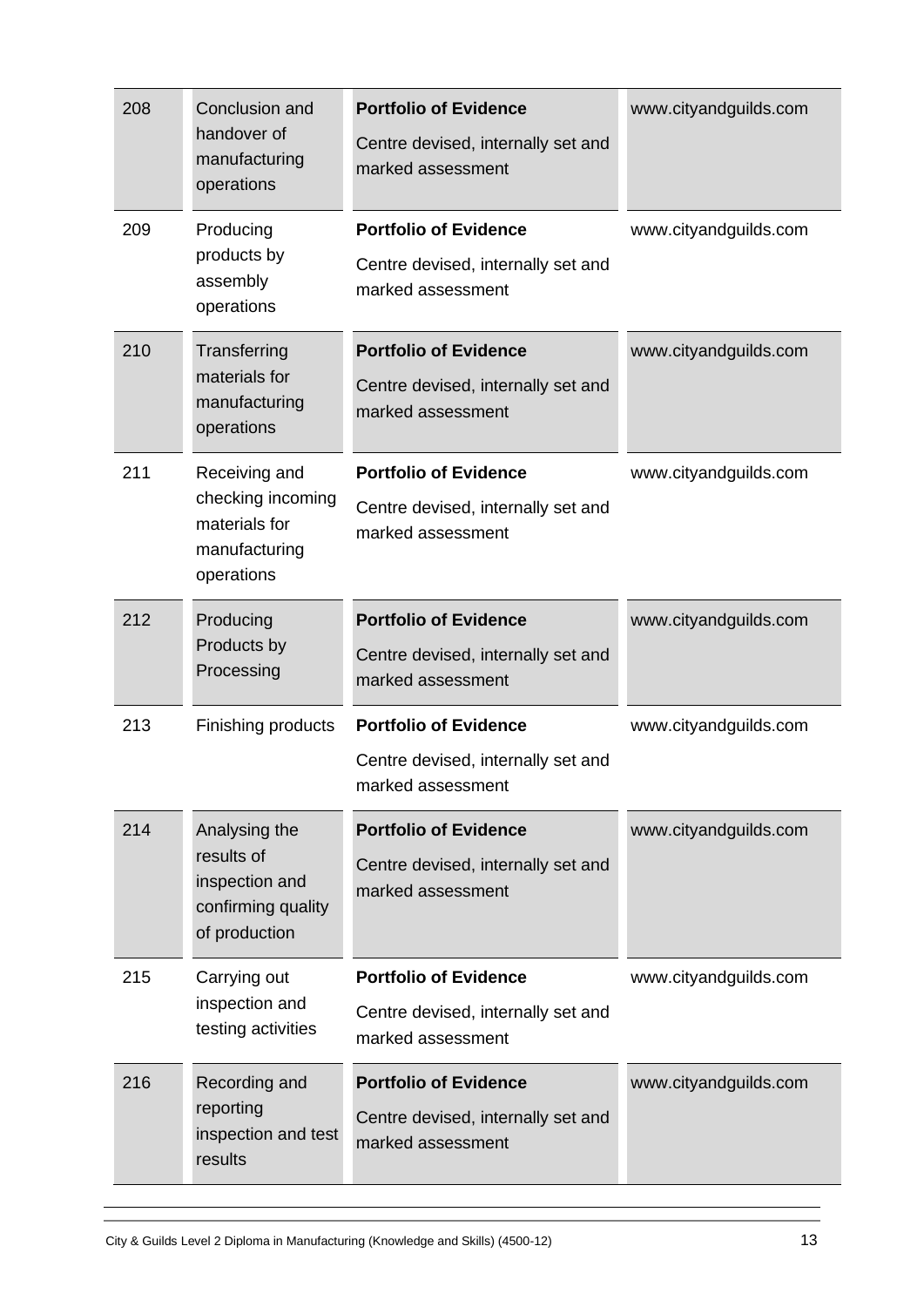# **Assessment strategy**

The units in this qualification are initially assessed by the Centre (internal assessment), and subject to internal and external quality assurance.

Mandatory units 201, 202 and 203 are assessed by short answer tests, which are graded Pass/Fail. This may be a test created by City & Guilds or Centre devised. Centres may choose whether to create their own assessments, or use the assessments devised by City & Guilds. The tests are marked by the centre and externally quality assured.

Mandatory units 204 – 205, and optional units 206 – 216 are assessed through Portfolio of Evidence. All evidence in the portfolio for the skills learning outcomes must be generated in the workplace or realistic working environment.

## **Test specifications**

The way the knowledge is covered by each test is laid out in the tables below:

**Assessment title**: 4500-201 Health and Safety Within a Manufacturing Environment

**Assessment type**: Short answer test

**Assessment conditions**: Supervised exam conditions

**Grading**: Pass/Fail

| Test:<br>201 | <b>Duration: 45 minutes</b>                                                                  |                           |     |
|--------------|----------------------------------------------------------------------------------------------|---------------------------|-----|
| <b>Unit</b>  | <b>Outcome</b>                                                                               | <b>Number of</b><br>marks | %   |
|              | 1 Understand the requirements for health and<br>safety and the environment in manufacturing. | 12                        | 40  |
| 201          | 2 Understand risk assessment in a<br>manufacturing environment.                              | 8                         | 27  |
|              | 3 Understand safe working practices in<br>manufacturing.                                     | 10                        | 33  |
|              | Total                                                                                        |                           | 100 |

The pass boundary for this test will be approximately 46%.

The boundary may be subject to slight variation to ensure fairness should any variations in the difficulty of the test be identified.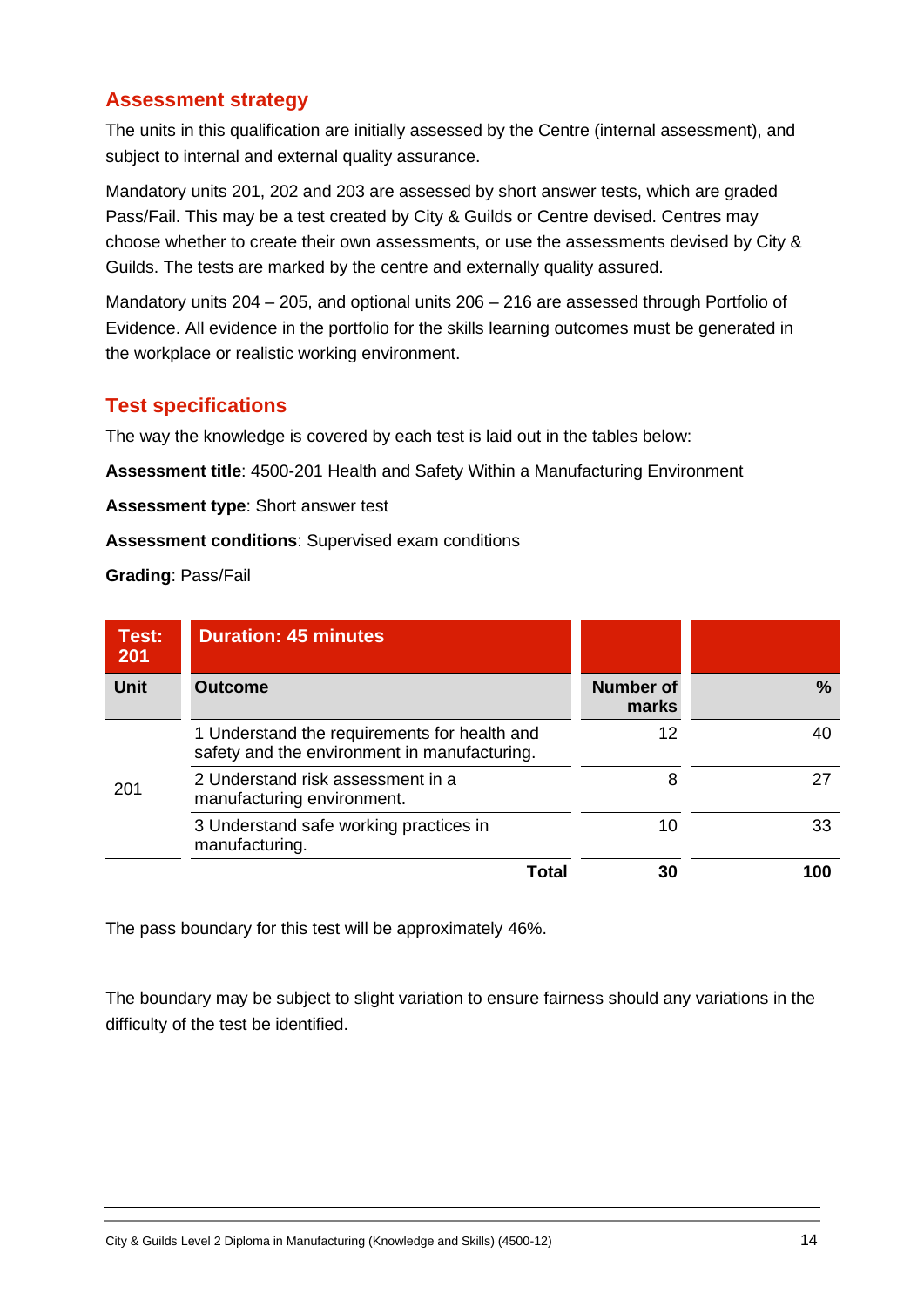### **Assessment title**: 4500-202 Communicating and Working Effectively Within a Manufacturing **Environment**

**Assessment type**: Short answer test

### **Assessment conditions**: Supervised exam conditions

**Grading**: Pass/Fail

| Test:<br>202 | <b>Duration: 45 minutes</b>                                                                                 |                           |    |
|--------------|-------------------------------------------------------------------------------------------------------------|---------------------------|----|
| <b>Unit</b>  | <b>Outcome</b>                                                                                              | <b>Number of</b><br>marks | %  |
|              | 1 Understand how to communicate general and<br>technical information within a manufacturing<br>environment. | 12                        | 40 |
| 202          | 2 Understand how manufacturing processes are<br>planned and organised.                                      | 8                         |    |
|              | 3 Understand the importance of effective team<br>working.                                                   | 10                        | 33 |
|              | <b>Total</b>                                                                                                | 30                        |    |

The pass boundary for this test will be approximately 43%.

The boundary may be subject to slight variation to ensure fairness should any variations in the difficulty of the test be identified.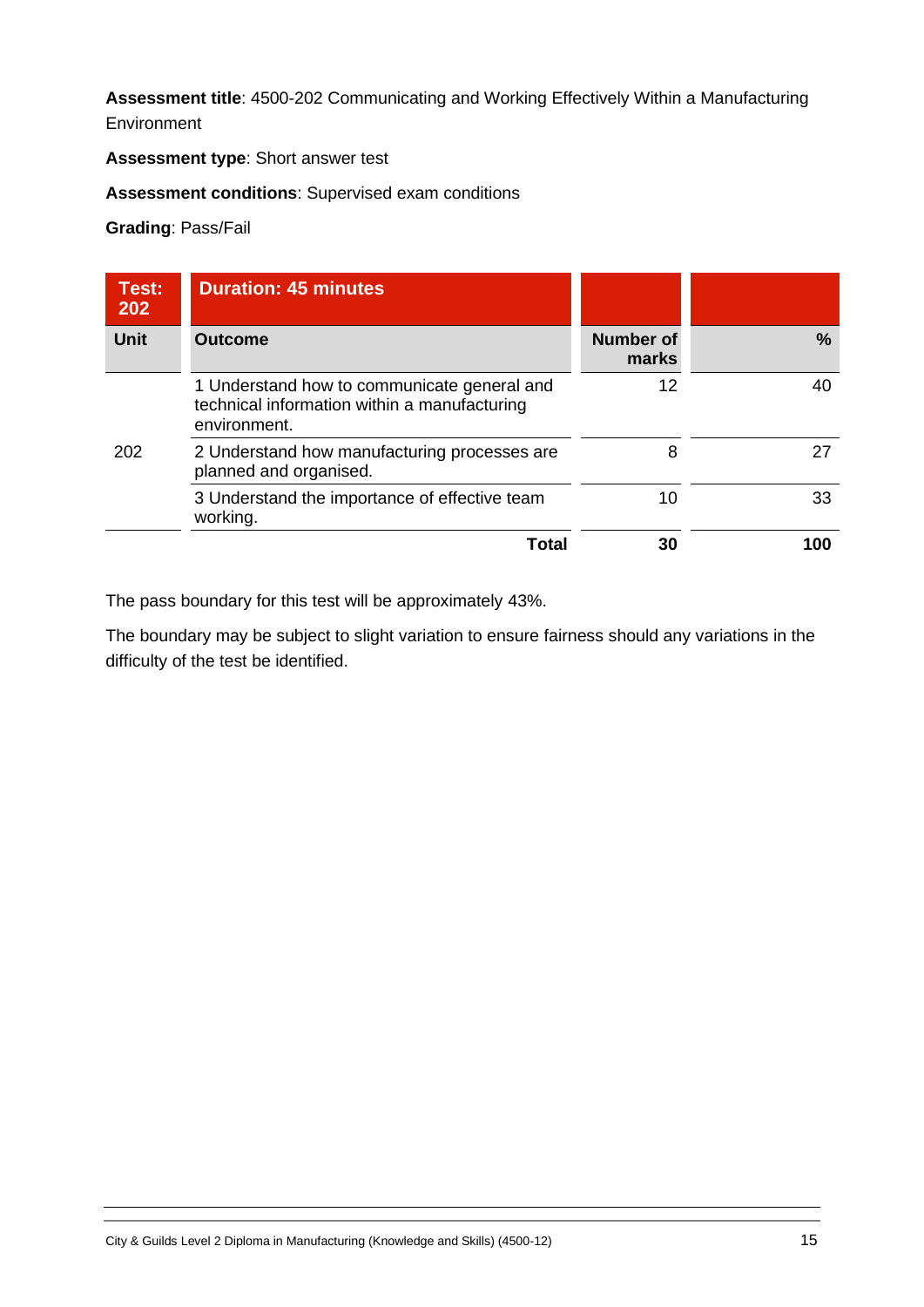**Assessment title**: 4500-203 Working Relationships and Individual Rights and Responsibilities Within a Manufacturing Environment

**Assessment type**: Short answer test

**Assessment conditions**: Supervised exam conditions

**Grading**: Pass/Fail

| Test:<br>203 | <b>Duration: 45 minutes</b>                                                                                  |                           |     |
|--------------|--------------------------------------------------------------------------------------------------------------|---------------------------|-----|
| <b>Unit</b>  | <b>Outcome</b>                                                                                               | <b>Number of</b><br>marks | %   |
| 203          | 1 Understand how attitude has an influence on<br>behaviour.                                                  | 8                         | 27  |
|              | 2 Know the importance of maintaining effective<br>working relationships.                                     | 6                         | 20  |
|              | 3 Understand the purpose and importance of<br>continuous professional development.                           | 6                         | 20  |
|              | 4 Know the main current legislation and rules<br>that affect employment in the manufacturing<br>environment. | 6                         | 20  |
|              | 5 Understand the role of representative bodies in<br>the manufacturing environment.                          | 4                         | 13  |
|              | Total                                                                                                        | 30                        | 100 |

The pass boundary for this test will be approximately 43%.

The boundary may be subject to slight variation to ensure fairness should any variations in the difficulty of the test be identified.

# **Portfolio of evidence**

The Portfolio of Evidence is intended to be holistic, for example one piece of evidence may be provided against multiple assessment criteria and across more than one unit. It is not necessary for learners to have a separate piece of evidence for each assessment criterion.

Evidence of skills applied in real-work situations is required; scenarios to demonstrate skills and behaviours are not accepted because they do not support a learner demonstrating their competence.

Learners must ensure that they provide multiple examples/references when required by the assessment criterion.

Where demonstrating knowledge, learners may refer to their own organisation, or another they are familiar with.

The Portfolio of Evidence must be provided electronically, unless agreed otherwise under the Special Consideration policy.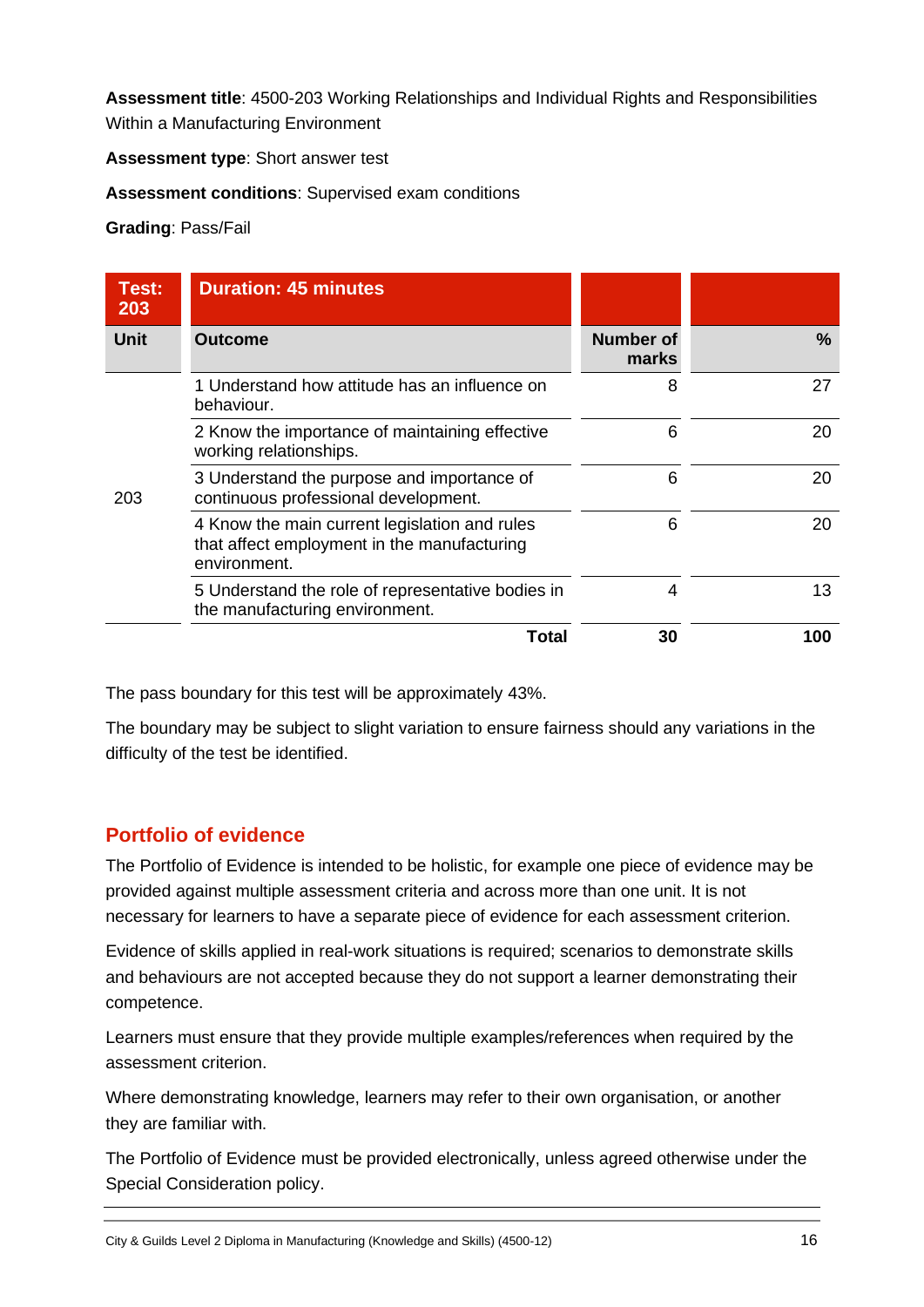Apprenticeship End-point Assessment (EPA): Where this qualification is taken as part of the Level 2 Lean Manufacturing Operative Apprenticeship, learners must review the specific requirements of the EPA assessment methods to ensure compliance.

## **Evidence sources**

A Portfolio of Evidence will typically include several pieces of evidence - it must contain sufficient evidence to demonstrate the knowledge and skills required for each appropriate unit.

Evidence sources may include:

- training logbooks
- centre produced worksheets and activities
- annotated photographs
- video clips (maximum duration in total 10-minutes)
- workplace documentation/records, for example job cards/job sheets, equipment check/maintenance/service records, parts order records.

This is not a definitive list; other evidence sources are permitted.

The evidence provided must be valid and attributable to the learner; the Portfolio of Evidence must contain a statement from the centre confirming this.

### Evidence **must not** include:

- any methods of self-assessment
- opinion: employer contributions should focus on direct observation of evidence (for example witness statements) of competence.

# **Selecting evidence**

Before selecting the evidence for the Portfolio of Evidence, the learner should review the assessment requirements in the relevant units to ensure:

- that only evidence relevant to the units is used
- the evidence meets the assessment criteria
- the evidence is suitable and can be presented (see the list above)
- the amount of evidence is appropriate
- the evidence originated during the correct period of time.

To assemble their Portfolio of Evidence, the learner should consider all the evidence they have available that shows they have met the requirements being assessed. Evidence collected towards the end of their programme of study, as they become independent in their work, is likely to provide the most holistic evidence, i.e. covering a number of criteria at once.

From this, the learner should select evidence that **most efficiently** meets all the relevant criteria, and which demonstrated their **best performance**. While there may be some overlap between the evidence collected, multiple pieces of evidence showing coverage of the same criteria should not normally be submitted.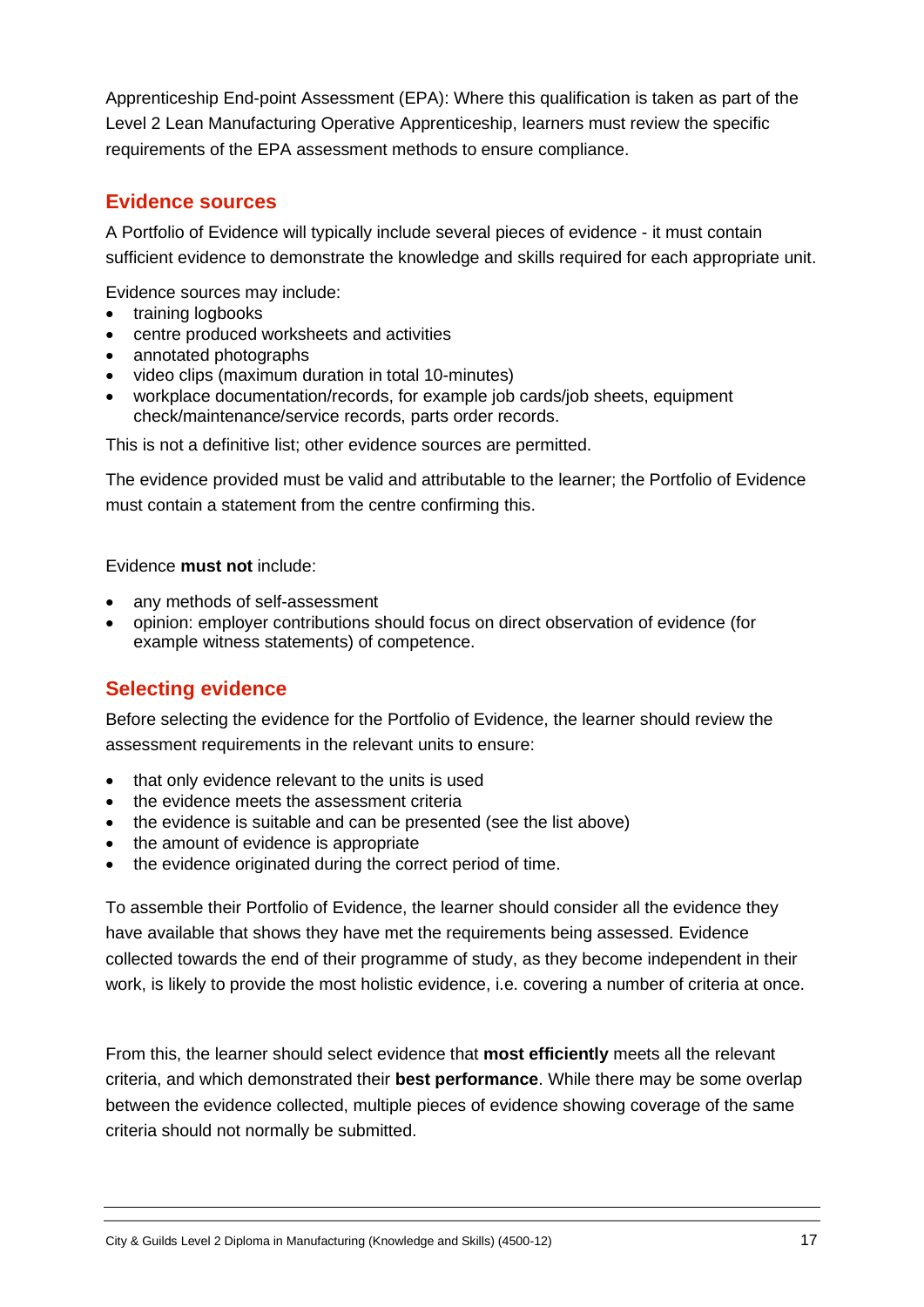There are two questions that a learner should consider when selecting work to form their Portfolio of Evidence:

- *1. Which pieces holistically (most efficiently) give evidence that together cover all of the relevant criteria?*
- *2. Is this the best evidence I have, showing that I have met all of the requirements for the higher grade?*

# **Confirming the evidence selection**

When the learner has selected the evidence to form their Portfolio of Evidence, this must be reviewed by the centre to ensure:

- all assessment requirements have been met
- there is no unnecessary duplication of evidence against the same criteria
- the work selected represents the best evidence available in relation to grading requirements
- the clarity of any images or scanned evidence is sufficient to determine the quality of the original evidence
- authenticity of evidence has been established.

The centre is responsible for providing guidance to the learner on compiling the Portfolio of Evidence during their programme of study.

### **Preparing evidence for submission**

If the Portfolio of Evidence is being submitted for the Apprenticeship End-point Assessment (EPA), centres must have a header on each page containing the name and e-signature of the apprentice together with the date the evidence was produced. Each piece of evidence must be referenced to the criteria it is being submitted against.

Along with the City & Guilds Portfolio of Evidence Header and Declaration Form which must be completed to:

- Cross-reference each piece of evidence to the relevant KSBs
- Formally declare the authenticity of all evidence.

### **Authenticity**

The learner must complete and sign a Declaration of Authenticity when submitting their Portfolio of Evidence to the Centre. A blank declaration form can be found in the *[City &](https://www.cityandguilds.com/delivering-our-qualifications/centre-development/centre-document-library)  [Guilds Centre Document Library](https://www.cityandguilds.com/delivering-our-qualifications/centre-development/centre-document-library)*.

### **Certificates**

A printed certificate will be issued to each successful learner for units and the full qualification.

E-Certificates are a complimentary service for all City & Guilds qualifications enabling customers to view and download PDF versions of certificates.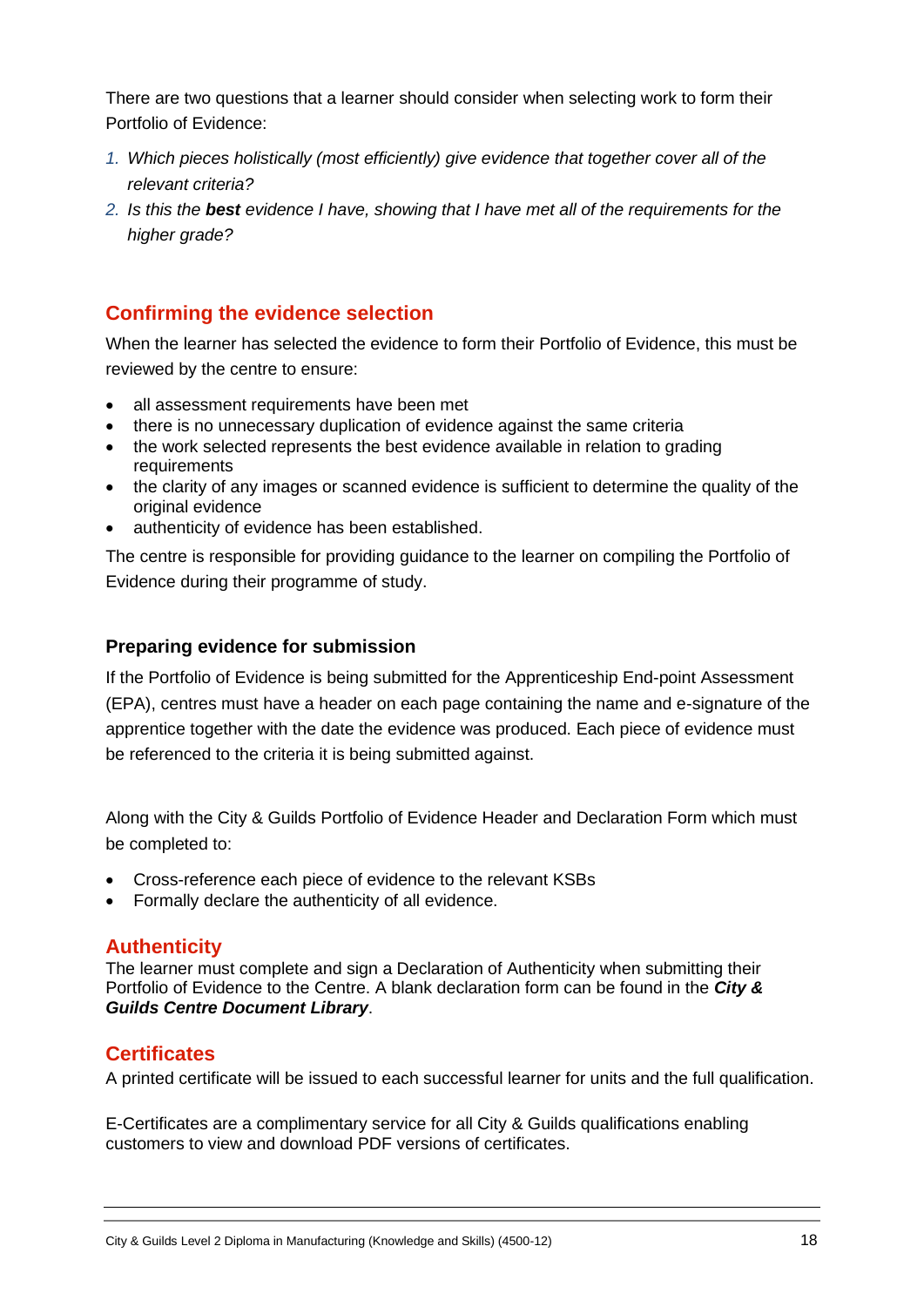# **Digital Credentials**

A digital credential is a visual representation of knowledge and skills, and is issued online for the full qualification only, making it easy for individuals to demonstrate their competencies to employers, clients, and peers. Each digital credential has a unique URL that can be shared electronically via social media, in an email signature, and on a CV.



Should the learner wish to receive a digital credential on successful completion of this qualification, as part of the registration process Centres must ensure that the learner's unique email address is added. This will allow City &Guilds to issue the credential directly to them. This is a complimentary service in addition to the paper certificate.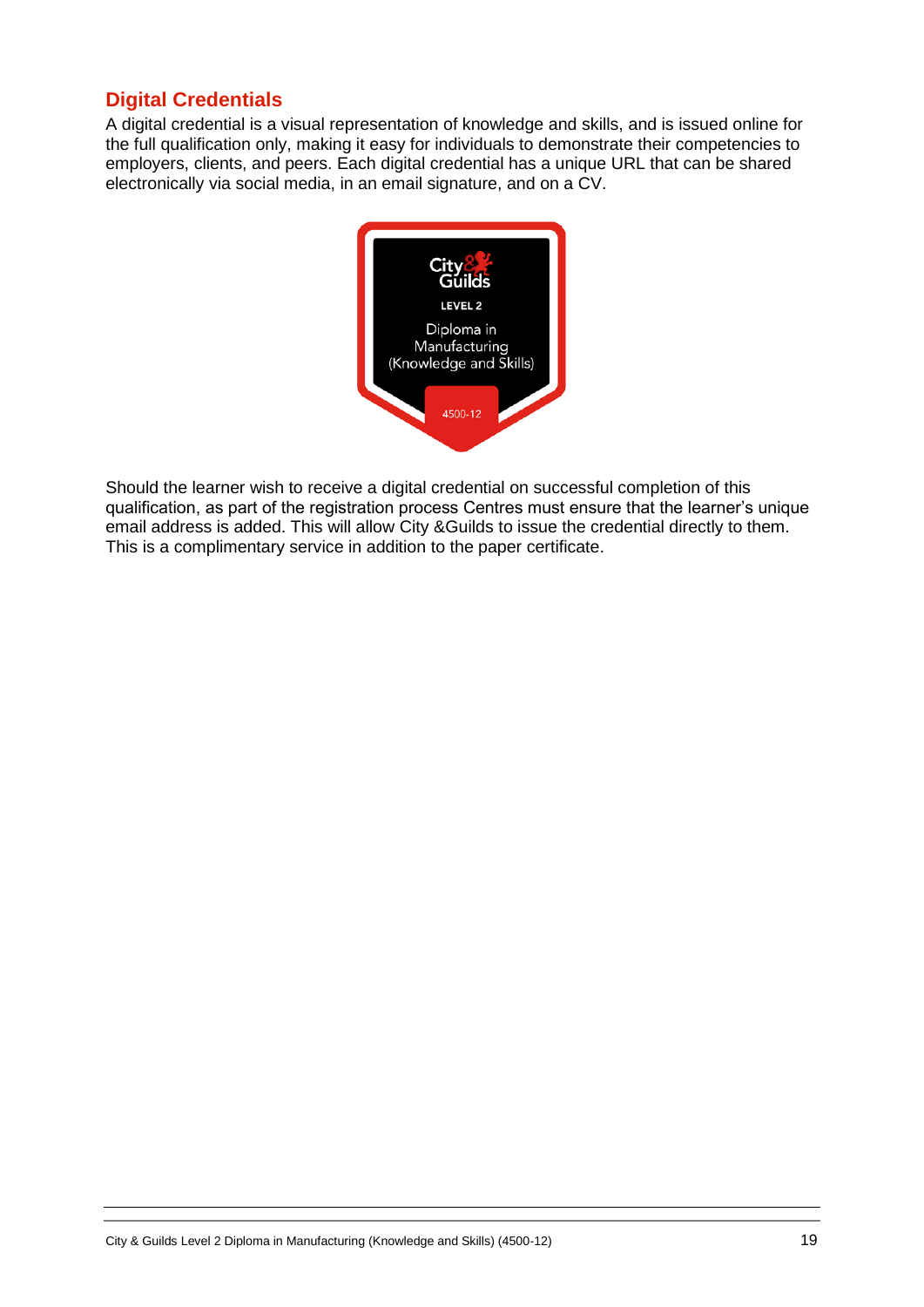# **5 Units**

### **Availability of units**

All of the units can be found in this handbook.

### **Structure of the units**

These units each have the following:

- City & Guilds reference number
- Title
- **Level**
- Guided learning hours (GLH)
- Unit aim
- Assessment type
- Learning outcomes, which are comprised of a number of assessment criteria
- Range statements
- Supporting information
- Mapping to the knowledge, skills and behaviours of the Level 2 Lean Manufacturing Operative Standard.

### **Units**

This qualification is comprised of a number of **units**. A unit describes what is expected of a competent person in particular aspects of their job.

Each **unit** is divided into **learning outcomes** which describe in further detail the skills and knowledge that a learner should possess.

Each **learning outcome** has a set of **assessment criteria** (performance, and knowledge and understanding) which specify the desired criteria that have to be satisfied before a learner can be said to have performed to the agreed standard.

**Range** statements define the breadth or scope of a learning outcome and its assessment criteria by setting out the various circumstances in which they are to be applied. There are two types of range: practical and knowledge. Practical range is specific to learning outcomes which assess competence/practical skills. Knowledge range is specific to learning outcomes which assess knowledge and understanding.

Centres must deliver the full breadth of the range, unless specified, please see individual units. Specialist equipment or commodities may not be available to all centres, so centres should ensure that their delivery covers the majority of the range, the rest may be covered by a practical demonstration (e.g. video).

The range statement sets out the required teaching content of the unit and specifies the knowledge, understanding and skills required to achieve the unit. It enables centres to design and deliver a programme of learning that will enable learners to achieve each learning outcome and to meet the standard determined by the assessment criteria.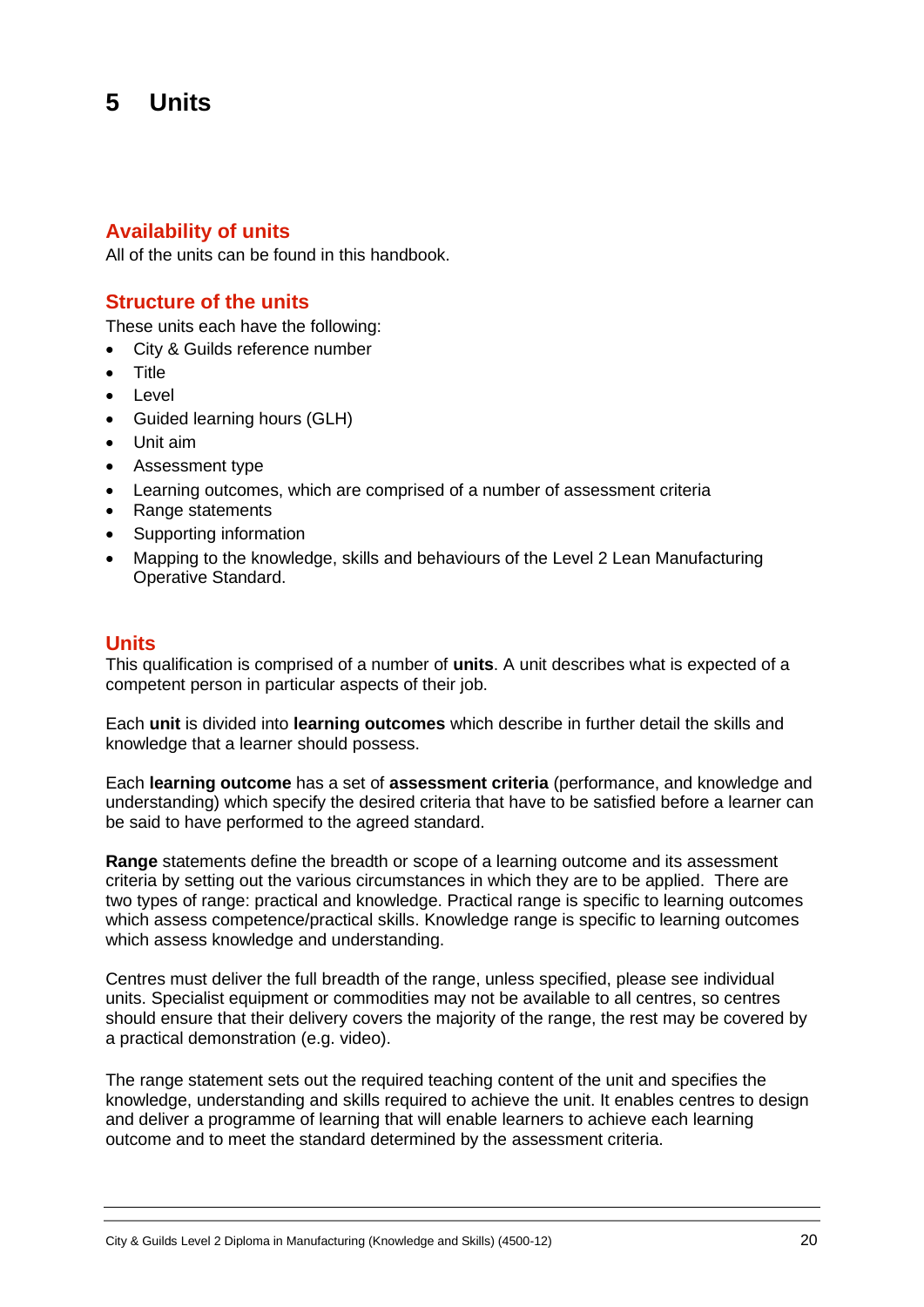**Supporting information** provides guidance of the evidence requirement for the unit and specific guidance on delivery and range statements. Centres are advised to review this information carefully before delivering the unit.

Where it is designed to support the Level 2 Lean Manufacturing Operative apprenticeship, the knowledge, skills and behaviour requirements from the [Apprenticeship Standard](https://www.instituteforapprenticeships.org/apprenticeship-standards/lean-manufacturing-operative-v1-0) are mapped to each assessment criteria and can be found at the end of each unit.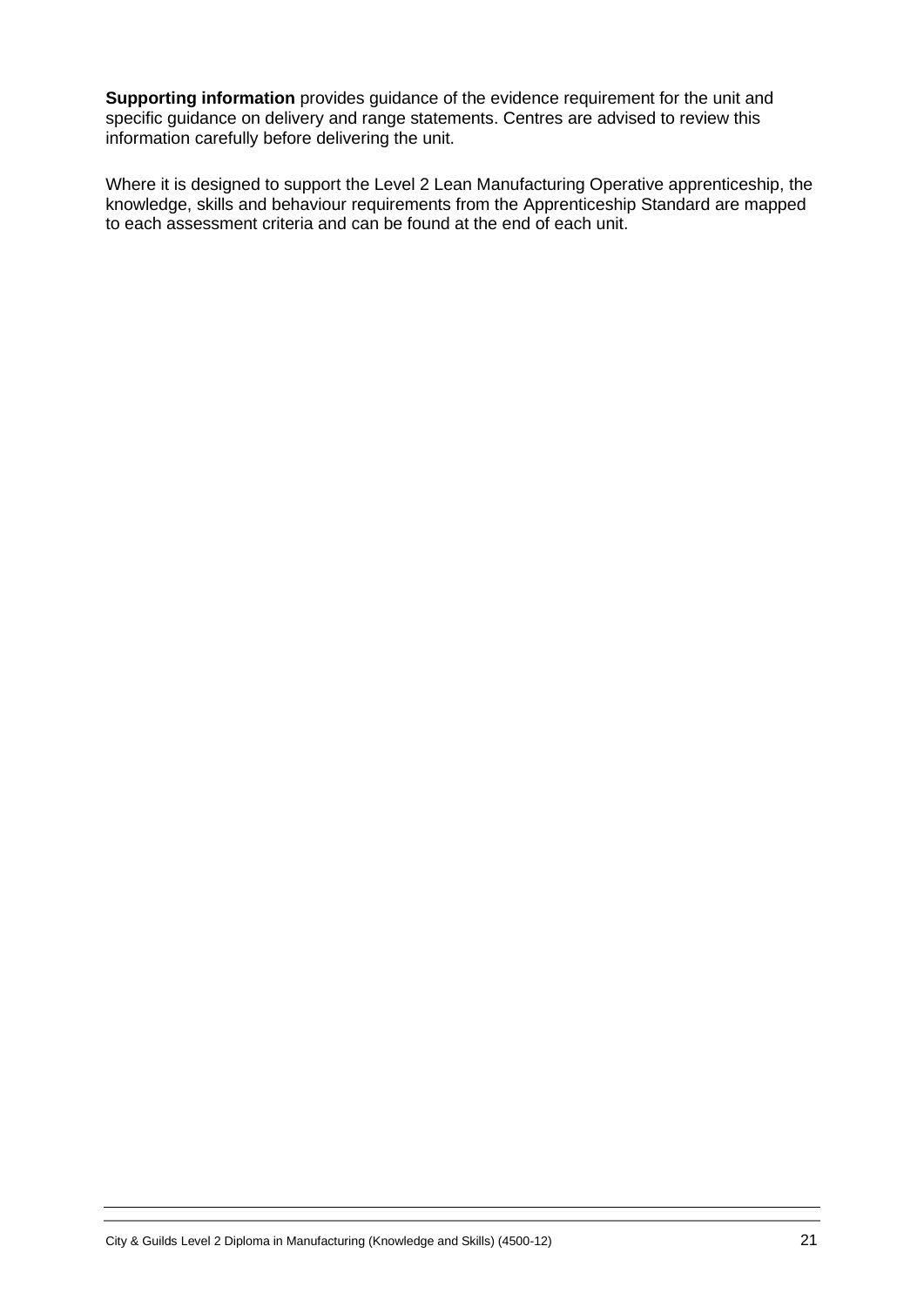| Level: | Level 2                                                                                                                                                                                                                                                                                                                                            |
|--------|----------------------------------------------------------------------------------------------------------------------------------------------------------------------------------------------------------------------------------------------------------------------------------------------------------------------------------------------------|
| GLH:   | 30                                                                                                                                                                                                                                                                                                                                                 |
| Aim:   | Health and safety is a fundamental requirement in<br>manufacturing. There are legal and moral responsibilities to<br>ensure that workers and everyone else affected by<br>manufacturing are kept safe and healthy.<br>In this unit, learners will develop knowledge of the health and<br>safety requirements in a manufacturing environment and an |
|        | understanding of the reasons for these requirements.                                                                                                                                                                                                                                                                                               |

**Assessment type** Short-answer questions

### **Learning outcome:**

The learner will:

LO1 understand the requirements for health and safety and the environment in manufacturing.

### **Assessment criteria**

The learner can:

AC1.1 describe the key requirements of current **health and safety legislation** in manufacturing.

AC1.2 explain the health and safety **responsibilities of employers** and **employees**.

AC1.3 describe **fire evacuation procedures** used in a manufacturing environment.

AC1.4 describe procedures for **accidents and emergencies** in a manufacturing environment.

AC1.5 explain employer's responsibilities to comply with current **environmental regulations**.

### **Range**

AC1.1 Health and safety legislation

- Health and Safety at Work, etc Act
- Provision and Use of Work Equipment Regulations (PUWER)
- Personal Protective Equipment Regulations
- Control of Substances Hazardous to Health Regulations (COSHH)
- Manual Handling Operations Regulations
- Reporting of Diseases and Dangerous Occurrence Regulations

AC1.2 Responsibilities of employers

• Carry out risk assessments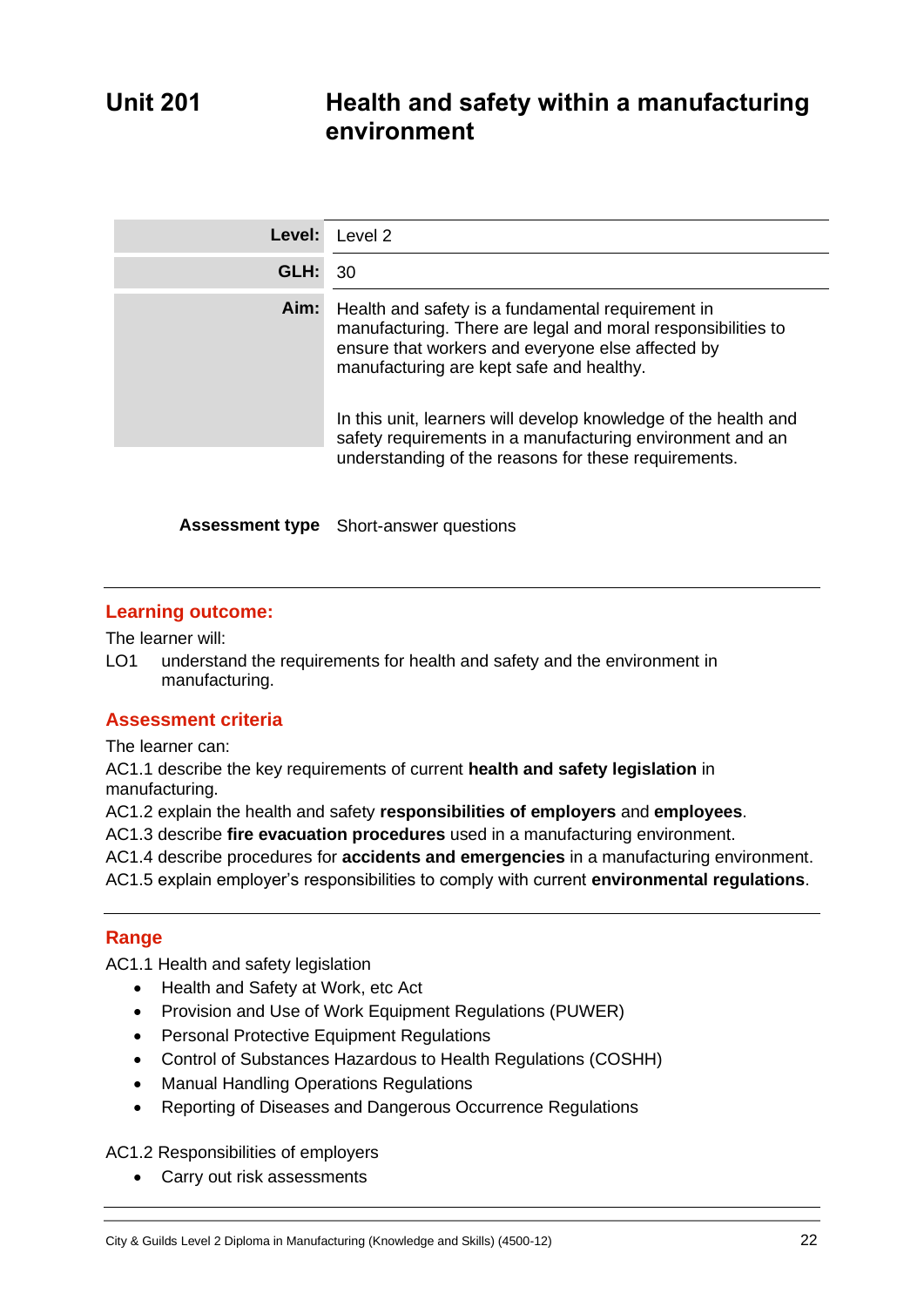- Reduce risks as far as reasonably practicable
- Providing safe systems of work
- Provide personal protective equipment (PPE)
- Provide a safe working environment for both workers and others
- Provide adequate welfare facilities
- Provide suitable supervision and training

AC1.2 Responsibilities of employees

- Ensure their own activities do not put others at risk
- Follow safe systems of work and control measures provided by the employer
- To use any PPE provided by the employer
- Not to interfere with safety equipment

AC1.3 Fire evacuation procedures

- Actions in the event of a fire
- Functions of the fire marshal and fire wardens
- Contents of the fire action plan
- Training requirements
- Fire exits and escape routes
- Report presence at assembly locations/muster points

AC1.4 Accidents and emergencies

- Types of accident and associated procedures: injury, trips, slips or falls.
- Types of emergency and associated procedures: serious injuries and incidents, electrocution, poisoning, explosion, flood, chemical spills.
- Purpose and use of accident books.
- Role of the first aider: providing first aid, maintaining first-aid equipment, contacting emergency services, keeping records of first-aid incidents

AC1.5 Environmental regulations

• ISO 14001

AC 1.5 Employer's responsibilities

- Reduction of waste
- Safe disposal of waste
- Energy efficiency
- Benefits of conforming to regulations (financial, reputational, avoidance of prosecution)

### **Learning outcome**

The learner will:

LO2 understand risk assessment in a manufacturing environment.

### **Assessment criteria**

The learner can:

AC2.1 describe the **risk assessment process**.

AC2.2 describe **common hazards** that occur in manufacturing and appropriate control measures.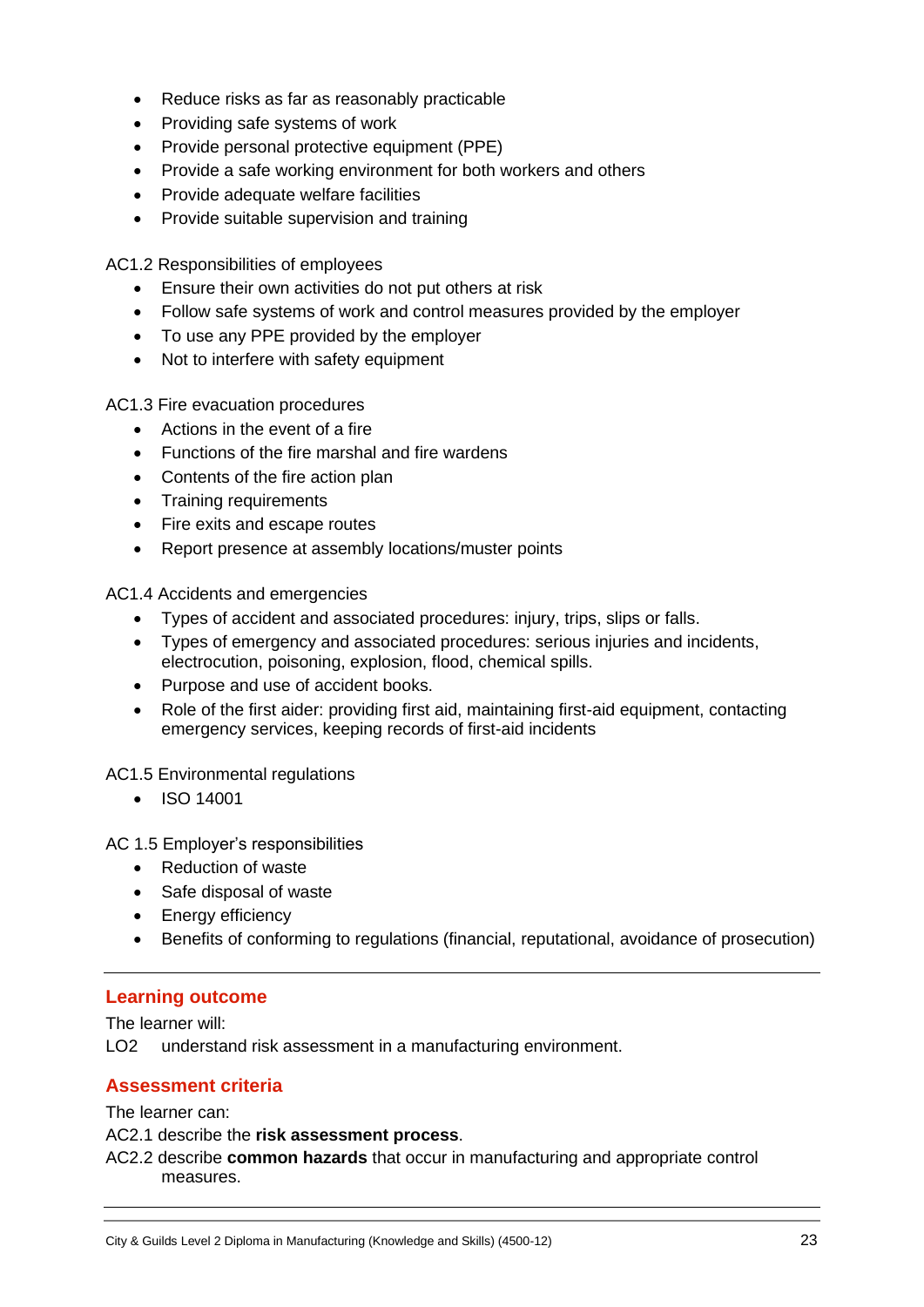AC2.3 explain the **hierarchy of control** used for control measures.

### **Range**

AC2.1 Risk assessment process

- Identification of hazards
- Evaluation of risk: severity, likelihood, number of people affected, risk rating
- Recommendation and implementation of control measures

AC2.2 Common hazards

- The difference between hazards and risks
- Entanglement in moving parts of machinery
- Ejected parts or materials, including swarf
- Sharp edges
- Heat and hot materials
- Slippery and uneven surfaces
- Dust and fumes
- Compressed gases
- Noise
- Working in confined spaces
- Electric shock
- Lifting and moving heavy loads
- Hazardous substances: explosive, flammable, oxidising, corrosive, toxic

AC2.3 Hierarchy of control

- Elimination
- Substitution
- Engineering controls
- Administrative controls
- Personal protective equipment (PPE)

### **Learning outcome**

The learner will:

LO3 understand safe working practices in manufacturing.

### **Assessment criteria**

The learner can:

- AC3.1 identify the meaning of hazard **warning signs** used in manufacturing environments.
- AC3.2 describe the purpose and use of different types of **personal protective equipment (PPE)**.
- AC3.3 identify different **types of fire extinguishers** and the types of fire for which they are appropriate.
- AC3.4 explain **safe working practices** and procedures.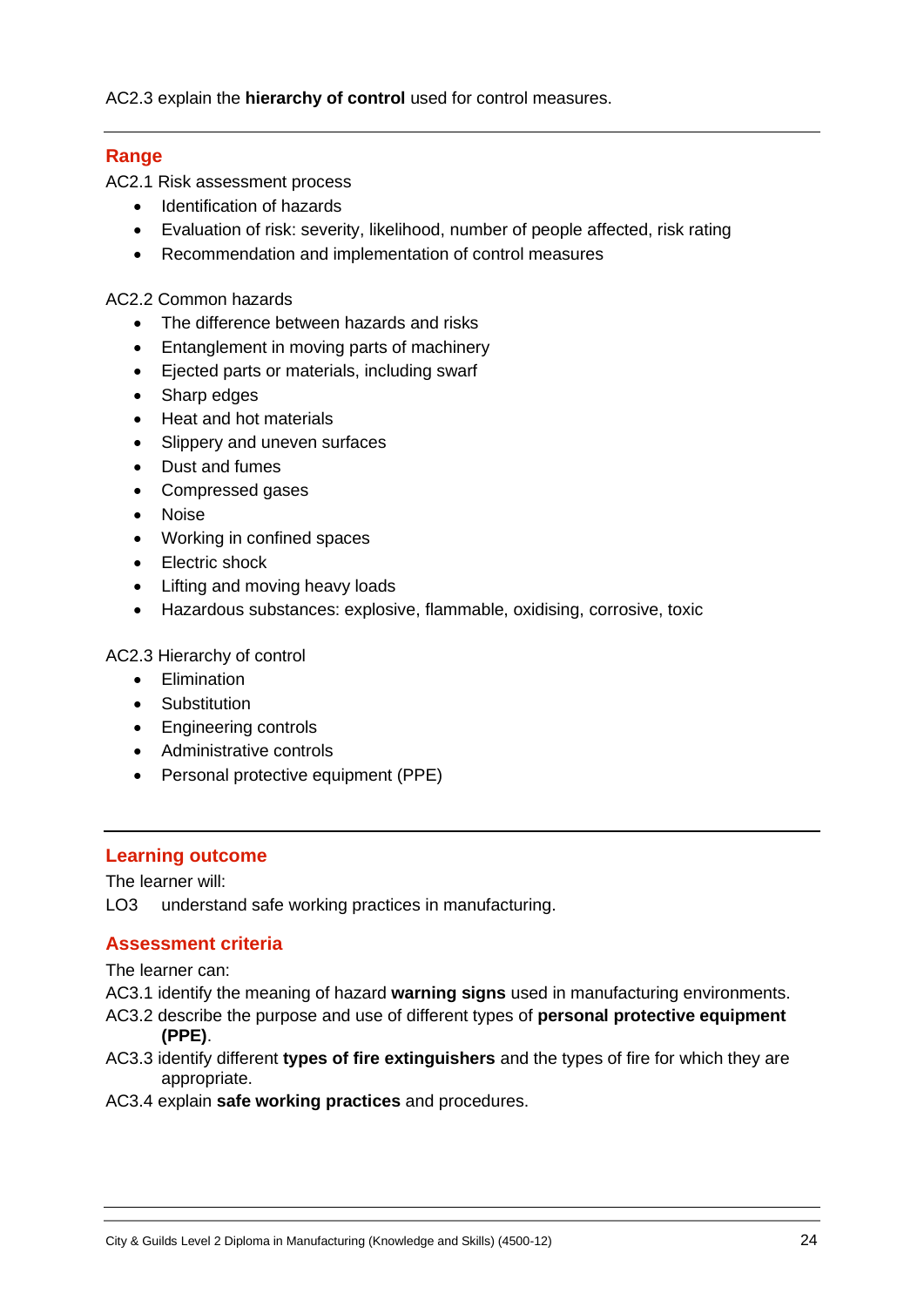### **Range**

AC3.1 Warning signs

- How shape and colour are used to classify different types of safety signs: warning, mandatory, safe condition, prohibition.
- Safety signs applicable to manufacturing, including hazard pictograms.

### AC3.2 PPE

- Safety glasses
- Safety shoes/boots
- Dust masks
- Hard hats
- Earmuffs and ear plugs
- Gloves and gauntlets
- Boiler suits and aprons
- Welders headshield and filter lens

AC3.3 Types of fire extinguishers

- Common causes of fire: flammable and combustible materials, spillages, discarded products, faulty electrical items
- red water
- cream foam
- blue powder
- black CO<sub>2</sub>
- yellow chemical.

AC3.4 Safe working practices

- Maintaining a tidy workplace
- Keeping exits and gangways free from obstruction
- Using equipment safely and only for the purpose intended
- Maintenance of PPE in line with manufacturers' instructions
- Observing organisational safety rules, standard operating procedures (SOPs), signs and hazard warnings
- Correct disposal of waste materials
- Training in safe practices and procedures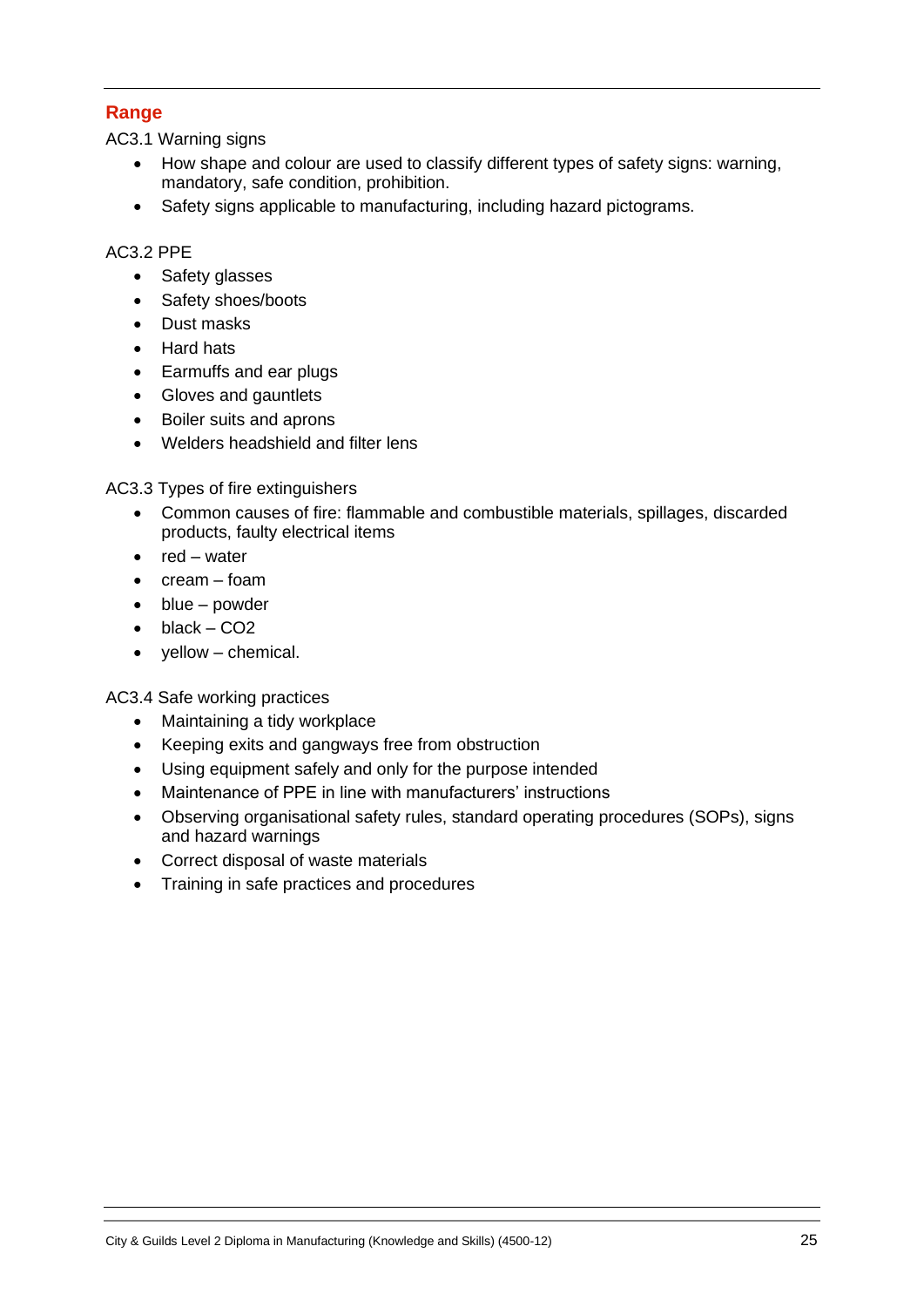# **Unit 201 Health and safety within a manufacturing environment**

Supporting Information

# **Guidance**

This is a theory unit intended to underpin the development of practical skills and safe behaviours whilst working in a manufacturing environment. It is suggested that learning is based on practical activities in the workplace.

# **Mapping to ST0420 Lean Manufacturing Operative apprenticeship standard**

The mapping grid is a guide only. Additional KSBs could be covered during the assessment of the unit.

| <b>Learning Outcome</b> | <b>Assessment criteria</b> | KSB(s)         |
|-------------------------|----------------------------|----------------|
| 1                       | 1.1                        | K <sub>1</sub> |
|                         | 1.2                        | K <sub>1</sub> |
|                         | 1.3                        | K <sub>1</sub> |
|                         | 1.4                        | K <sub>1</sub> |
|                         | 1.5                        | K <sub>2</sub> |
| 2                       | 2.1                        | K <sub>1</sub> |
|                         | 2.2                        | K <sub>1</sub> |
|                         | 2.3                        | K <sub>1</sub> |
| 3                       | 3.1                        | K <sub>1</sub> |
|                         | 3.2                        | K <sub>1</sub> |
|                         | 3.3                        | K <sub>1</sub> |
|                         | 3.4                        | K1, K9         |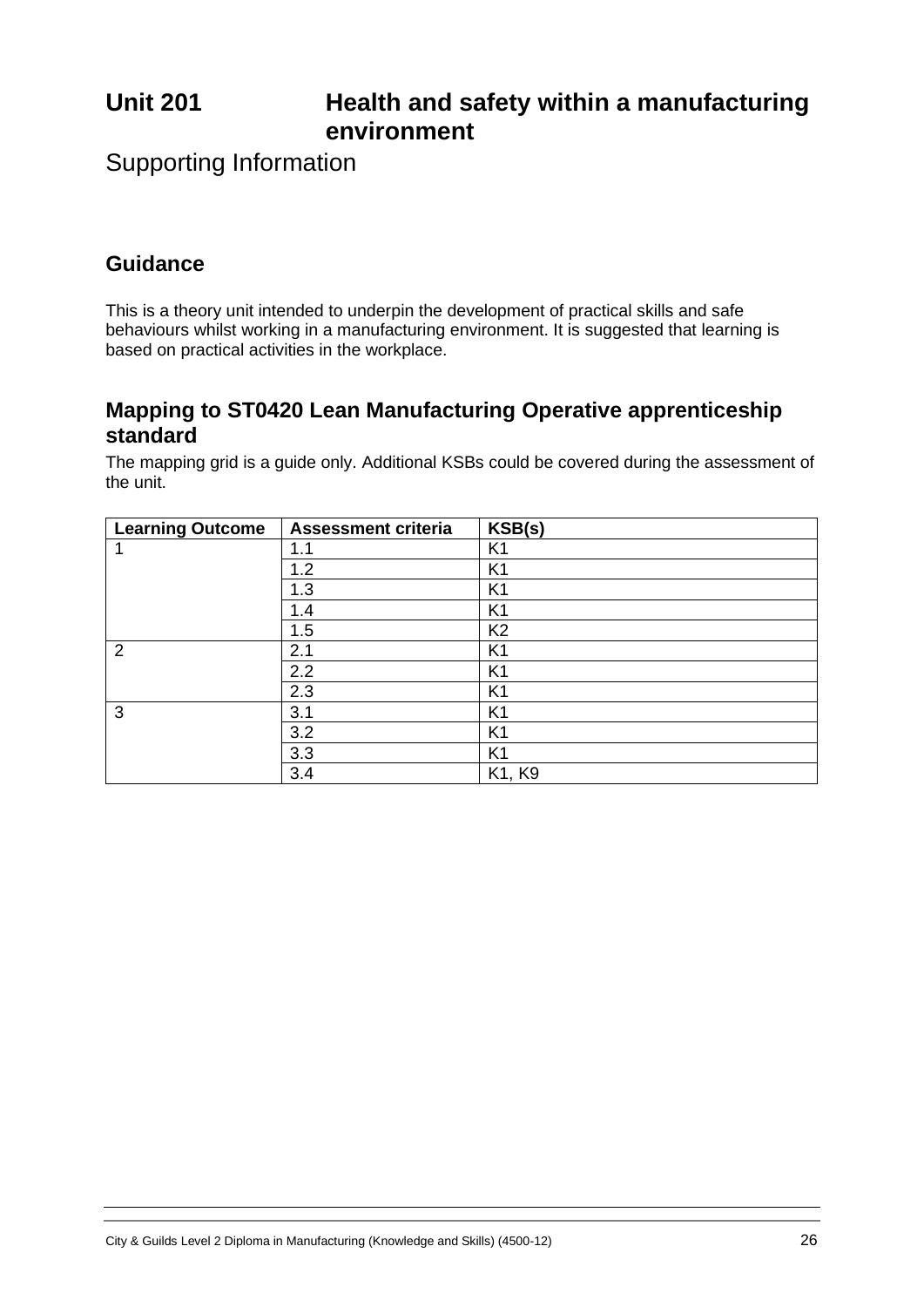# **Unit 202 Communicating and working effectively within a manufacturing environment**

| Level: | Level 2                                                                                                                                                                                                                                                                                                                                                                                                                            |
|--------|------------------------------------------------------------------------------------------------------------------------------------------------------------------------------------------------------------------------------------------------------------------------------------------------------------------------------------------------------------------------------------------------------------------------------------|
| GLH:   | 30                                                                                                                                                                                                                                                                                                                                                                                                                                 |
| Aim:   | Good communication and teamworking skills are essential in<br>order to work effectively within a manufacturing environment.<br>In this unit, learners will develop knowledge of how to<br>communicate effectively within a manufacturing environment<br>and how the manufacturing processes are planned and<br>organised. Learners will also develop knowledge of the<br>characteristics and importance of effective team working. |

**Assessment type** Short answer questions

### **Learning outcome:**

The learner will:

LO1 understand how to communicate general and technical information within a manufacturing environment.

### **Assessment criteria**

The learner can:

- AC1.1 explain the **principles** and **methods of communication**.
- AC1.2 explain **factors** that should be considered when communicating in a manufacturing environment.
- AC1.3 describe **documents** used to communicate information in a manufacturing environment.
- AC1.4 state the benefits of using standard terminology and conventions when communicating in a manufacturing environment.

### **Range**

AC1.1 Principles of communication

- Purpose and importance
- Two way process
- Exchange of information

**Methods** 

- Verbal
- Non-verbal
- Text-based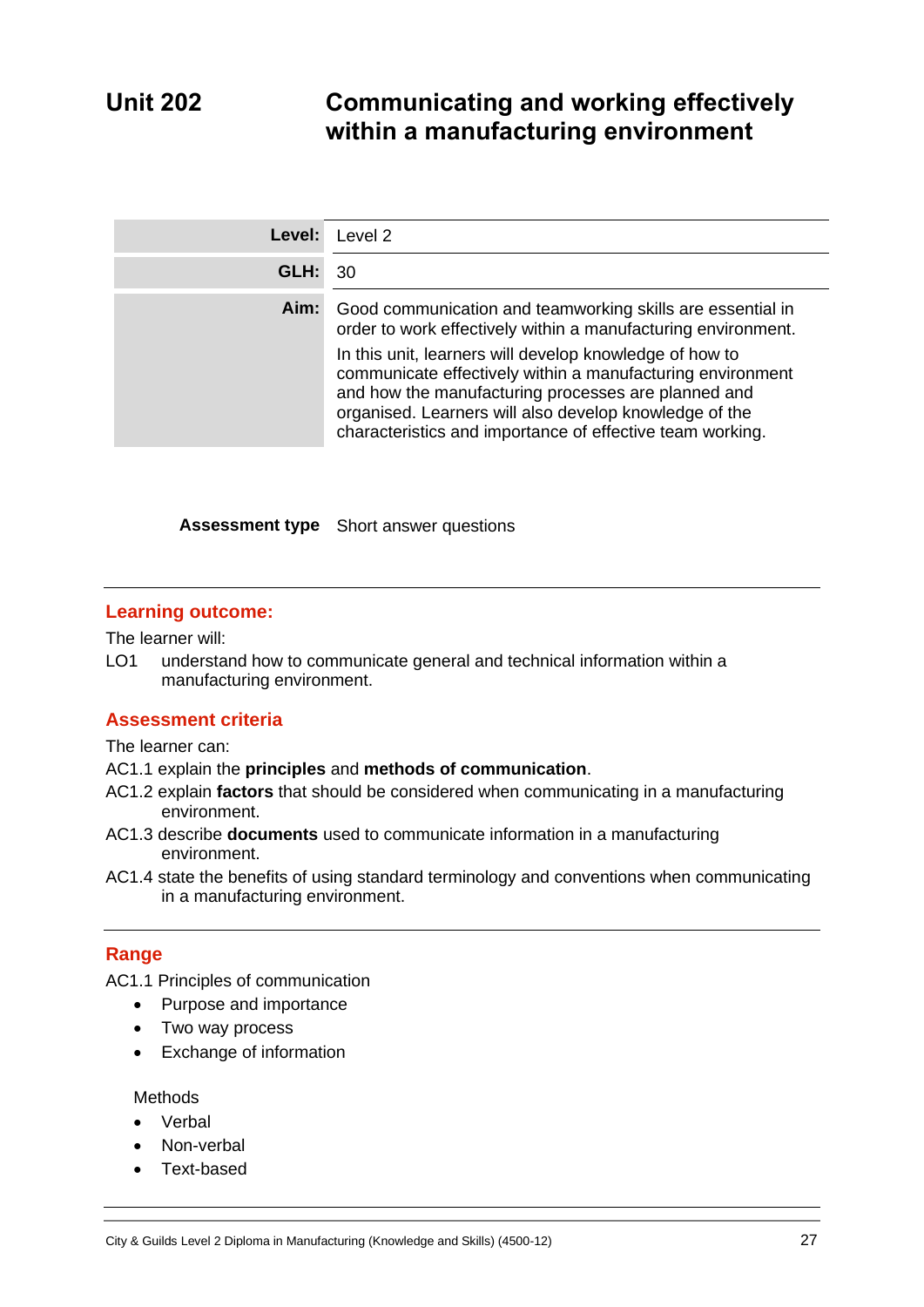- Formal
- Informal

AC1.2 Factors

- Content (language, structure, organisation, legal requirements, relevance)
- Context (intended audience, location and environment, purpose, timescale)
- Presentation style (house style, tone, style)
- Barriers to communication

AC1.3 Documents

- Engineering drawings (orthographic, assembly, exploded view)
- Circuit diagrams
- Specifications
- Technical manuals and reports
- Datasheets
- Bill of materials
- Production plans
- Schedules/Job cards
- Maintenance schedules
- Standard operating procedures (SOPs)

### **Learning outcome**

The learner will:

LO2 understand how manufacturing processes are planned and organised.

### **Assessment criteria**

The learner can:

AC2.1 explain the **characteristics** and purpose of different **scales of manufacture**. AC2.2 describe how manufacturing processes are **planned**.

### **Range**

AC2.1 Characteristics

- Quantities produced
- Level of automation
- Level of operator skill
- Use of jigs, fixtures, moulds and templates

Scales of manufacture

- One-off/prototyping
- Batch
- Mass
- Continuous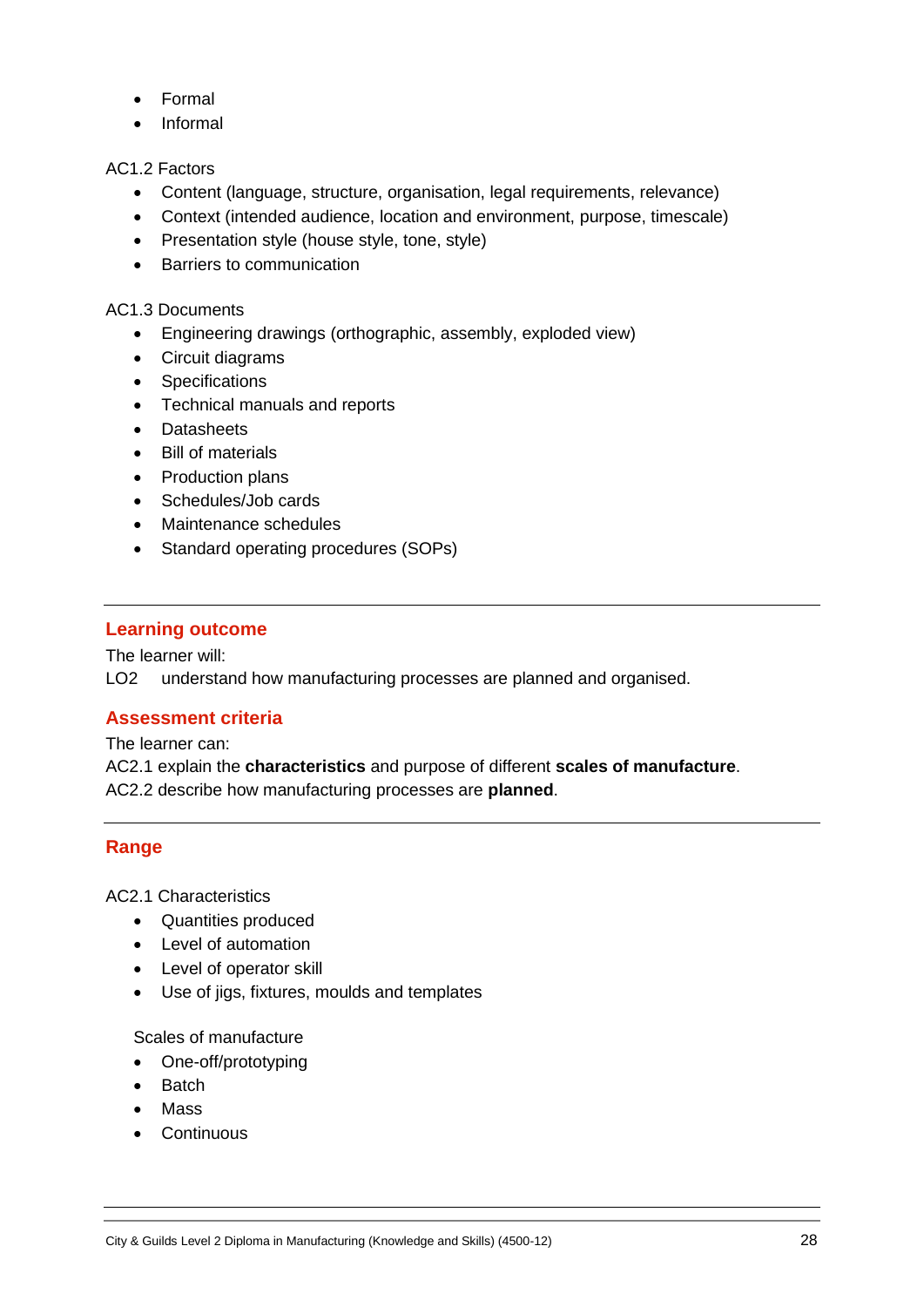### AC2.2 Planning

- Production planning
- Sequence of activities
- Timings
- Tools and equipment
- Materials and consumables
- Health and safety

#### **Learning outcome**

The learner will:

LO3 understand the importance of effective team working.

#### **Assessment criteria**

The learner can:

AC3.1 explain the importance of effective team working in manufacturing environments. AC3.2 describe the **characteristics** of an effective team in a manufacturing environment. AC3.3 describe the **responsibilities** of a team leader.

### **Range**

AC3.2 Characteristics

- Shared purpose
- Positive team morale
- Clearly defined roles and responsibilities
- Effective working relationships
- Good communication
- Effective leadership

#### AC3.3 Responsibilities

- Setting objectives
- Resource allocation
- Managing workloads
- Motivating staff
- Conflict resolution
- Monitoring performance
- Communication
- Problem solving
- Meeting health and safety requirements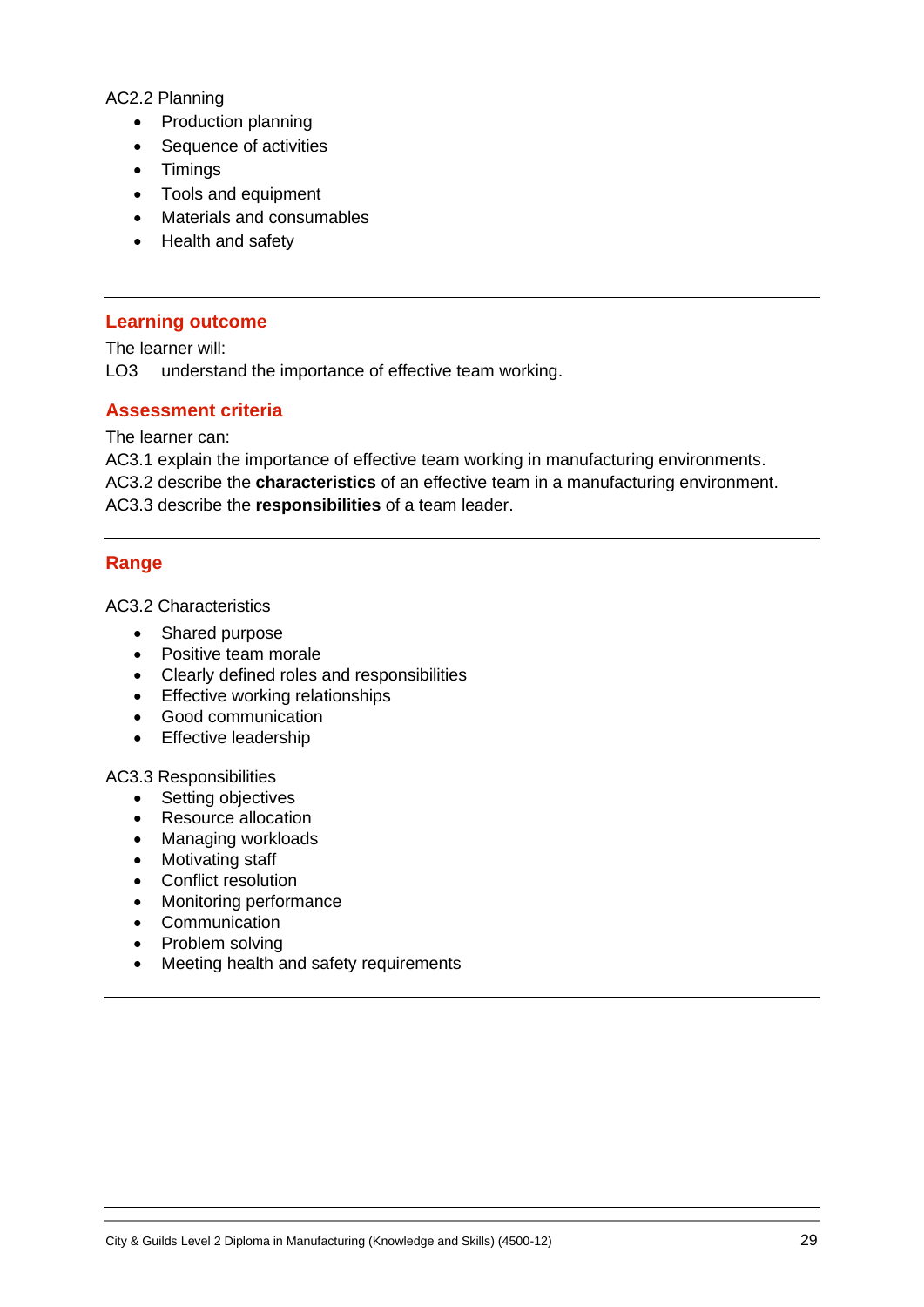# **Unit 202 Communicating and working effectively within a manufacturing environment**

Supporting Information

# **Guidance**

This is a theory unit intended to underpin the development of practical skills and effective behaviours whilst working in a manufacturing environment. It is suggested that learning is based on practical activities in the workplace.

# **Mapping to ST0420 Lean Manufacturing Operative apprenticeship standard**

The mapping grid is a guide only. Additional KSBs could be covered during the assessment of the unit.

| <b>Learning Outcome</b> | <b>Assessment criteria</b> | KSB(s)         |
|-------------------------|----------------------------|----------------|
|                         | 1.1                        | K8, B7         |
|                         | 1.2                        | K8, B7         |
|                         | 1.3                        | K8, B7         |
|                         | 1.4                        | K8, B7         |
| $\mathcal{P}$           | 2.1                        | K <sub>9</sub> |
|                         | 2.2                        | K <sub>9</sub> |
| 3                       | 3.1                        | K3, B4, B2     |
|                         | 3.2                        | K3, B4, B2     |
|                         | 3.3                        | K3, B4, B2     |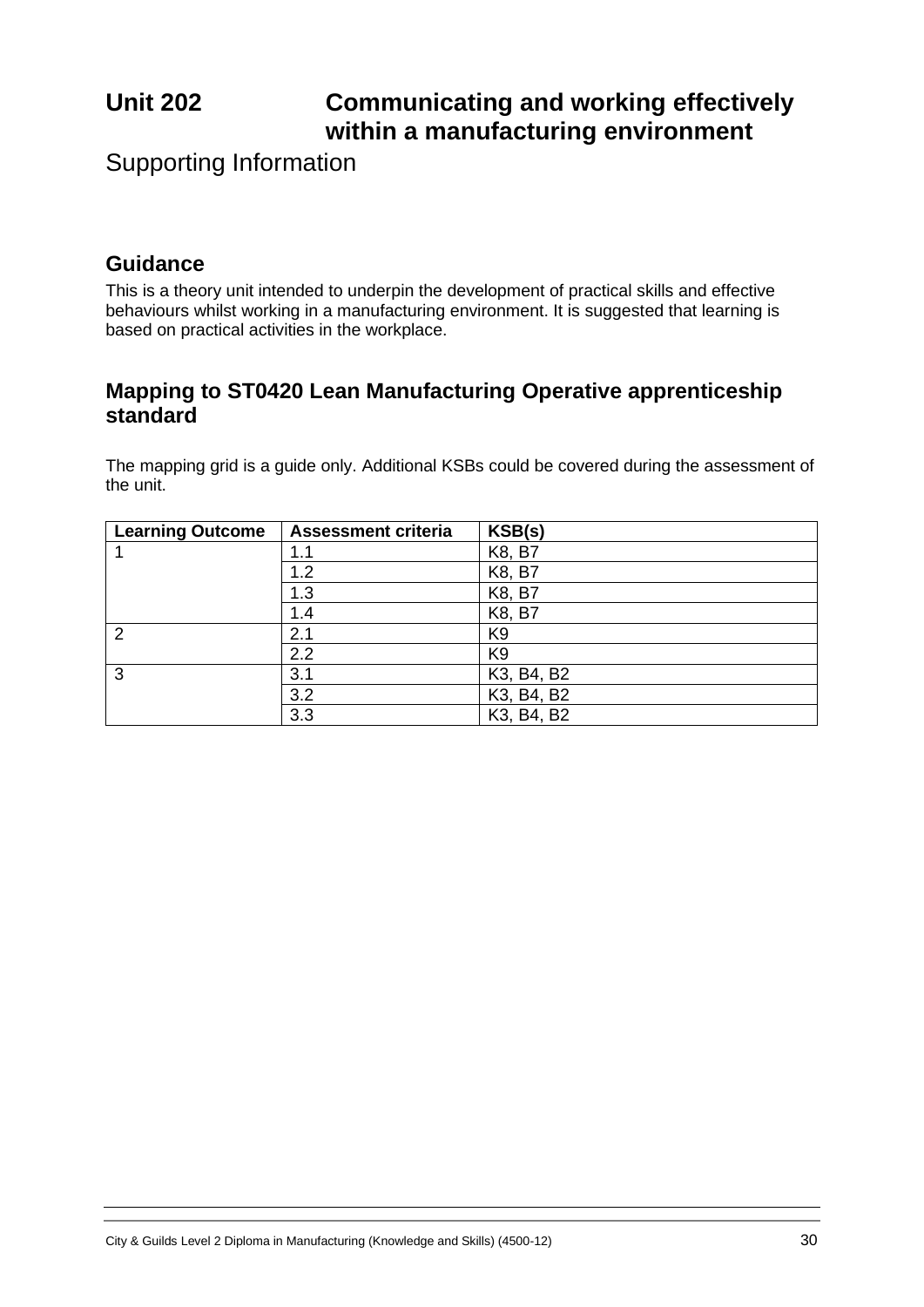# **Unit 203 Working relationships and individual rights and responsibilities within a manufacturing environment**

| Level: | Level 2                                                                                                                                                                                                                                                                                                                                                                                             |
|--------|-----------------------------------------------------------------------------------------------------------------------------------------------------------------------------------------------------------------------------------------------------------------------------------------------------------------------------------------------------------------------------------------------------|
| GLH:   | -30                                                                                                                                                                                                                                                                                                                                                                                                 |
| Aim:   | This unit will enable learners to understand the factors that<br>promote a positive working attitude, develop an understanding<br>of the importance of effective working relationships and learn<br>how they can contribute to effective team working.<br>This unit will also give learners the opportunity to examine the<br>importance of representative bodies in manufacturing<br>environments. |

**Assessment type** Short-answer questions

### **Learning outcome:**

The learner will:

LO1 understand how attitude has an influence on behaviour.

### **Assessment criteria**

The learner can:

- AC1.1 describe the **characteristics** of a positive working attitude.
- AC1.2 explain the **consequences** of a negative attitude to work in a manufacturing environment.
- AC1.3 describe the **factors** which help to create a positive working attitude within a manufacturing environment.

### **Range**

AC1.1 Characteristics

- Taking responsibility
- Being a role model
- Sharing ideas
- Punctuality
- Good morale (effect on colleagues, collaboration, effects of keeping a positive outlook).
- Effective working relationships (customers, clients and other stakeholders).
- Job satisfaction, organisational commitment (effect on productivity)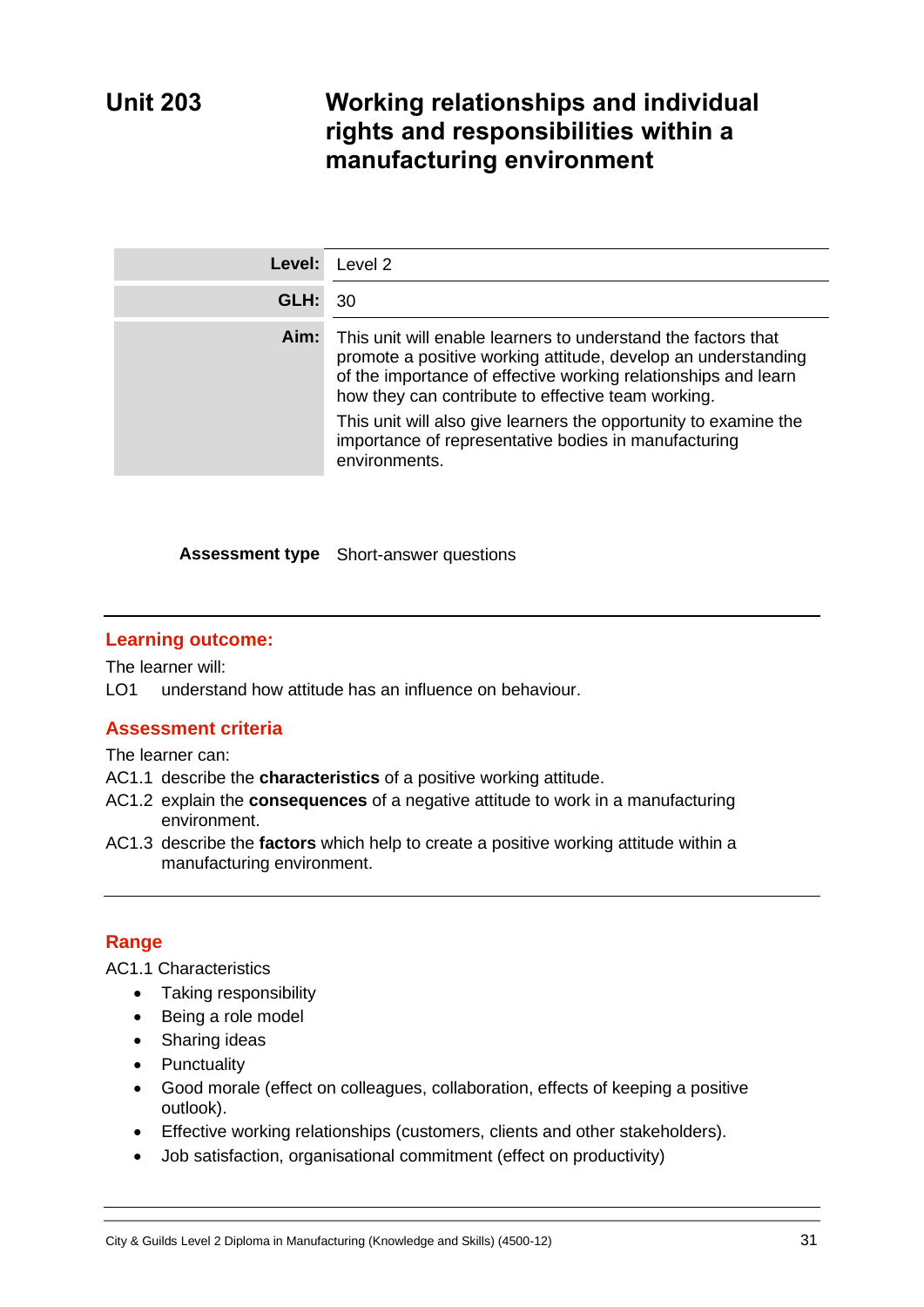### AC1.2 Consequences

- Low morale
- Underperformance
- Poor customer satisfaction
- Professional development opportunities may be missed
- Increased staff turnover

### AC1.3 Factors

- Responsibility (timekeeping, personal appearance, obtaining information, accountability)
- Role models (experienced colleagues, team leaders, mentors)
- Rewards (performance-related bonuses, employee of the month, praise/recognition)
- Workload
- Environment (working safely, workspace organisation, climate control, lighting)

### **Learning outcome**

The learner will:

LO2 know the importance of maintaining effective working relationships.

### **Assessment criteria**

The learner can:

AC2.1 describe the **characteristics** of effective working relationships.

AC2.2 state the **reasons** for maintaining effective working relationships.

### **Range**

AC2.1 Characteristics

- Effective communication
- Appropriate behaviour
- Mutual respect
- Trust among work colleagues
- Time management
- Offering and asking for help

### AC2.2 Reasons

- Increased morale and job motivation
- Effective communication
- Meeting deadlines
- Improved productivity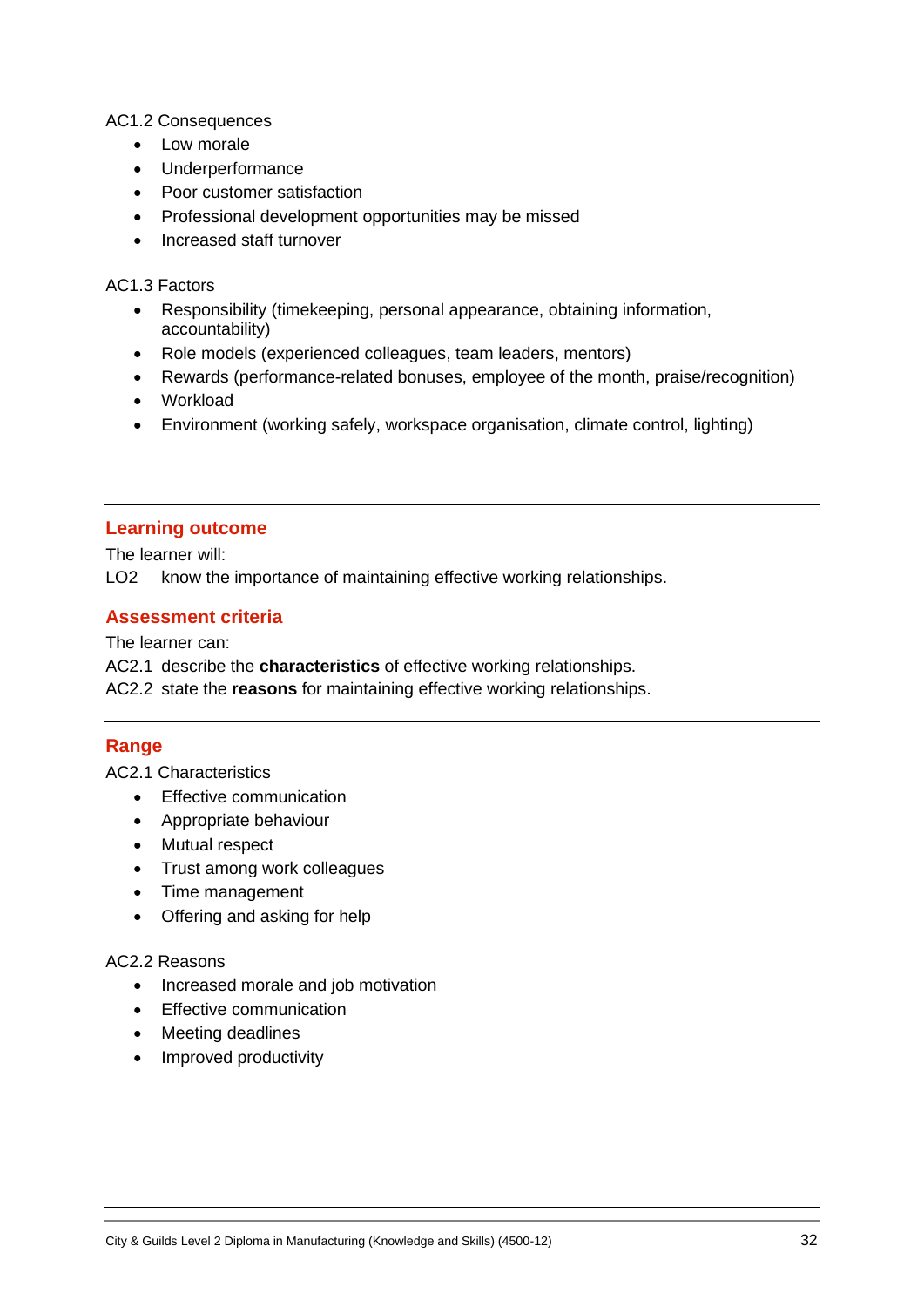### **Learning outcome**

The learner will:

LO3 understand the purpose and importance of continuous professional development.

### **Assessment criteria**

The learner can:

AC3.1 explain the **benefits** of continuous professional development to employers and employees.

AC3.2 describe **methods** of personal and professional development.

### **Range**

AC3.1 Benefits

- Benefits to employers
	- o Changing skills requirements can be met
	- o Meeting organisational objectives
	- o Increased production efficiency and quality
	- o Increased morale of workforce
- Benefits to employees
	- o Allows development needs to be identified and met
	- o Improved competence in job role
	- o Improved promotion and career opportunities
	- o Job retention

#### AC3.2 Methods

- Observing colleagues/work shadowing
- Training courses and educational qualifications
- On-site instruction
- Coaching and mentoring
- Buddying
- Performance reviews

### **Learning outcome**

The learner will:

LO4 know the main current legislation and rules that affect employment in the manufacturing environment.

### **Assessment criteria**

The learner can:

- AC4.1 describe the main requirements of **current legislation and regulations** relating to manufacturing.
- AC4.2 describe **employees' rights** in the workplace.

### **Range**

AC4.1 Current legislation and regulations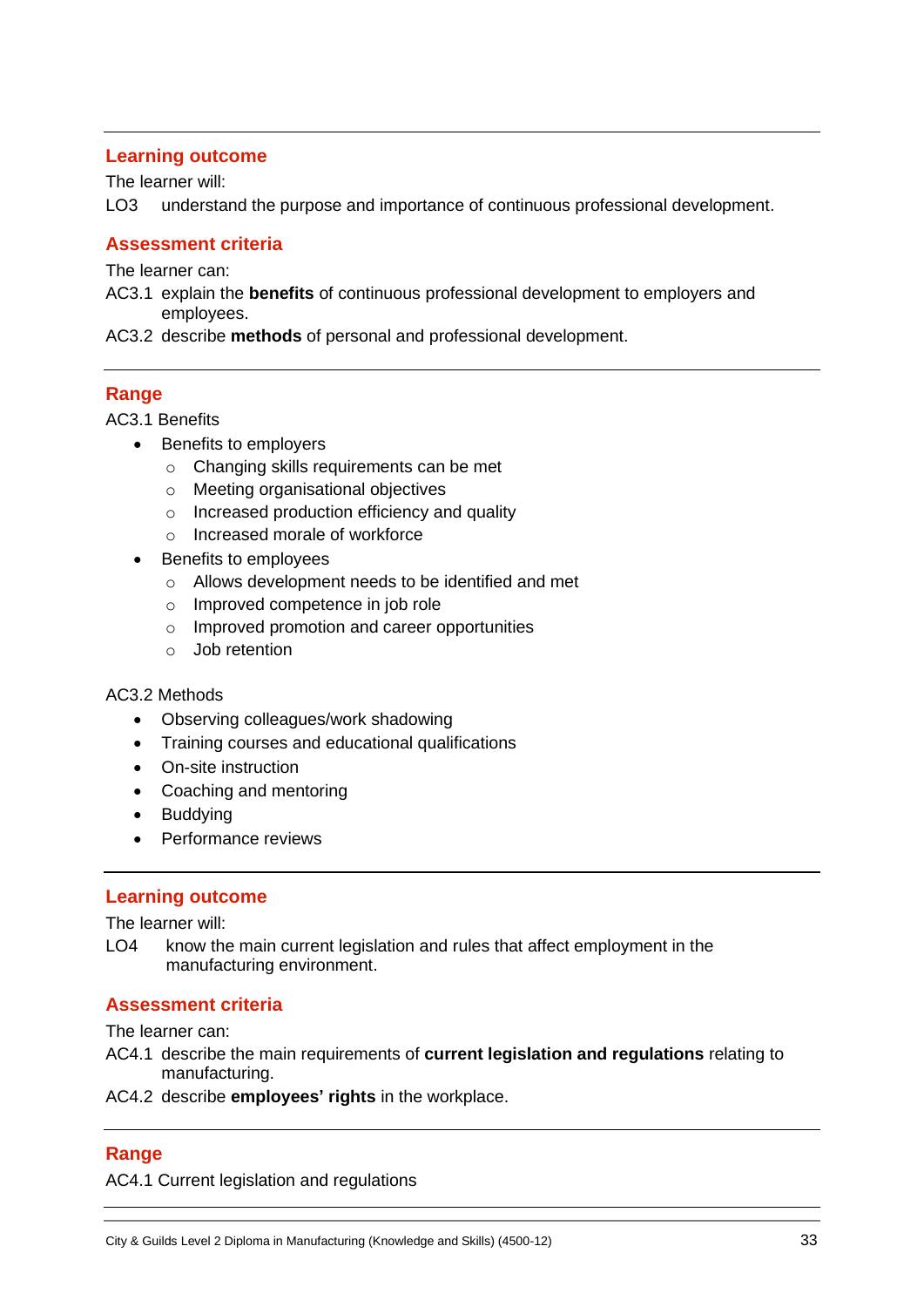- Equality Act 2010
- Employment Rights Act 1996
- Employment Relations Act 2004

AC4.2 Employees' rights

- Salary or wages
- Induction and appropriate training
- Working hours and restrictions
- Leave entitlement
- Contract of employment
- Health and safety
- Trade union membership

### **Learning outcome**

The learner will:

LO5 understand the role of representative bodies in the manufacturing environment.

### **Assessment criteria**

The learner can:

- AC5.1 describe the main **roles and responsibilities** of representative bodies within manufacturing environments.
- AC5.2 describe the **benefits** to employers and employees of representative body membership in manufacturing environments.

### **Range**

AC5.1 Roles and responsibilities of:

- Trade unions
- Professional bodies

### AC5.2 Benefits

- Review and set professional practice standards
- Provide professional advice on training and development, career pathways, minimum qualifications
- Influence policy relating to the sector
- Support research into issues affecting the sector
- Negotiate agreements on pay and conditions, dispute resolution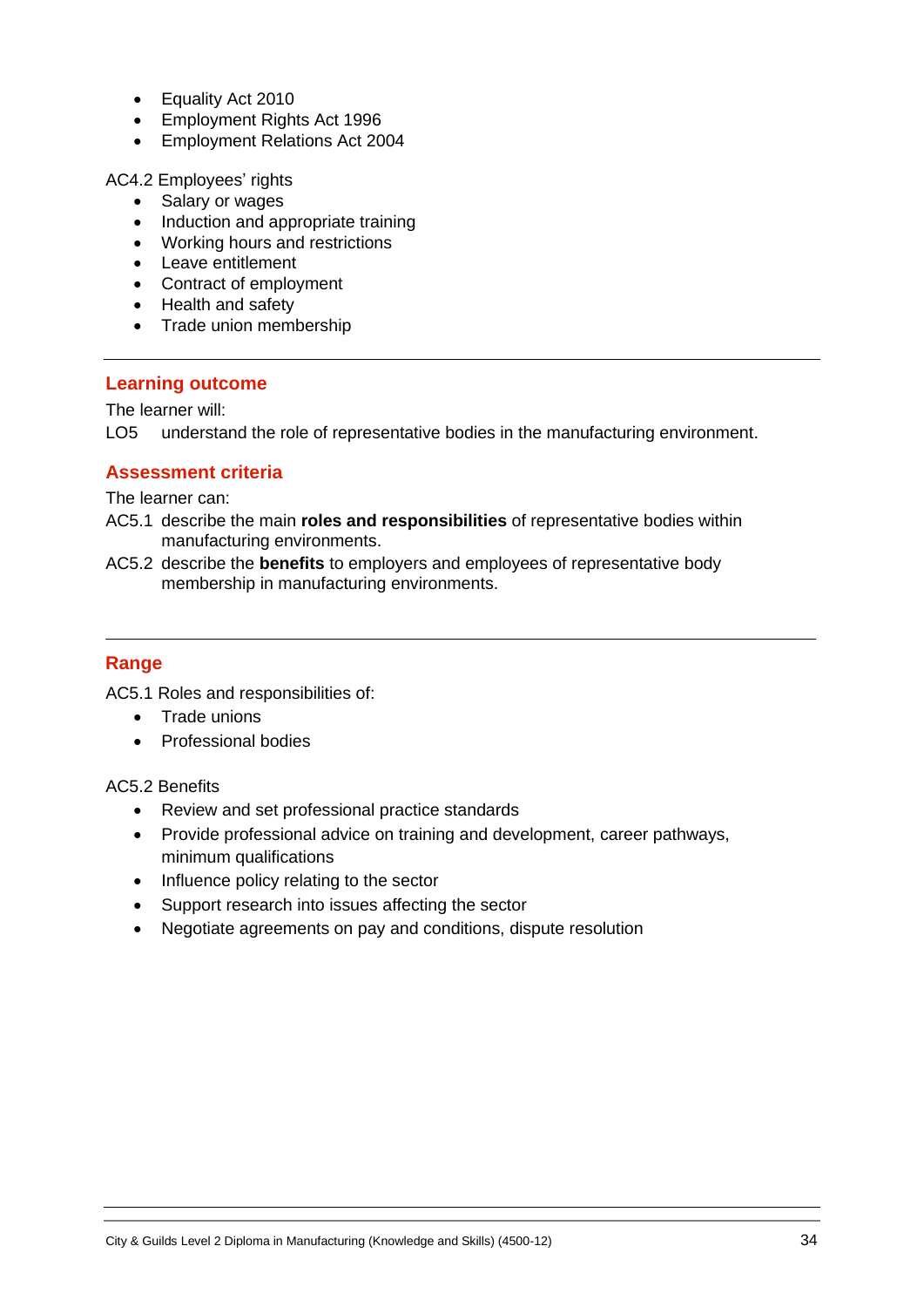# **Unit 203 Working relationships and individual rights and responsibilities within a manufacturing environment**

Supporting Information

# **Guidance**

This is a theory unit intended to underpin the development of practical skills and safe behaviours whilst working in a manufacturing environment. It is suggested that learning is based on practical activities in the workplace.

# **Mapping to ST0420 Lean Manufacturing Operative apprenticeship standard**

The mapping grid is a guide only. Additional KSBs could be covered during the assessment of the unit.

| <b>Learning Outcome</b> | <b>Assessment criteria</b> | KSB(s)                   |
|-------------------------|----------------------------|--------------------------|
|                         | 1.1                        | B1, B2, B9               |
|                         | 1.2                        | B1, B2, B9               |
|                         | 1.3                        | B1, B2, B9               |
| $\overline{2}$          | 2.1                        | $\overline{\phantom{0}}$ |
|                         | 2.2                        | $\overline{\phantom{0}}$ |
| 3                       | 3.1                        | <b>B11</b>               |
|                         | 3.2                        | <b>B11</b>               |
| 4                       | 4.1                        | $\overline{\phantom{a}}$ |
|                         | 4.2                        | ٠                        |
| 5                       | 5.1                        | $\,$                     |
|                         | 5.2                        | $\overline{\phantom{0}}$ |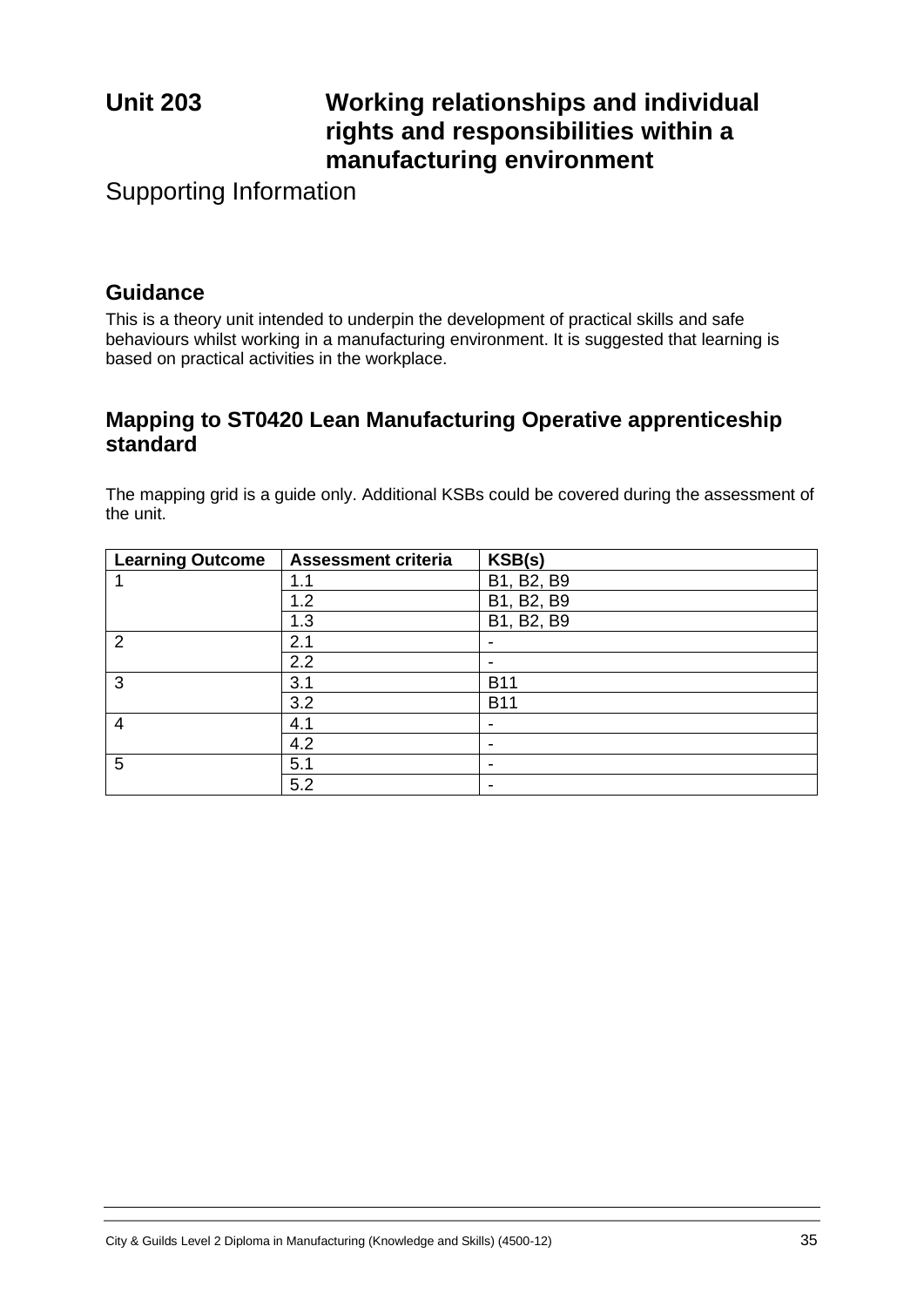| Level: | Level 2                                                                                                                                                                                                                                                                                                                                                                                 |
|--------|-----------------------------------------------------------------------------------------------------------------------------------------------------------------------------------------------------------------------------------------------------------------------------------------------------------------------------------------------------------------------------------------|
| GLH:   | 30                                                                                                                                                                                                                                                                                                                                                                                      |
| Aim:   | The way in which a workplace is organised affects both the<br>effectiveness and efficiency in which an activity is carried out.<br>In this unit learners will develop an understanding of the<br>reasons for having a well organised workplace. They will<br>develop understanding of how the 5s approach is applied and<br>implemented. Learners will also develop knowledge of visual |
|        | management methods used within the workplace.                                                                                                                                                                                                                                                                                                                                           |

**Assessment type** Portfolio of Evidence

### **Learning outcome:**

The learner will:

LO1 know how workplace organisation affects performance.

### **Assessment criteria**

The learner can:

AC1.1 describe what is meant by workplace organisation.

- AC1.2 state the **effects** of a disorganised working environment.
- AC1.3 state the **benefits** of having an organised working environment.

### **Range**

AC1.2 Effects of a disorganised working environment

- Confusion about which tasks to complete
- Tools and equipment may not be available
- Tasks may take longer to complete
- Delays to timescales to complete products
- Clutter
- Lack of cleanliness (dirt and dust)
- Safety hazards
- Poor morale/teamwork
- Increased costs
- Poor product quality

#### AC1.3 Benefits of an organised working environment

- Knowledge of which tasks to complete
- Tools and equipment available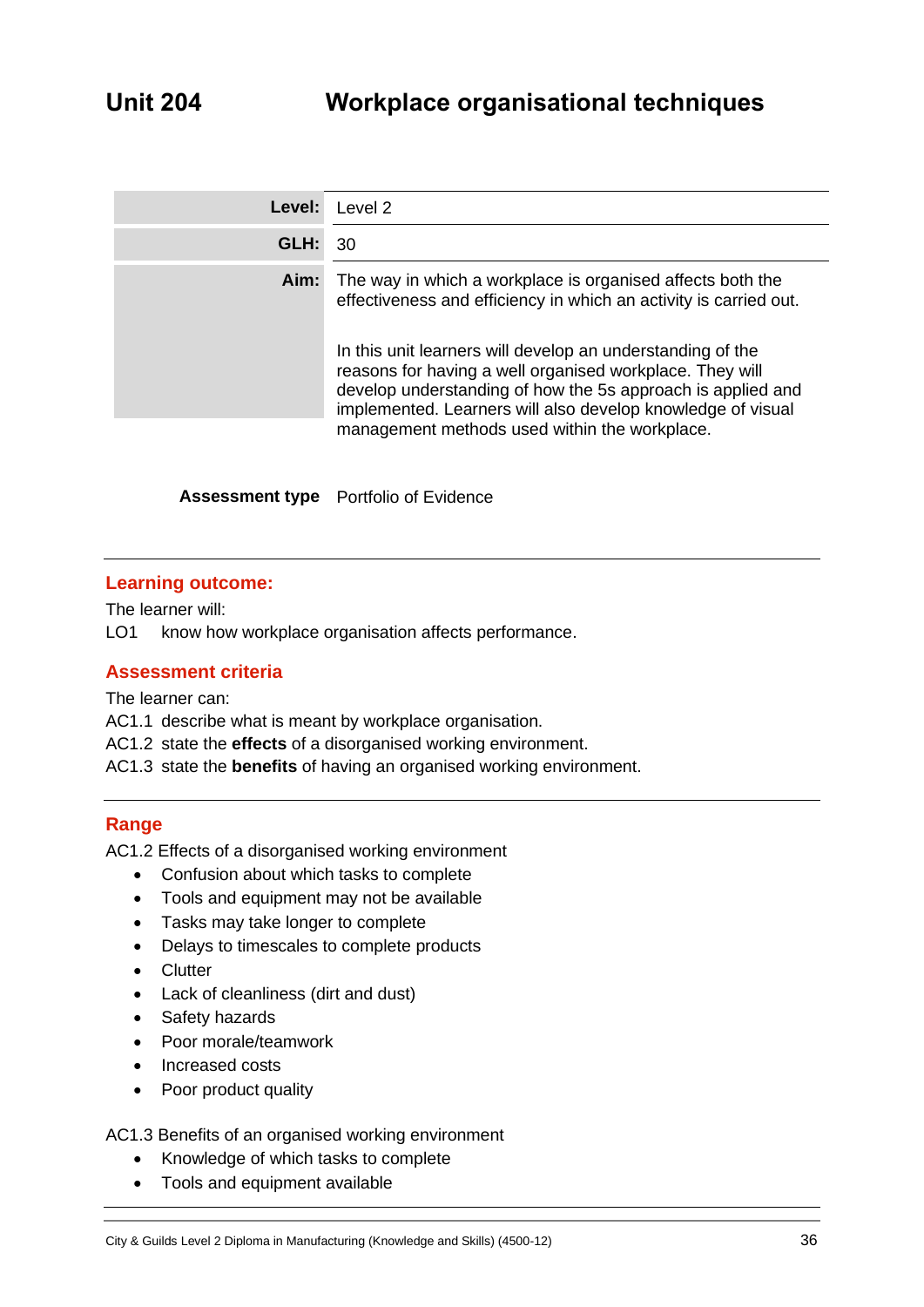- Tasks completed in minimum time
- Products completed on schedule
- Clean, tidy workplace
- Safe working environment
- Wellbeing of staff
- Achievement of product cost and quality
- Minimisation of waste
- Compliance with legal and regulatory requirements

#### **Learning outcome**

The learner will:

LO2 understand how the 5s approach is applied to workplace organisation.

#### **Assessment criteria**

The learner can:

AC2.1 describe the **5s approach** to workplace organisation.

AC2.2 explain the **typical actions** involved in each phase of the 5s approach and how these **affect** the working environment and performance.

#### **Range**

AC2.1 5s approach

- Sort (decide what is needed) e.g. remove outdated or broken items or equipment
- Set in order (organise) e.g. assign fixed places for materials needed for work
- Shine (clean) e.g. keep tools and equipment clean and ready for use
- Standardise e.g. implement colour coding, labelling system
- Sustain e.g. establish responsibilities, regular audits, reviews

AC2.2 Typical actions and effects

- Sort remove outdated or broken items or equipment, reduce time taken to find tools/components, maximise the use of space, increased safety
- Set in order assign fixed places for tools and materials needed for work, use of shadow boards, improve flow of activities, increase efficiency, eliminate unnecessary movement
- Shine keep tools and equipment clean and ready for use, contribute to a pleasant working environment, early identification and resolution of problems
- Standardise implement colour coding and labelling systems, establish procedures to help support and maintain ongoing Sort, Set in Order and Shine activities, keep all areas consistent
- Sustain establish responsibilities, regular audits, reviews, develop behaviours to ensure the 5s approach to workplace organisation is continued over the long term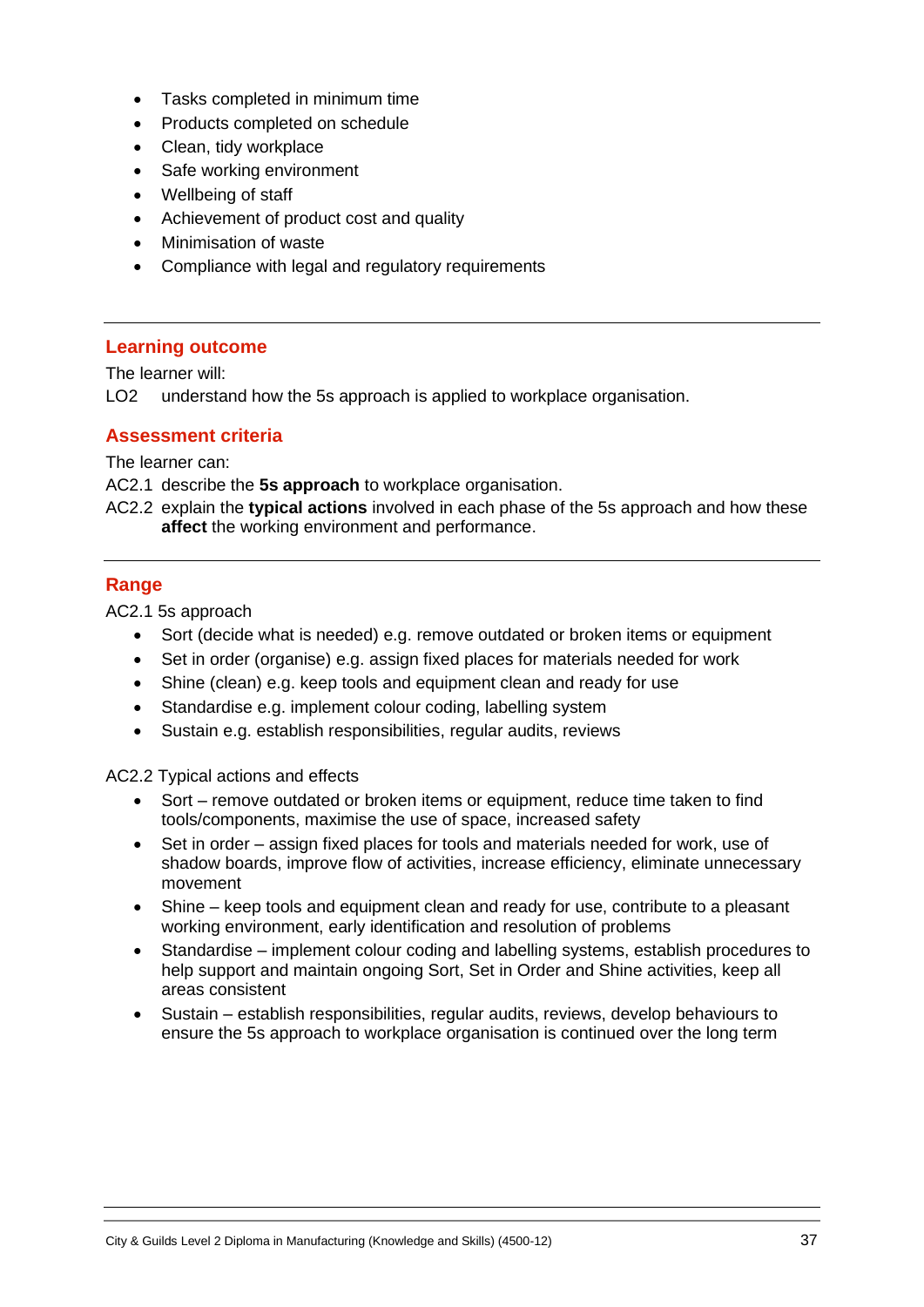#### **Learning outcome**

The learner will: LO3 be able to implement 5s in a manufacturing work area.

#### **Assessment criteria**

The learner can:

AC3.1 prepare and use appropriate **documentation**.

AC3.2 implement the **steps** of the 5s approach in a manufacturing work area.

#### **Range**

AC3.1 Documentation

- Schedules
- Standard operating procedures for operations
- Cleaning and inspection

#### AC3.2 Steps

- Sort
- Set in order
- Shine
- Standardise
- Sustain

#### **Learning outcome**

The learner will: LO4 understand visual management in manufacturing

#### **Assessment criteria**

The learner can: AC4.1 explain the meaning of visual management AC4.2 state the benefits of applying effective visual management AC4.3 describe different types of visual management and their uses

#### **Range**

AC4.2 Benefits

- Clear understanding of requirements
- Shared understanding between team members and across the organisation
- Availability of tools and resources

AC4.3 Types of visual management

- Shadow boards
- Schedule boards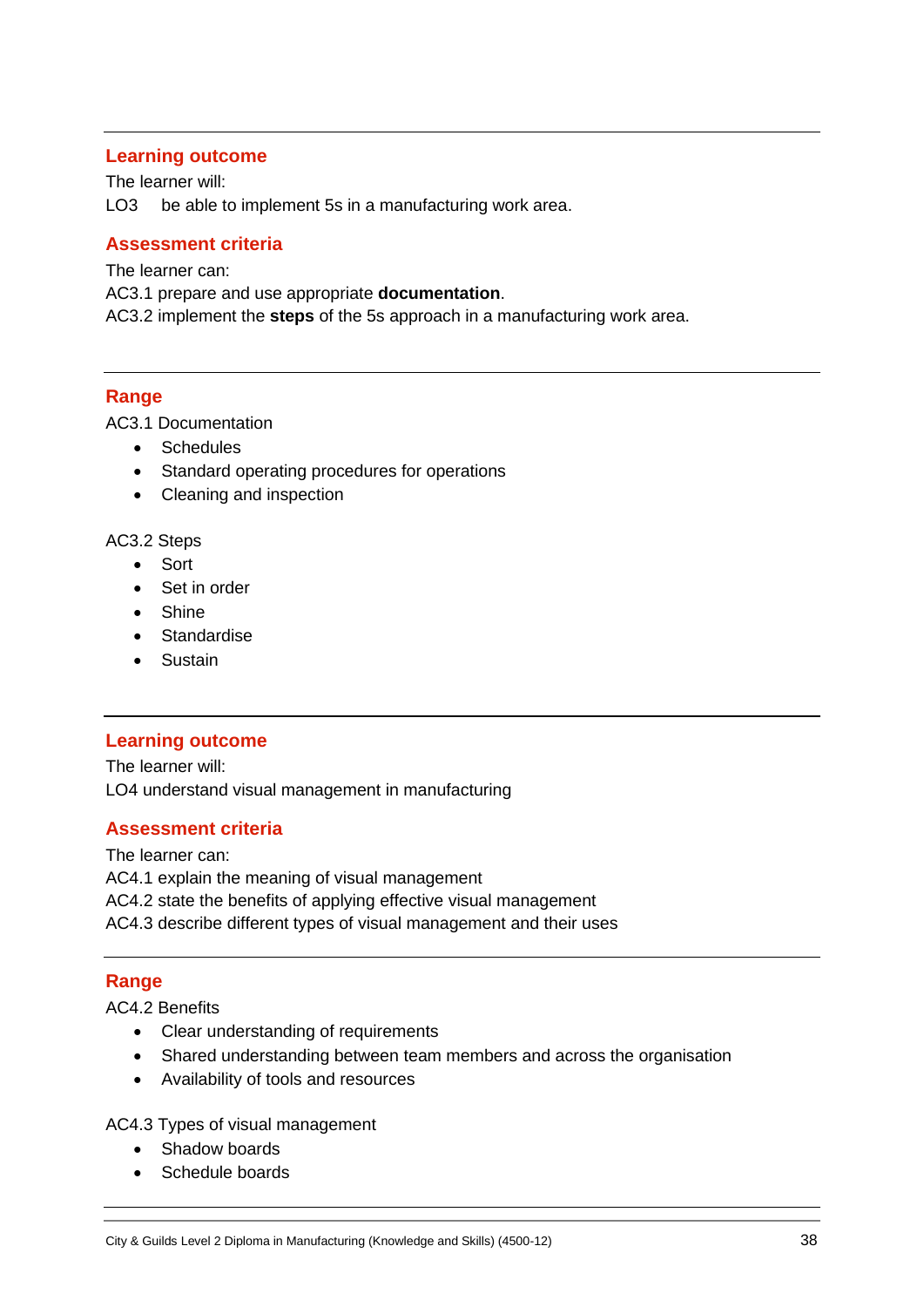- Management boards (notice boards)
- Kanban (pull systems)
- Lights
- Colour coding
- Labelling
- Graphs
- Floor footprints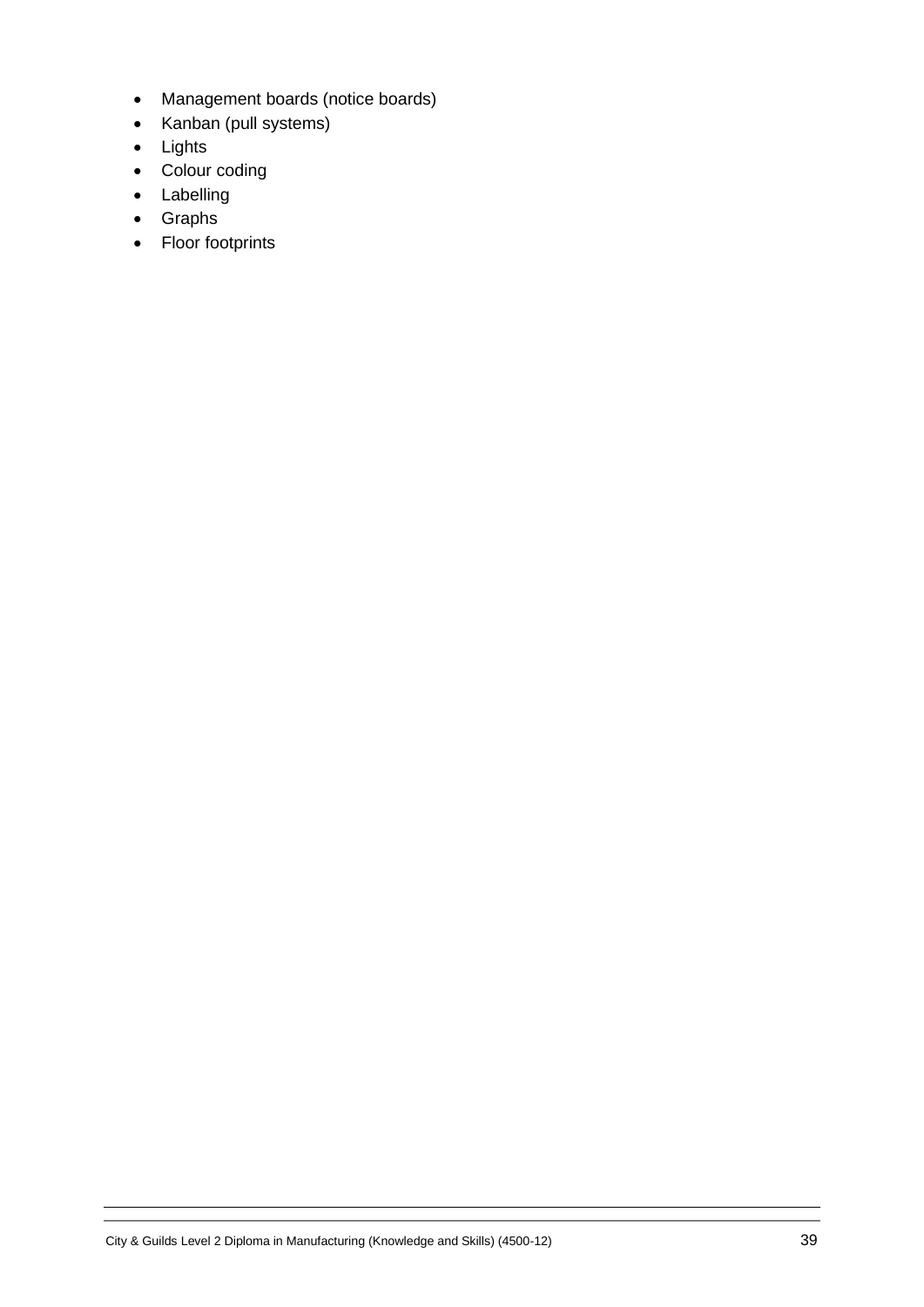# **Unit 204 Workplace organisational techniques**

Supporting information

# **Guidance**

This unit is intended to underpin the development of practical skills applying lean manufacturing approaches in an engineering environment. It is suggested that learning is based on practical activities and case studies in the workplace.

For learning outcome 3, candidates can be provided with a checklist for the stages of the 5s process to refer to during assessment. Evidence for this outcome should be generated in the workplace or a realistic working environment.

# **Mapping to ST0420 Lean Manufacturing Operative apprenticeship standard**

| <b>Learning Outcome</b> | <b>Assessment criteria</b> | KSB(s)         |
|-------------------------|----------------------------|----------------|
|                         | 1.1                        | K <sub>9</sub> |
|                         | 1.2                        | K <sub>9</sub> |
|                         | 1.3                        | K <sub>9</sub> |
| 2                       | 2.1                        | K7, K9         |
|                         | 2.2                        | K7, K9, S9     |
| 3                       | 3.1                        | S <sub>9</sub> |
|                         | 3.2                        | S <sub>9</sub> |
| 4                       | 4.1                        | K <sub>8</sub> |
|                         | 4.2                        | K <sub>8</sub> |
|                         | 4.3                        | K <sub>8</sub> |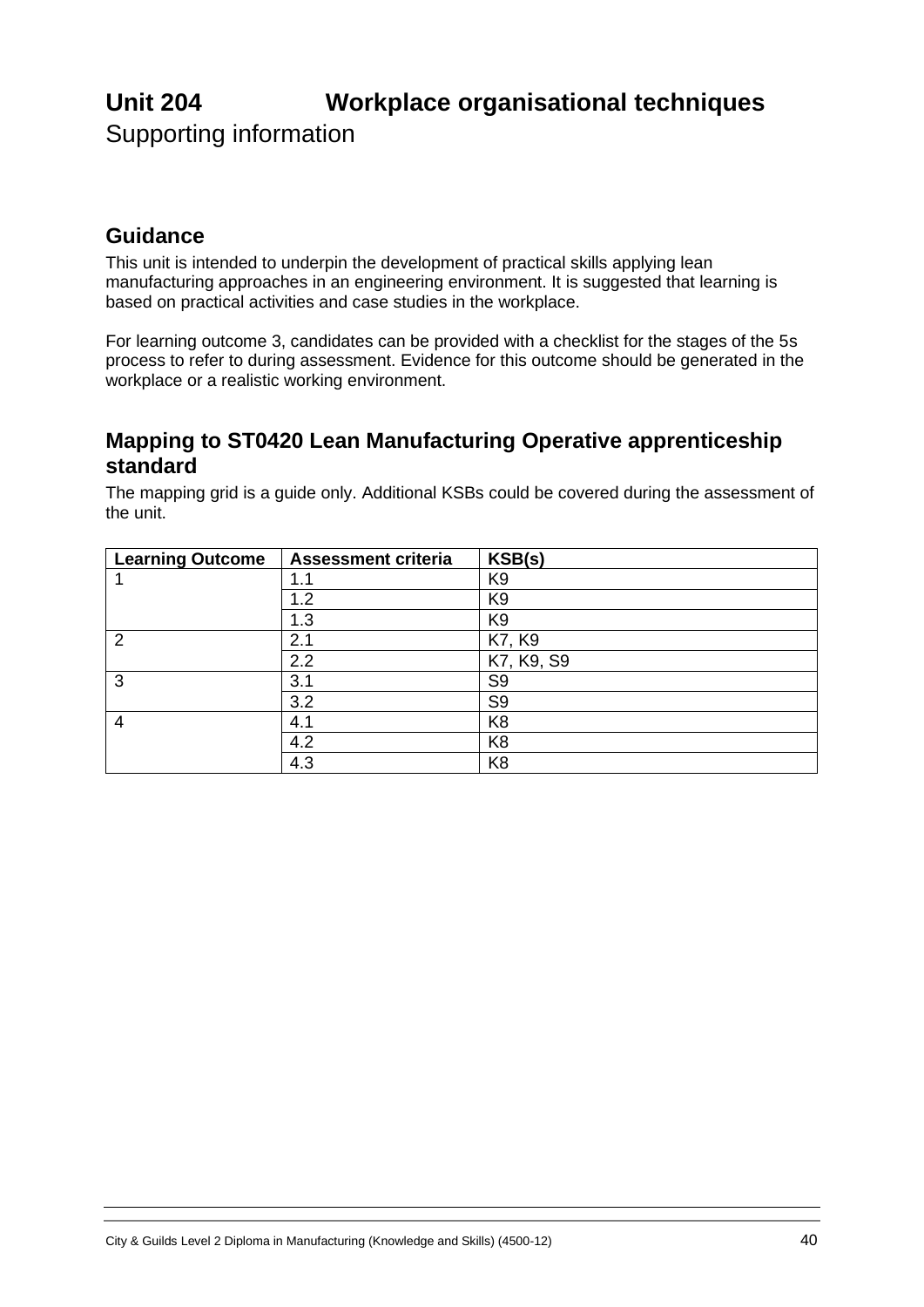| Level: | Level 2                                                                                                                                                                                                                                                                                                                    |
|--------|----------------------------------------------------------------------------------------------------------------------------------------------------------------------------------------------------------------------------------------------------------------------------------------------------------------------------|
| GLH:   | 40                                                                                                                                                                                                                                                                                                                         |
| Aim:   | In manufacturing, a problem is often defined as a process or<br>product not meeting the required outcome. It can also refer to<br>the challenge of optimising the process of manufacturing a<br>product, for example to reduce waste or cost, or to improve the<br>characteristics or quality of a product.                |
|        | In this unit learners will develop understanding of how work-<br>related problems can be identified, analysed and addressed,<br>using a range of different techniques. Learners will also develop<br>knowledge of the 7 wastes of lean manufacturing and how<br>these can be reduced to optimise manufacturing activities. |
|        |                                                                                                                                                                                                                                                                                                                            |
|        | <b>Assessment type</b> Portfolio of Evidence                                                                                                                                                                                                                                                                               |

#### **Learning outcome**

The learner will:

LO1 understand methods of identifying and solving problems.

#### **Assessment criteria**

The learner can:

AC1.1 explain the difference between the root cause and symptoms of a problem.

AC1.2 describe the **steps** involved in identifying and solving problems.

AC1.3 describe different **techniques** used to identify problems and their applications.

#### **Range**

AC1.2 Steps

- Identify the problem
- Identify how the problem can be measured
- Identify the outcome that is required
- Root cause analysis
- Identification of countermeasures
- Implementation

#### AC1.3 Techniques for identifying problems

- Product inspection
- Statistical process control (control charts)
- Maintenance records
- Data analysis (tally charts, histograms)
- Value stream mapping
- Benchmarking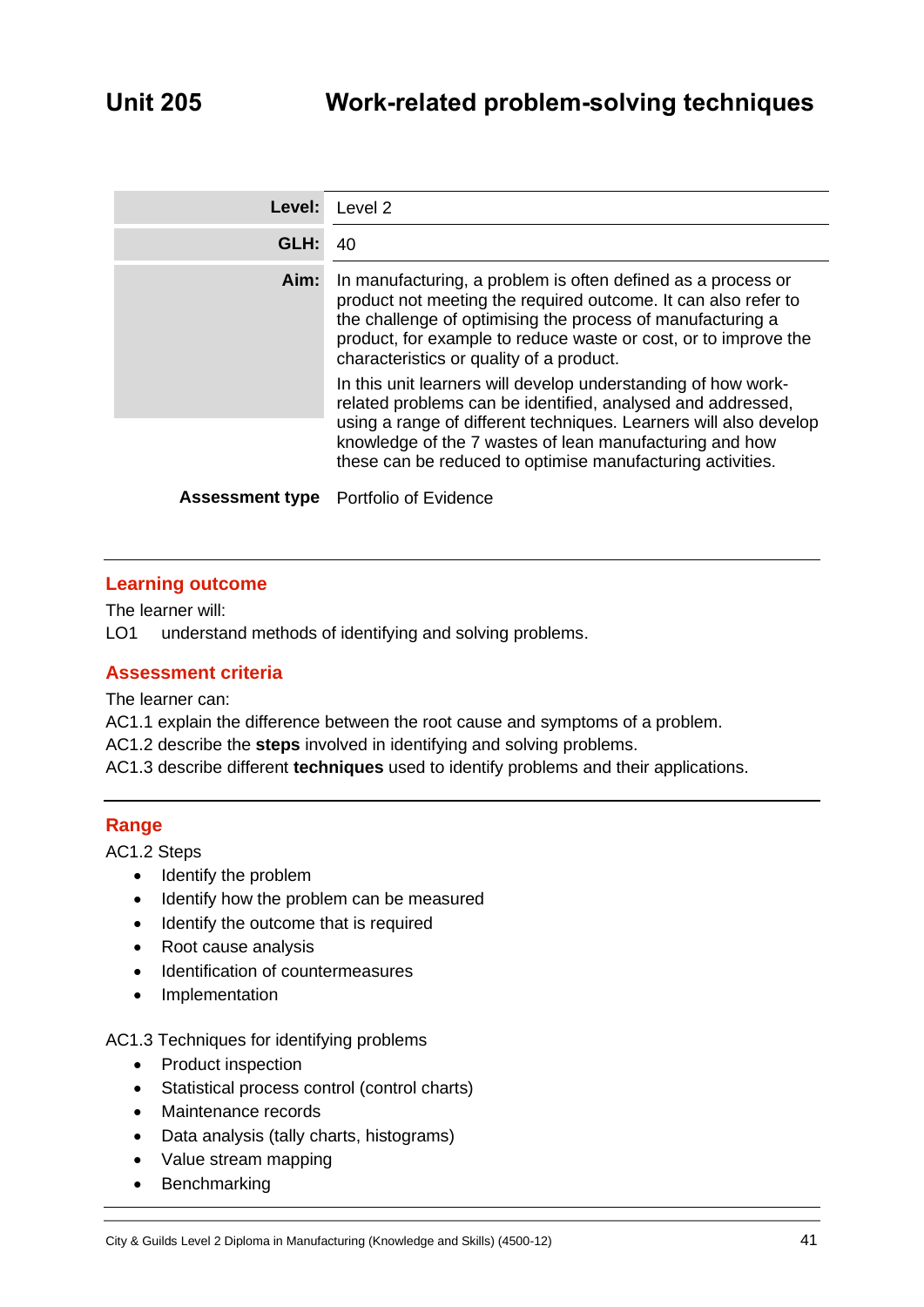#### **Learning outcome:**

The learner will: LO2 be able to apply problem solving techniques in a manufacturing situation.

#### **Assessment criteria**

The learner can:

AC2.1 apply different **techniques** for analysing and solving problems. AC2.2 apply different **approaches** to analysing and solving problems.

#### **Range**

AC2.1 Techniques

- Pareto analysis
- Ishikawa (fishbone/cause and effect) diagrams
- Brainstorming
- Mind mapping
- 5 why analysis
- 5Ws and H (who, what, why, when, where, how)
- Hypothesis testing
- Trial-and-error
- A3 problem solving

#### AC2.2 Approaches

- Independent
- Collaborative
- Quality circles

#### **Learning outcome:**

The learner will: LO3 know the 7 wastes of lean manufacturing.

#### **Assessment criteria**

The learner can:

AC3.1 describe the **7 wastes** of lean manufacturing.

AC3.2 state the **benefits** to an organisation of reducing the 7 wastes.

AC3.3 describe methods of **identifying** and quantifying the 7 wastes.

AC3.4 describe **actions** that can reduce the 7 wastes.

#### **Range**

AC3.1 7 wastes

- Transport
- Inventory
- Motion
- Waiting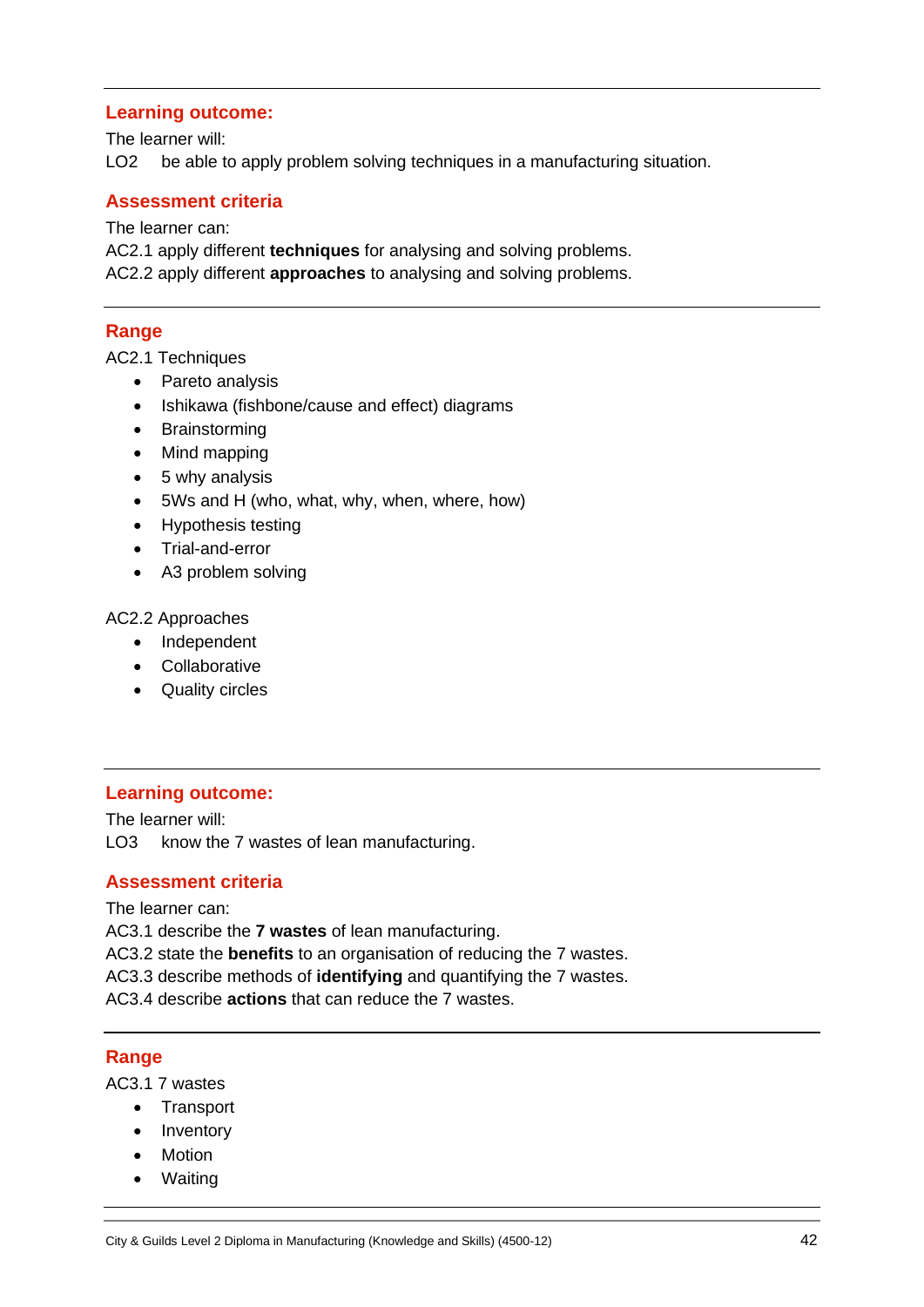- Over-processing
- Overproduction
- Defects

#### AC3.2 Benefits

- Improved productivity
- Reduced inventory
- Reduced scrap/defective products
- Reduced costs
- Increased profits
- Greater customer satisfaction
- Employee satisfaction

AC3.3 Identification methods

- Value stream mapping to identify value-added and non-value-added activities
- Time and motion studies
- Analysis of inspection records
- Evaluation of scrap rates

AC3.4 Actions to reduce waste

- Workplace reorganisation (factory layout, 5S)
- Elimination of non-value-added activities
- Process changes
- Pull systems of scheduling (Kanban)
- Kaizen (incremental small improvements)
- Quick change over / single minute exchange of die (SMED)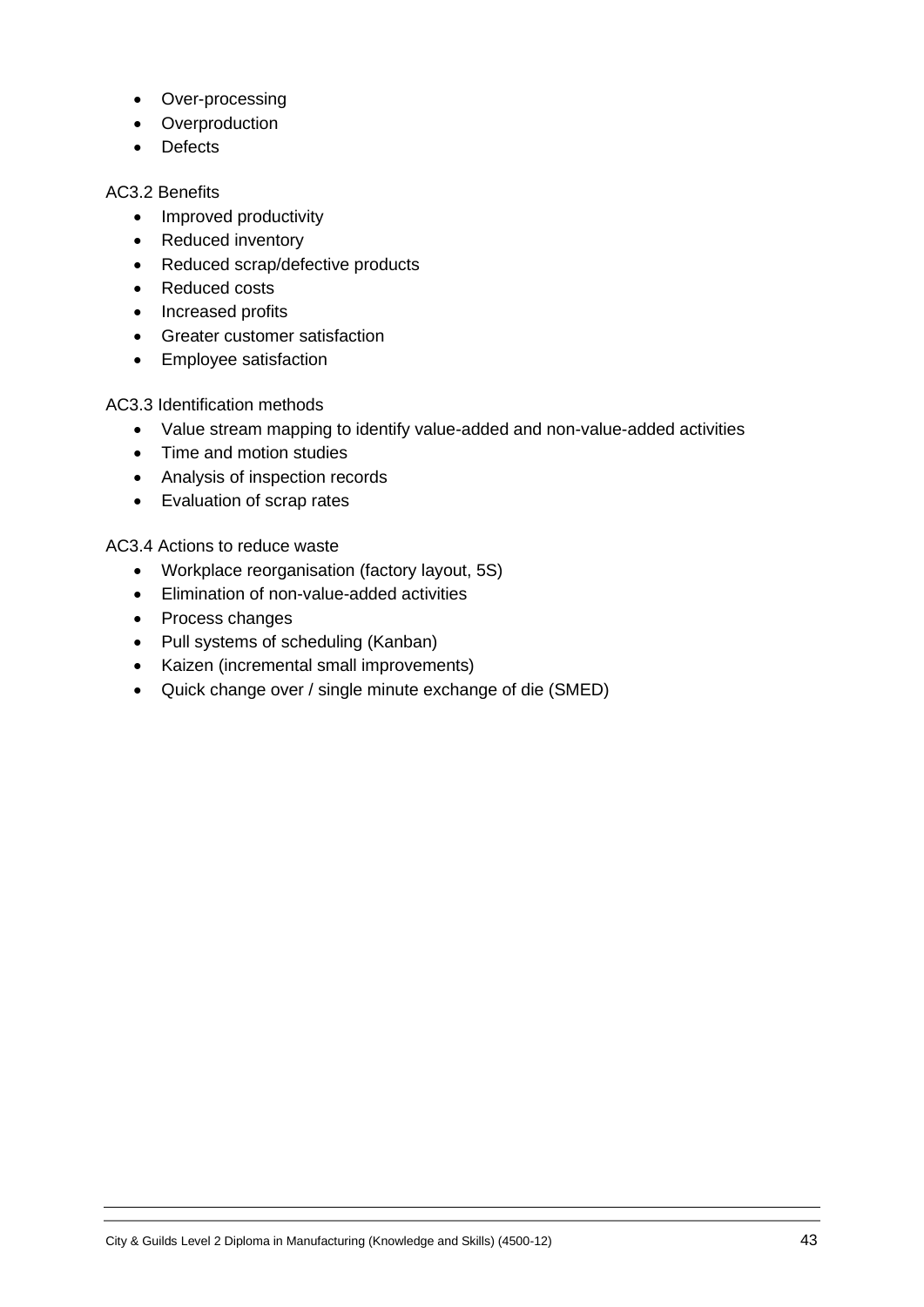# **Unit 205 Work-related problem-solving techniques** Supporting Information

## **Guidance**

This is unit is intended to underpin the development of practical skills to identify, analyse and solve problems in a manufacturing environment. It is suggested that learning is based on practical activities and case studies.

LO1 and LO3 contain theory-based objectives and can be delivered in the classroom, whereas LO2 details the practical skills that candidates must be able to demonstrate in the workplace.

For LO2 the entire range for both ACs should be delivered. Candidates should be assessed on at least **two** of the techniques stated in the range for AC2.1, using at least **one** of the approaches stated in the range for AC2.2.

### **Mapping to ST0420 Lean Manufacturing Operative apprenticeship standard**

| <b>Learning Outcome</b> | <b>Assessment criteria</b> | KSB(s)         |
|-------------------------|----------------------------|----------------|
|                         | 1.1                        | K <sub>6</sub> |
|                         | 1.2                        | K <sub>6</sub> |
|                         | 1.3                        | K <sub>6</sub> |
| $\overline{2}$          | 2.1                        | S6, S7         |
|                         | 2.2                        | S6, S7         |
| 3                       | 3.1                        | K6, K7         |
|                         | 3.2                        | K6, K7         |
|                         | 3.3                        | K6, K7         |
|                         | 3.4                        | K6, K7, K9     |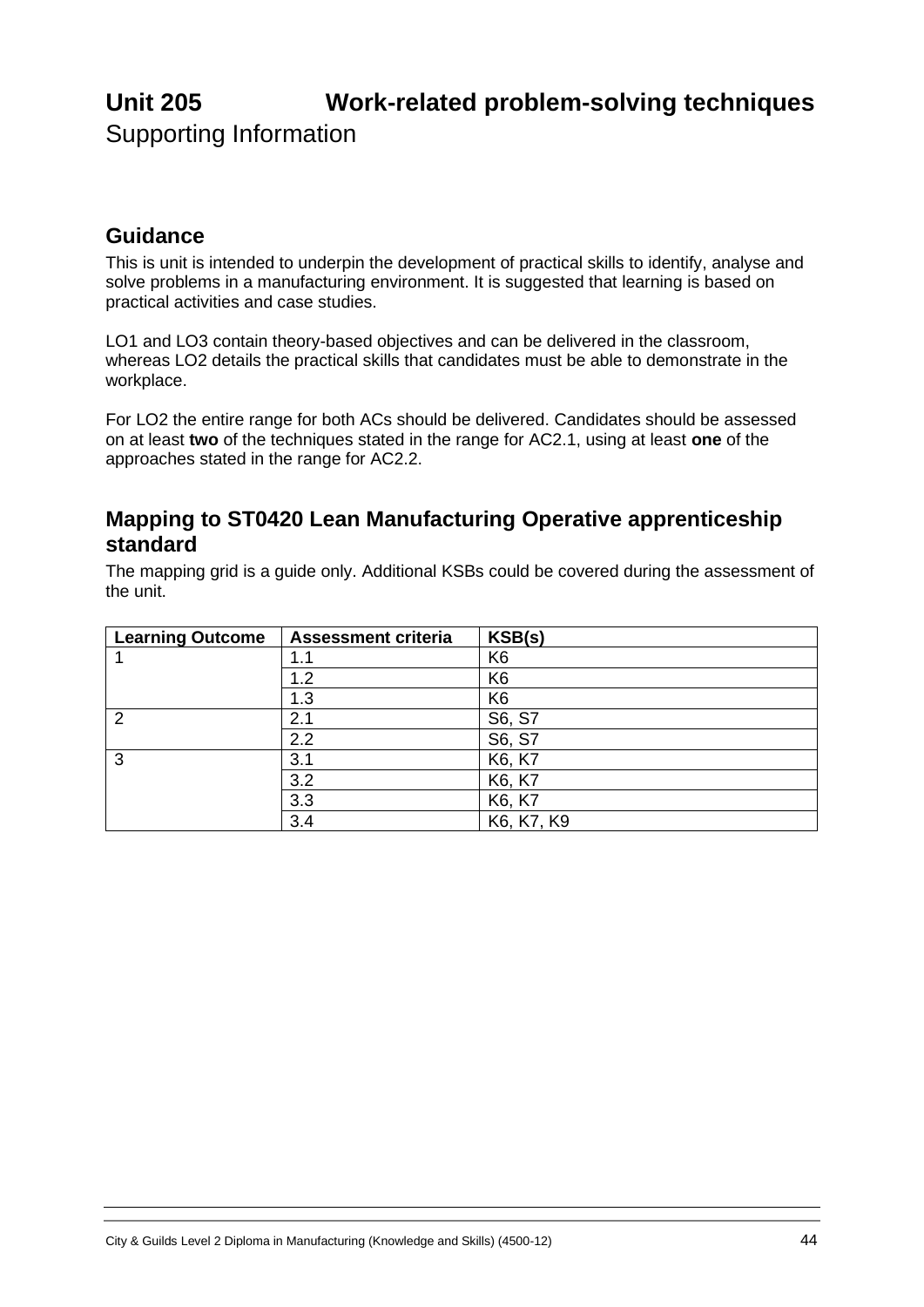| Level: | Level 2                                                                                                                                                                                                                                              |
|--------|------------------------------------------------------------------------------------------------------------------------------------------------------------------------------------------------------------------------------------------------------|
| GLH:   | 20                                                                                                                                                                                                                                                   |
| Aim:   | Effective preparation is the key to achieving a safe, efficient and<br>successful outcome from a manufacturing operation.<br>In this unit learners will develop knowledge of the<br>manufacturing information to help plan manufacturing activities, |
|        | and how a work area should be organised. Learners will then<br>apply this knowledge to set up a work area for a manufacturing<br>activity.                                                                                                           |

**Assessment type** Portfolio of evidence

#### **Learning outcome:**

The learner will:

LO1 know how to prepare for a manufacturing activity.

#### **Assessment criteria**

The learner can:

- AC1.1 state the **documents** required to support a manufacturing activity.
- AC1.2 describe how to **obtain** the relevant documents required to support a manufacturing activity.
- AC1.3 describe how a **working area** should be organised for safe use.

#### **Range**

AC1.1 Documents

- Production plan
- Job cards
- Working drawings
- Standard operating procedures

AC1.2 Obtain the relevant documents

- Document source (person, hard copy, electronic)
- Version control

#### AC1.3 Working area

- Layout
- Accessibility
- Signage
- Lighting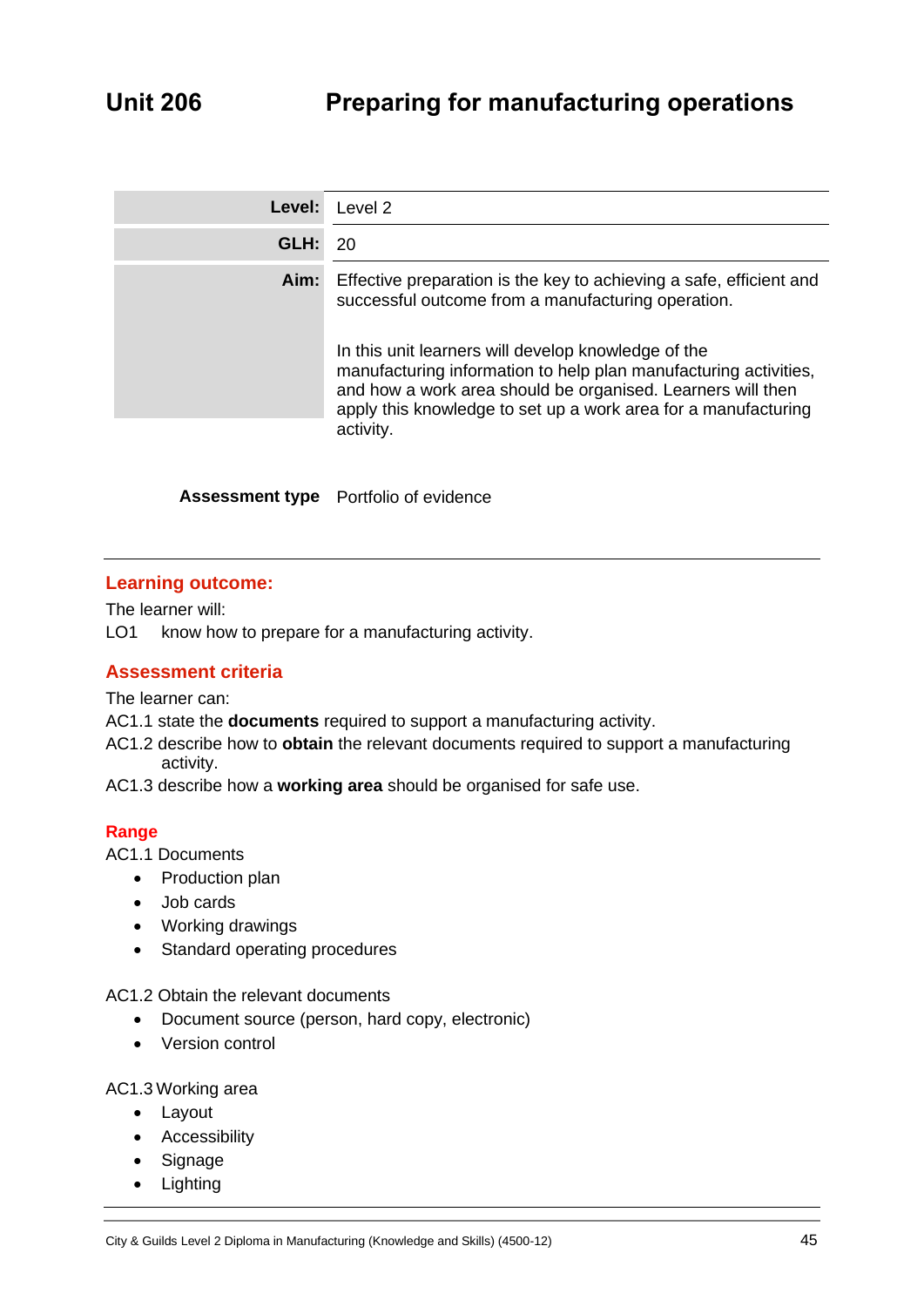- Component delivery and storage
- Removal of unnecessary materials (clutter)

#### **Learning outcome**

The learner will:

LO2 be able to prepare for a manufacturing activity.

#### **Assessment criteria**

The learner can:

AC2.1 interpret **documentation** to establish the **requirements** for the manufacturing operation.

AC2.2 evaluate the **risks** associated with a planned process.

AC2.3 obtain the **resources** required to carry out a manufacturing operation.

AC2.4 check the condition and safety of **tools**, **equipment** and **materials**.

AC2.5 **organise the work area** appropriately for the manufacturing operation.

#### **Range**

AC2.1 Documentation

- Production plan
- Job cards
- Working drawings
- Standard operating procedures

Requirements

- Process
- Time frame
- Dimensions
- Tools and equipment
- Materials
- Consumable items

#### AC2.2 Risk assessment

- Hazards
- Risks
- Control measures

#### AC2.3 Resources

- Materials (production, consumable)
- Tools and equipment
- Jigs and fixtures
- Handling facilities (lifting equipment, rollers, trolleys, conveyors)
- Measurement and inspection equipment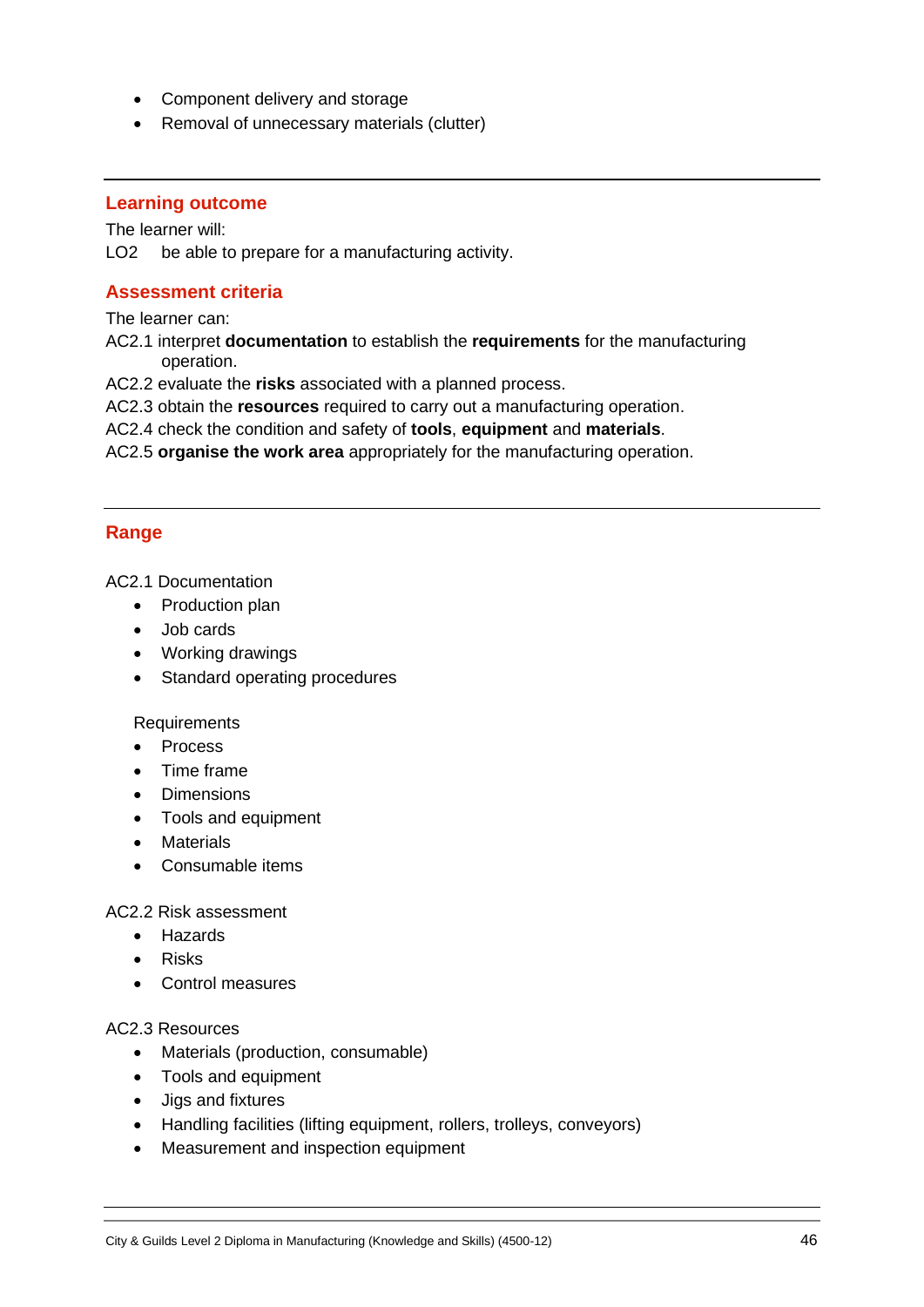• Safety equipment (local exhaust ventilation, PPE, machine guarding, process specific requirements)

AC2.4 Tools and equipment

- Test certificates (PAT, LEV)
- Maintenance records
- Checks for wear and tear

#### **Materials**

- Correct identification
- Availability
- Quantity
- Condition

AC2.5 Organise the work area

- Areas for receipt and storage of materials and finished products (easy access, labelling)
- Remove unnecessary items (clutter)
- Tool storage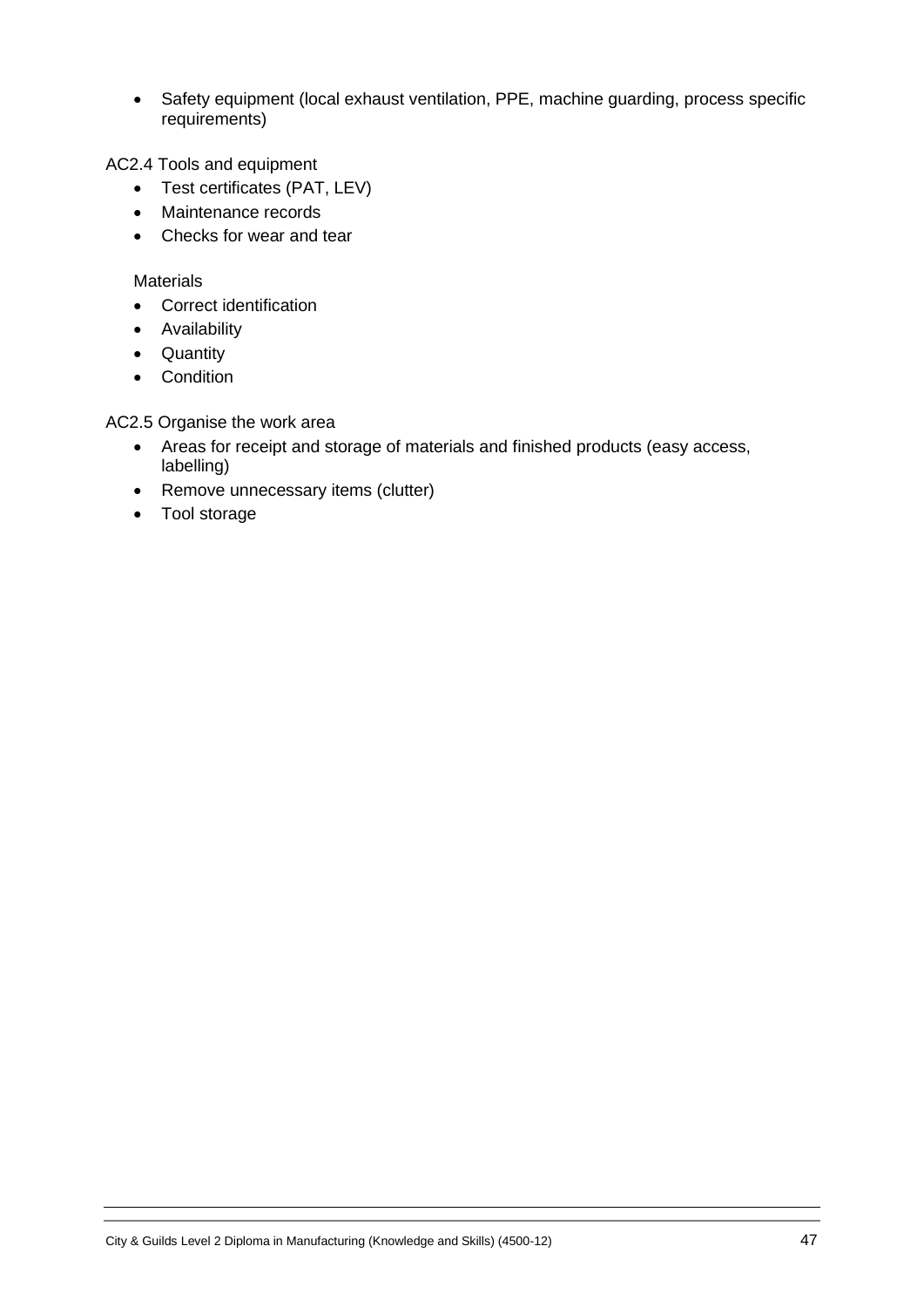# **Unit 206 Preparing for manufacturing operations** Supporting Information

This unit should be delivered **after** unit 201 Health and Safety Within a Manufacturing Environment.

## **Evidence requirements**

Evidence for this unit and unit 207/208 can be generated from different stages of the same manufacturing activity. For AC2.2 any available risk assessment template can be used, provided that the elements in the range are included.

The practical activities in this unit should be carried out in a realistic working environment, which would be located in a workplace, or appropriate academic workspace. Learners will require access to the following additional resources:

- A range of documentation relating to the manufacture of a product (as detailed in the unit content).
- Tools, equipment and materials required to carry out preparation for manufacture of a product.

While learners may not necessarily have access to the full range of resources/facilities in their workplace, they should be able to demonstrate knowledge/awareness of their use in other applications.

# **Mapping to ST0420 Lean Manufacturing Operative apprenticeship standard**

| <b>Learning Outcome</b> | <b>Assessment criteria</b> | KSB(s)                              |
|-------------------------|----------------------------|-------------------------------------|
|                         | 1.1                        | K3, K4, K8                          |
|                         | 1.2                        | K3, K4, K8                          |
|                         | 1.3                        | K <sub>3</sub> , K <sub>4</sub>     |
| 2                       | 2.1                        | S3, S4, B2, B5, B6, B7, B10         |
|                         | 2.2                        | K1, S1, S3, S4, B2, B5, B6, B7, B10 |
|                         | 2.3                        | S3, S4, B2, B5, B6, B7, B10         |
|                         | 2.4                        | S3, S4, B2, B5, B6, B7, B10         |
|                         | 2.5                        | S3, S4, B2, B5, B6, B7, B10         |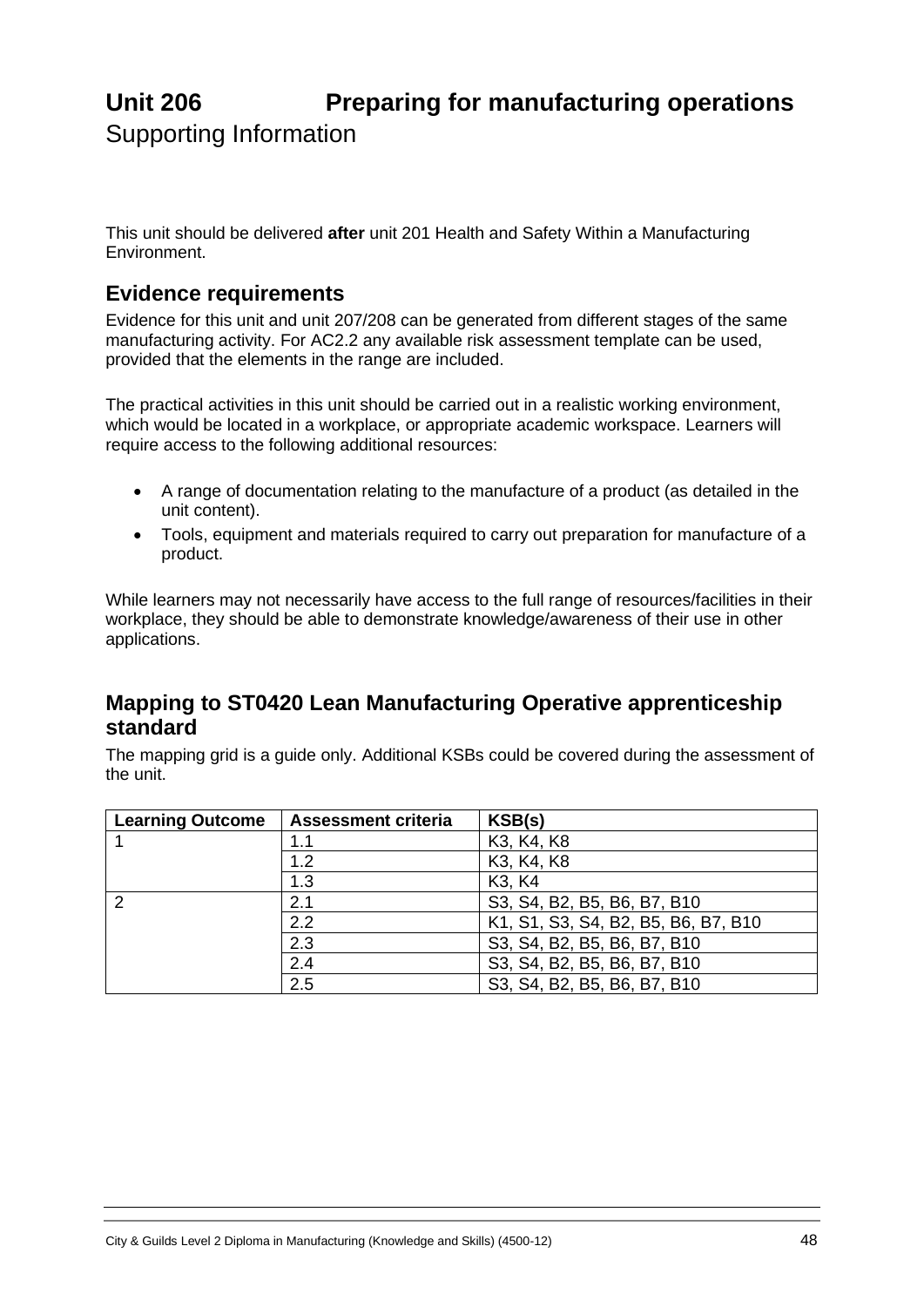| Level: | Level 2                                                                                                                                                                                                                                                                                       |
|--------|-----------------------------------------------------------------------------------------------------------------------------------------------------------------------------------------------------------------------------------------------------------------------------------------------|
| GLH:   | -20                                                                                                                                                                                                                                                                                           |
| Aim:   | Effective control of a manufacturing operation is essential to<br>assure that the final product meets the required dimensions,<br>cost and functionality.<br>In this unit learners will develop the ability to set up, control and<br>monitor a manufacturing process. They will also develop |
|        | knowledge of set up reduction.                                                                                                                                                                                                                                                                |

**Assessment type** Portfolio of evidence

#### **Learning outcome:**

The learner will:

LO1 be able to set up a process for a manufacturing operation.

#### **Assessment criteria**

The learner can:

AC1.1 **interpret documentation** required to control a manufacturing operation.

AC1.2 **set up** a manufacturing process.

AC1.3 carry out **checks** to confirm that the process is meeting the required outcome.

#### **Range**

AC1.1 Documentation

- Production plans
- Job cards/instructions
- Working drawings
- Standard operating procedures

Data to be interpreted:

- Dimensional accuracy
- Surface finish
- Cycle time
- Material usage
- Safety

AC1.2 Set up a manufacturing process

• Use of work holding devices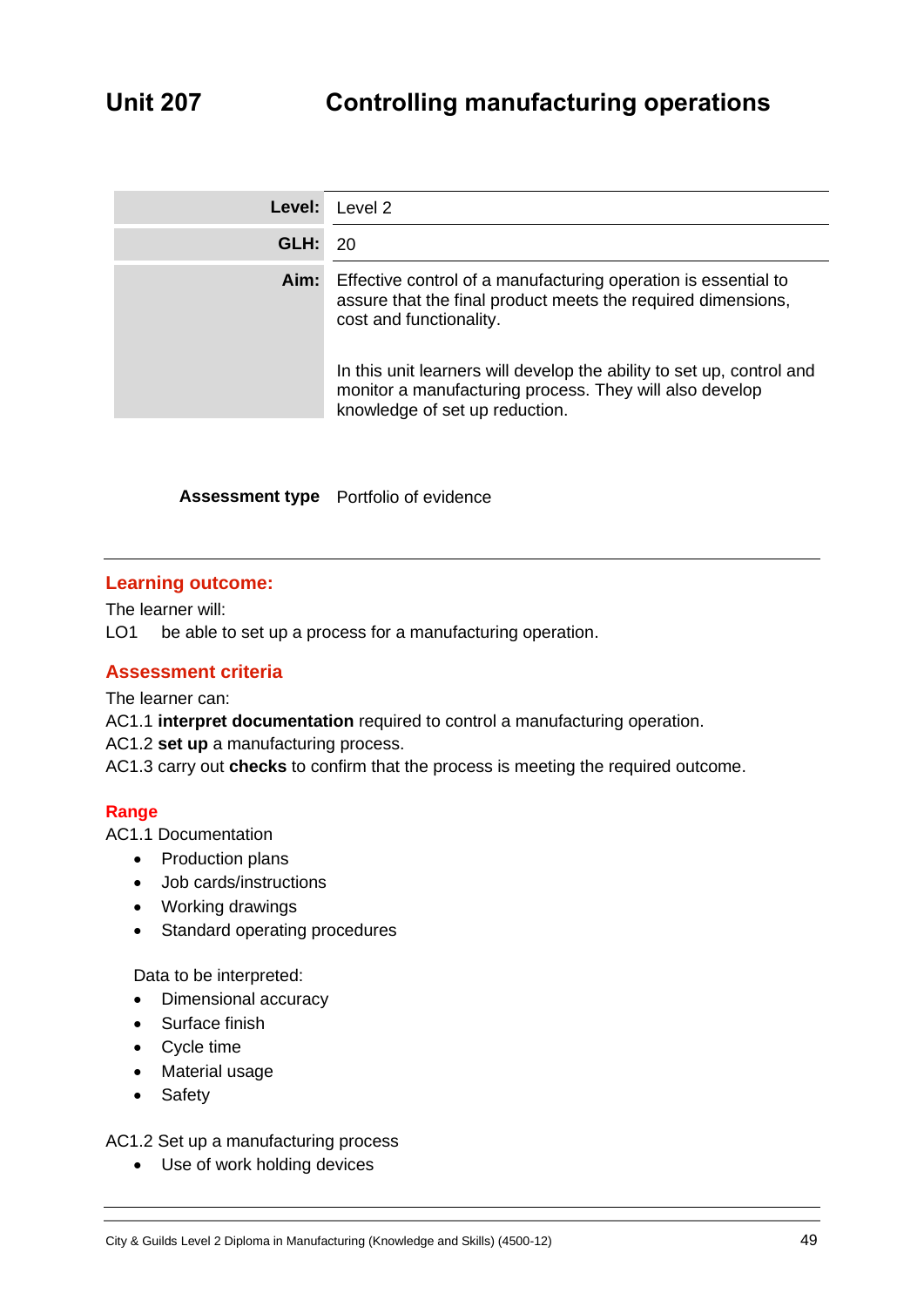- Jigs and fixtures
- Entering process parameters

AC1.3 Checks

• Dimensional and characteristic checks appropriate to the requirements of the product

#### **Learning outcome:**

The learner will:

LO2 understand how to reduce the set-up time for a manufacturing process.

#### **Assessment criteria**

The learner can:

AC2.1 describe what is meant by quick change over / single minute exchange of die (SMED).

AC2.2 describe how to carry out a **set up** reduction activity.

AC2.3 explain the **benefits** of a set up reduction activity.

#### **Range**

AC2.2 Set up reduction activities including:

- Work holding including the use of jigs and fixtures
- Ensuring tools are available
- Offline sub-assemblies

AC2.3 Benefits

- Reduced downtime
- Increased total production output

#### **Learning outcome:**

The learner will:

LO3 be able to control manufacturing operations.

#### **Assessment criteria**

The learner can:

AC3.1 carry out a manufacturing operation in line with **requirements**.

AC3.2 make **adjustments** to a manufacturing process as instructed.

AC3.3 stop the manufacturing operation and shut down all machines and equipment safely.

#### **Range**

AC3.1 Requirements

- Health and safety requirements
- Job instructions
- Production and quality specifications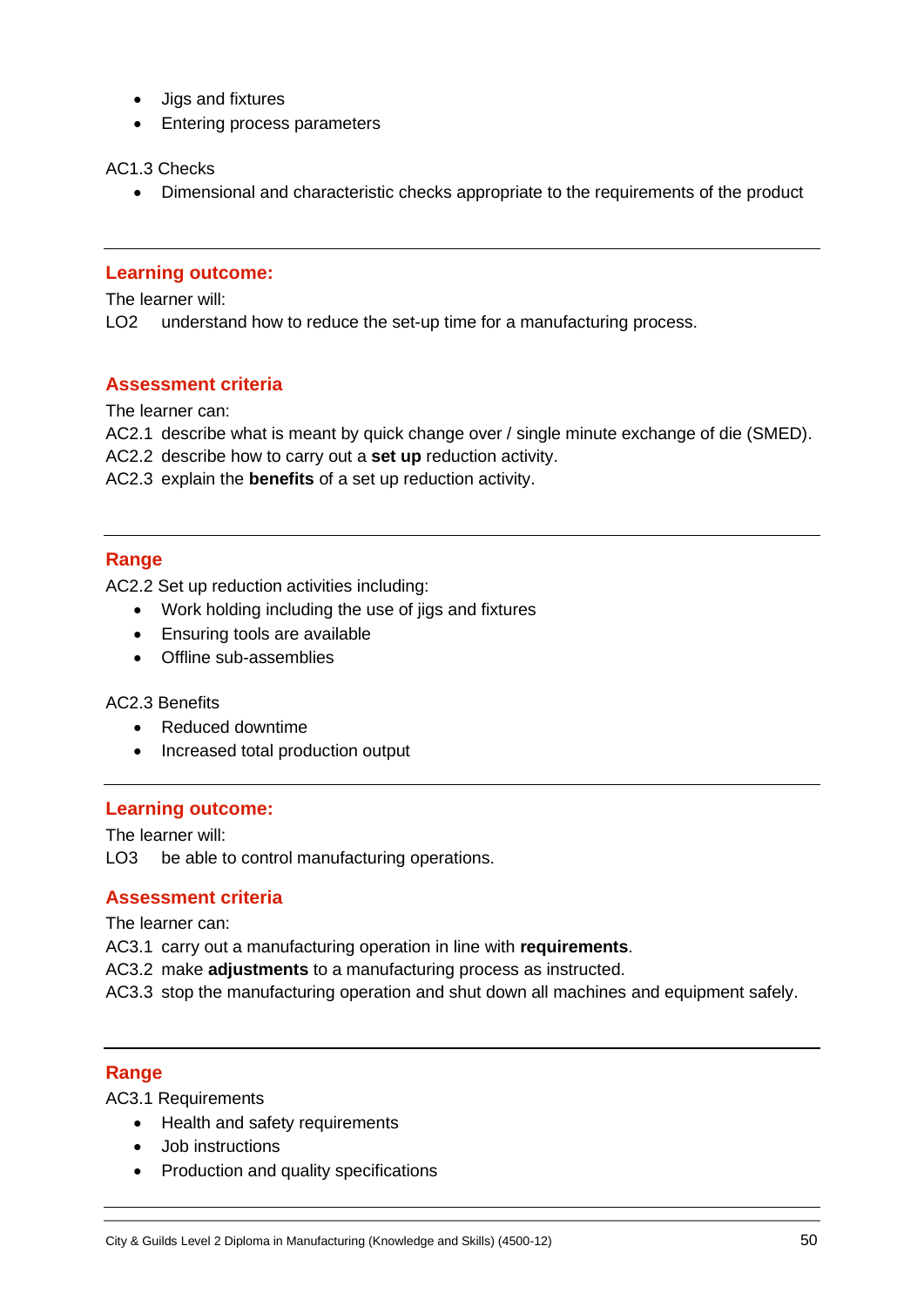- Environmental regulations
- Equipment/tool operating instructions
- Company standards and procedures

#### AC3.2 Adjustments

- Process parameters
- Product dimensions
- Tooling

#### **Learning outcome:**

The learner will:

LO4 be able to monitor the process during manufacturing operations.

#### **Assessment criteria**

The learner can:

- AC4.1 monitor **performance data** during a manufacturing operation.
- AC4.2 record and evaluate relevant **quality data**.
- AC4.3 make **adjustments** to a manufacturing operation to address a problem with quality or performance requirements.
- AC4.4 report problems that cannot be addressed or are outside permitted authority to an appropriate person.

#### **Range**

AC4.1 Performance data:

- Process parameters
- Equipment characteristics (vibration, temperature, lubricant consumption)
- Output

AC4.2 Quality data:

• Dimensional requirements

AC4.3 Adjustments:

- Process parameters
- Tooling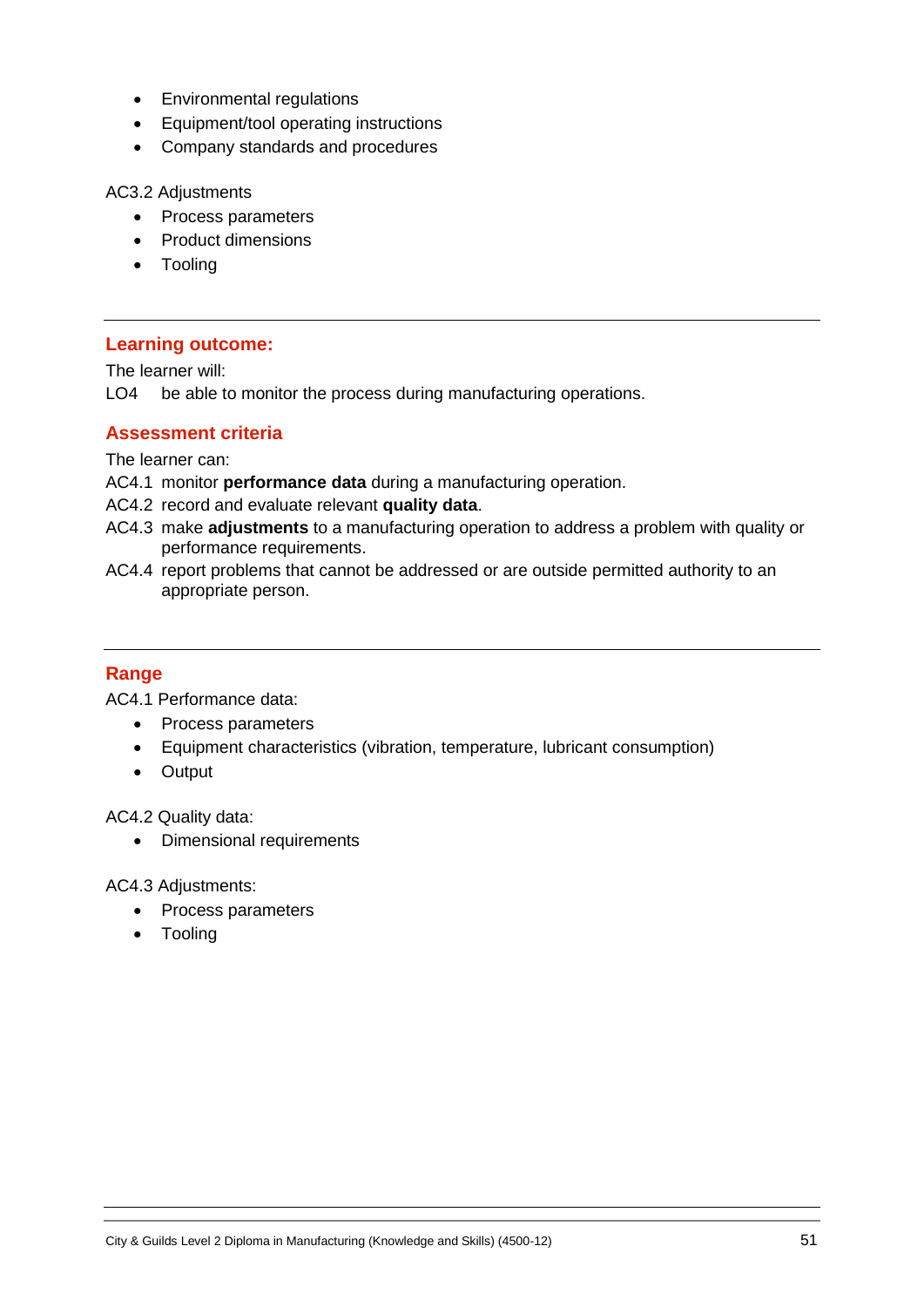# **Unit 207 Controlling manufacturing operations** Supporting Information

# **Evidence requirements**

Evidence for this unit and unit 206/208 can be generated from different stages of the same manufacturing activity.

The practical activities in this unit should be carried out in a realistic working environment, which would be located in a workplace, or appropriate academic workspace. Learners will require access to the following additional resources:

- A range of documentation relating to the manufacture of a product (as detailed in the unit content).
- Tools, equipment and materials required to carry out the manufacture of a product.

While learners may not necessarily have access to the full range of resources/facilities in their workplace, they should be able to demonstrate knowledge/awareness of their use in other applications.

# **Mapping to ST0420 Lean Manufacturing Operative apprenticeship standard**

| <b>Learning Outcome</b> | <b>Assessment criteria</b> | KSB(s)                          |
|-------------------------|----------------------------|---------------------------------|
|                         | 1.1                        | S3, B5, B6, B10                 |
|                         | 1.2                        | S <sub>3</sub>                  |
|                         | 1.3                        | S <sub>3</sub>                  |
| $\overline{2}$          | 2.1                        | K <sub>3</sub> , K <sub>4</sub> |
|                         | 2.2                        | K <sub>3</sub> , K <sub>4</sub> |
|                         | 2.3                        | K <sub>3</sub> , K <sub>4</sub> |
| 3                       | 3.1                        | S1, S3, B5, B6, B10             |
|                         | 3.2                        | S3, B5, B6, B10                 |
|                         | 3.3                        | S1, S3, B5, B6, B10             |
| $\overline{4}$          | 4.1                        | S3, S5, B5, B6, B10             |
|                         | 4.2                        | S3, S5, B5, B6, B10             |
|                         | 4.3                        | S3, S5, B5, B6, B10             |
|                         | 4.4                        | S3, S5, B7                      |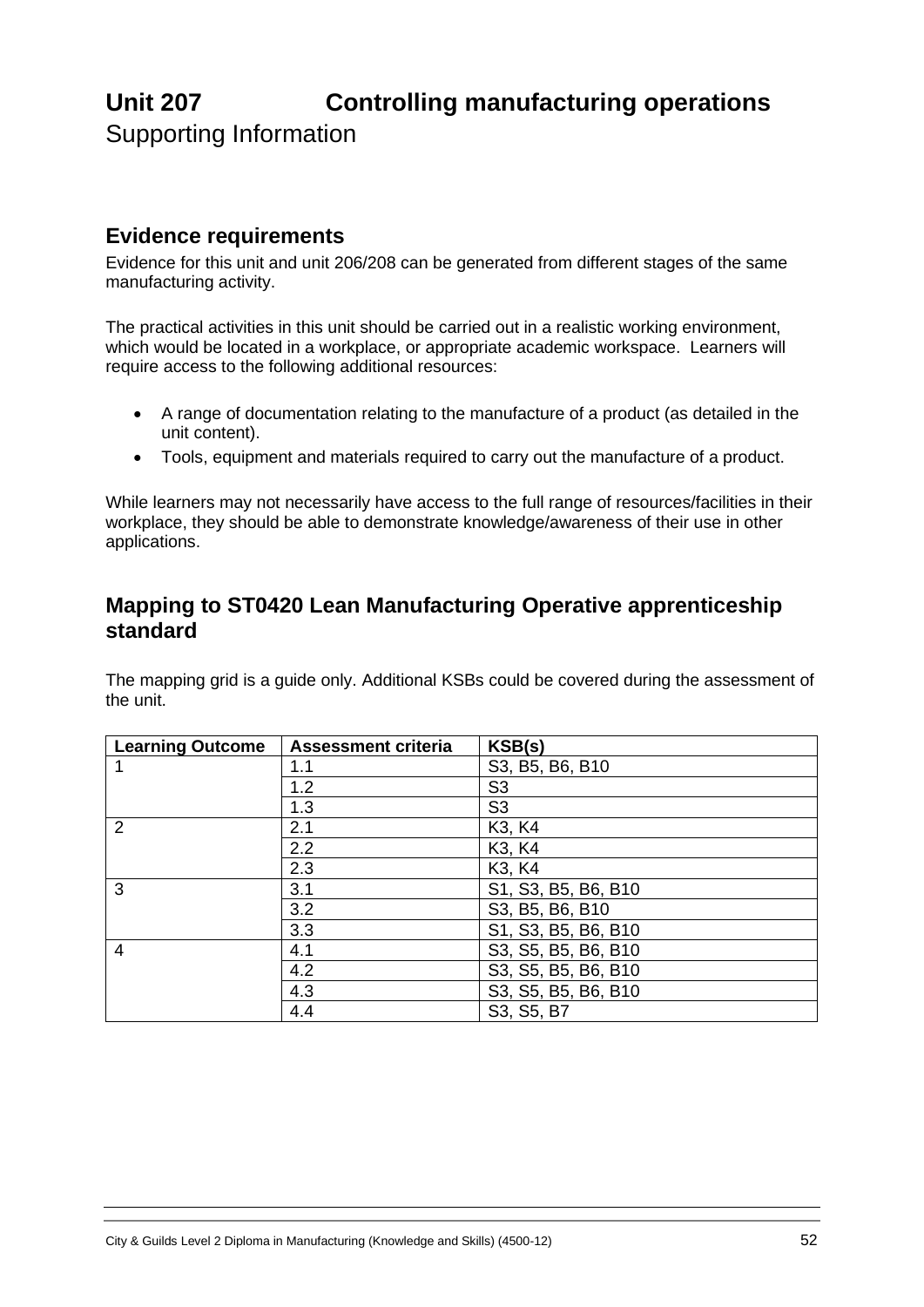# **Unit 208 Conclusion and handover of manufacturing operations**

| Level: | Level 2                                                                                                                                                                                                                                                                                                                                                                                                           |
|--------|-------------------------------------------------------------------------------------------------------------------------------------------------------------------------------------------------------------------------------------------------------------------------------------------------------------------------------------------------------------------------------------------------------------------|
| GLH:   | 40                                                                                                                                                                                                                                                                                                                                                                                                                |
| Aim:   | Effective handover at the conclusion of a manufacturing<br>operation is essential to ensure the subsequent safe and<br>effective use of manufacturing facilities.<br>In this unit learners will carry out final inspection of a<br>manufactured item and develop understanding of the<br>procedures for concluding and handing over a manufacturing<br>operation. They will also develop their knowledge of total |
|        | preventative maintenance (TPM).                                                                                                                                                                                                                                                                                                                                                                                   |
|        | <b>Assessment type</b> Portfolio of evidence                                                                                                                                                                                                                                                                                                                                                                      |

#### **Learning outcome:**

The learner will: LO1 carry out final inspection of a manufactured item.

#### **Assessment criteria**

The learner can:

AC1.1 measure the **characteristics** of a manufactured item.

AC1.2 compare the outcomes of testing to **requirements**.

AC1.3 complete a test inspection report.

#### **Range**

AC1.1 Characteristics

- Dimensions
- Tolerances
- Function

AC1.2 Requirements

- Specifications
- Drawings
- Standards

#### **Learning outcome:**

The learner will: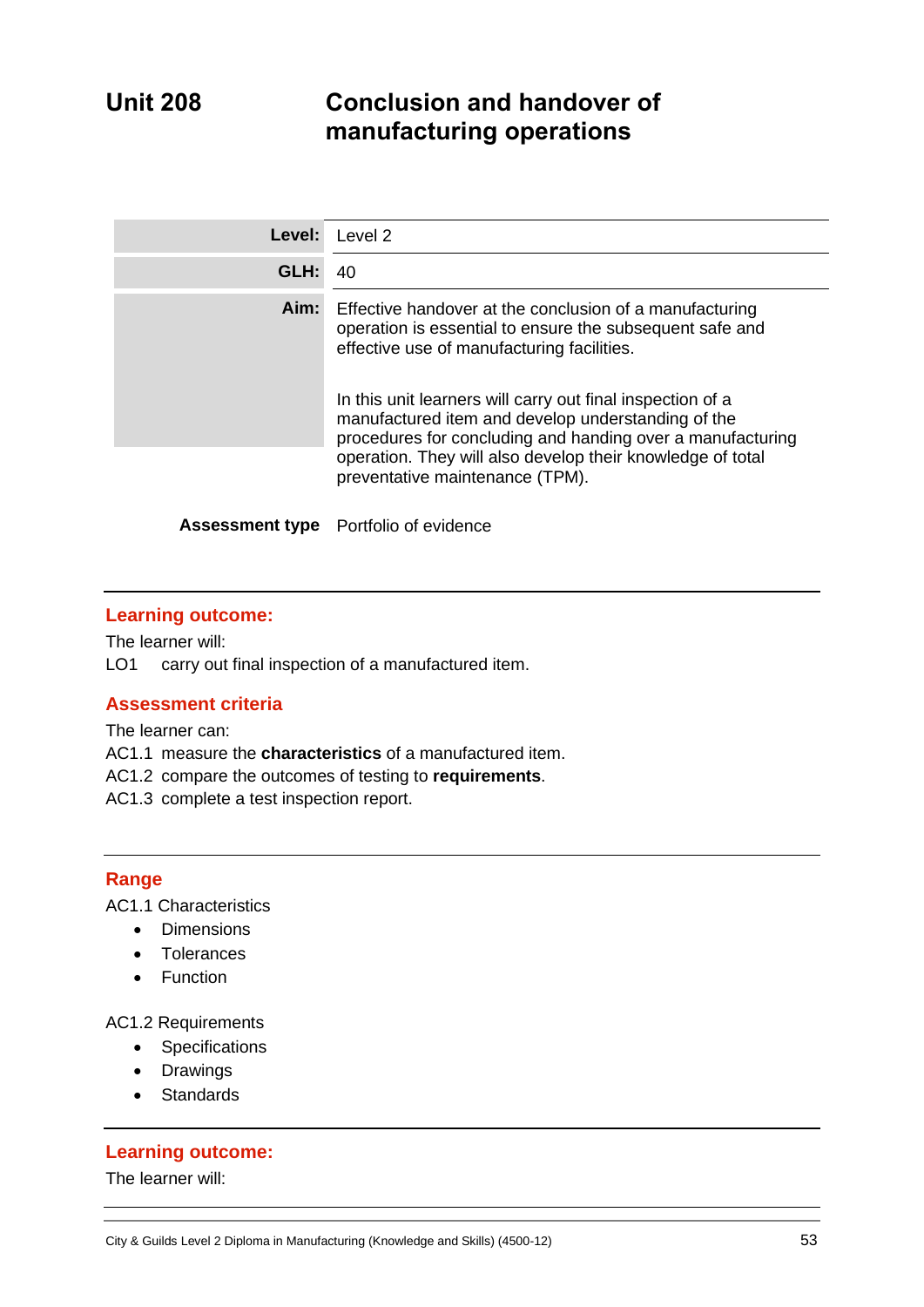LO2 understand the procedures for concluding and handing over a manufacturing operation.

#### **Assessment criteria**

The learner can:

- AC2.1 describe the **documentation** used when handing over a manufacturing operation.
- AC2.2 state the **procedures** used to hand over following the manufacturing operation.
- AC2.3 describe the **procedures** that are used for managing **materials** once the manufacturing activity has been concluded.
- AC2.4 explain how problems that cannot be solved or are outside permitted authority, should be reported.

#### **Range**

AC2.1 Documentation

- Job instructions
- Test inspection reports
- Equipment handover instructions
- Checklists

#### AC2.2 Procedures

- Completion of documentation
- Health and safety checks
- Cleaning of work area

#### AC2.3 Procedures

- Storage of completed items
- Handling and disposal of waste materials

#### **Materials**

- Finished goods/components
- Surplus production materials
- Surplus consumable materials
- Waste or scrap

#### **Learning outcome:**

The learner will: LO3 know the purpose of total preventative maintenance.

#### **Assessment criteria**

#### The learner can:

AC3.1 state the reasons for total preventative maintenance (TPM).

AC3.2 describe the **activities** involved in TPM.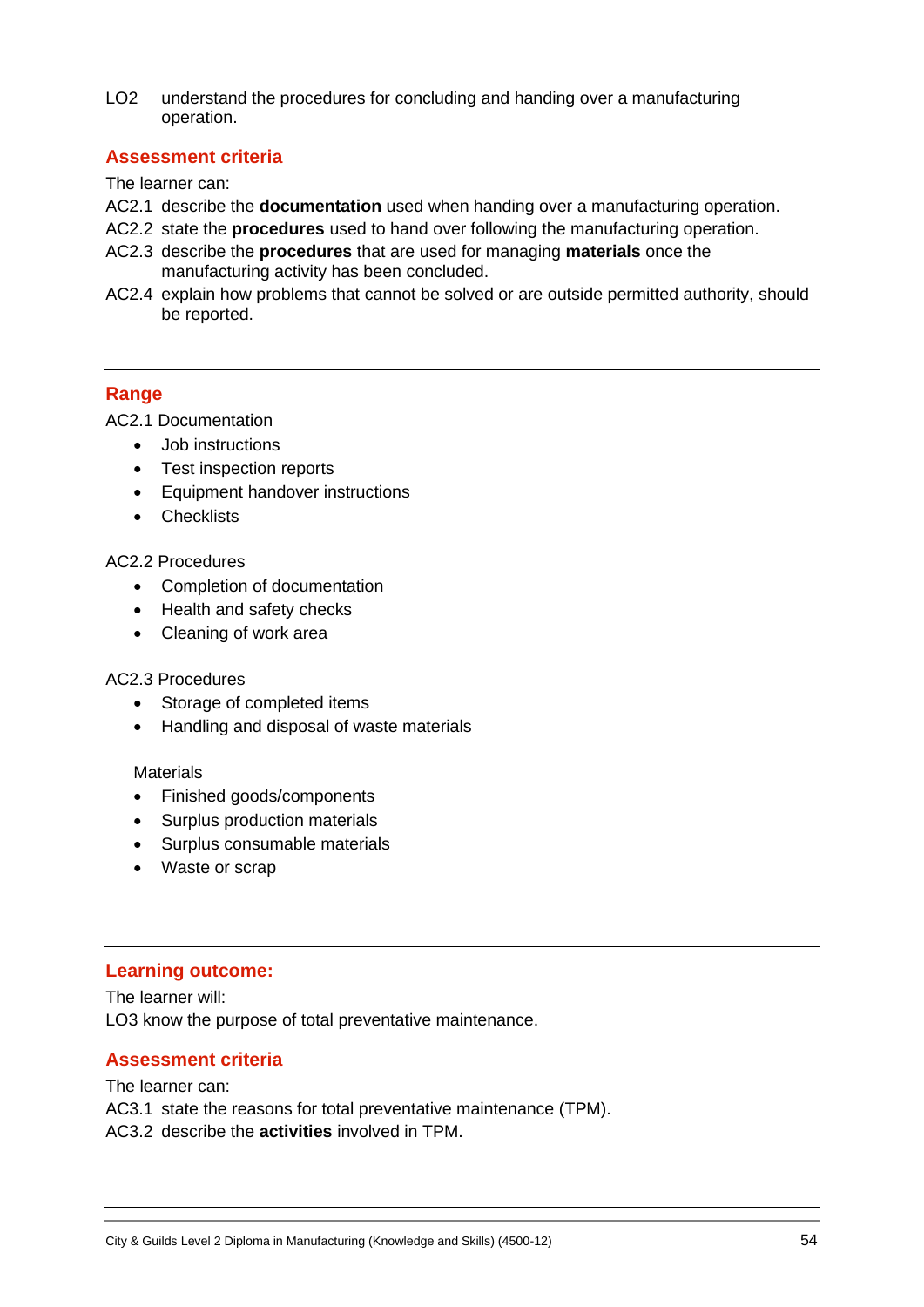### **Range**

AC3.2 Activities

- Monitoring (vibration, temperature, lubricant consumption, operator feedback, tool wear)
- Replacement of consumables and tools
- Adjustment of process parameters
- Reporting problems that cannot be solved or are outside permitted authority

#### **Learning outcome:**

The learner will: LO4 conclude and hand over a manufacturing operation.

#### **Assessment criteria**

The learner can:

AC4.1 interpret the **documentation** used when handing over a manufacturing operation. AC4.2 **restore the work area** to an appropriate condition for handover.

#### **Range**

AC4.1 Documentation

- Job instructions
- Test inspection reports
- Equipment handover instructions
- Checklists

AC4.2 Restore the work area

- Clean work area
- Safety checks on machines, tools and equipment
- Return materials, tools and equipment to safe storage
- Safely dispose of waste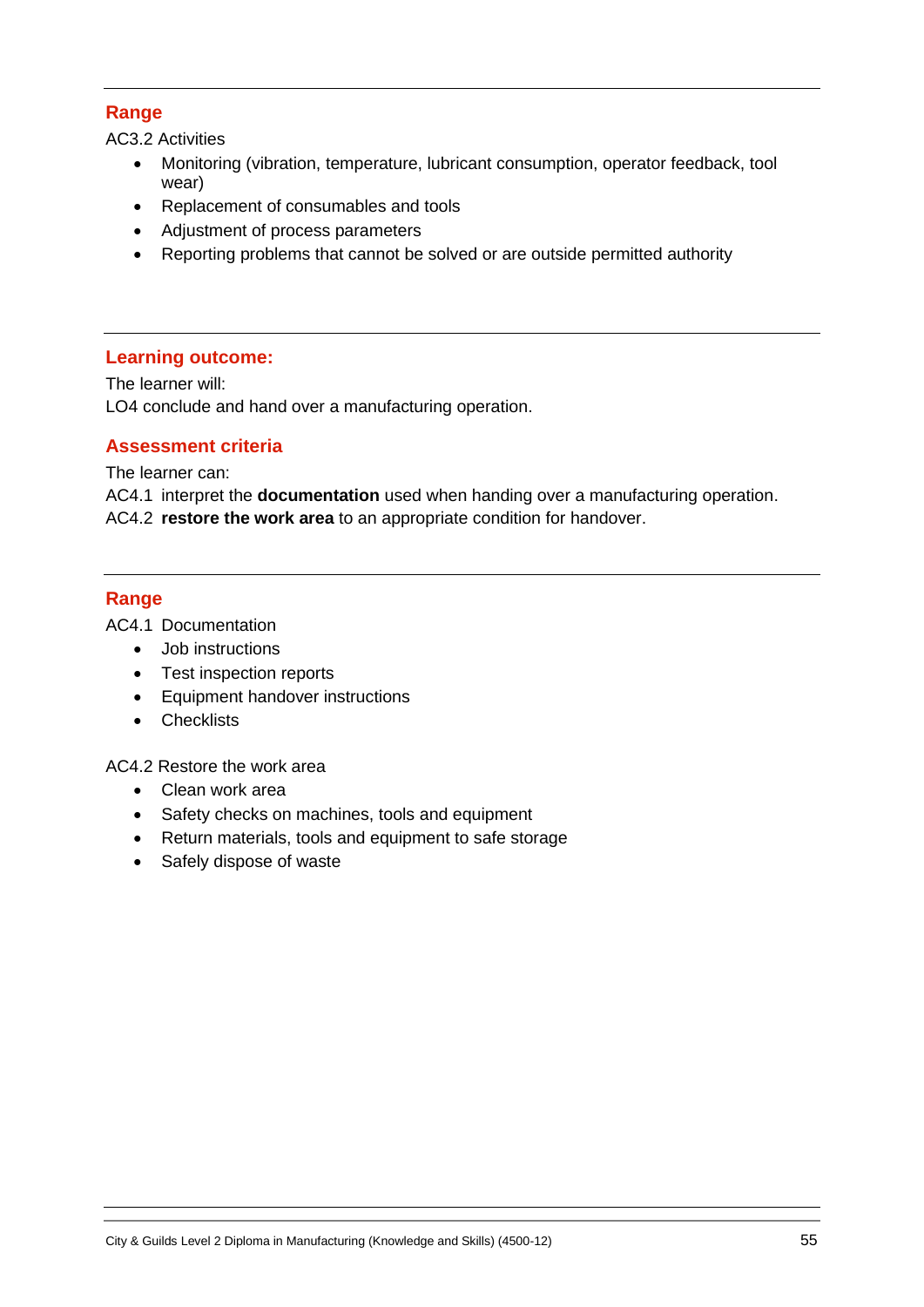# **Unit 208 Conclusion and handover of manufacturing operations**

Supporting Information

## **Evidence requirements**

Evidence for this unit and unit 206/207 can be generated from different stages of the same manufacturing activity.

The practical activities in this unit should be carried out in a realistic working environment, which would be located in a workplace, or appropriate academic workspace. Learners will require access to the following additional resources:

- A range of documentation relating to the conclusion and handover of the manufacturing operation (as detailed in the unit content).
- Tools and equipment required to carry out final inspection of a product.

### **Mapping to ST0420 Lean Manufacturing Operative apprenticeship standard**

| <b>Learning Outcome</b> | <b>Assessment criteria</b> | KSB(s)                          |
|-------------------------|----------------------------|---------------------------------|
|                         | 1.1                        | S1, S5, S6, S8, B5, B6, B7, B10 |
|                         | 1.2                        | S1, S5, S6, S8, B5, B6, B7, B10 |
|                         | 1.3                        | S1, S5, S6, S8, B5, B6, B7, B10 |
| 2                       | 2.1                        | K <sub>8</sub>                  |
|                         | 2.2                        | K <sub>3</sub>                  |
|                         | 2.3                        | K <sub>2</sub> , K <sub>9</sub> |
|                         | 2.4                        | K <sub>8</sub>                  |
| 3                       | 3.1                        | K <sub>3</sub> , K <sub>4</sub> |
|                         | 3.2                        | K <sub>3</sub> , K <sub>4</sub> |
| 4                       | 4.1                        | S3, S4, S8, B5, B6, B7, B10     |
|                         | 4.2                        | S3, S4, S8, B5, B6, B7, B10     |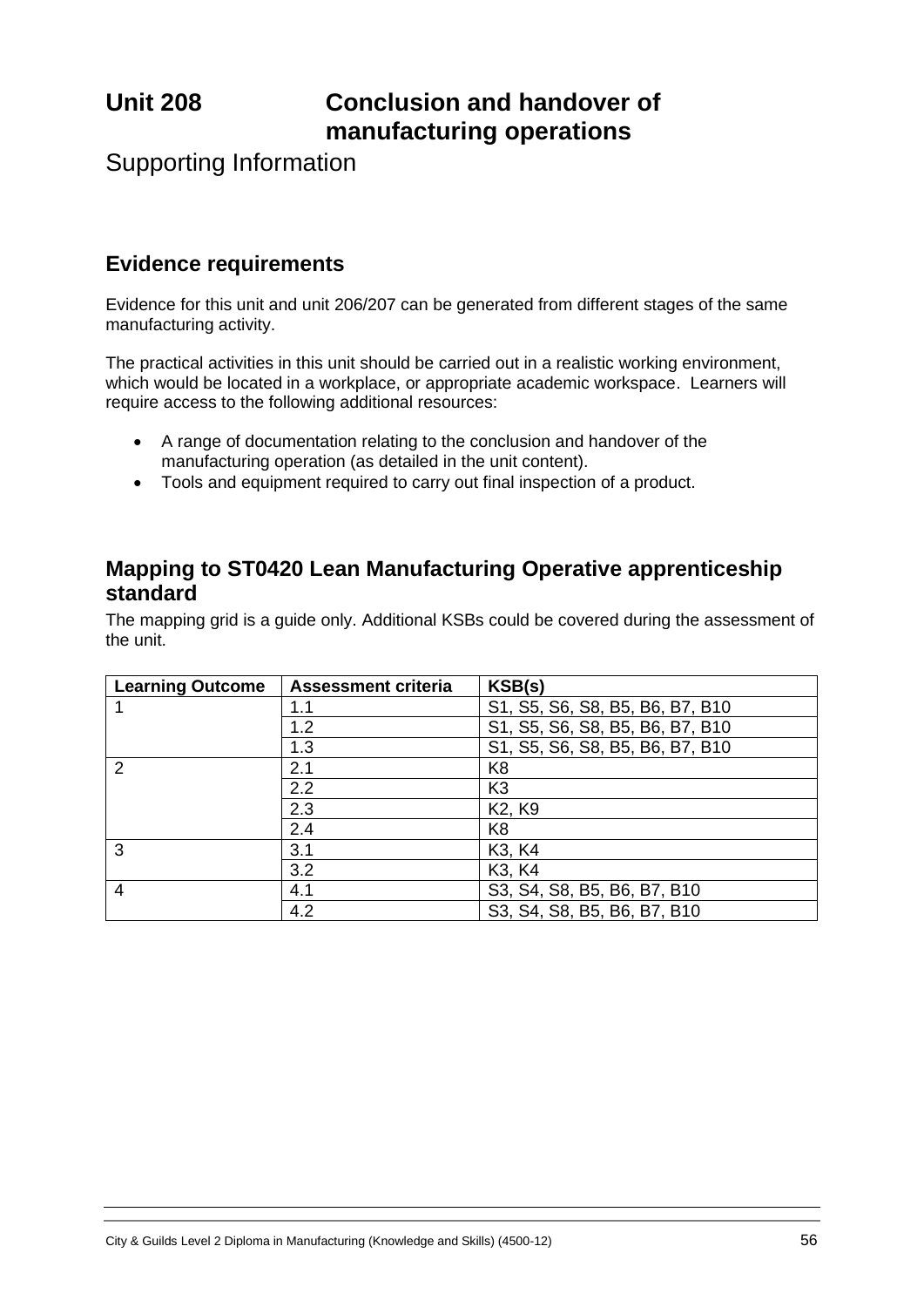| Level: | Level 2                                                                                                                                                                                                                                                                                                                                                                                      |
|--------|----------------------------------------------------------------------------------------------------------------------------------------------------------------------------------------------------------------------------------------------------------------------------------------------------------------------------------------------------------------------------------------------|
| GLH:   | 60                                                                                                                                                                                                                                                                                                                                                                                           |
| Aim:   | Most engineered products are assemblies of more than one<br>component. The effective assembly of a manufactured item is<br>essential to achieve the expected performance of the product.<br>In this unit learners will develop knowledge of how to<br>manufacture products by assembly operations. They will also<br>develop the skills to carry out the assembly of a manufactured<br>item. |

#### **Assessment type** Portfolio of evidence

#### **Learning outcome:**

The learner will:

LO1 know how to manufacture products by assembly operations.

#### **Assessment criteria**

The learner can:

- AC1.1 describe the relevant health and safety **considerations** specific to assembly operations.
- AC1.2 describe specific assembly **operations** that need to be performed.
- AC1.3 describe how **faults**, **problems** and **variations** which can occur during assembly operations can be rectified.

#### **Range**

AC1.1 Considerations

- PPE
- Manual handling
- Tools and equipment
- Working environment (lighting, moving vehicles, workplace organisation, extraction, ventilation)

#### AC1.2 Operations

- Positioning (aligning, mating, datums)
- Fixing components securely in position
	- o Permanent joining methods (brazing, soldering, welding, adhesives)
	- o Semi-permanent joining methods (screws, bolts, keyways)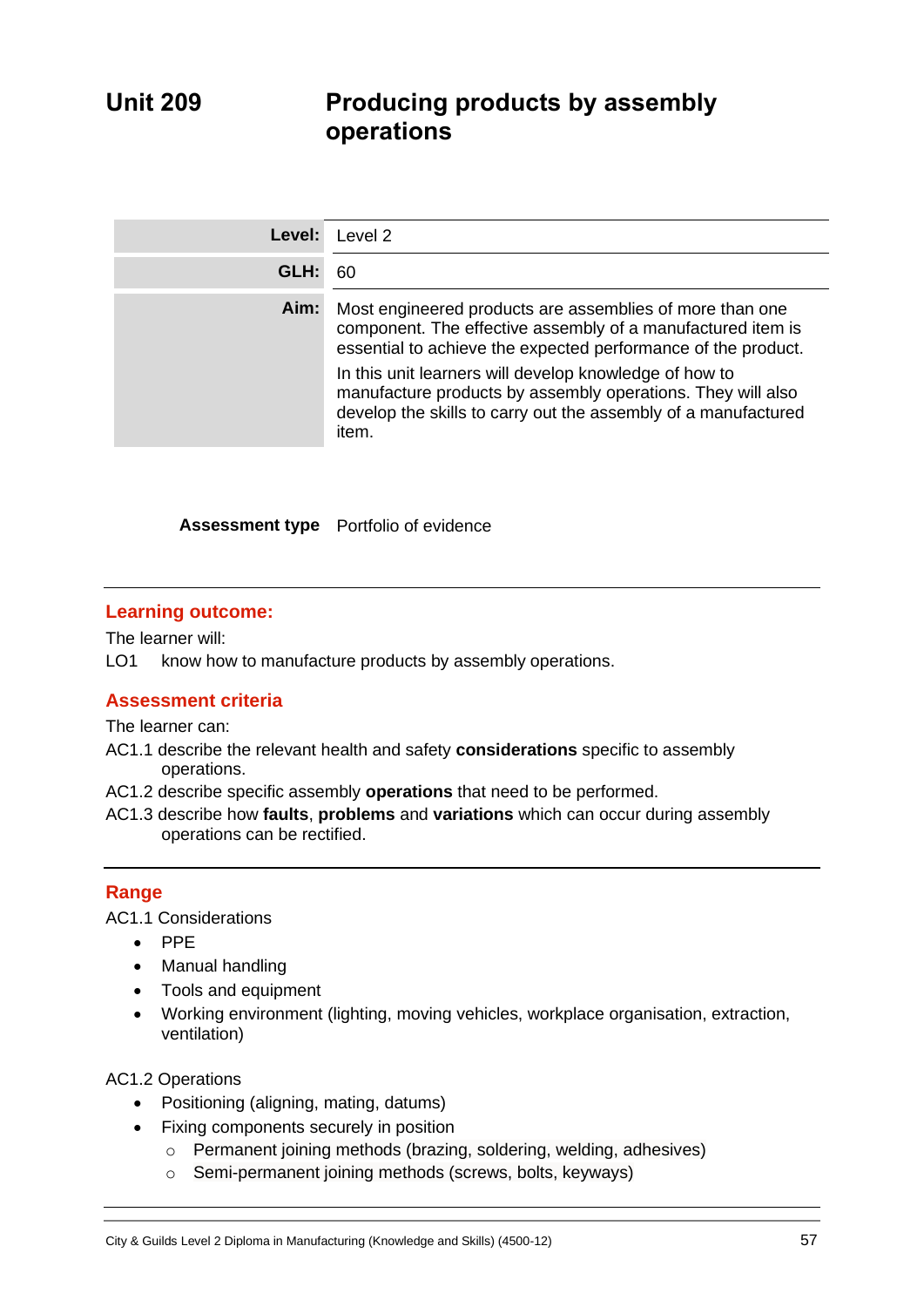- o Riveting (hammered over, pop rivet)
- **Filing**
- Drilling
- Punching
- Threading
- Cutting (manual, mechanical, thermal)

#### AC1.3 Faults

- Out of alignment
- Damaged components
- Defective materials

#### Problems

- Unrealistic time and cost estimates
- Equipment failure/breakdowns
- Safety issues
- Inadequate communication
- Inadequate training

#### Variations

• Changing requirements

### **Learning outcome**

The learner will:

LO2 be able to manufacture products by assembly operations.

### **Assessment criteria**

The learner can:

- AC2.1 carry out a **risk assessment** for the assembly operation.
- AC2.2 work safely at all times, complying with health and safety, environmental and other relevant regulations and guidelines.
- AC2.3 interpret the **requirements** of job instructions, standard operating procedures and assembly specifications.
- AC2.4 **check** that all materials are available and in a usable condition.
- AC2.5 secure the components in position using the specified fastening device/method.
- AC2.6 select appropriate tools, equipment and materials required to complete the assembly operation.
- AC2.7 check that tools and equipment are in a safe and usable condition.
- AC2.8 **carry out the assembly operation** to the required specification.
- AC2.9 report any problems that cannot be solved, or that are outside permitted authority, to the appropriate person.
- AC2.10 carry out **quality checks** on the completed assembly.
- AC2.11 ensure product is ready for subsequent process.
- AC2.12 complete relevant documentation.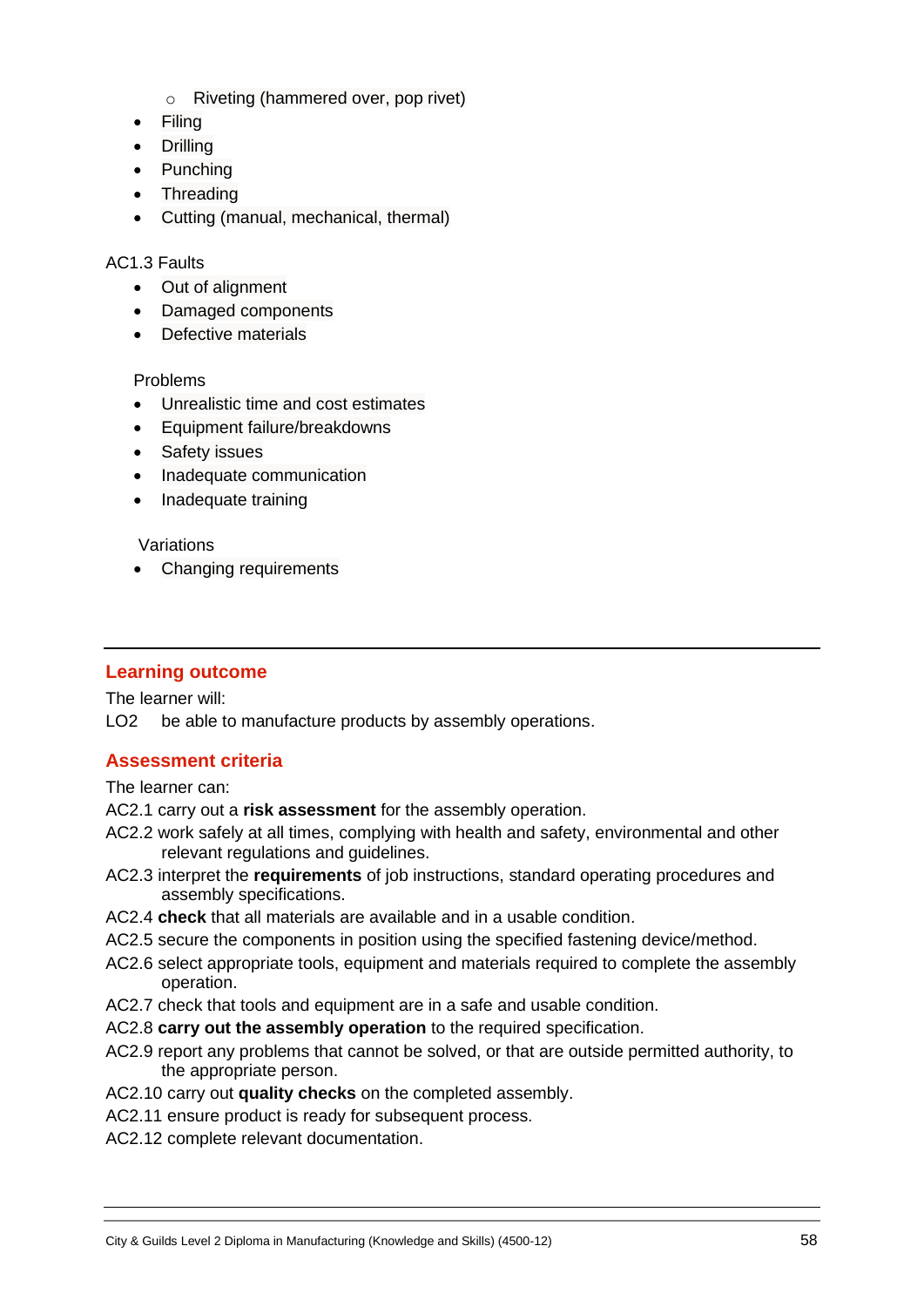### **Range**

AC2.1 Risk Assessment

- Hazards
- Risks
- Control measures

AC2.3 Requirements

- Dimensional requirements
- Processing requirements
- Assembly sequence
- Relative location of parts

#### AC2.4 Checks

- Dimensional checks
- Free from defects and damage
- Conform to specification

2.8 Carry out the assembly operation

• Work completed in a timely manner

#### 2.10 Quality checks

- Completeness of the assembly
- Component quality
- Freedom from damage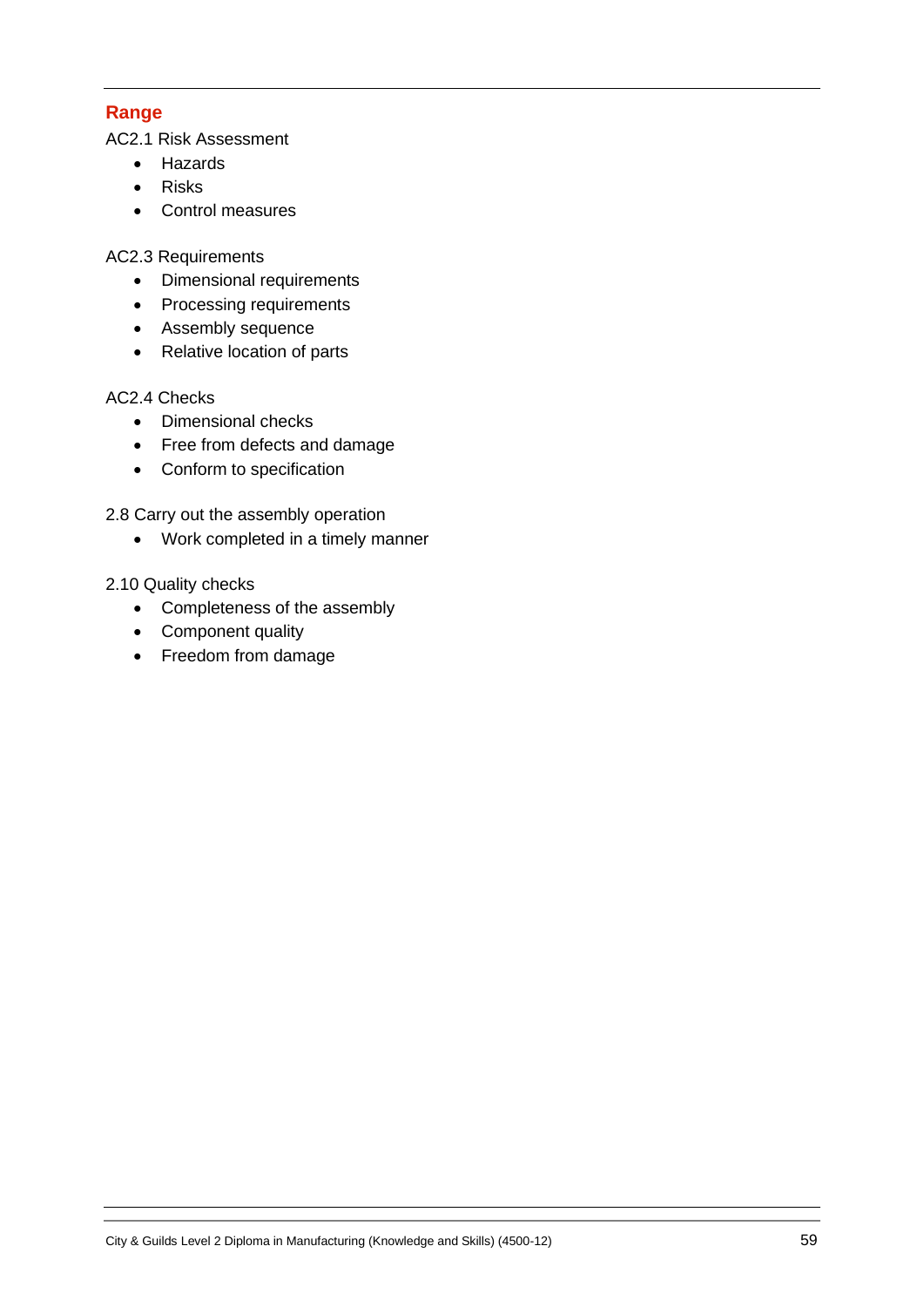# **Unit 209 Producing products by assembly operations**

Supporting Information

# **Evidence requirements**

Evidence for this unit and unit 206/207/208 can be generated from different stages of the same manufacturing activity.

The practical activities in this unit should be carried out in a realistic working environment, which would be located in a workplace, or appropriate academic workspace. Learners will require access to the following additional resources:

- A range of documentation relating to the assembly operation (as detailed in the unit content).
- Tools and equipment required to carry out the assembly operation.

Learning outcome 2, AC2.1, centres may use any available risk assessment format, provided the learner completes all information listed in the range.

# **Guidance**

Useful reference materials:

- Zeus Precision Data charts and Reference Tables for Drawing Office, Tool Room & Workshop
- Fabrication and Welding Engineering, Roger Timings

### **Mapping to ST0420 Lean Manufacturing Operative apprenticeship standard**

| <b>Learning Outcome</b> | <b>Assessment criteria</b> | KSB(s)             |
|-------------------------|----------------------------|--------------------|
| 1                       | 1.1                        | K1, K10            |
|                         | 1.2                        | K10, K12           |
|                         | 1.3                        | K14                |
| 2                       | 2.1                        | S1, S13            |
|                         | 2.2                        | S1, S2, S13        |
|                         | 2.3                        | K13, S13           |
|                         | 2.4                        | S <sub>10</sub>    |
|                         | 2.5                        | S <sub>11</sub>    |
|                         | 2.6                        | S <sub>12</sub>    |
|                         | 2.7                        | S <sub>12</sub>    |
|                         | 2.8                        | S11, S12, S13, S14 |
|                         | 2.9                        | S <sub>15</sub>    |
|                         | 2.10                       | K11, S15           |
|                         | 2.11                       | S <sub>15</sub>    |
|                         | 2.12                       | S14, S15           |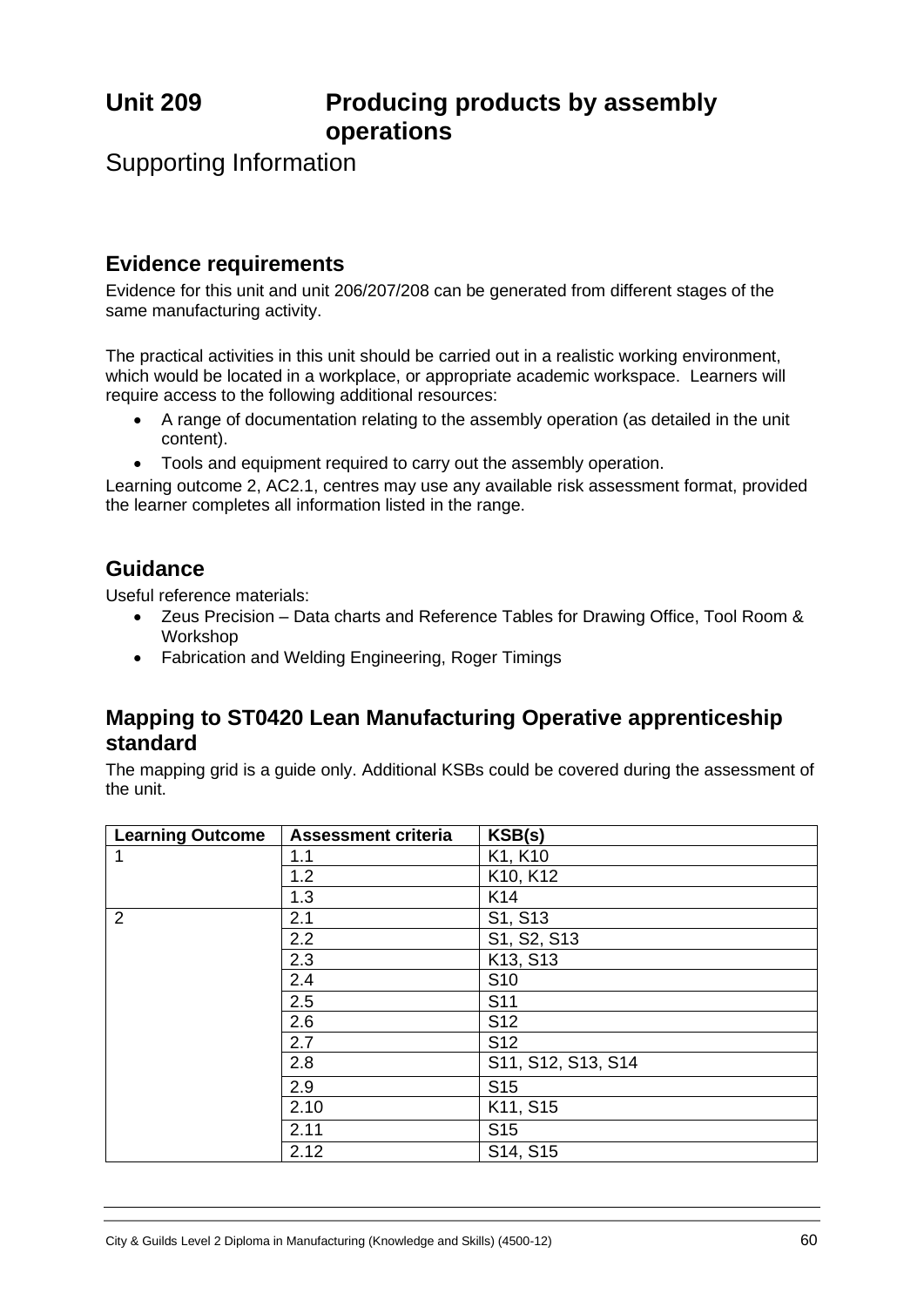| Level: | Level 2                                                                                                                                                                                                                                                                                                                         |
|--------|---------------------------------------------------------------------------------------------------------------------------------------------------------------------------------------------------------------------------------------------------------------------------------------------------------------------------------|
| GLH:   | 60                                                                                                                                                                                                                                                                                                                              |
| Aim:   | Effective and efficient movement of materials is essential to<br>minimise costs in manufacturing.<br>In this unit learners will develop knowledge of how to transfer,<br>move and transport materials for manufacturing operations.<br>They will also develop the practical skills to carry this out safely<br>and efficiently. |

**Assessment type** Portfolio of evidence

#### **Learning outcome:**

The learner will:

LO1 understand how to transfer materials.

#### **Assessment criteria**

The learner can:

- AC1.1 describe the relevant health and safety **regulation** requirements of the work area.
- AC1.2 describe how **hazards** associated with carrying out material moving operations are managed.
- AC1.3 describe the types of **personal protective equipment (PPE)** that may be used during materials movement activities.
- AC1.4 describe the **documentation** required to allow the transfer of materials to take place.
- AC1.5 explain the **factors** that must be considered prior to moving operations being performed.
- AC1.6 explain the lifting and load bearing capacities of equipment.
- AC1.7 describe the applications of different **lifting equipment**.
- AC1.8 explain **actions** that can be taken to solve **problems** that are within the limits of own responsibility.

#### **Range**

AC1.1 Regulations

- Health and safety at work, etc Act
- PPE regulations
- Manual handling regulations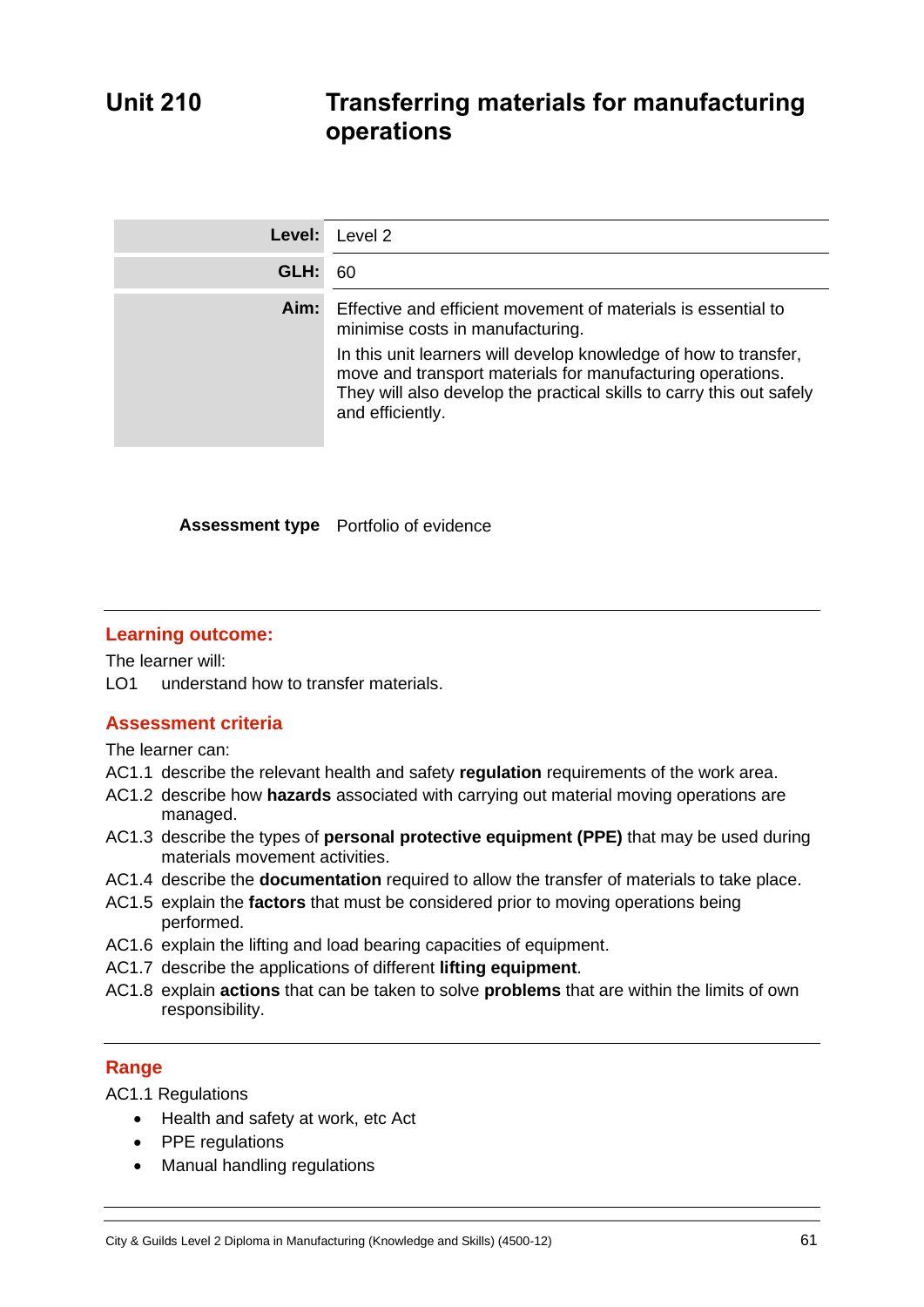- Lifting regulations (LOLER)
- Control of Substances Hazardous to Health Regulations (COSHH)

AC1.2 Hazards

- Spillages
- Sharp edges
- Falling objects
- Size, shape and weight of objects
- Temperature
- Hazardous substances
- Insufficient lighting
- Obstructions
- Moving vehicles
- Other activities encroaching on the work area

AC1.3 Personal protective equipment (PPE)

- Fluorescent/high visibility clothing
- Gloves/gauntlets
- Safety glasses
- Ear protection
- Safety boots
- Hard hats
- Face masks (FFP Fine Filter Protection)

#### AC1.4 Documentation

- Release notes
- Lifting plans
- Delivery notes (inbound and outbound)
- Bill of materials
- Inventory documentation
- Delivery/shipping labels
- Vehicle daily check sheets

#### AC1.5 Factors

- Size
- Quantity
- Timescale
- Access
- Strength of material or packaging
- Destination
- Training
- Obstructions
- Environment (indoors/outdoors, weather conditions)

AC1.7 Lifting equipment

• Ropes, slings, straps and chains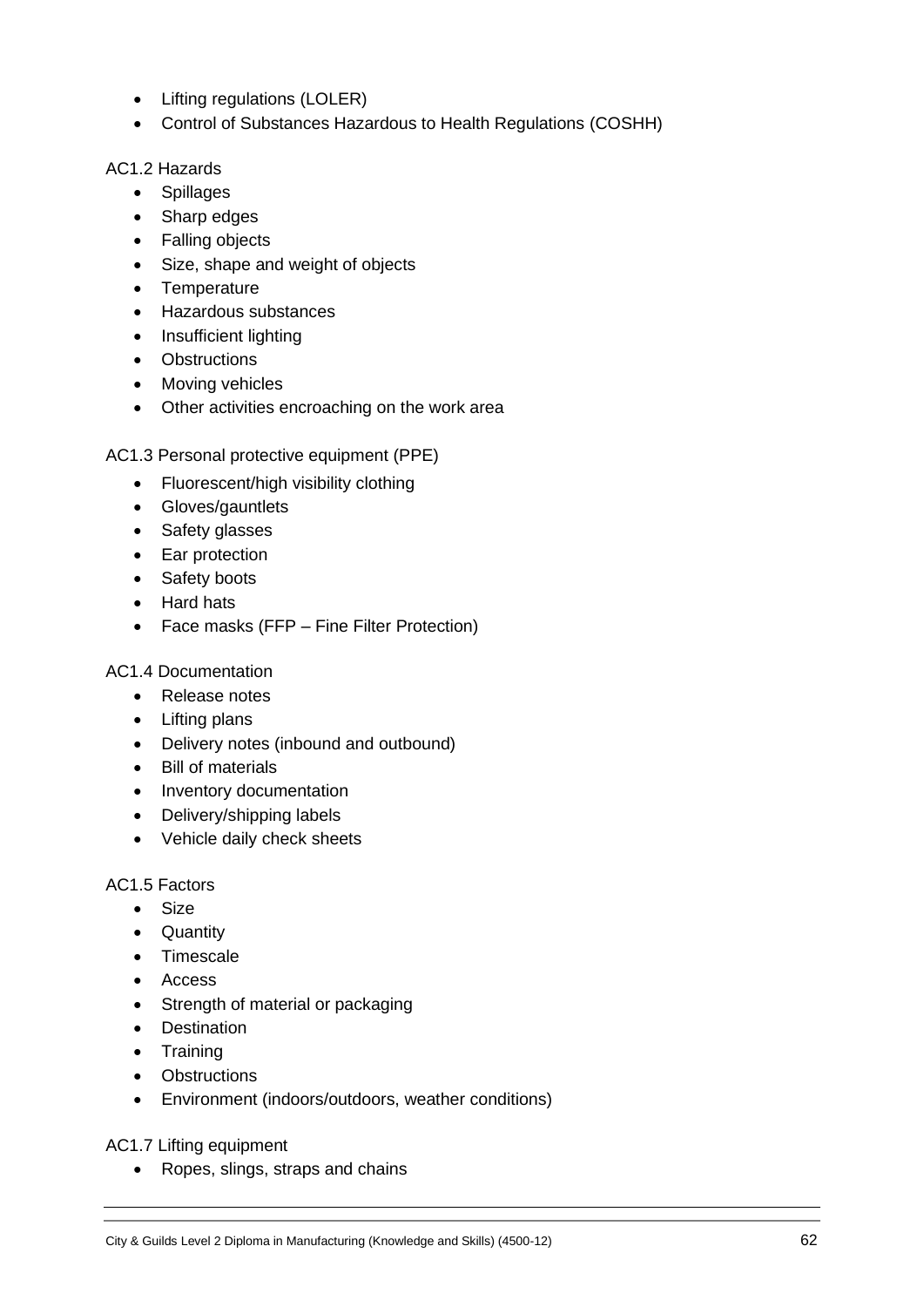- Eyebolts, shackles and hooks
- Cranes, forklifts, lifts
- Pallet trucks, trolleys, carts
- Conveyors

#### AC1.8 Problems

- Personal injury or injury of a fellow worker (seek first aid, inform supervisor, fill in accident book with first aider)
- Damaged lifting equipment
- Damaged materials
- Damage to environment

#### Actions

- Report issues that occur through movement of materials to the appropriate person.
- Stop/pause the operation.

#### **Learning outcome:**

The learner will:

LO2 be able to transfer materials for manufacturing operations.

#### **Assessment criteria**

The learner can:

- AC2.1 follow the relevant **procedures and safety requirements** when lifting and moving materials.
- AC2.2 interpret the necessary job instructions and lifting and moving equipment operating procedures.
- AC2.3 carry out a **risk assessment** for the operation.
- AC2.4 **evaluate how the materials can be safely** and efficiently **moved**.
- AC2.5 select appropriate **equipment** and techniques to move the materials.
- AC2.6 carry out appropriate **checks** to ensure equipment is in a safe and usable condition.
- AC2.7 load materials using appropriate equipment.
- AC2.8 carry out safe and correct **manual lifting techniques** for different loads.
- AC2.9 report any **problems** outside own permitted authority to an appropriate person.
- AC2.10 **reinstate the work area** to a safe and reusable condition.

#### **Range**

AC2.1 Procedures and safety requirements

- Health and safety regulations (manual handling, LOLER, COSHH, PPE)
- Lifting and moving equipment operating instructions
- Company standards and procedures

AC2.3 Risk Assessment

- Hazards
- Risks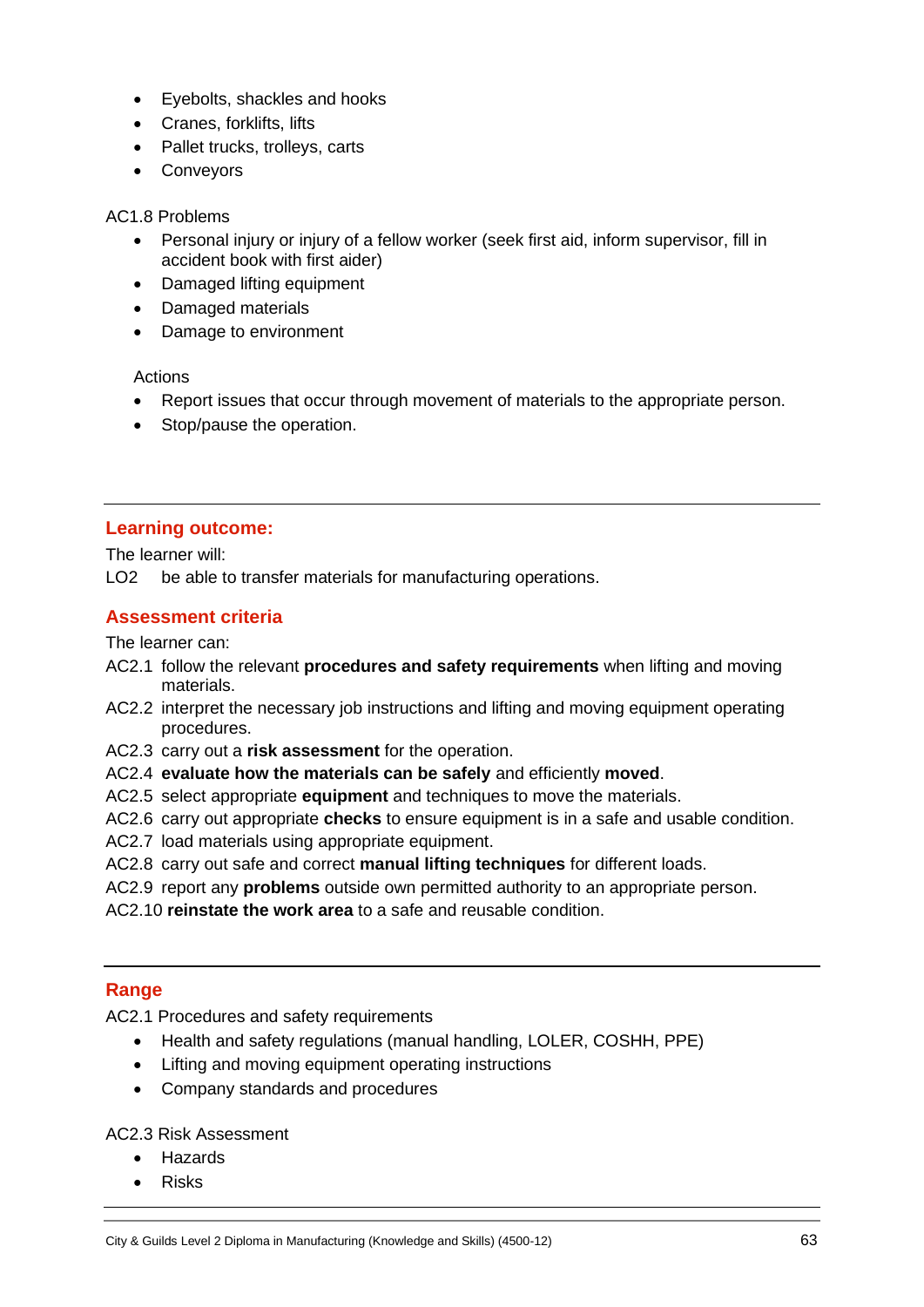• Control measures

AC2.4 Evaluate how the materials can be safely and efficiently moved

- The materials are as specified on the documentation
- Material condition
- Size
- Quantity
- Stability
- Centre of gravity
- Timescale
- Access
- Strength of material or packaging
- Destination
- Obstructions
- Environment (indoors/outdoors, weather conditions)
- Training

#### AC2.5 Equipment

- Hand operated
	- o By hand
	- o Hand trolley/wheelbarrow
	- o Lifting straps
	- o Free rolling cage/trolley/cart
	- o Pallet truck
	- o Block and tackle
- Power operated
	- o Motorised pallet truck
	- o Conveyor belt
	- o Cranes
	- $\circ$  Lifts

#### AC2.6 Checks

- Visual inspection
- Safety checks
- Check equipment functions correctly

#### AC2.8 Manual lifting

- Lifting alone
- Lifting with assistance from others

Manual lifting techniques for different loads

- Lifting from ground level
- Lifting from an angle
- Lifting from waist high
- Lifting from below ground level
- Lifting from overhead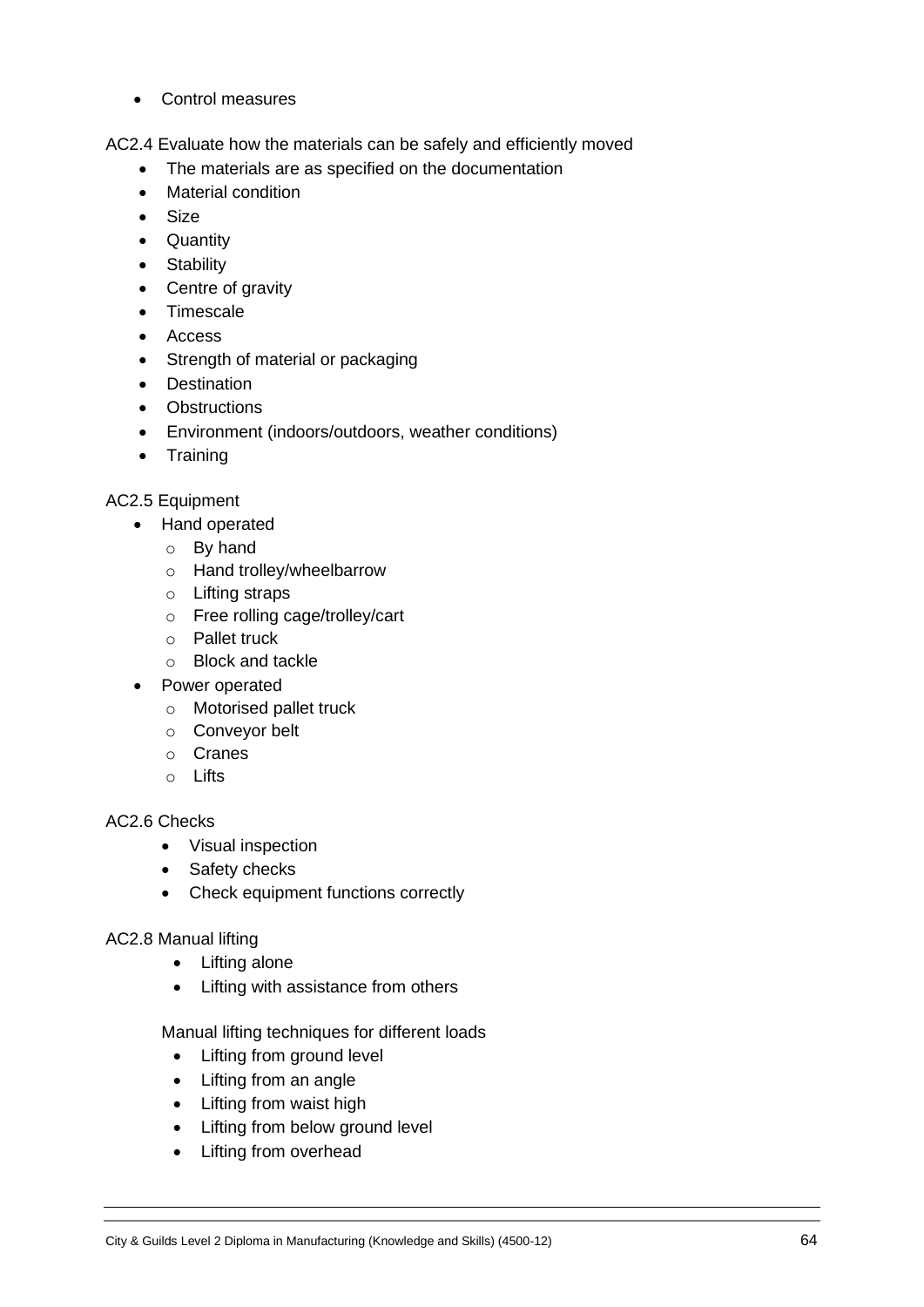#### AC2.9 Problems

- Quality concerns
- Damage

AC2.10 Reinstate the work area

- Return materials, tools and equipment to safe storage
- Complete 5s while working to manage workload and eliminate waste
- Check machinery and equipment when lifting operations are completed
- Dispose of waste according to company procedures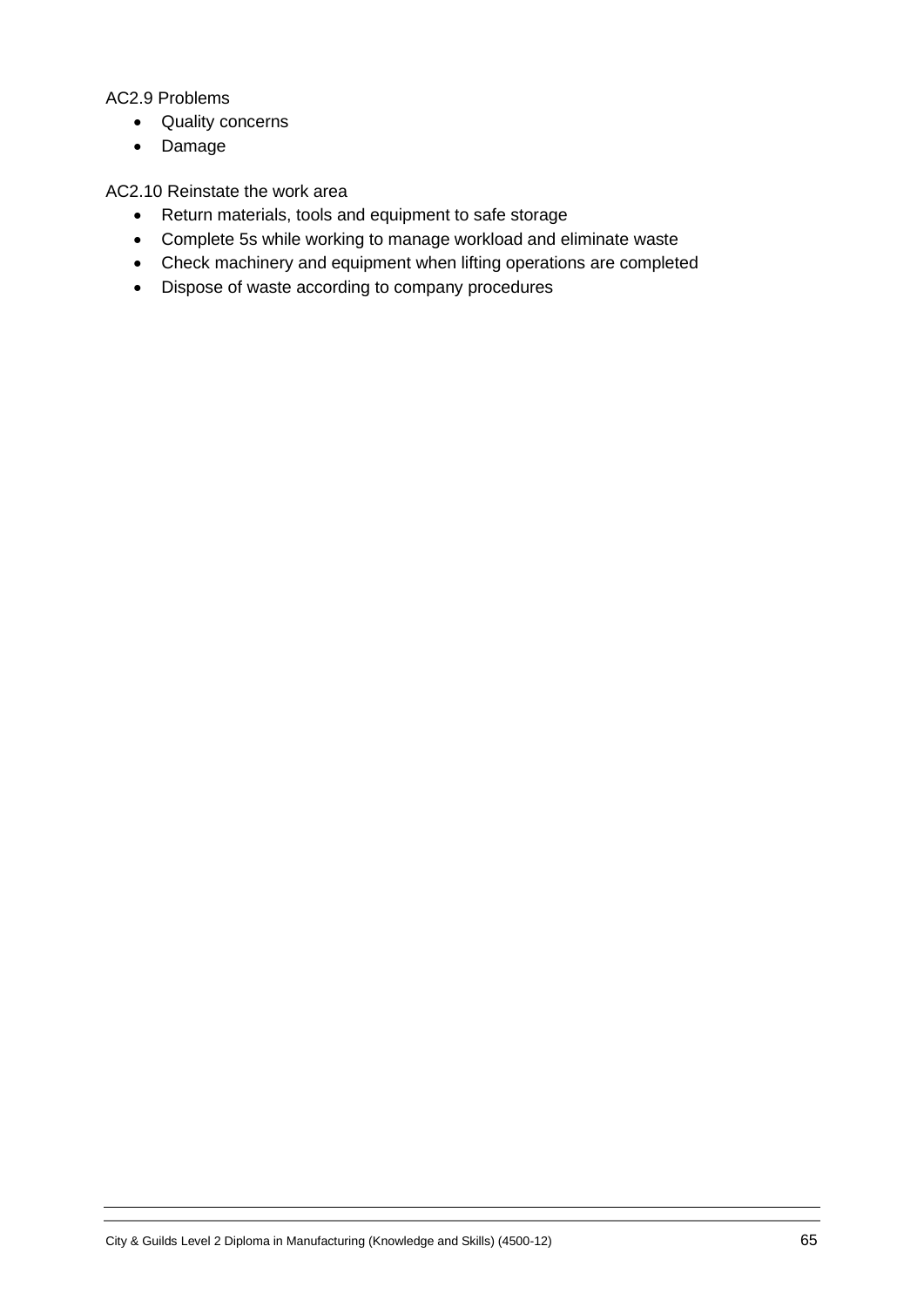# **Unit 210 Transferring materials for manufacturing operations**

Supporting Information

# **Evidence requirements**

For Learning outcome 2, AC 2.5 – it is **not** required that the full range of equipment is assessed, centre should choose **two** hand-operated and **one** power operated. Learners should select appropriate equipment from this range for the moving operation being carried out.

# **Mapping to ST0420 Lean Manufacturing Operative apprenticeship standard**

| <b>Learning Outcome</b> | <b>Assessment criteria</b> | KSB(s)           |
|-------------------------|----------------------------|------------------|
| 1                       | 1.1                        | K1, K2           |
|                         | 1.2                        | K1, K9           |
|                         | 1.3                        | K <sub>1</sub>   |
|                         | 1.4                        | K20, K21         |
|                         | 1.5                        | K21, K22         |
|                         | 1.6                        | K24              |
|                         | 1.7                        | K <sub>23</sub>  |
|                         | 1.8                        | K6, K20, K21     |
| $\overline{2}$          | 2.1                        | S1, S2, S22, B10 |
|                         | 2.2                        | S <sub>23</sub>  |
|                         | 2.3                        | S <sub>1</sub>   |
|                         | 2.4                        | S24              |
|                         | 2.5                        | S24              |
|                         | 2.6                        | S <sub>24</sub>  |
|                         | 2.7                        | S22              |
|                         | 2.8                        | S22, S24         |
|                         | 2.9                        | S25, S26         |
|                         | 2.10                       | <b>S27</b>       |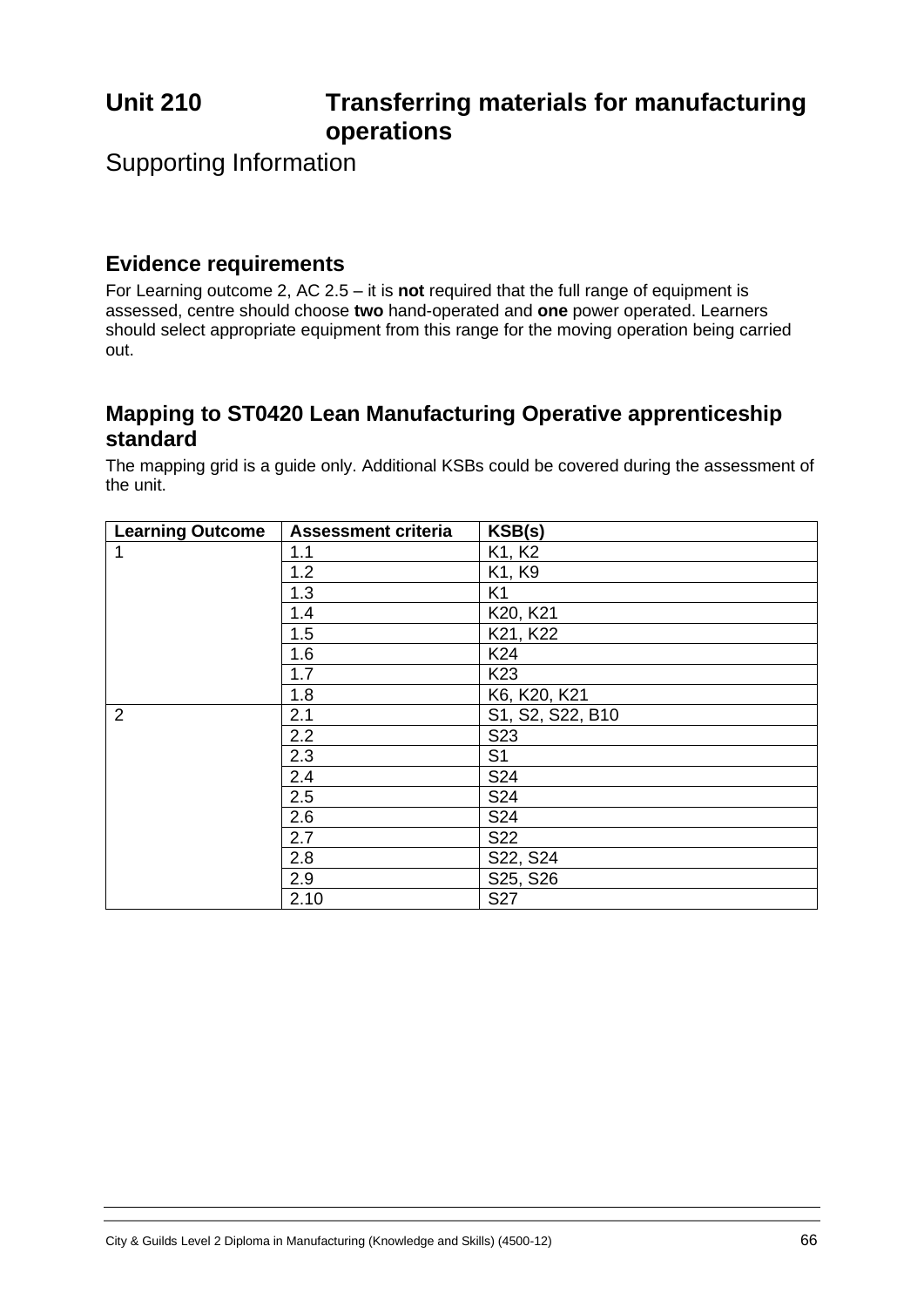# **Unit 211 Receiving and checking incoming materials for manufacturing operations**

| Level: | Level 2                                                                                                                                                                                                                                              |
|--------|------------------------------------------------------------------------------------------------------------------------------------------------------------------------------------------------------------------------------------------------------|
| GLH:   | 60                                                                                                                                                                                                                                                   |
| Aim:   | The successful production of a product is dependent upon<br>obtaining, handling and using materials which meet the<br>requirements.                                                                                                                  |
|        | In this unit learners will develop knowledge of the requirements<br>for receiving and checking incoming materials into a<br>manufacturing company. They will also develop the practical<br>skills needed to receive and check incoming materials for |
|        | manufacturing operations.                                                                                                                                                                                                                            |

**Assessment type** Portfolio of evidence

#### **Learning outcome:**

The learner will:

LO1 know the requirements for receiving and checking incoming materials for manufacturing operations.

#### **Assessment criteria**

The learner can:

- AC1.1 identify the **regulations** and **procedures** relevant to the receipt of materials.
- AC1.2 describe the **documentation** required for the receipt of materials.
- AC1.3 describe the **forms of supply** of different **materials**.
- AC1.4 describe the **process** for receiving incoming materials.
- AC1.5 describe the **equipment** used for lifting and handling operations.
- AC1.6 describe how **checks** are carried out when receiving materials.
- AC1.7 state the **potential problems** that can occur when receiving materials.

#### **Range**

AC1.1 Regulations and procedures

- Health and Safety at Work, etc Act
- Manual handling regulations
- PPE regulations
- Control of noise
- Control of substances hazardous to health (COSHH)
- Lifting Operations and Lifting Equipment Regulations (LOLER)
- Working at height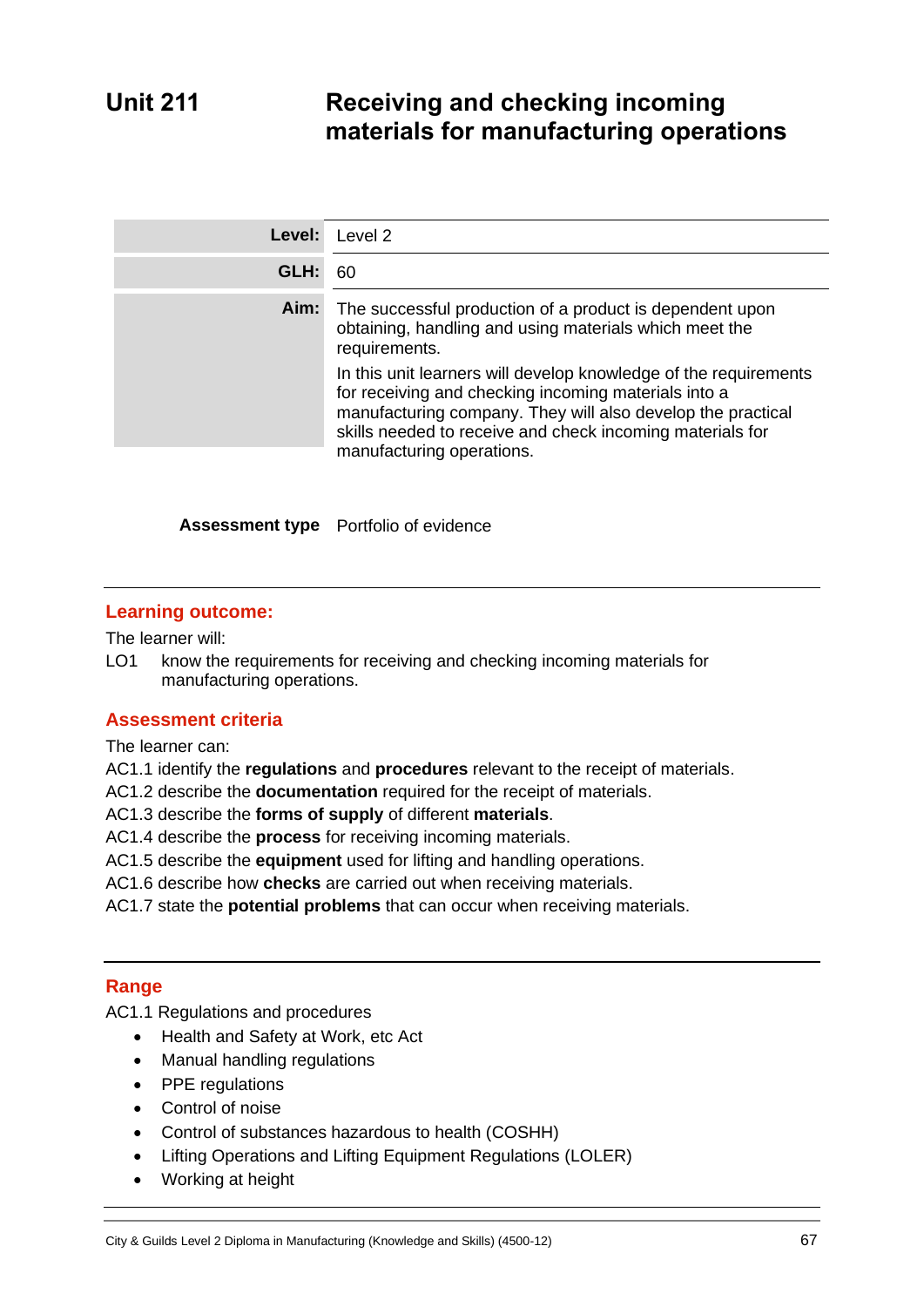- Company operating procedures
- Control of documentation

AC1.2 Documentation

- Job instructions
- Material specifications
- Release notes
- Lifting plans
- Delivery notes (inbound and outbound)
- Bill of materials
- Inventory documentation
- Delivery/shipping labels

#### AC1.3 Forms of supply

- Standard components
- Powders
- Granules
- Fibres
- Liquids
- Section
- Tube/pipe
- Bar stock
- Extrusions
- Sheet
- Plate

#### **Materials**

- Polymers
- Metals
- Engineering ceramics

#### AC1.4 Process

- Liaise with delivery and transportation drivers/workers
- Visually inspect the delivery
- Check and sign documentation
- Isolate any parts that do not meet requirements
- Store delivery
- Report any damage or defects to the appropriate person

#### AC1.5 Equipment

- Hand and powered lifting equipment
- Safety checks
- Load bearing capacities

#### AC1.6 Checks

- Check for damages to packaging
- Check sheet material condition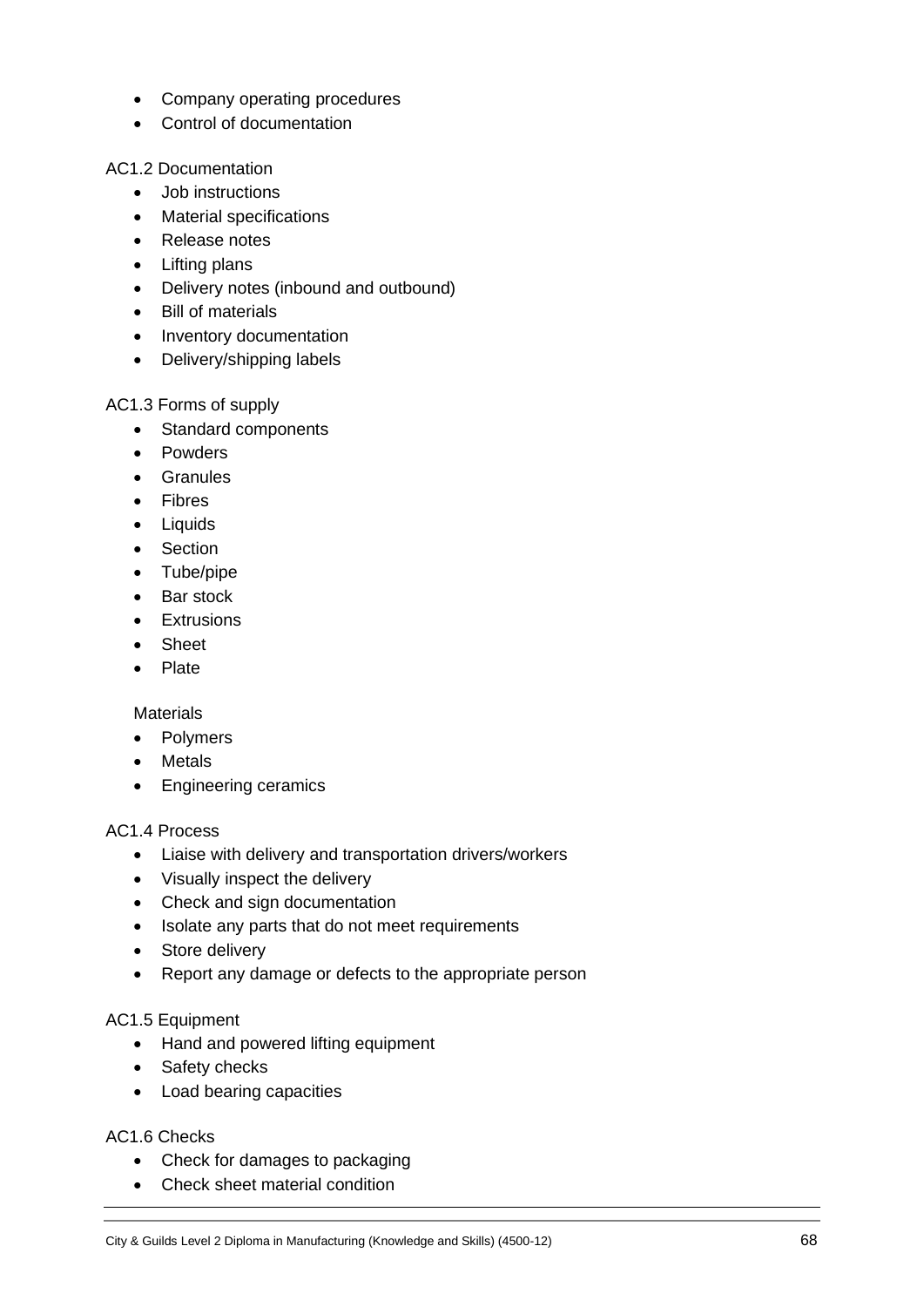- Visually inspect surface finishes/treatments
- Check quantities
- Check shipping documentation
- Check for signs of tampering

A.C1.7 Potential problems

- Late delivery
- Missed time slot
- Incorrect or inaccurate documentation
- Availability of tools and machinery
- Damaged items
- Faults arising from production
- Contamination
- Incorrect dimensions
- Goods not to specification

#### **Learning outcome**

The learner will:

LO<sub>2</sub> be able to receive and check incoming materials for manufacturing operations.

#### **Assessment criteria**

The learner can:

AC2.1 interpret **documentation** required to receive materials.

- AC2.2 carry out the **receipt of different materials**.
- AC2.3 **check** that incoming materials meet the required specifications.
- AC2.4 interpret **measurements** using metric and imperial systems.
- AC2.5 **store materials** appropriately.
- AC2.6 dispose of packaging materials appropriately.
- AC2.7 resolve any problems with the materials, within the limits of own responsibility.
- AC2.8 report to the appropriate person any problems with the materials that they cannot solve or that are outside their permitted authority.

#### **Range**

AC2.1 Documentation

- Job instructions
- Material specifications
- Release notes
- Lifting plans
- Delivery notes (inbound and outbound)
- Bill of materials
- Inventory documentation
- Delivery/shipping labels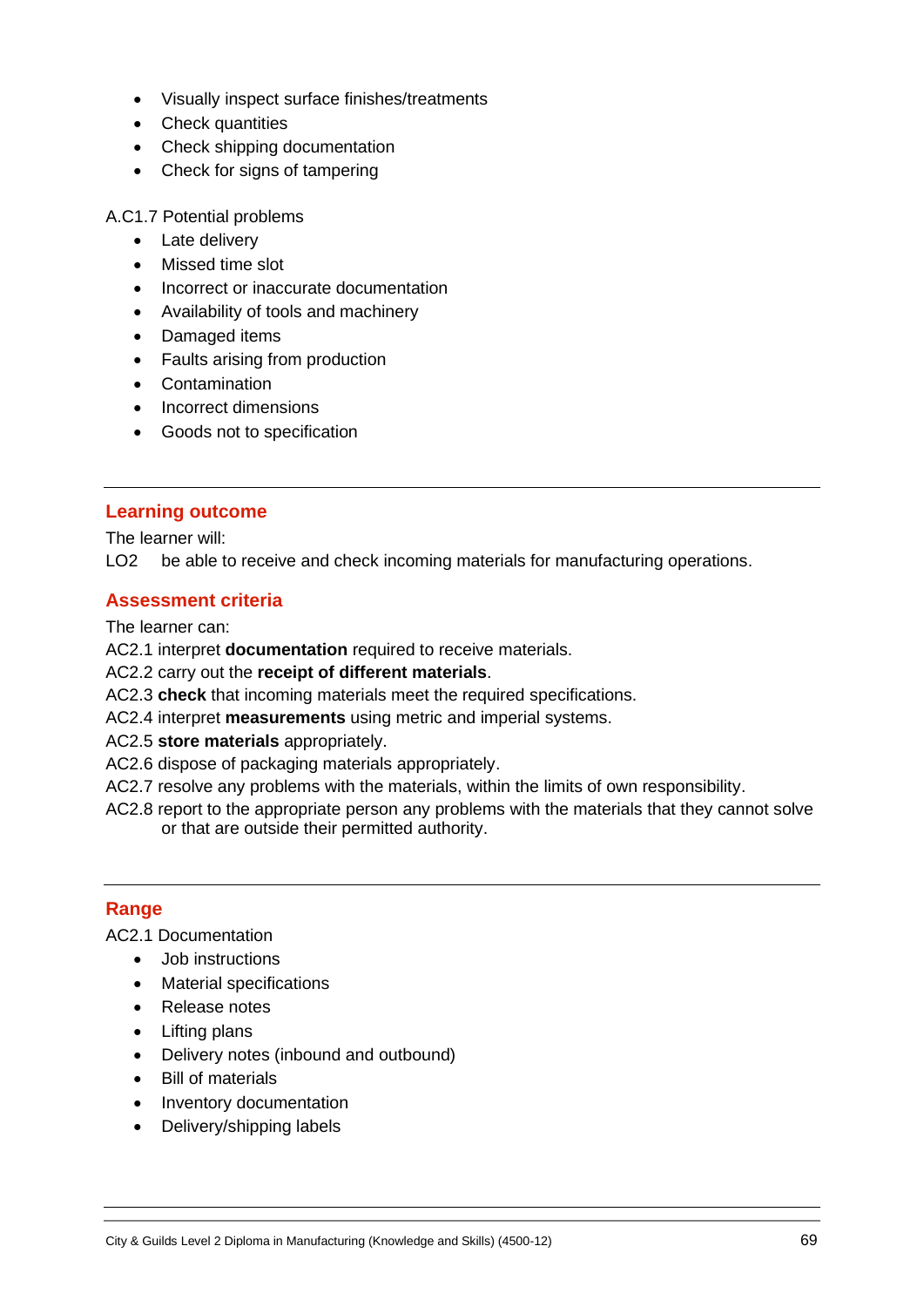AC2.2 Receipt of different materials

- Use correct manual handling techniques
- Check that lifting equipment is in a safe condition
- Check the load bearing capacity of lifting equipment is sufficient for the required operation
- Safely use hand and powered lifting equipment
- Return equipment to correct location after use
- Follow all company standard operating procedures

#### AC2.3 Checks

- Identify anomalies in packaging and overall appearance.
- Identify material using documentation, characteristics, classification, finish.
- Visual inspection.
- Identify faults arising from production (incorrect size, excessive tool marks, contaminated, scratched, scarred, blemished, bent, torn, fractured, punctured)
- Segregate materials that do not meet specification

#### AC2.4 Measurements

- Linear dimensions (length, breadth, height, diameter, thickness)
- Weights
- Volumes

AC2.5 Store materials

- Sheet, plate, spools, rolls, coils, drums, compressed gas, sealed containers, hoppers
- Organise surfaces, racks and shelves appropriately
- Prevent cross contamination of materials and chemicals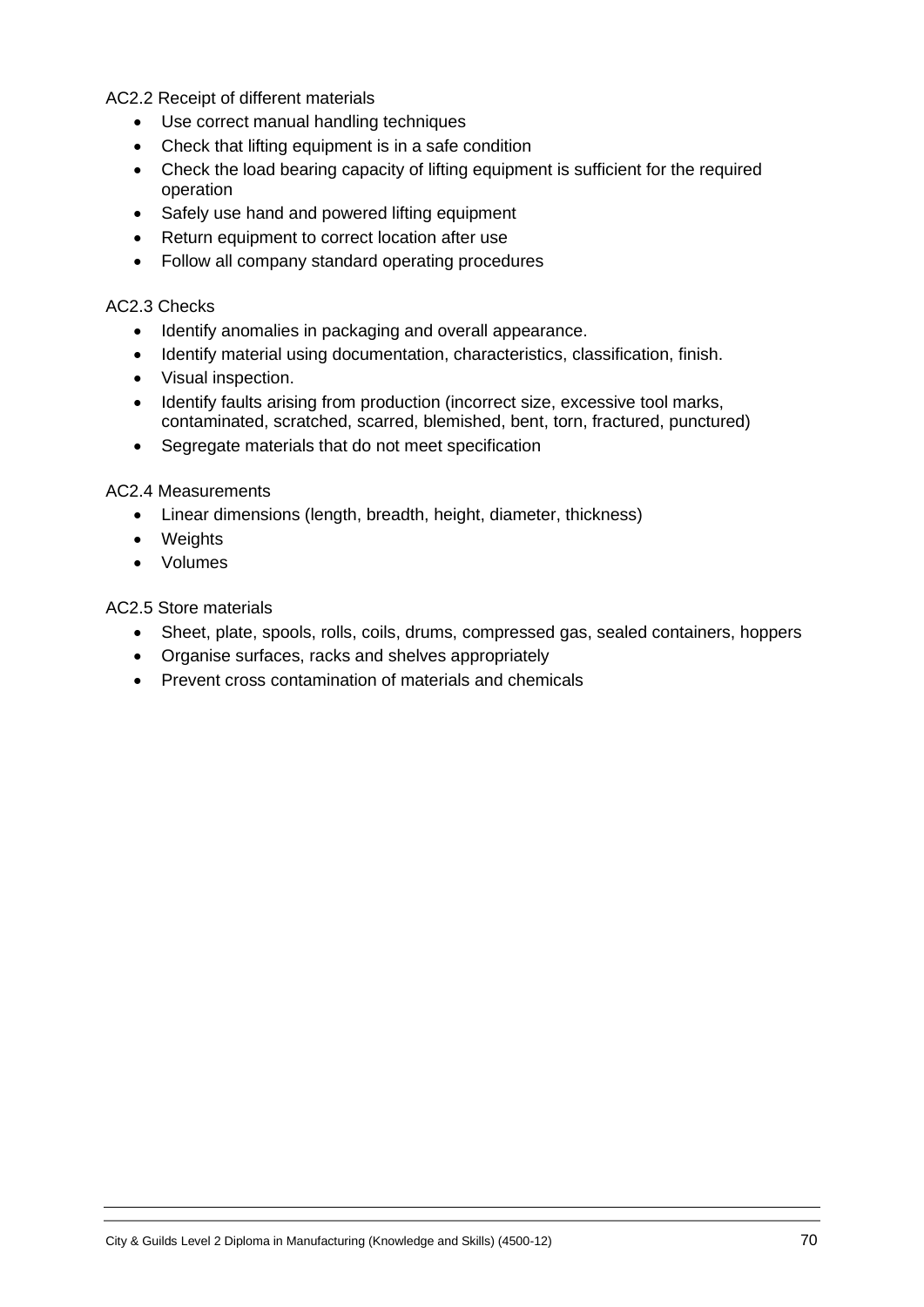# **Unit 211 Receiving and checking incoming materials for manufacturing operations**

Supporting Information

# **Guidance**

This unit is intended to underpin the development of practical skills and effective behaviours whilst working in a manufacturing environment. It is suggested that learning is based on practical activities in the workplace.

LO1 contains theory-based objectives and can be delivered in the classroom, whereas LO2 details the practical skills that candidates must be able to demonstrate in the workplace.

# **Mapping to ST0420 Lean Manufacturing Operative apprenticeship standard**

| <b>Learning Outcome</b> | <b>Assessment criteria</b> | KSB(s)             |
|-------------------------|----------------------------|--------------------|
|                         | 1.1                        | K20, K21, K22      |
|                         | 1.2                        | K <sub>20</sub>    |
|                         | 1.3                        | K <sub>21</sub>    |
|                         | 1.4                        | K <sub>22</sub>    |
|                         | 1.5                        | K23, K24           |
|                         | 1.6                        | K20, K21           |
|                         | 1.7                        | K20, K21           |
| $\overline{2}$          | 2.1                        | S <sub>23</sub>    |
|                         | 2.2                        | S22, S23, S24, S27 |
|                         | 2.3                        | S23, S25, S26      |
|                         | 2.4                        | S <sub>25</sub>    |
|                         | 2.5                        | S22, S24           |
|                         | 2.6                        | S <sub>2</sub>     |
|                         | 2.7                        | S23, S26           |
|                         | 2.8                        | S23, S26           |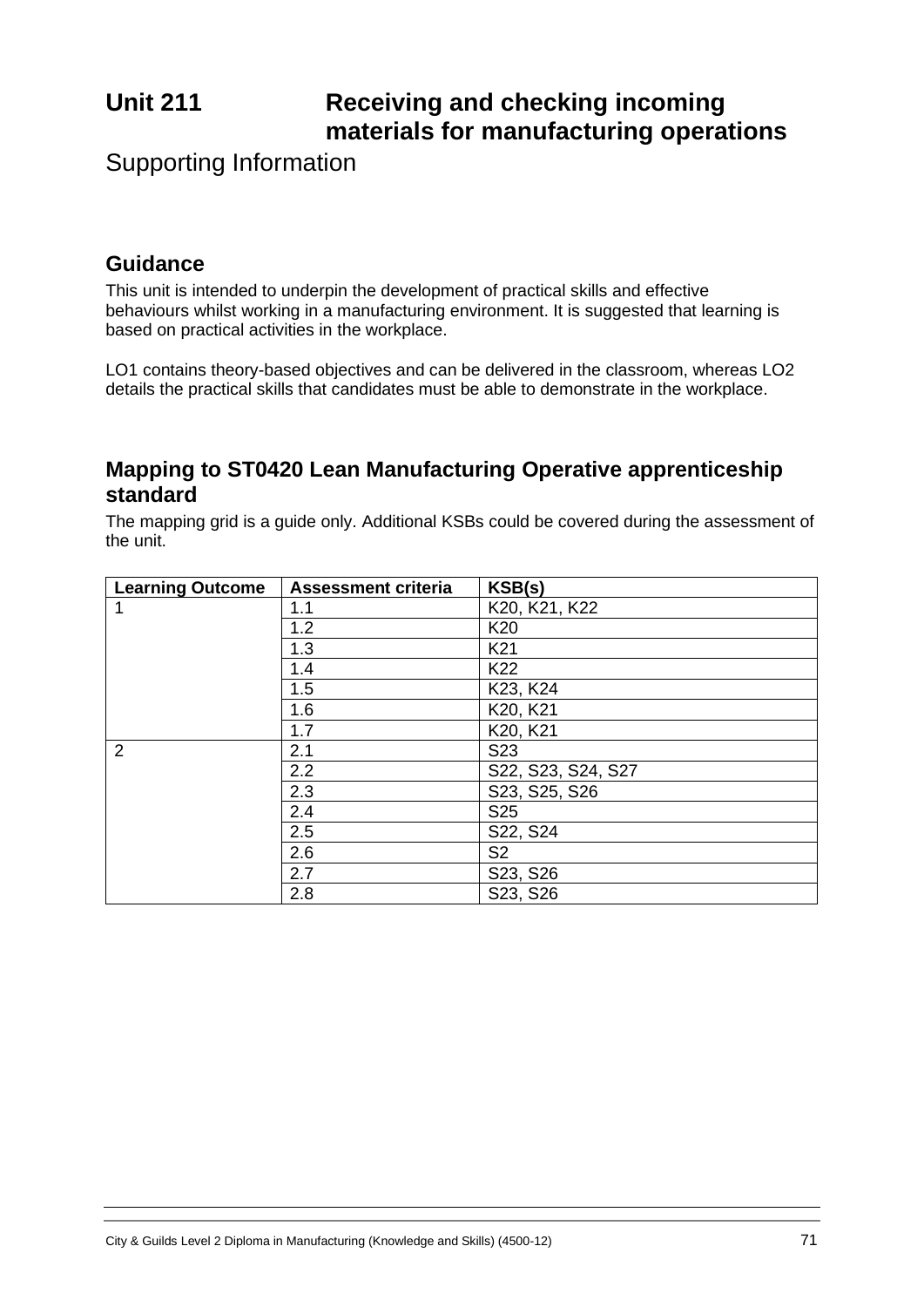| Level: | Level 2                                                                                                                                                                                                                                                                                                                           |
|--------|-----------------------------------------------------------------------------------------------------------------------------------------------------------------------------------------------------------------------------------------------------------------------------------------------------------------------------------|
| GLH:   | 60                                                                                                                                                                                                                                                                                                                                |
| Aim:   | Products are manufactured using a range of different<br>processing operations.<br>In this unit learners will develop knowledge of the principles of<br>producing products by processing and the relevant techniques<br>and methods used. They will also be able to safely carry out<br>processing operations to produce products. |

**Assessment type** Portfolio of evidence

#### **Learning outcome:**

The learner will:

LO1 know the principles of producing products by processing.

#### **Assessment criteria**

The learner can:

AC1.1 describe what is meant by producing products by processing.

AC1.2 describe common **hazards** that occur in processing operations and how they are controlled.

AC1.3 describe the **levels of automation** used when producing products by processing.

AC1.4 describe relevant job **roles and responsibilities** within the working area.

#### **Range**

AC1.2 Hazards

- Sharp edges
- Heat
- Flying debris
- Entanglement in moving parts of machinery
- Ejected parts, materials or workpieces
- Dust and fumes
- Compressed gases
- Noise
- Working in confined spaces
- Electric shock
- Lifting and moving heavy loads
- Hazardous substances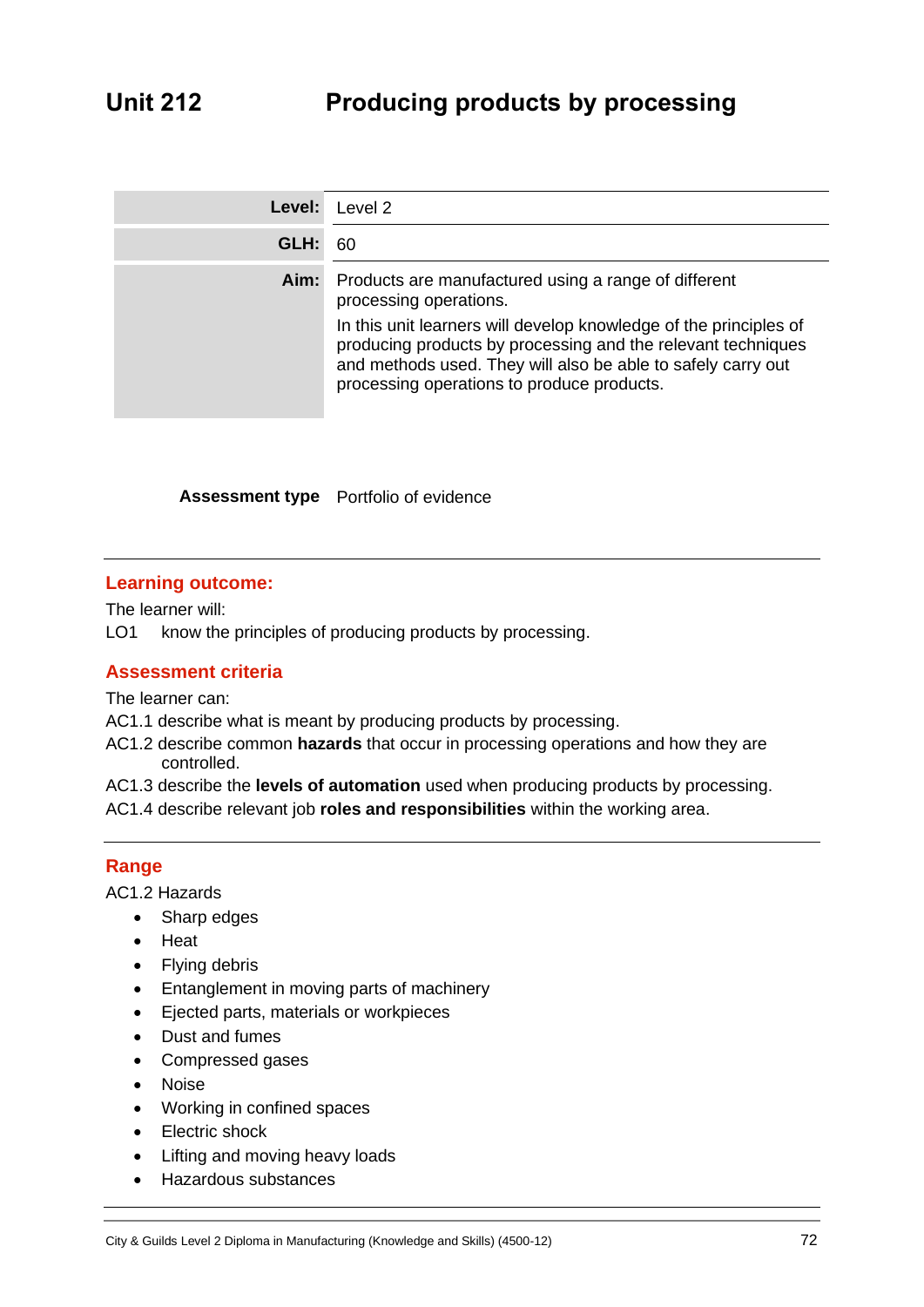AC1.3 Levels of automation

- Hand manufacturing
- Manually operated processes
- Computer controlled/fully automated processes

AC1.4 Roles and responsibilities

- Production engineers
- Supervisor/team leader/line manager
- Quality controllers

#### **Learning outcome**

The learner will:

LO2 know the techniques, methods and procedures used to produce products by processing.

#### **Assessment criteria**

The learner can:

- AC2.1 describe types of processing techniques and the tools and equipment required.
- AC2.2 describe the **sequence of events** required for producing products by processing.
- AC2.3 describe the **procedures used to check the quality** of processing operations.
- AC2.4 describe **problems** that can occur during processing operations and how these can be resolved.
- AC2.5 describe how addressing the **7 wastes** improves efficiency of processing operations.

#### **Range**

AC2.1 Processing techniques

- Wasting (cutting, drilling, milling, turning)
- Forming and shaping (bending, vacuum forming, injection moulding, casting)
- Additive (3D printing, brazing, welding, soldering)
- Heat treatment (hardening, tempering, annealing, normalising, quenching)
- Assembly
- Finishing

AC2.2 Sequence of events

- Obtain work instructions
- Follow relevant job instructions and production schedules
- Source appropriate materials and tooling
- Loading materials
- Processing operation
- Removal of materials
- Quality inspection
- End of production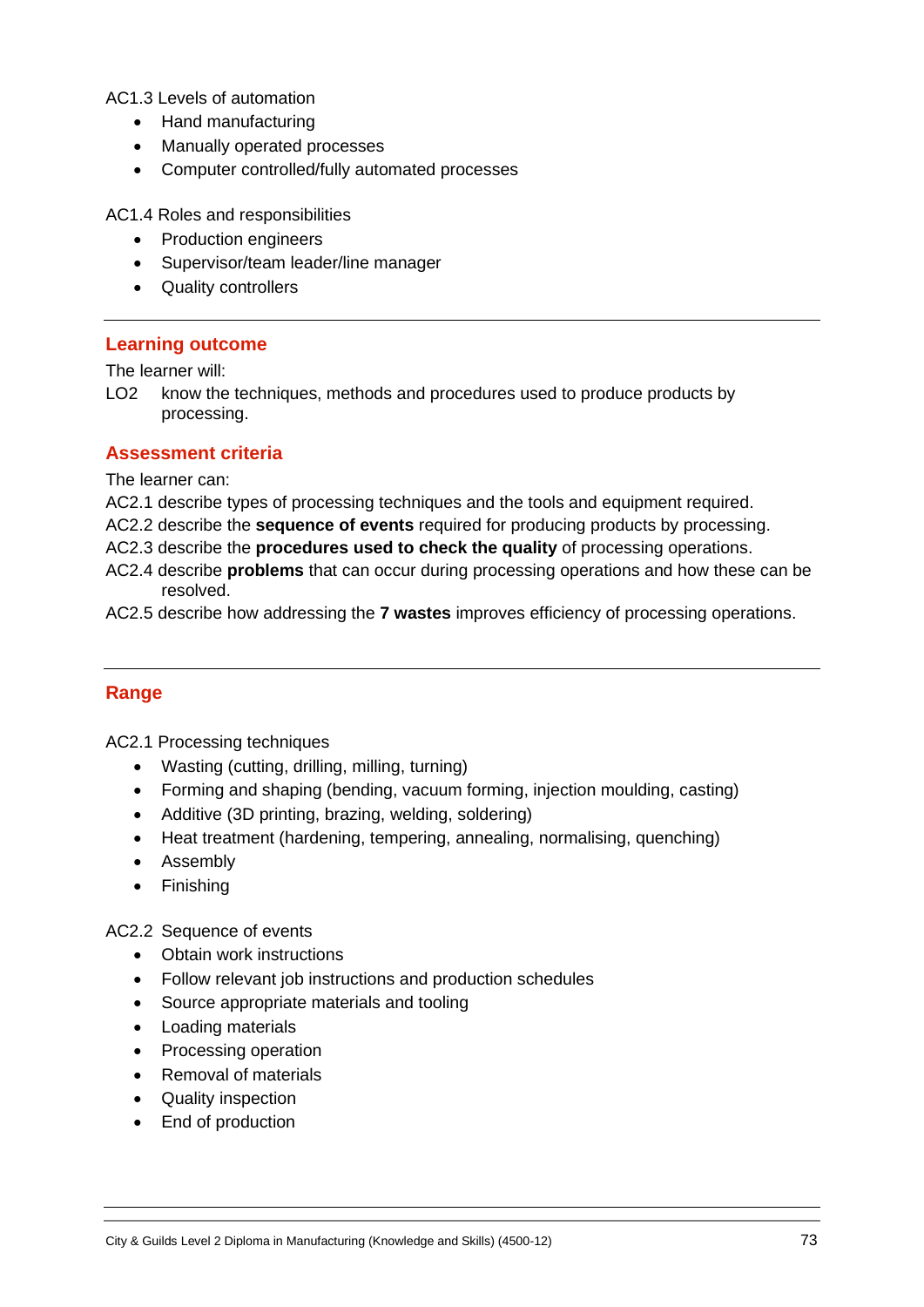AC2.3 Procedures to check quality

- Visual inspection
- Use of measuring equipment (rules, Vernier/digital callipers, micrometers, go/no-go gauges, coordinate measuring machine (CMM))
- Checking for conformity with standards and specification requirements

AC2.4 Problems

- Production shortfall
- Production issues carried forward from previous operations
- Damage to product and/or tooling
- Incorrect materials
- Incorrect process times
- Incorrect or inaccurate documentation

#### AC2.5 7 Wastes

- Transport
- Inventory
- Motion
- Waiting
- Over-processing
- Overproduction
- Defects

#### **Learning outcome**

The learner will:

LO3 be able to safely carry out processing operations.

#### **Assessment criteria**

The learner can:

AC3.1 obtain **documentation** relevant to processing operations.

AC3.2 interpret **documentation** relevant to processing operations.

AC3.3 safely perform **processing operations** using different **levels of automation**.

AC3.4 carry out **procedures** to monitor and ensure quality of processing operations.

AC3.5 complete relevant **records and reports**.

AC3.6 carry out appropriate **actions** when the process does not meet specified quality requirements.

#### **Range**

AC3.1 and AC3.2 Documentation

- Engineering drawings
- Specifications
- Standards
- Regulations (health and safety, environmental)
- Job instructions/production schedules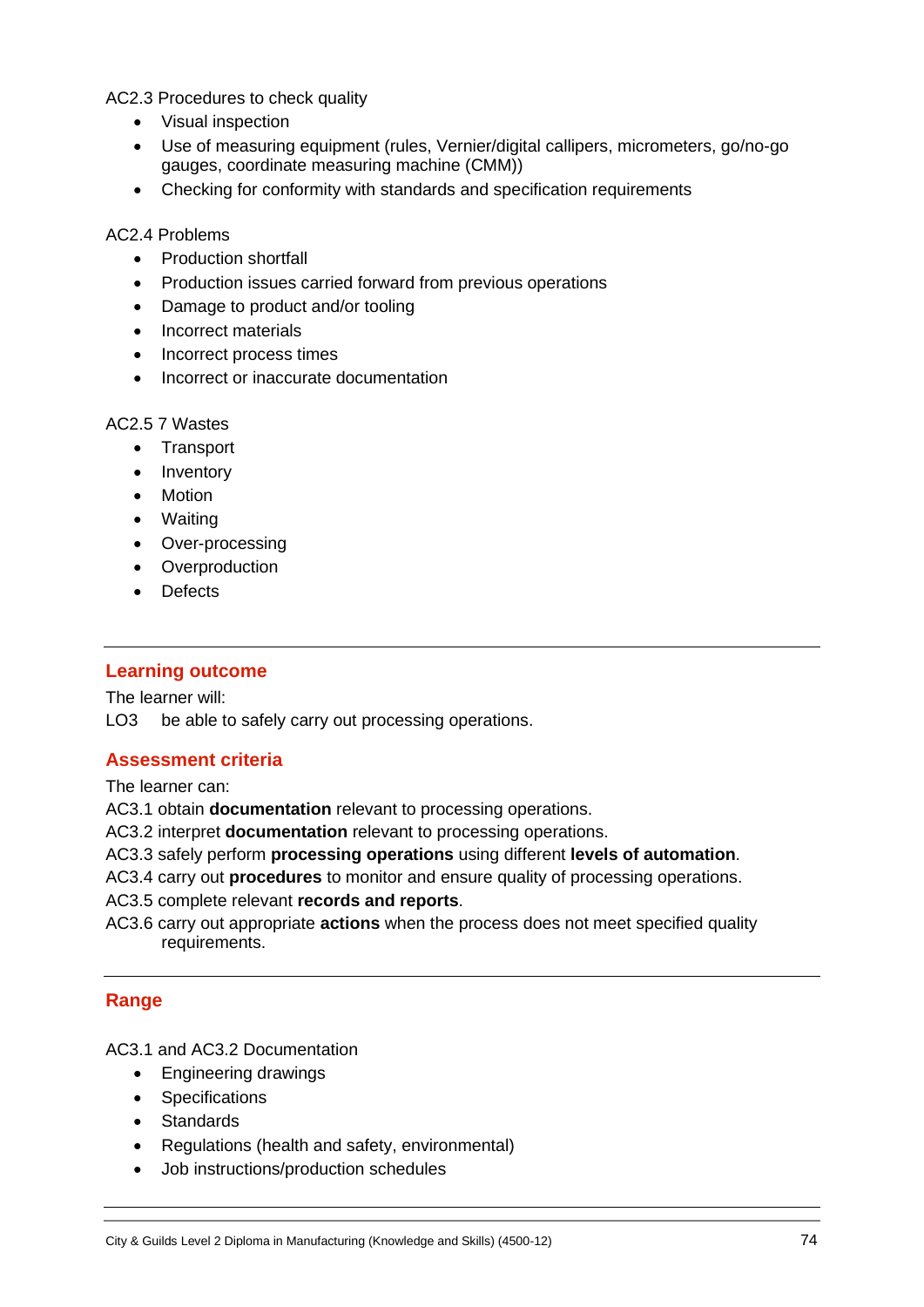- Standard operating procedures (SOPs)
- Production plans
- Manufacturer's datasheets
- Risk assessments

AC3.3 Processing operations

- Wasting
- Forming and shaping
- Additive
- Heat treatment
- Assembly
- Finishing

Levels of automation

- Hand manufacturing
- Manually operated processes
- Computer controlled/fully automated processes

#### AC3.4 Procedures

- Visual inspection
- Use of measuring equipment
- Checking for conformity with standards and specification requirements

#### AC3.5 Records and reports

- Records of processing operations completed
- Test and inspection records
- Handover reports

#### AC3.6 Actions

- Stop/pause production
- Quarantine
- Label
- Restart production
- Report to appropriate person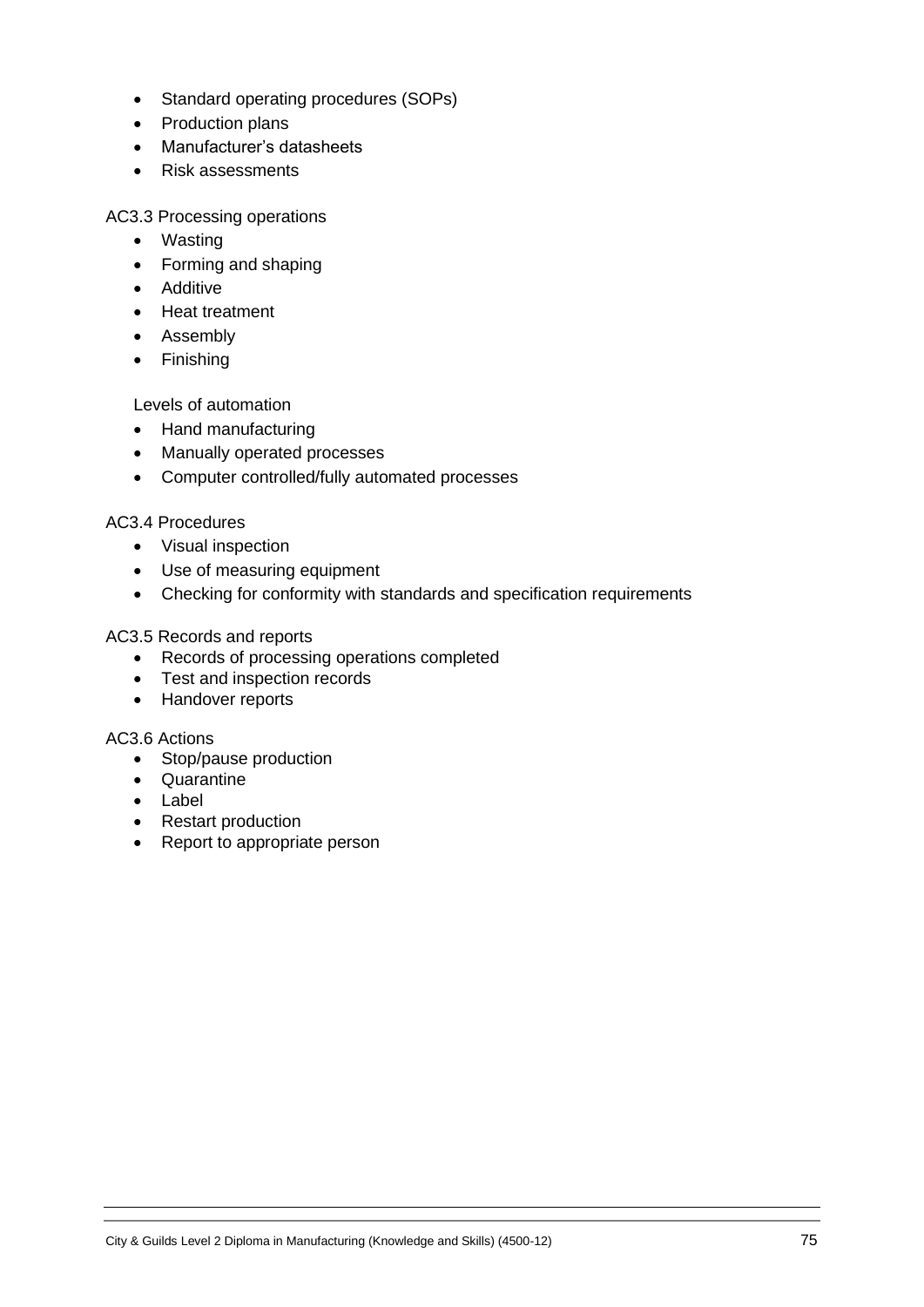# **Unit 212 Producing products by processing** Supporting Information

# **Guidance**

This unit is intended to underpin the development of practical skills and effective behaviours whilst working in a manufacturing environment. It is suggested that learning is based on practical activities in the workplace.

LO1 and LO2 are theory-based objectives and can be delivered in the classroom, whereas LO3 details the practical skills that candidates must be able to demonstrate in the workplace.

For AC3.3, candidates must be able to perform at least **one** of the stated operations given in the range and using at least **one** level of automation.

### **Mapping to ST0420 Lean Manufacturing Operative apprenticeship standard**

The mapping grid is a guide only. Additional KSBs could be covered during the assessment of the unit.

| <b>Learning Outcome</b> | <b>Assessment criteria</b> | KSB(s)                          |
|-------------------------|----------------------------|---------------------------------|
|                         | 1.1                        | K3                              |
|                         | 1.2                        | K1, K27                         |
|                         | 1.3                        | K <sub>25</sub>                 |
|                         | 1.4                        | K <sub>3</sub> , B <sub>4</sub> |
| $\overline{2}$          | 2.1                        | K4, K5                          |
|                         | 2.2                        | K <sub>29</sub>                 |
|                         | 2.3                        | K25, K26, K28                   |
|                         | 2.4                        | K28                             |
|                         | 2.5                        | K <sub>9</sub>                  |
| 3                       | 3.1                        | S <sub>29</sub>                 |
|                         | 3.2                        | S <sub>29</sub>                 |
|                         | 3.3                        | S28, S30, S33                   |
|                         | 3.4                        | S28, S31, S32                   |
|                         | 3.5                        | S32, S33                        |
|                         | 3.6                        | S28, S31, S32, S33              |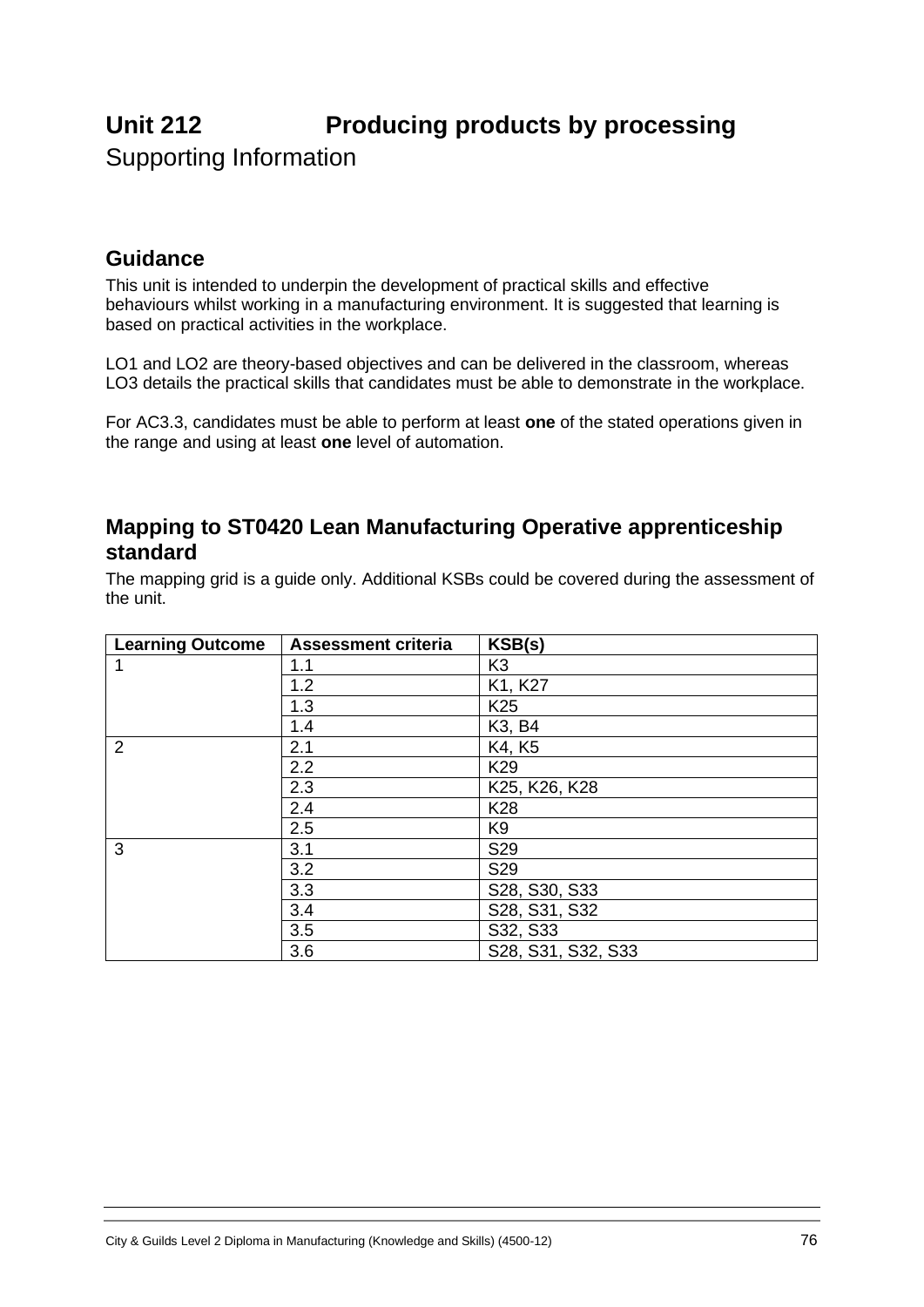| Level: | Level 2                                                                                                                                                                                                                                                                                                                                                                      |
|--------|------------------------------------------------------------------------------------------------------------------------------------------------------------------------------------------------------------------------------------------------------------------------------------------------------------------------------------------------------------------------------|
| GLH:   | 60                                                                                                                                                                                                                                                                                                                                                                           |
| Aim:   | Finishing ensures that products are resistant to wear, damage<br>and corrosion. Surface finishes can also improve the aesthetics<br>of products, which makes them more visually appealing.<br>In this unit learners will develop knowledge of the principles of<br>finishing products and the relevant processes, methods and<br>procedures used, and be able to apply them. |

**Assessment type** Portfolio of evidence

#### **Learning outcome:**

The learner will:

LO1 know the principles of finishing products.

#### **Assessment criteria**

The learner can:

- AC1.1 state the **reasons** why products are finished.
- AC1.2 describe common **hazards** that occur in finishing operations and how they are controlled.
- AC1.3 describe the **levels of automation** used when finishing products.

AC1.4 describe relevant job **roles and responsibilities** within the working area.

#### **Range**

AC1.1 Reasons

- Function (corrosion resistance, wear resistance, tarnish resistance, hardness)
- Aesthetics (smoothness/roughness, colour)

#### AC1.2 Hazards

- Sharp edges
- Entanglement in moving parts of machinery
- Ejected parts, materials or workpieces
- Dust and fumes
- Compressed gases
- Noise
- Working in confined spaces
- **Electric shock**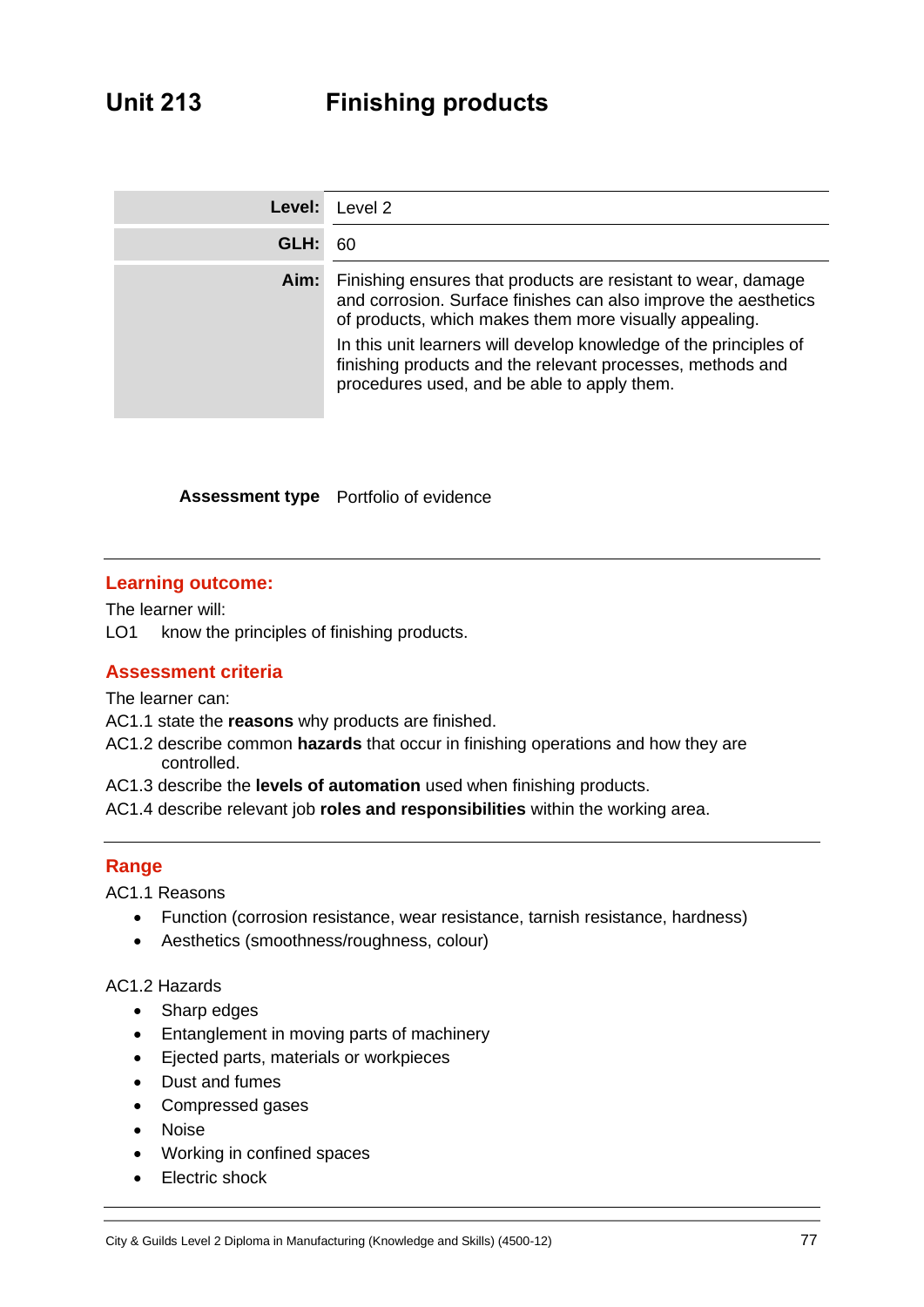- Lifting and moving heavy loads
- Hazardous substances

AC1.3 Levels of automation

- Hand manufacturing
- Manually operated processes
- Computer controlled/fully automated processes

AC1.4 Roles and responsibilities

- Finishing engineers
- Supervisor/team leader/line manager
- Quality controllers

#### **Learning outcome**

The learner will:

LO2 know the techniques, methods and procedures used to finish products.

#### **Assessment criteria**

The learner can:

AC2.1 describe how to **prepare materials** for surface finishing.

- AC2.2 describe types of **finishing operations** and the tools and equipment required.
- AC2.3 describe the **procedures used to check** the quality of finishing operations.
- AC2.4 describe **problems** that can occur during finishing operations and how these can be resolved.

AC2.5 describe how addressing the **7 wastes** improves efficiency of finishing operations.

#### **Range**

AC2.1 Preparation methods

- Cleaning the surface
- Removal of surface contaminants
- Application of primer/undercoat

Types of materials

- Metals and alloys
- Polymers
- Timbers
- Composites

#### AC2.2 Finishing operations

- Painting (brush, spray)
- Coating (dip, powder, gel coat)
- Grinding
- Polishing
- Electroplating
- Galvanising
- Cathodic and anodic protection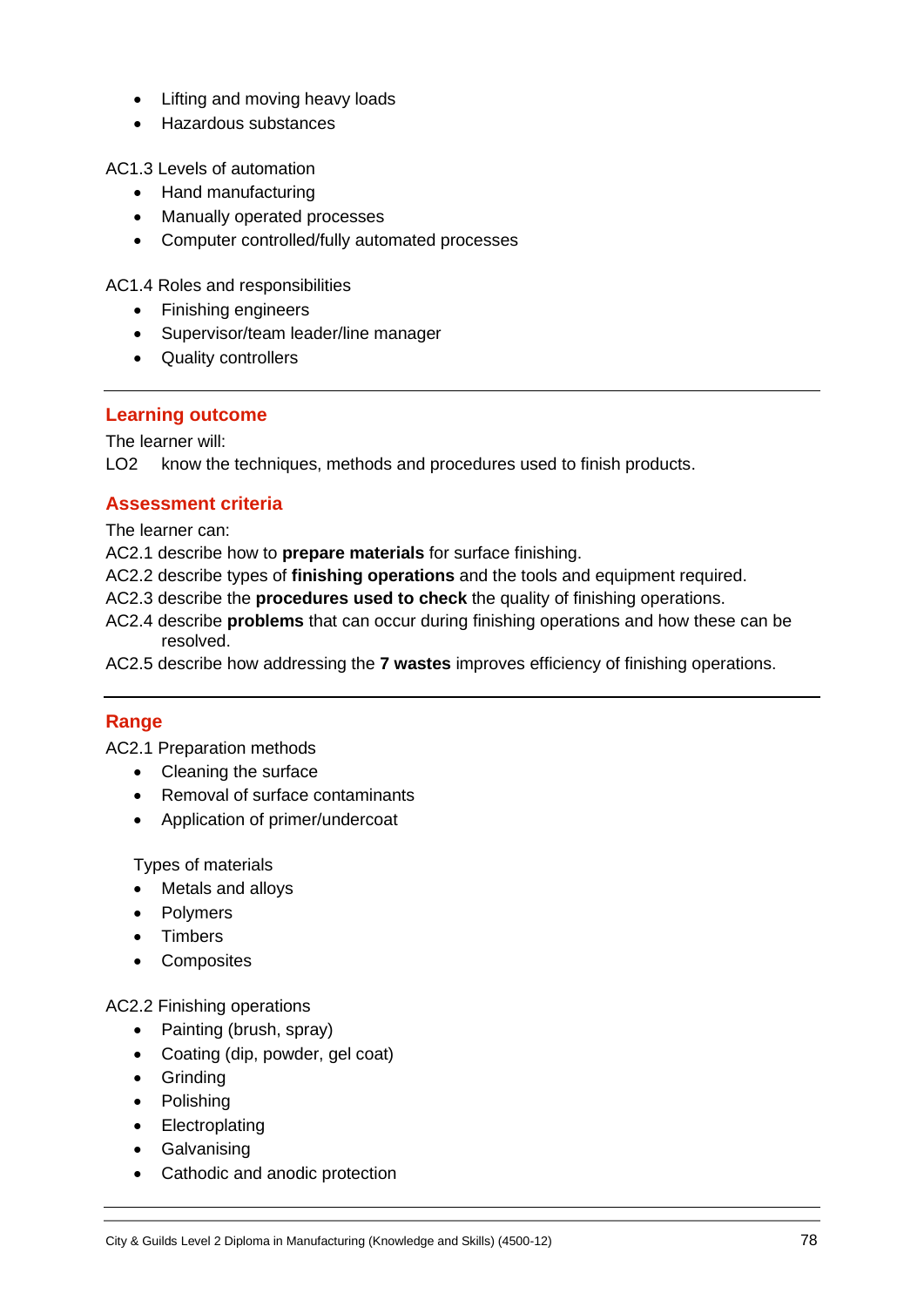• Self-finishing

AC2.3 Procedures to check quality

- Visual inspection
- Use of measuring equipment
- Checking for conformity with standards and specification requirements

#### AC2.4 Problems

- Production issues carried forward from previous operations
- Damage to product and/or tooling
- Incorrect materials
- Incorrect process times
- Incorrect or inaccurate documentation

#### AC2.5 7 Wastes

- Transport
- Inventory
- Motion
- Waiting
- Over-processing
- Overproduction
- Defects

#### **Learning outcome**

The learner will:

LO3 be able to safely carry out finishing operations.

#### **Assessment criteria**

The learner can:

AC3.1 obtain **documentation** relevant to finishing operations.

AC3.2 interpret **documentation** relevant to finishing operations.

AC3.3 **prepare surfaces** for finishing operations.

AC3.4 safely perform **finishing operations**.

AC3.5 carry out **procedures** to monitor and ensure quality of finishing operations.

- AC3.6 complete relevant **records and reports**.
- AC3.7 carry out appropriate **actions** when the process does not meet specified quality requirements.

#### **Range**

AC3.1 and AC3.2 Documentation

- Engineering drawings
- Specifications
- Standards
- Regulations (health and safety, environmental)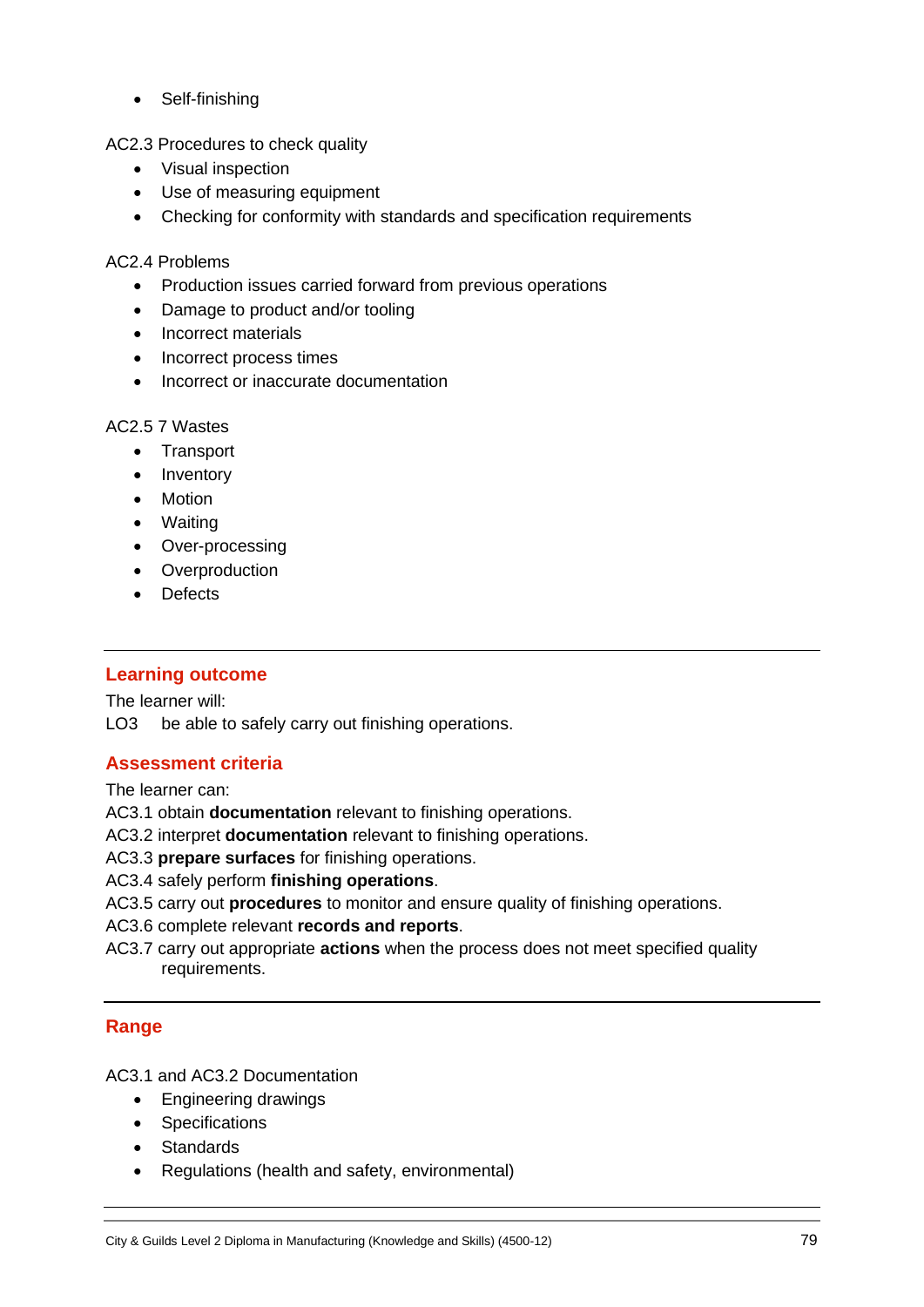- Job instructions/production schedules
- Standard operating procedures (SOPs)
- Production plans
- Manufacturer's datasheets
- Risk assessments

AC3.3 Surface preparation

- Cleaning the surface
- Removing surface contaminants
- Applying primer/undercoat

AC3.4 Finishing operations

- Painting
- Coating
- Grinding
- Polishing
- Electroplating
- Galvanising
- Cathodic and anodic protection
- Self-finishing

#### AC3.5 Procedures

- Visual inspection
- Use of measuring equipment
- Checking for conformity with standards and specification requirements

AC3.6 Records and reports

- Records of finishing operations completed
- Test and inspection records
- Handover reports

#### AC3.7 Actions

- Stop/pause production
- Quarantine
- Label
- Restart production
- Report to appropriate person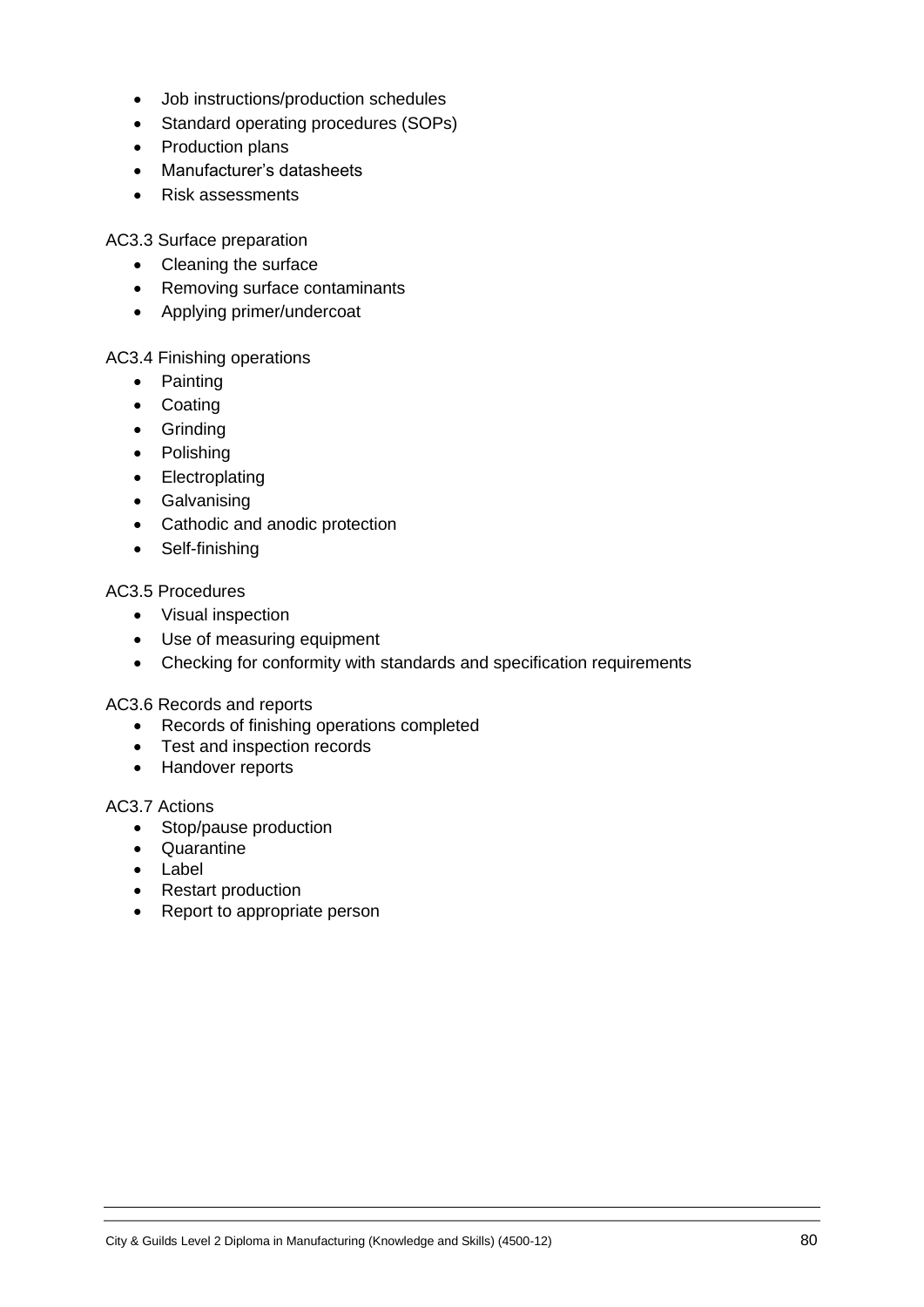# **Unit 213 Finishing products**

Supporting Information

# **Guidance**

This unit is intended to underpin the development of practical skills and effective behaviours whilst working in a manufacturing environment. It is suggested that learning is based on practical activities in the workplace.

LO1 and LO2 are theory-based objectives and can be delivered in the classroom, whereas LO3 details the practical skills that candidates must be able to demonstrate in the workplace.

For AC3.3, candidates only need to apply primer/undercoat if applicable to the job instructions or finishing technique being carried out.

For AC3.4, candidates must be able to perform at least **one** of the stated operations given in the range.

## **Mapping to ST0420 Lean Manufacturing Operative apprenticeship standard**

The mapping grid is a guide only. Additional KSBs could be covered during the assessment of the unit.

| <b>Learning Outcome</b> | <b>Assessment criteria</b> | KSB(s)                          |
|-------------------------|----------------------------|---------------------------------|
|                         | 1.1                        | K <sub>3</sub>                  |
|                         | 1.2                        | K1, K27                         |
|                         | 1.3                        | K <sub>25</sub>                 |
|                         | 1.4                        | K <sub>3</sub> , B <sub>4</sub> |
| $\overline{2}$          | 2.1                        | K25, K27                        |
|                         | 2.2                        | K25, K26, K27, K29              |
|                         | 2.3                        | K25, K26, K28                   |
|                         | 2.4                        | K28, K29                        |
|                         | 2.5                        | K <sub>9</sub>                  |
| 3                       | 3.1                        | S29                             |
|                         | 3.2                        | S29                             |
|                         | 3.3                        | S28, S30, S33                   |
|                         | 3.4                        | S28, S30, S33                   |
|                         | 3.5                        | S28, S31, S32                   |
|                         | 3.6                        | S32, S33                        |
|                         | 3.7                        | S28, S31, S32, S33              |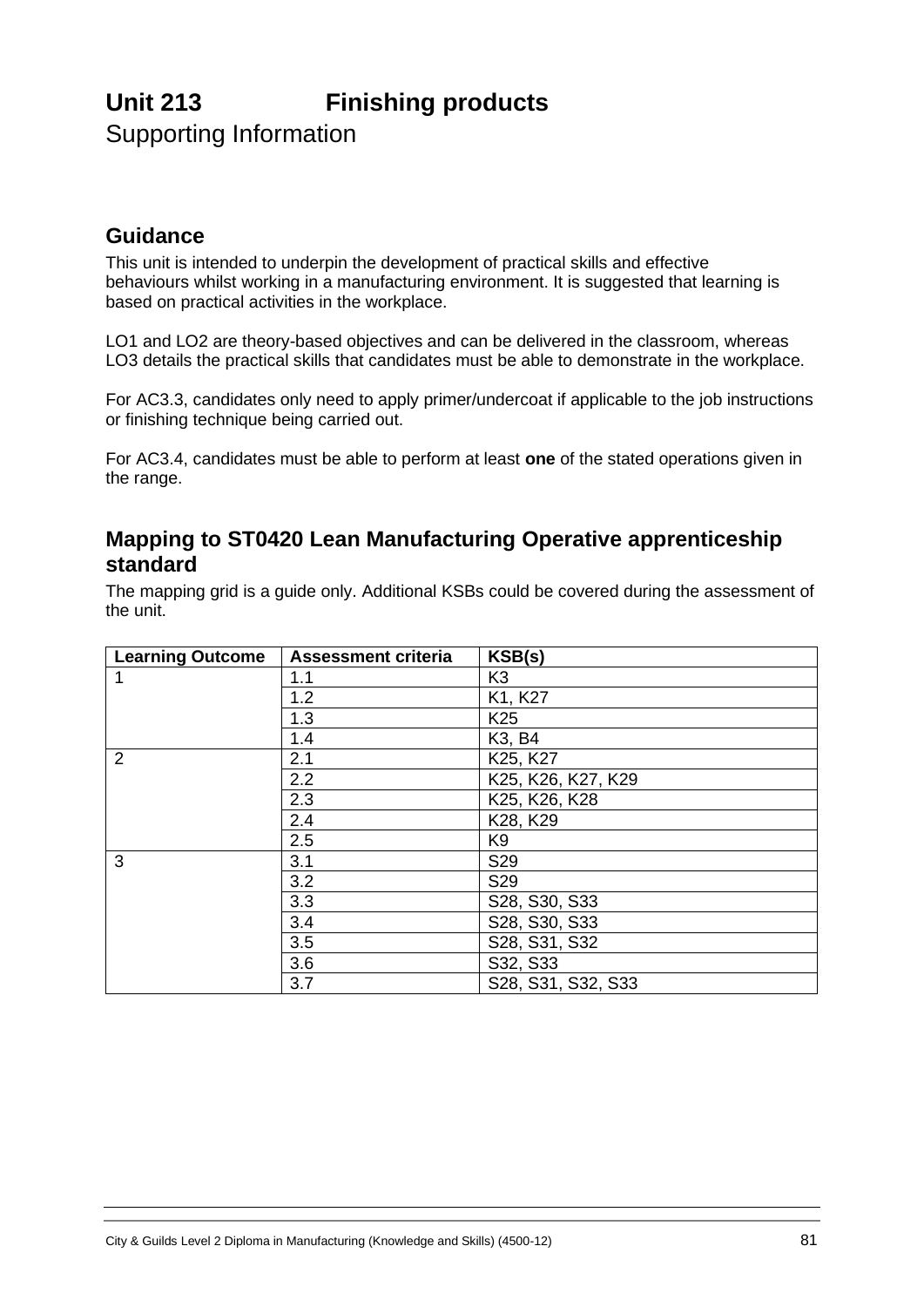# **Unit 214 Analysing the results of inspection and confirming quality of production**

| Level: | Level 2                                                                                                                                                                                                                                                                                                                                                                                     |  |
|--------|---------------------------------------------------------------------------------------------------------------------------------------------------------------------------------------------------------------------------------------------------------------------------------------------------------------------------------------------------------------------------------------------|--|
| GLH:   | 60                                                                                                                                                                                                                                                                                                                                                                                          |  |
| Aim:   | Effective quality management in the manufacturing sector is<br>essential to confirming the quality of manufacturing production.                                                                                                                                                                                                                                                             |  |
|        | In this unit learners will gain knowledge of the process used to<br>inspect products and components. Learners will then apply this<br>knowledge to correctly analyse the results of inspection of<br>purchased or manufactured goods and take appropriate action.<br>Learners will also develop knowledge of approaches to quality<br>control used when manufacturing products in quantity. |  |
|        |                                                                                                                                                                                                                                                                                                                                                                                             |  |
|        | <b>Assessment type</b> Portfolio of evidence                                                                                                                                                                                                                                                                                                                                                |  |

#### **Learning outcome:**

The learner will:

LO1 know the process used to inspect products.

#### **Assessment criteria**

The learner can:

- AC1.1 describe the meaning of **key terms** related to inspection.
- AC1.2 state why interpretation of inspection data is important.
- AC1.3 state the **stages** of quality inspection data **analysis**.
- AC1.4 describe different **sampling methodologies**.
- AC1.5 describe how results from inspection **data are recorded**.
- AC1.6 describe **issues** encountered during analysis of quality inspection data.
- AC1.7 describe the **actions to be taken** when samples do not meet the specification.

#### **Range**

AC1.1 Key terms

- Nominal
- Calibration
- Accuracy
- Repeatability
- Precision
- Tolerance
- Error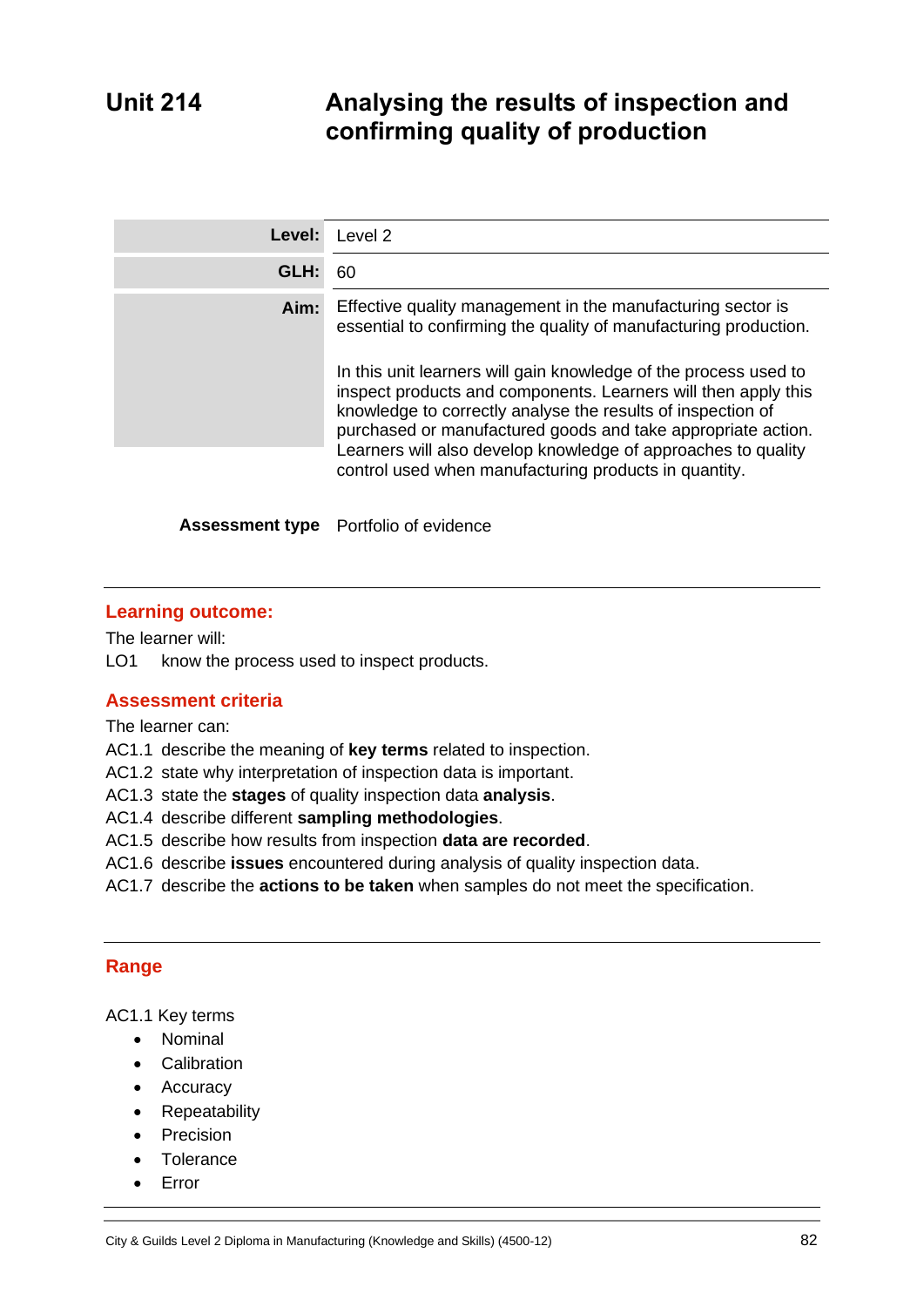AC1.3 Stages of analysis

- Data collection
- Recording
- Processing
- Interpretation of inspection results from sampling

AC1.4 Sampling methodologies

- 100% inspection
- Random sampling
- Defined (first, final, batch)

#### AC1.5 Data recording

- Inspection forms
- Tables
- Charts
- Graphs
- Spreadsheets

#### AC1.6 Issues

- Accuracy of data
- Precision of data
- Reliability of data
- Ability to process data quickly enough

#### AC1.7 Actions taken

- Stop/pause production
- Quarantine
- Label
- Report to appropriate person (team leader, production supervisor, quality control supervisor)

#### **Learning outcome**

The learner will:

LO2 be able to analyse the results of inspection and confirm the quality of production.

#### **Assessment criteria**

The learner can:

- AC2.1 obtain the **documents** required to analyse the quality of manufacturing production.
- AC2.2 **interpret** the **documents** required to analyse the quality of manufacturing production.
- AC2.3 follow all relevant **safe working practices and safety regulations**.
- AC2.4 **interpret inspection data** from a range of **product types**.
- AC2.5 **interpret inspection data** from a range of **manufacturing methods**.
- AC2.6 carry out appropriate **actions** where materials and products do not meet specified quality requirements.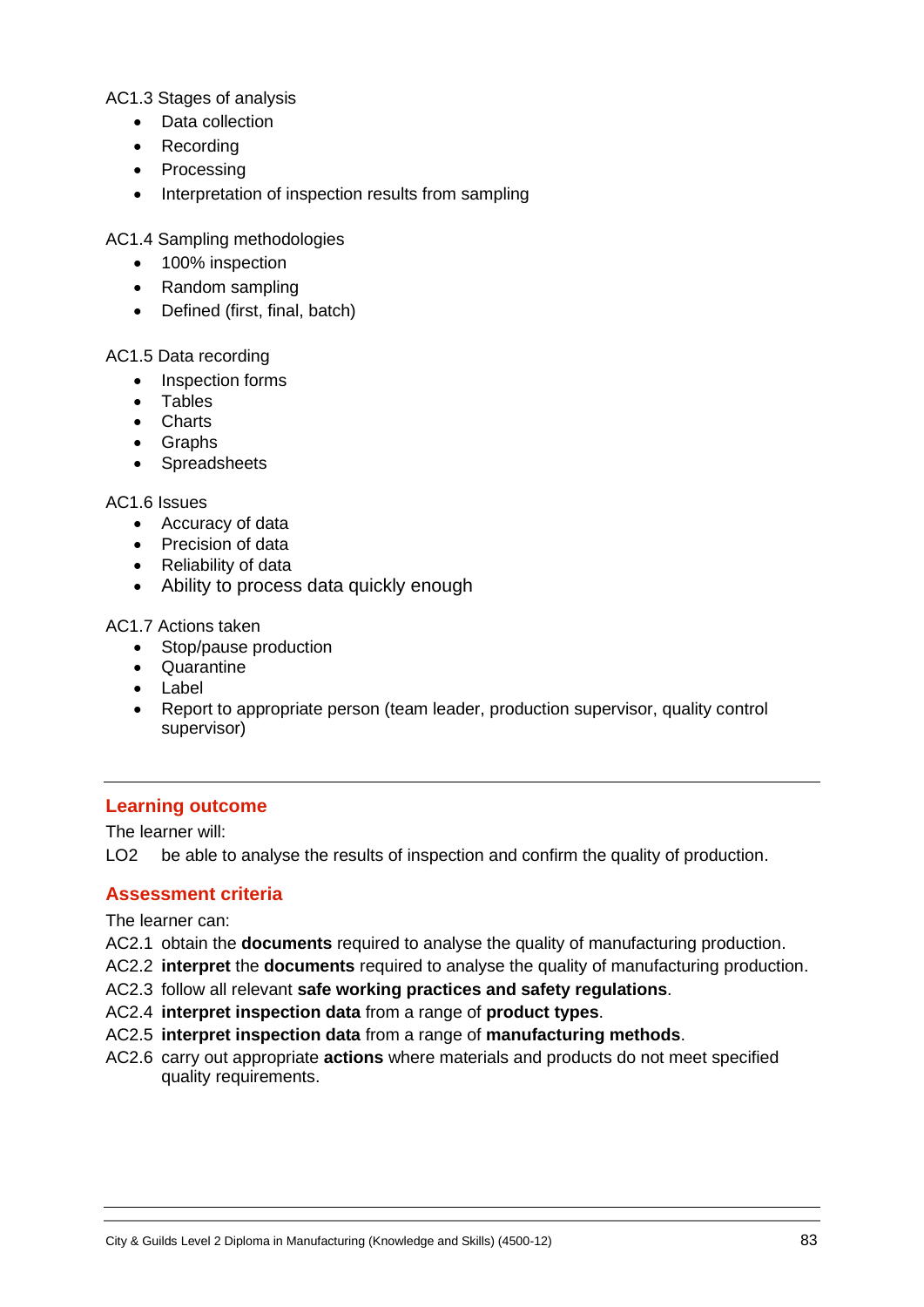### **Range**

AC2.1 and AC2.2 Documents

- Engineering drawings
- Job instructions
- Specifications
- Datasheets
- Inspection and testing procedures
- Inspection and testing results

#### AC2.2 Interpret

- Dimensions
- Features
- Limits/tolerances
- Finishes

AC2.3 Safe working practices and safety regulations

- Procedures and safety requirements for sampling
- Health and safety and environmental regulations
- Machinery/equipment safety procedures
- Standard operating procedures.

AC2.4 and AC2.5 Interpret inspection data

• Record findings (tables, charts, graphs, spreadsheets)

#### AC2.4 Product types

- Raw materials
- Purchased components
- Manufactured components
- Finished products

AC2.5 Manufacturing methods

- Hand manufacturing
- Manually operated machine operations
- Computer-controlled operations / fully-automated processes

#### AC2.6 Actions

- Stop/pause production, quarantine, label
- Report to appropriate person (team leader, production supervisor, quality control supervisor)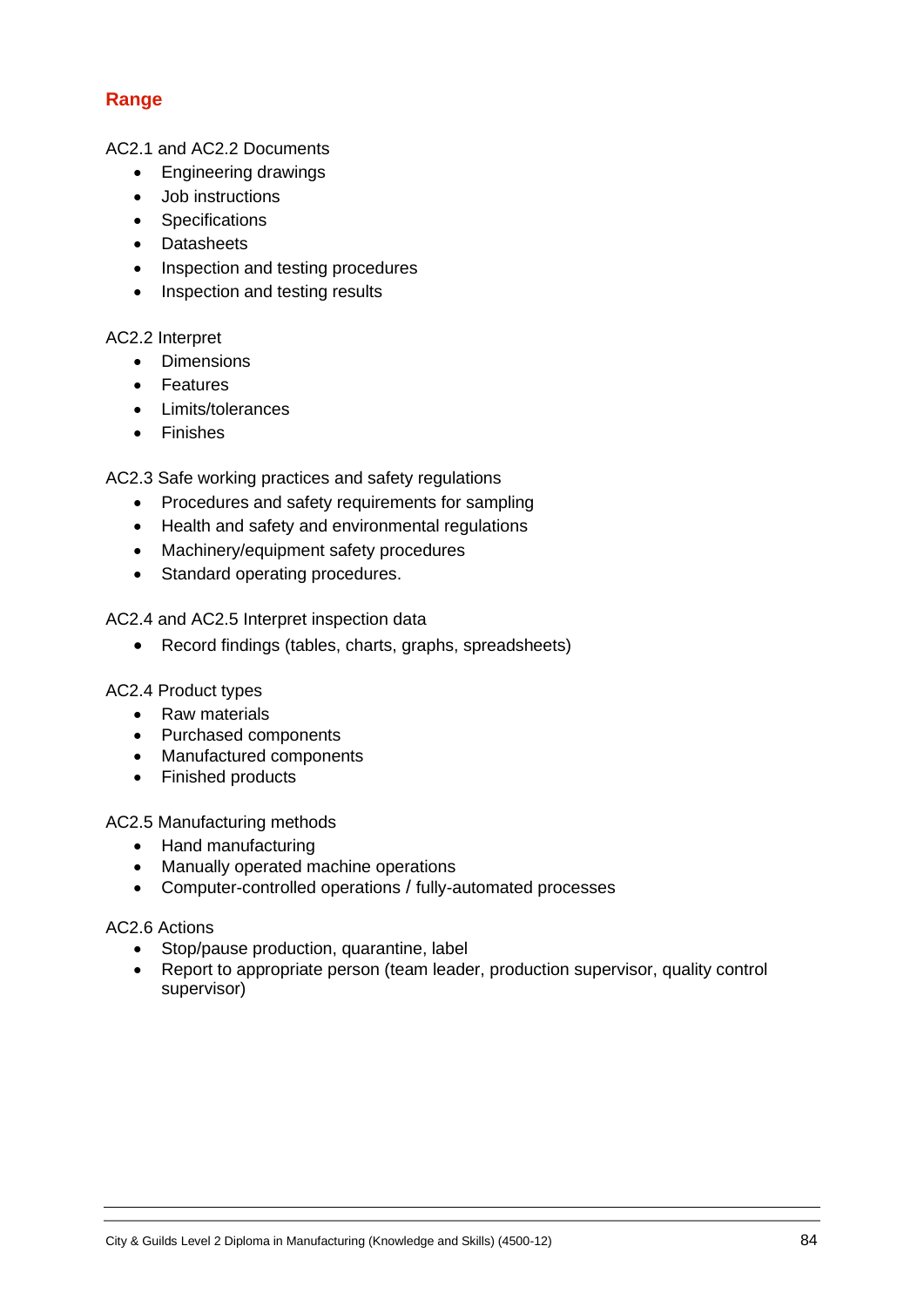#### **Learning outcome**

The learner will:

LO3 know the approaches to quality control used when manufacturing products in quantity.

#### **Assessment criteria**

The learner can:

AC3.1 describe **statistical process control**.

AC3.2 describe the **typical trends** exhibited on control charts.

AC3.3 describe **suitable conditions for the use of six sigma** process control.

#### **Range**

AC3.1 Statistical process control

- Nominal
- Process capability
- Sampling
- Control charts
- Control limits
- Action limits

#### AC3.2 Typical trends

- Acceptable parts
- Variation requiring adjustment
- Tool wear
- Vibration
- Temperature increase due to insufficient lubricant

#### AC3.3 Suitable conditions for the use of Six sigma

- High volume manufacture
- Capable processes
- Repeat products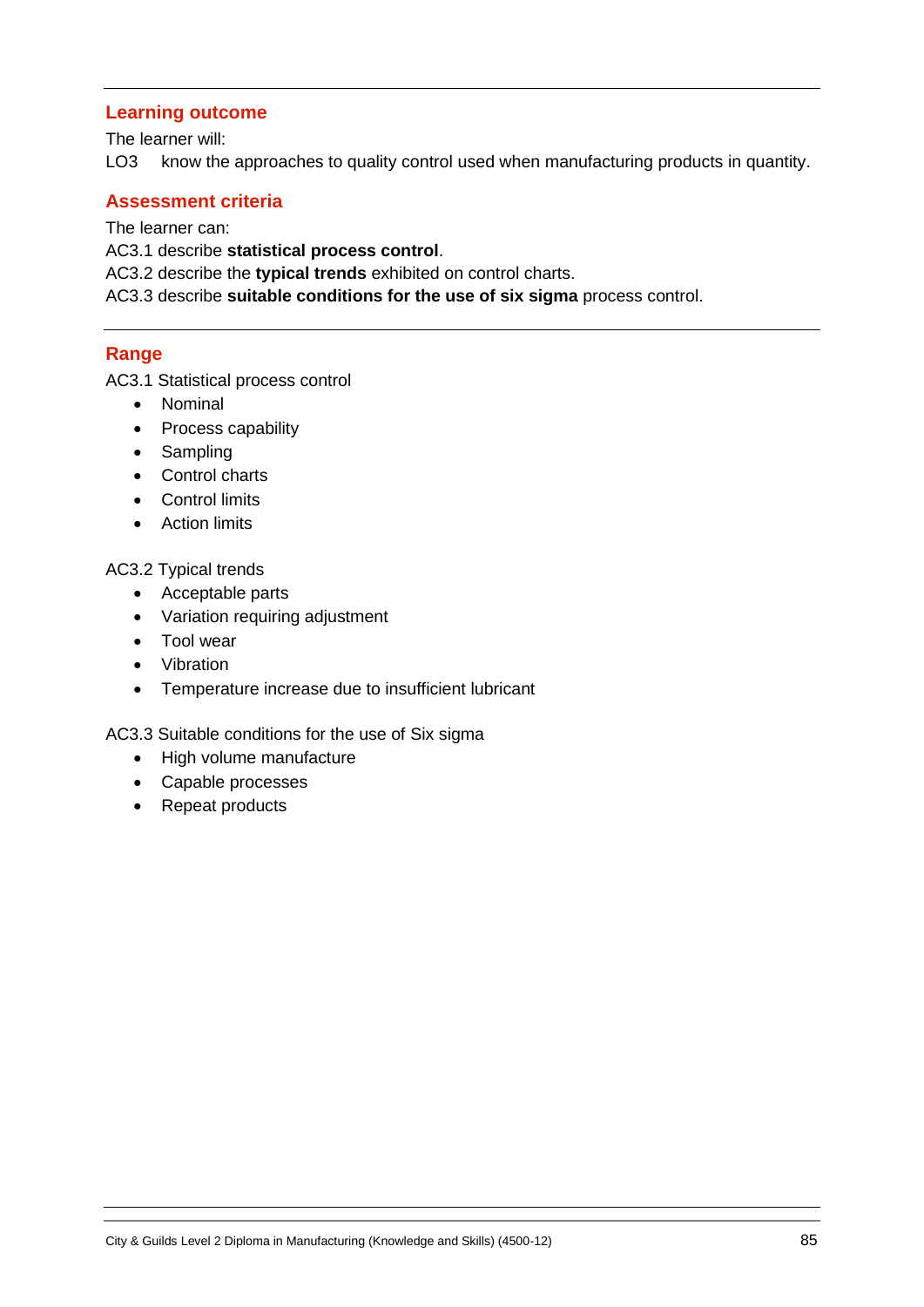# **Unit 214 Analysing the results of inspection and confirming quality of production**

Supporting Information

# **Guidance**

The practical activities in this unit should be carried out in a realistic working environment, which would be located in a workplace, or appropriate academic workspace. Learners will require access to the following additional resources:

- A range of documentation relating to the inspection inspection/analysis (as detailed in the unit content).
- Tools and equipment required to carry out the inspection/analysis operation.

# **Mapping to ST0420 Lean Manufacturing Operative apprenticeship standard**

The mapping grid is a guide only. Additional KSBs could be covered during the assessment of the unit.

| <b>Learning Outcome</b> | <b>Assessment criteria</b> | KSB(s)          |
|-------------------------|----------------------------|-----------------|
| 1                       | 1.1                        | K16             |
|                         | 1.2                        | K16             |
|                         | 1.3                        | K16, K17        |
|                         | 1.4                        | K15, K17        |
|                         | 1.5                        | K16             |
|                         | 1.6                        | K17             |
|                         | 1.7                        | K <sub>18</sub> |
| $\overline{2}$          | 2.1                        | S <sub>16</sub> |
|                         | 2.2                        | S <sub>16</sub> |
|                         | 2.3                        | S16, K19        |
|                         | 2.4                        | S20, S21        |
|                         | 2.5                        | S20, S21        |
|                         | 2.6                        | S21             |
| 3                       | 3.1                        | K7, K16         |
|                         | 3.2                        | K7, K16         |
|                         | 3.3                        | K7, K16         |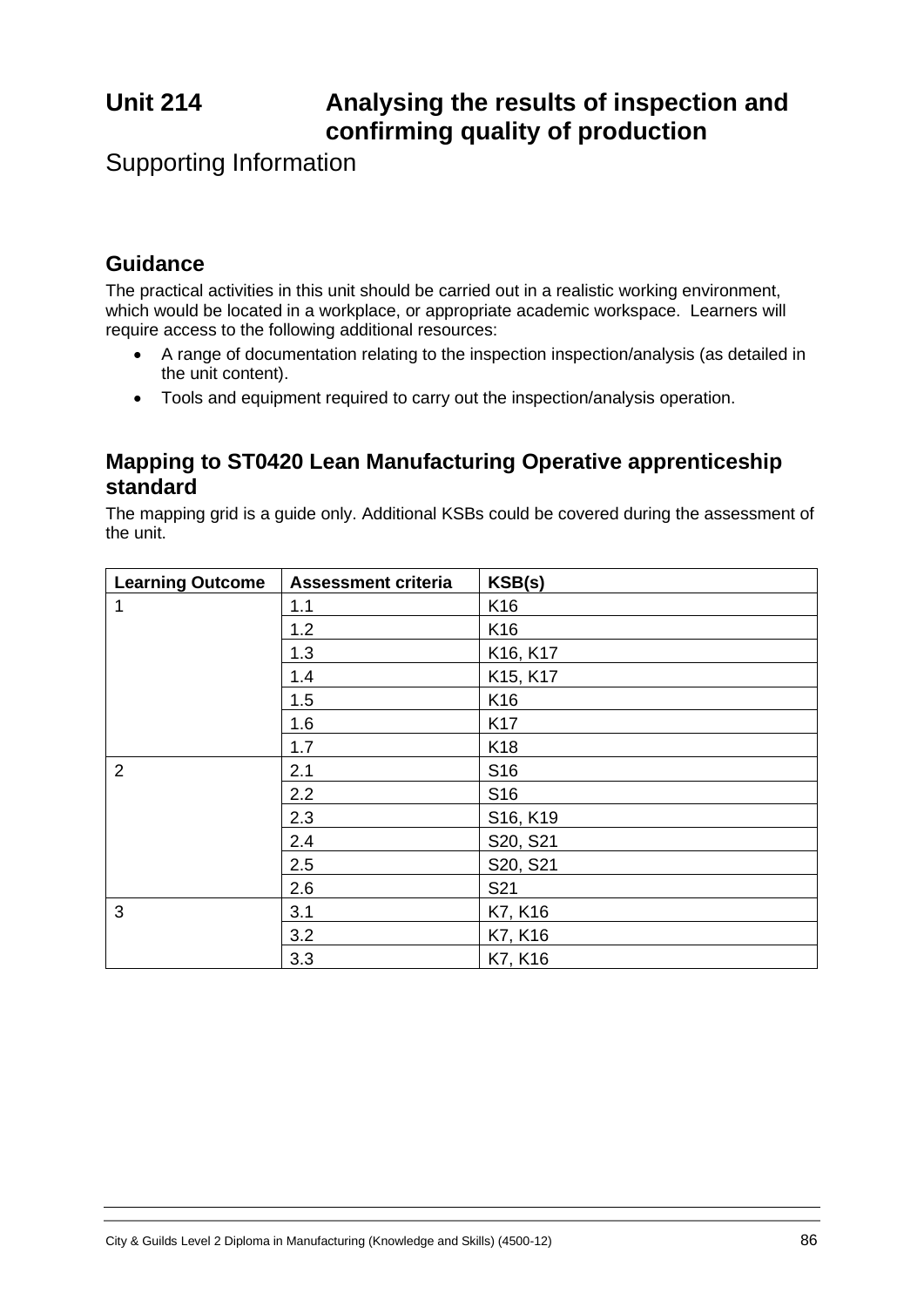| Level: | Level 2                                                                                                                                                                                                                                                                                                                           |
|--------|-----------------------------------------------------------------------------------------------------------------------------------------------------------------------------------------------------------------------------------------------------------------------------------------------------------------------------------|
| GLH:   | 60                                                                                                                                                                                                                                                                                                                                |
| Aim:   | Inspection and testing of products is essential for confirming<br>that they satisfy the requirements.<br>In this unit learners will gain knowledge of the process used to<br>inspect and test products. Learners will develop the skills<br>required to safely conduct a range of sampling, testing and<br>inspection procedures. |

#### **Assessment type** Portfolio of evidence

#### **Learning outcome:**

The learner will:

LO1 know the process used for inspecting and testing products.

#### **Assessment criteria**

The learner can:

- AC1.1 describe the meaning of **key terms** related to inspection.
- AC1.2 state why **inspection and testing** are important.
- AC1.3 state the **stages of the quality inspection** process.
- AC1.4 describe types and applications of **inspection and test equipment**.
- AC1.5 state the **calibration** requirements for test equipment.
- AC1.6 describe different **sampling methodologies**.
- AC1.7 describe how **results** from testing and inspection are **recorded**.
- AC1.8 describe **issues** encountered when testing and inspecting products.
- AC1.9 describe **actions** to be taken when parts tested do not meet the specification.

#### **Range**

AC1.1 Key terms

- Nominal
- Calibration
- Accuracy
- Repeatability
- Precision
- Tolerance
- Error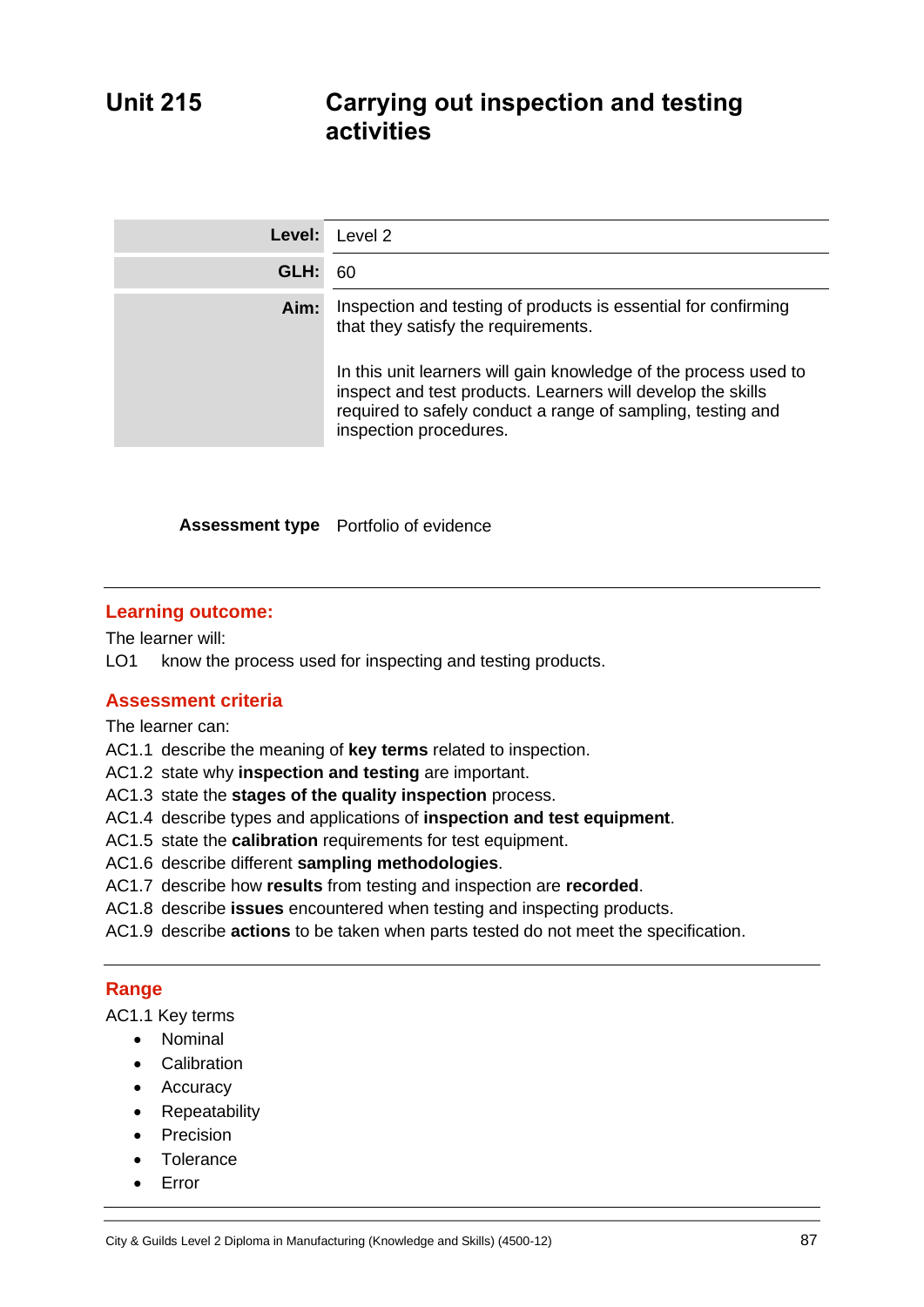AC1.2 Importance of inspection and testing

- Identifying quality problems
- Ensuring that products meet the requirements of specification
- Maintaining product quality
- Satisfaction of end-user

AC1.3 Stages of quality inspection

- Confirming the requirements
- Sampling
- Measurement
- Recording
- Interpretation of inspection results

AC1.4 Inspection and test equipment

- Callipers (internal, external, odd leg, digital vernier)
- Micrometers (internal, external, depth)
- Surface roughness gauge
- Go/no-go gauges
- Mechanical test fixtures
- Electrical test rigs
- Coordinate Measuring Machine (CMM)

#### AC1.5 Calibration

- Frequency
- Method
- Verification that calibration is currently valid ('in date')

AC1.6 Sampling methodologies

- 100% inspection
- Random sampling
- Defined (first, final, batch)

AC1.7 Recording results

- Inspection forms
- Tables
- Charts
- Graphs
- Spreadsheets
- Electronic data logging

#### AC1.8 Issues

- Accuracy of measuring instruments (fit for purpose, calibration)
- Precision of measurements
- Time required to record data

AC1.9 Actions

- Stop/pause production
- Quarantine
- Label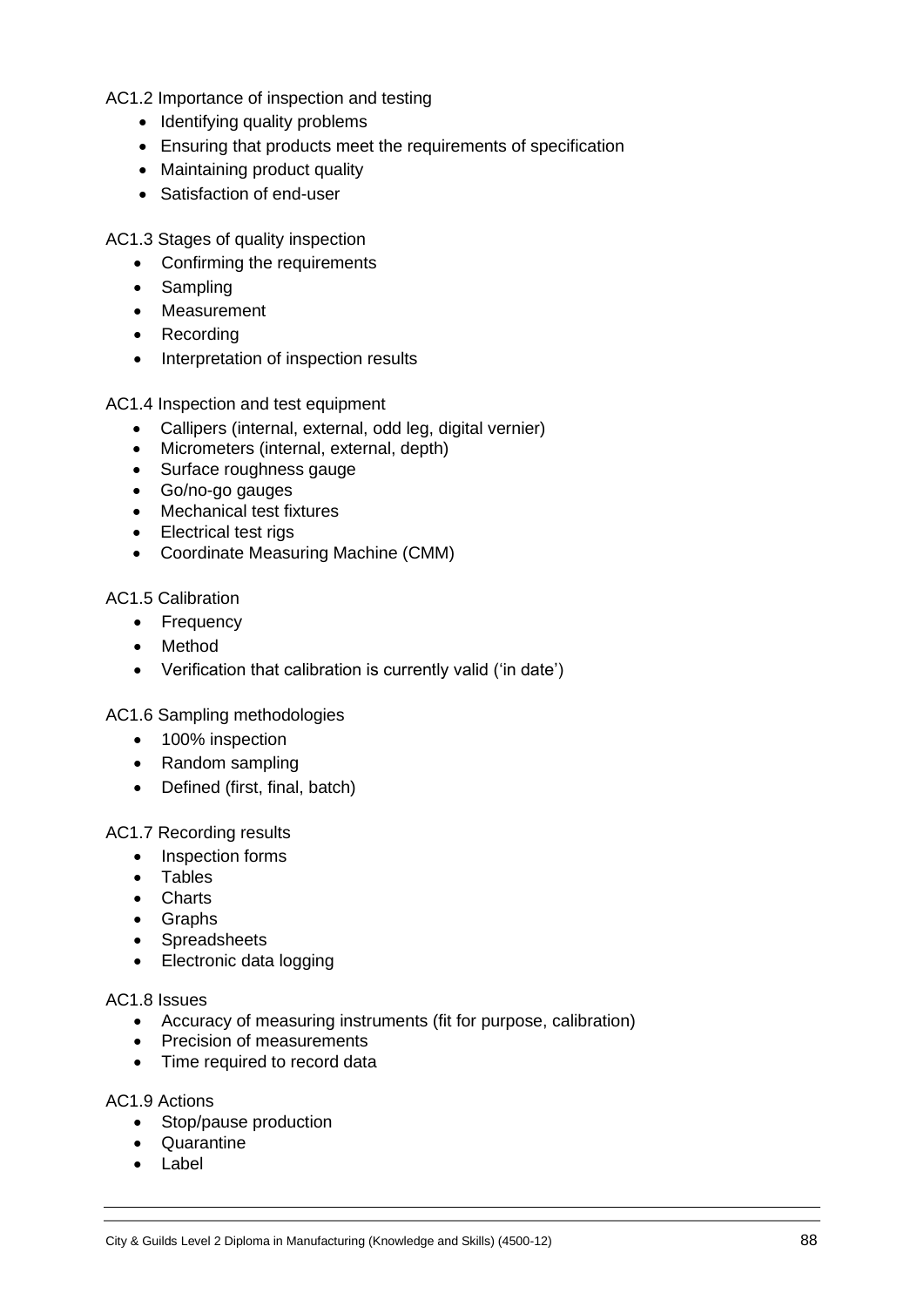• Report to appropriate person (team leader, production supervisor, quality control supervisor)

#### **Learning outcome**

The learner will:

LO2 be able to carry out inspection and testing activities in a manufacturing environment.

#### **Assessment criteria**

The learner can:

- AC2.1 obtain the **documents** required to carry out inspection and testing.
- AC2.2 **interpret** the documents required to carry out inspection and testing.
- AC2.3 follow all relevant **safe working practices and safety regulations**.
- AC2.4 **sample**, inspect and test **manufactured items** safely following the **correct procedures**.

#### AC2.5 record **inspection data**.

- AC2.6 present completed **inspection records** to an appropriate person.
- AC2.7 carry out appropriate **actions** where materials and products do not meet specified quality requirements.

#### **Range**

AC2.1 and AC2.2 Documents

- Engineering drawings
- Job instructions
- Specifications
- Inspection and testing procedures

#### AC2.2 Interpret

- Sampling requirements
- Dimensions
- **Features**
- Limits/tolerances
- Finishes

AC2.3 Safe working practices and safety regulations

- Procedures and safety requirements for sampling
- Health and safety and environmental regulations
- Standard operating procedures.

AC2.4 Manufactured items

• Raw materials / purchased components / manufactured components / finished products

Sampling

- Storage and preparation of samples
- Select and handle items for test and inspection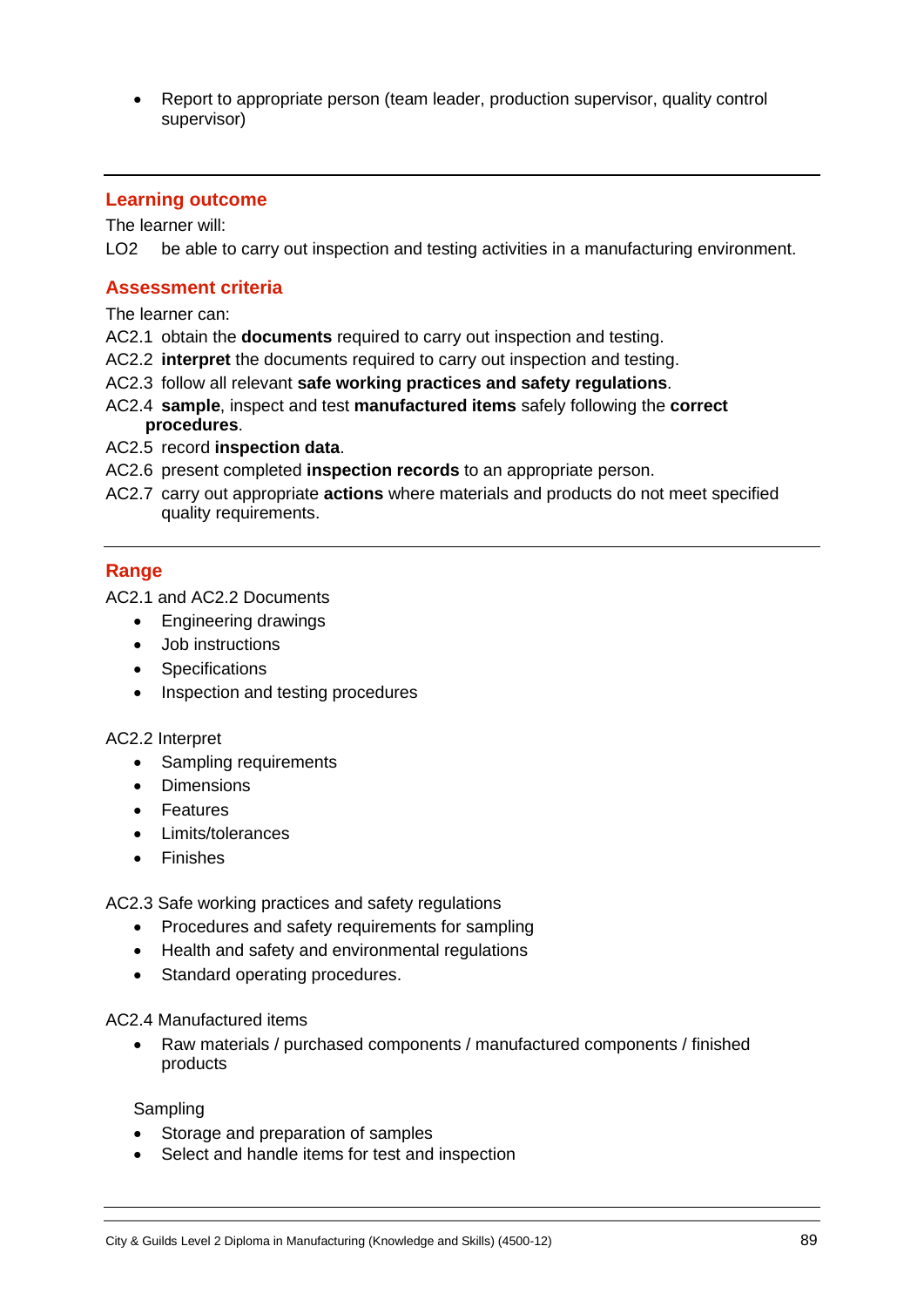Correct procedures using:

• Callipers / Micrometers / Gauges / Fixtures

Carry out tests according to specification

- Dimensions
- Finishes
- Function

AC2.5 Inspection data

• Inspection forms / tables / charts / spreadsheets

AC2.6 Inspection records and reporting procedures

- Communication methods
- Identifying appropriate people to report to (team leader, production supervisor, quality control supervisor)

AC2.7 Actions

- Stop/pause production, quarantine, label
- Report to appropriate person (team leader, production supervisor, quality control supervisor)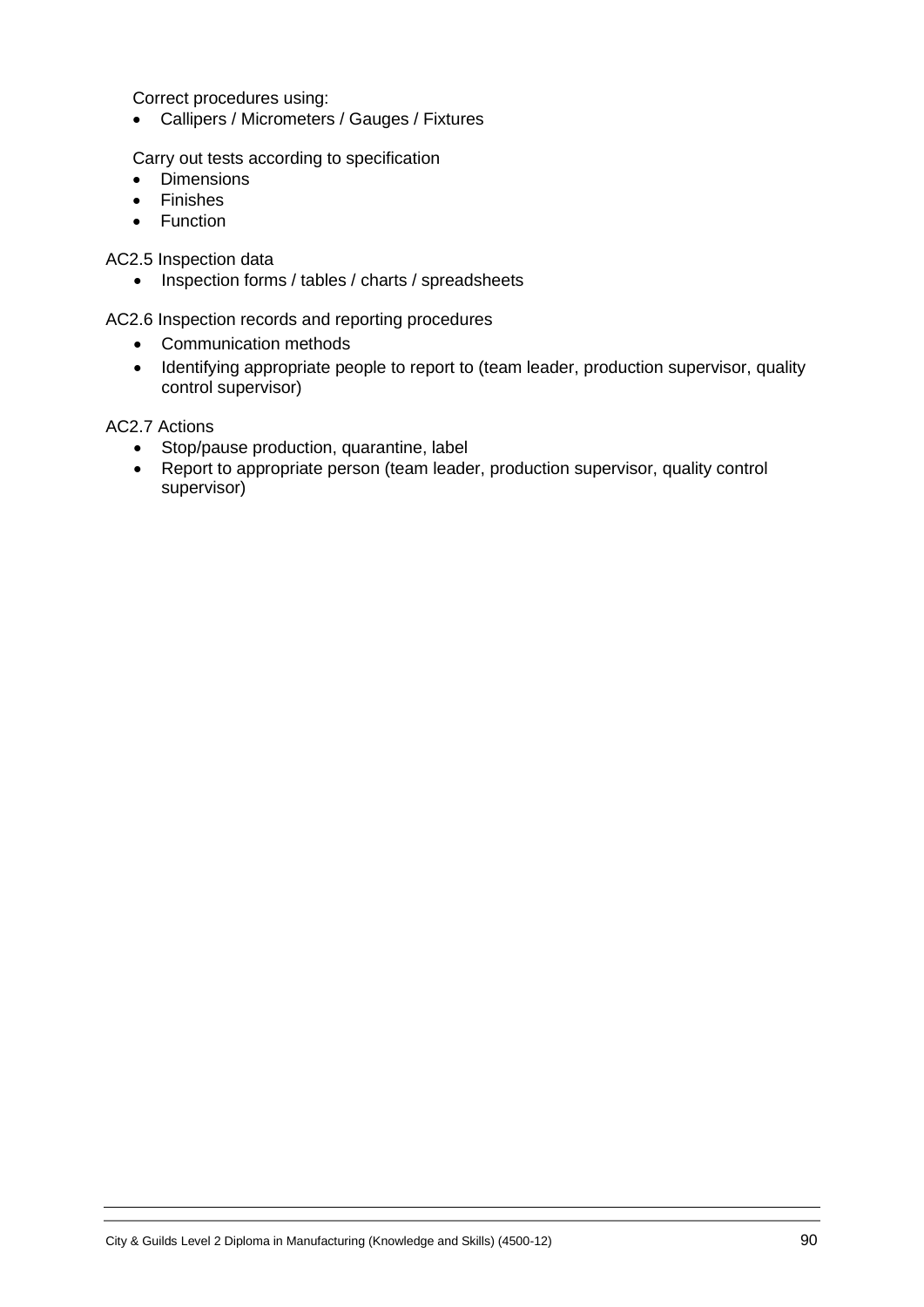# **Unit 215 Carrying out inspection and testing activities**

Supporting Information

# **Evidence requirements**

While learners may not necessarily have access to the full range of resources/facilities in their workplace, they should be able to demonstrate knowledge/awareness of their use in other applications.

# *Guidance*

The practical activities in this unit should be carried out in a realistic working environment, which would be located in a workplace, or appropriate educational workspace. Learners will require access to the following additional resources:

- A range of documentation relating to inspection and testing (as detailed in the unit content).
- Tools and equipment required to carry out the inspection/testing process.

# *Mapping to ST0420 Lean Manufacturing Operative apprenticeship standard*

The mapping grid is a guide only. Additional KSBs could be covered during the assessment of the unit.

| <b>Learning Outcome</b> | <b>Assessment criteria</b> | KSB(s)          |
|-------------------------|----------------------------|-----------------|
| 1                       | 1.1                        | K <sub>16</sub> |
|                         | 1.2                        | <b>K17</b>      |
|                         | 1.3                        | K17, K18        |
|                         | 1.4                        | K <sub>16</sub> |
|                         | 1.5                        | K <sub>5</sub>  |
|                         | 1.6                        | K17, K18        |
|                         | 1.7                        | K <sub>17</sub> |
|                         | 1.8                        | K18, K19        |
|                         | 1.9                        | K <sub>18</sub> |
| $\overline{2}$          | 2.1                        | S16, K16        |
|                         | 2.2                        | S16, K16        |
|                         | 2.3                        | S1, S16, K19    |
|                         | 2.4                        | S1, S17, S18    |
|                         | 2.5                        | S <sub>21</sub> |
|                         | 2.6                        | S21             |
|                         | 2.7                        | S <sub>19</sub> |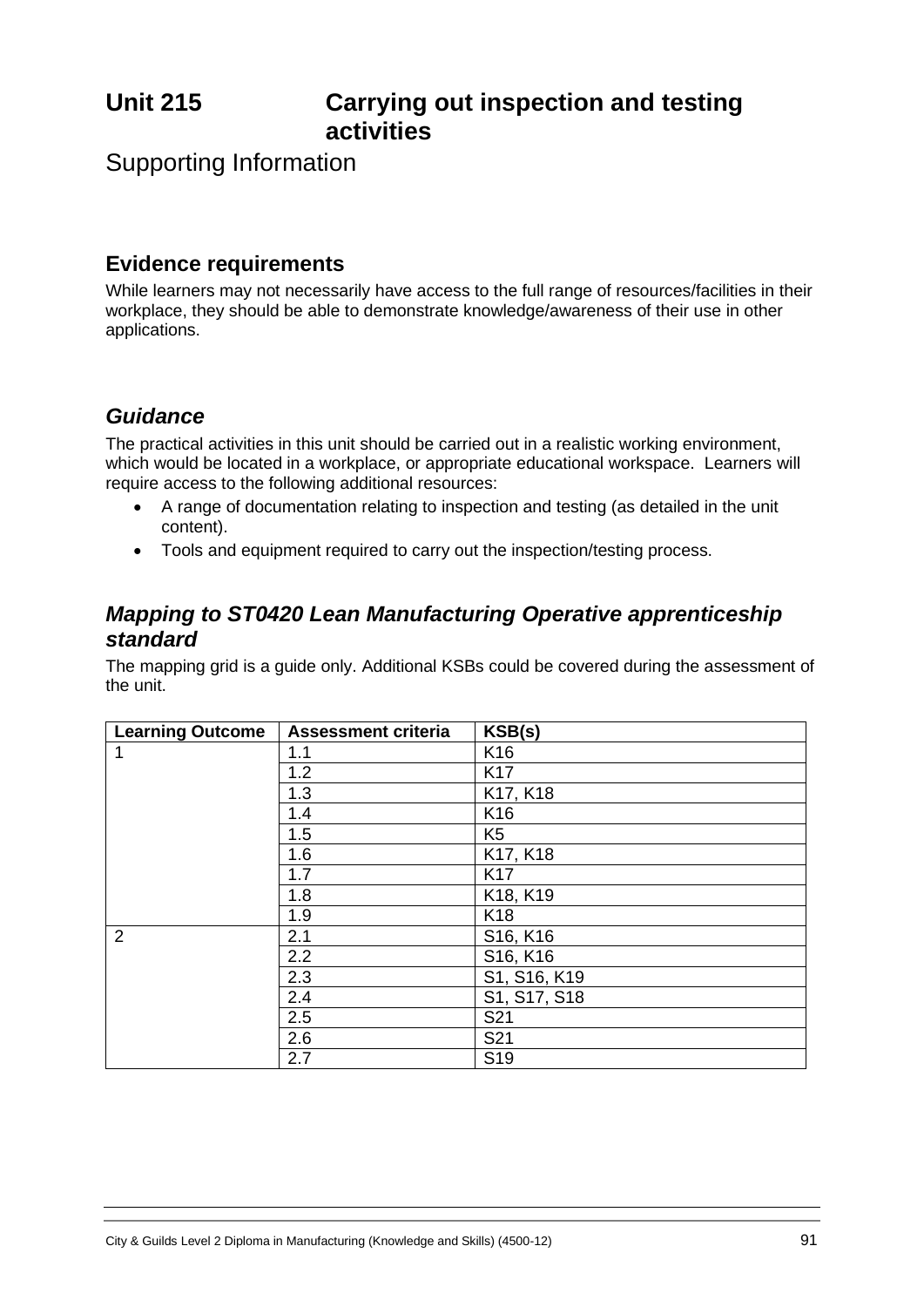| Level: | Level 2                                                                                                                                                                                                                                                                                                                                                                                          |
|--------|--------------------------------------------------------------------------------------------------------------------------------------------------------------------------------------------------------------------------------------------------------------------------------------------------------------------------------------------------------------------------------------------------|
| GLH:   | 60                                                                                                                                                                                                                                                                                                                                                                                               |
| Aim:   | The recording and reporting of inspection test results is<br>essential for the quality production of products.<br>In this unit, learners will develop knowledge of the processes<br>used to record and report test results and develop the skills to<br>apply them. They will also develop the skills to calculate the<br>parameters for control charts used for statistical process<br>control. |

#### **Assessment type** Portfolio of evidence

#### **Learning outcome:**

The learner will:

LO1 know the process used to record and report inspection and test results.

#### **Assessment criteria**

The learner can:

- AC1.1 describe the meaning of **key terms** related to inspection.
- AC1.2 state why recording and reporting of inspection test results are important.
- AC1.3 state the importance of following specified procedures to record and report inspection test results.
- AC1.4 describe the **key information** contained on a quality control record.
- AC1.5 describe different **sampling methodologies**.
- AC1.6 describe how quality control documentation is **disseminated** when completed.
- AC1.7 describe the **purpose of retaining quality control records**.
- AC1.8 describe **issues** encountered when testing and inspecting products.
- AC1.9 describe potential **problems** associated with completing quality records.
- AC1.10 describe **statistical process control**.
- AC1.11 describe suitable **conditions for the use of six sigma process control**.

#### **Range**

AC1.1 Key terms

- Nominal
- Calibration
- Accuracy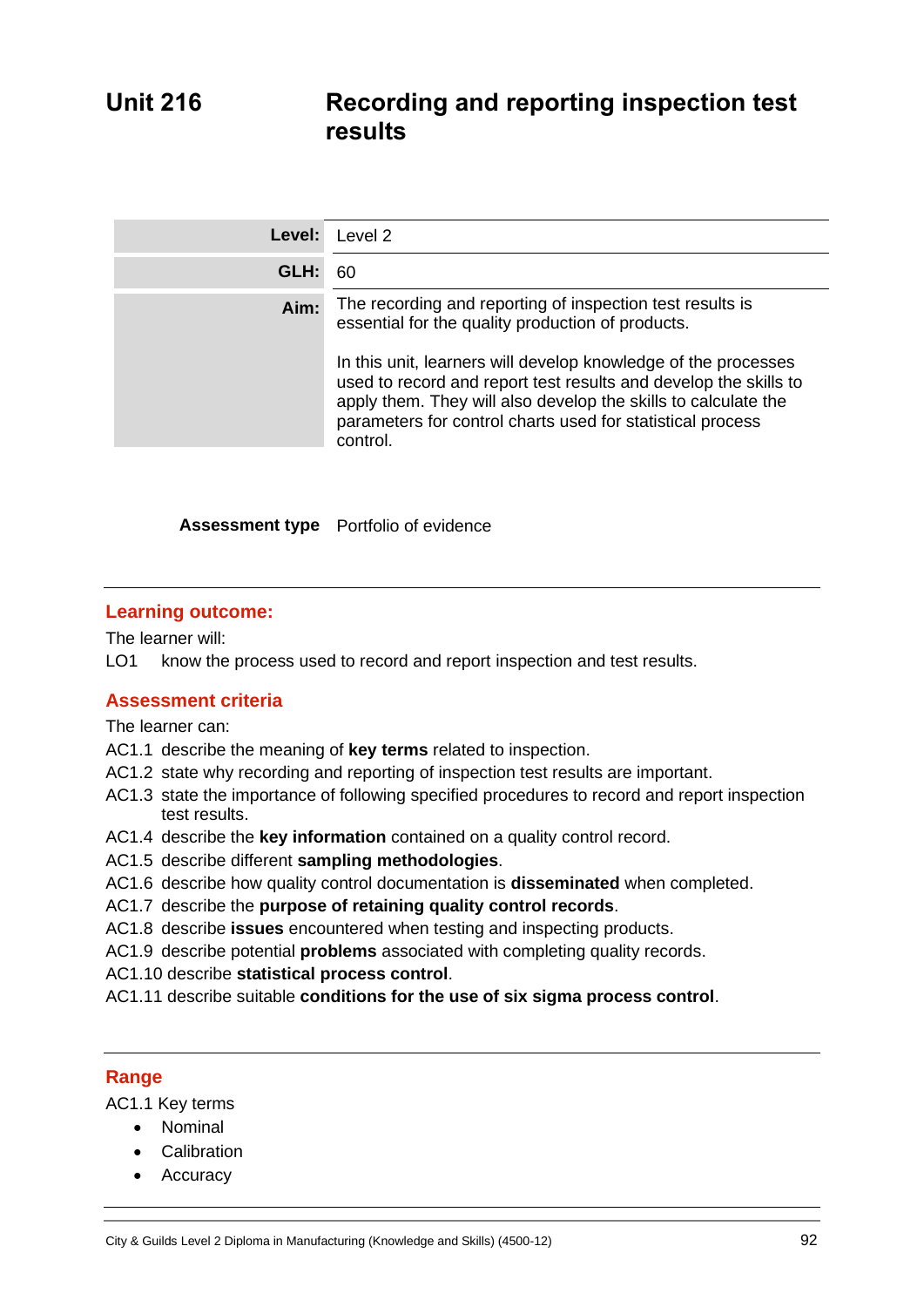- Repeatability
- **Precision**
- Tolerance
- Error

AC1.4 Key information

- Signatures
- Date/time
- Batch number
- Part number
- Frequency of tests
- Test results

AC1.5 Sampling methodologies

- 100% inspection
- Random sampling
- Defined (first, final, batch)

#### AC1.6 Disseminated

- Lines of communication
- Quality control department
- Lab staff
- Team members
- Team leader
- Production supervisor

AC1.7 Purpose of retaining quality control records

- Audit trail
- Improve processes
- Provides historical data to identify trends

#### AC1.8 Issues

- Accuracy of measuring instruments (fit for purpose, calibration)
- Precision of measurements
- Time required to record data

#### AC1.9 Common problems

- Ability to record data quickly enough
- Missing information
- Inaccurate data
- Inaccurate interpretation of data

#### AC1.10 Statistical process control

- Nominal
- Process capability
- Sampling
- Control charts
- Control limits
- Action limits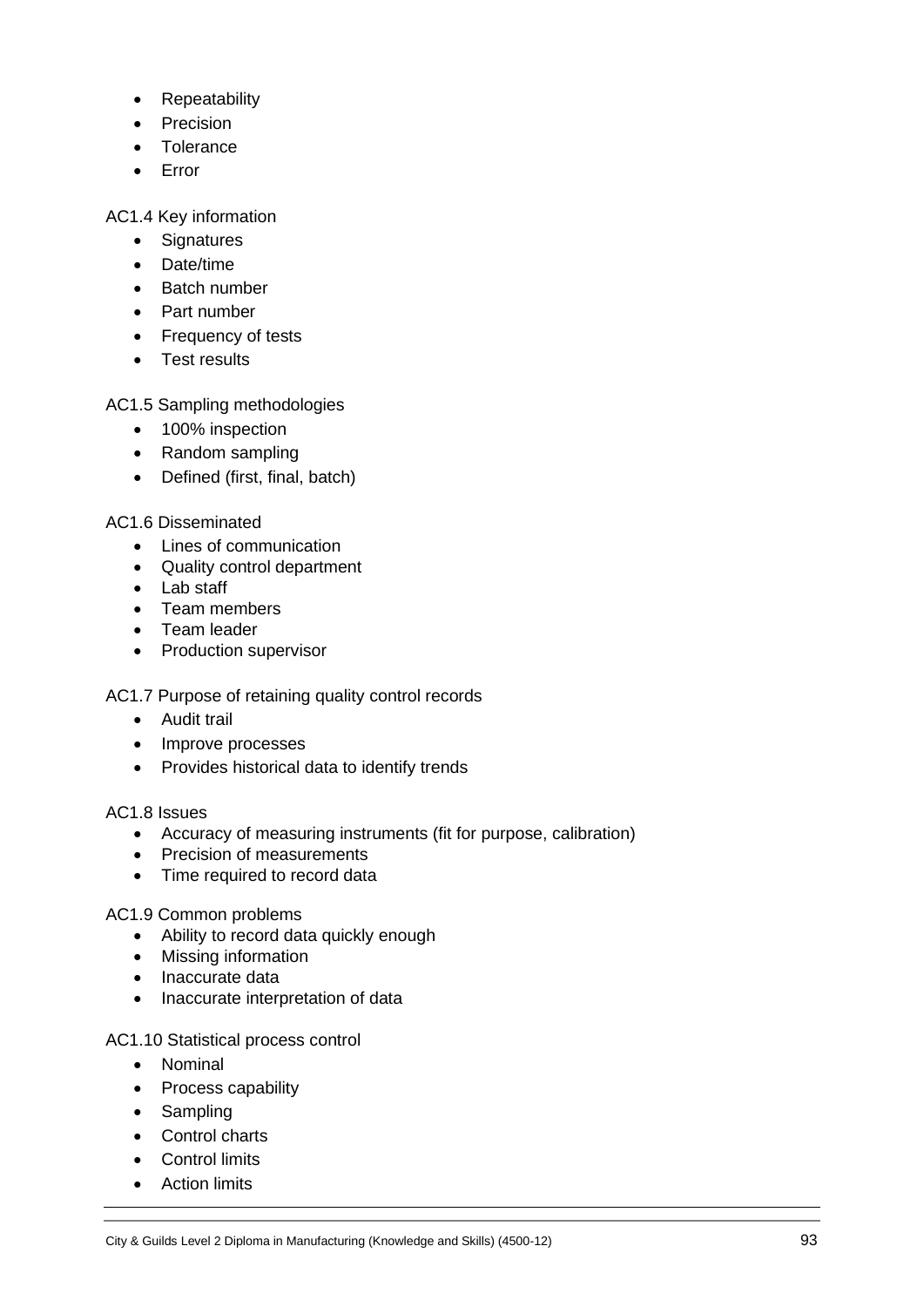AC1.11 Suitable conditions for the use of six sigma

- High volume manufacture
- Capable processes
- Repeat products

#### **Learning outcome**

The learner will:

LO2 be able to record and report inspection and test results.

#### **Assessment criteria**

The learner can:

- AC2.1 follow all relevant **safe working practices** and safety requirements.
- AC2.2 obtain correct quality control **documents** for a range of products.
- AC2.3 **interpret** the **documents** required to record and report inspection and test results.
- AC2.4 record inspection data for a range of **product types, sampling methods and manufacturing methods**.
- AC2.5 **report** inspection data in a range of appropriate **formats**.
- AC2.6 present completed report to the appropriate person.

#### **Range**

AC2.1 Safe working practices

- Procedures and safety requirements for sampling
- Health and safety and environmental regulations
- Safe working practices
- Machinery/equipment safety procedures
- Company standards and procedures.

#### AC2.2 and AC2.3 Documents

- Engineering drawings
- Job instructions
- Specifications
- Datasheets
- Inspection and testing procedures
- Inspection and testing results

#### AC2.3 Interpret

- Dimensions
- **Features**
- Limits/tolerances
- **Finishes**

AC2.4 Product types, sampling methods and manufacturing methods.

• Product types (raw materials, purchased components, manufactured components, finished products)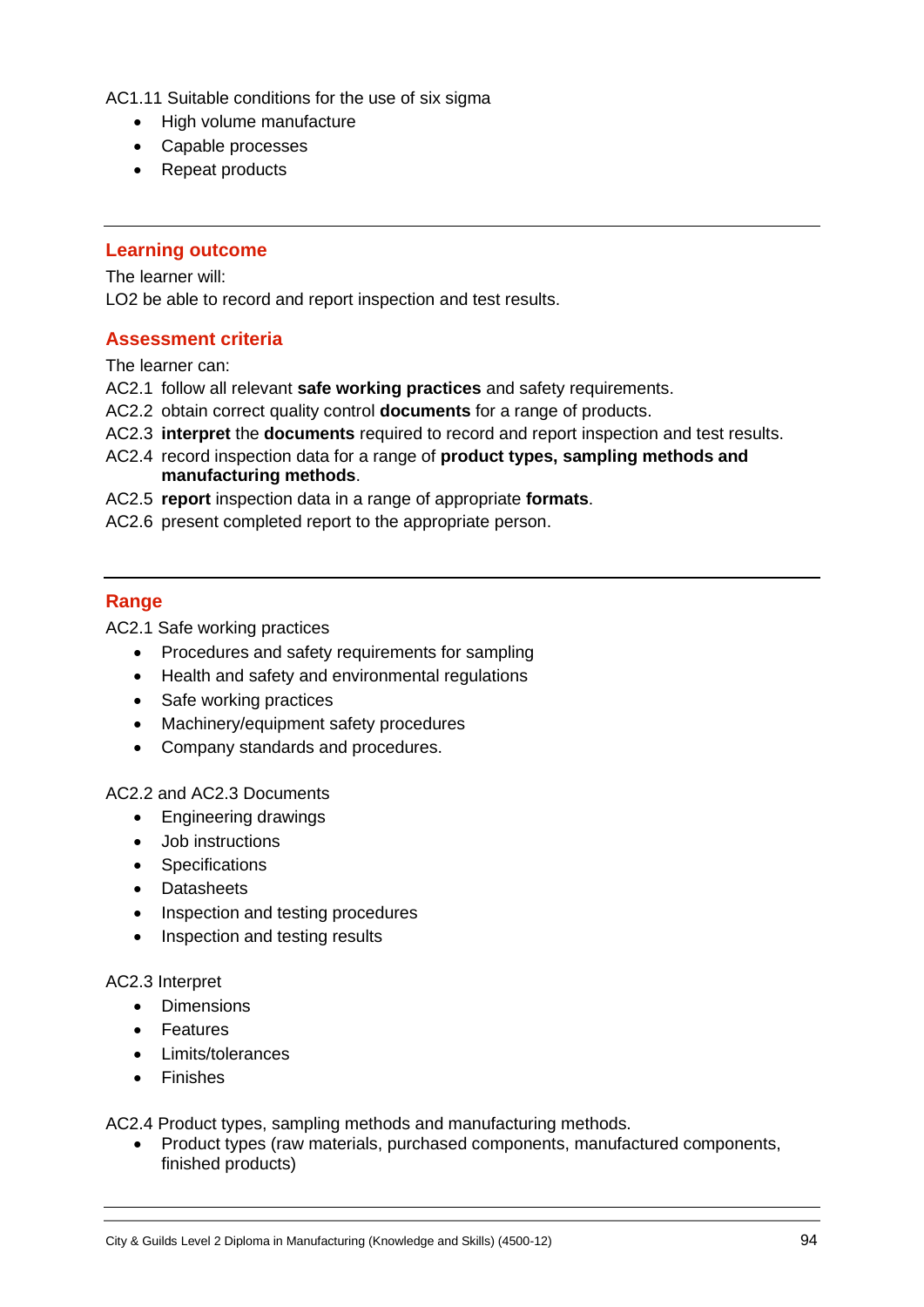- Sampling methods (storage and preparation of samples, random, defined (first/final))
- Manufacturing methods (hand manufacturing, manually operated machine operations, computer-controlled operations, fully automated processes)

AC2.5 Appropriate recording formats

- Tables
- **Spreadsheets**
- Graphs
- Charts
- Sample data sheets
- Quality inspection reports

#### **Learning outcome**

The learner will: LO3 be able to deal with problems while recording and reporting inspection and test results.

#### **Assessment criteria**

The learner can:

AC3.1 identify problems or issues affecting recording or reporting of inspection results.

- AC3.2 propose **feasible solutions** to problems affecting recording or reporting of inspection results.
- AC3.3 report **problems or issues** beyond the scope of their own authority to the appropriate person.

#### **Range**

AC3.2 Feasible solutions

• Practical aspects of dealing with common problems encountered during recording and reporting inspection and test results, e.g. use of email to speed up reporting

AC3.3 Problems or issues

• Identifying and reporting problems or issues beyond the scope of own authority, e.g. changes to existing procedures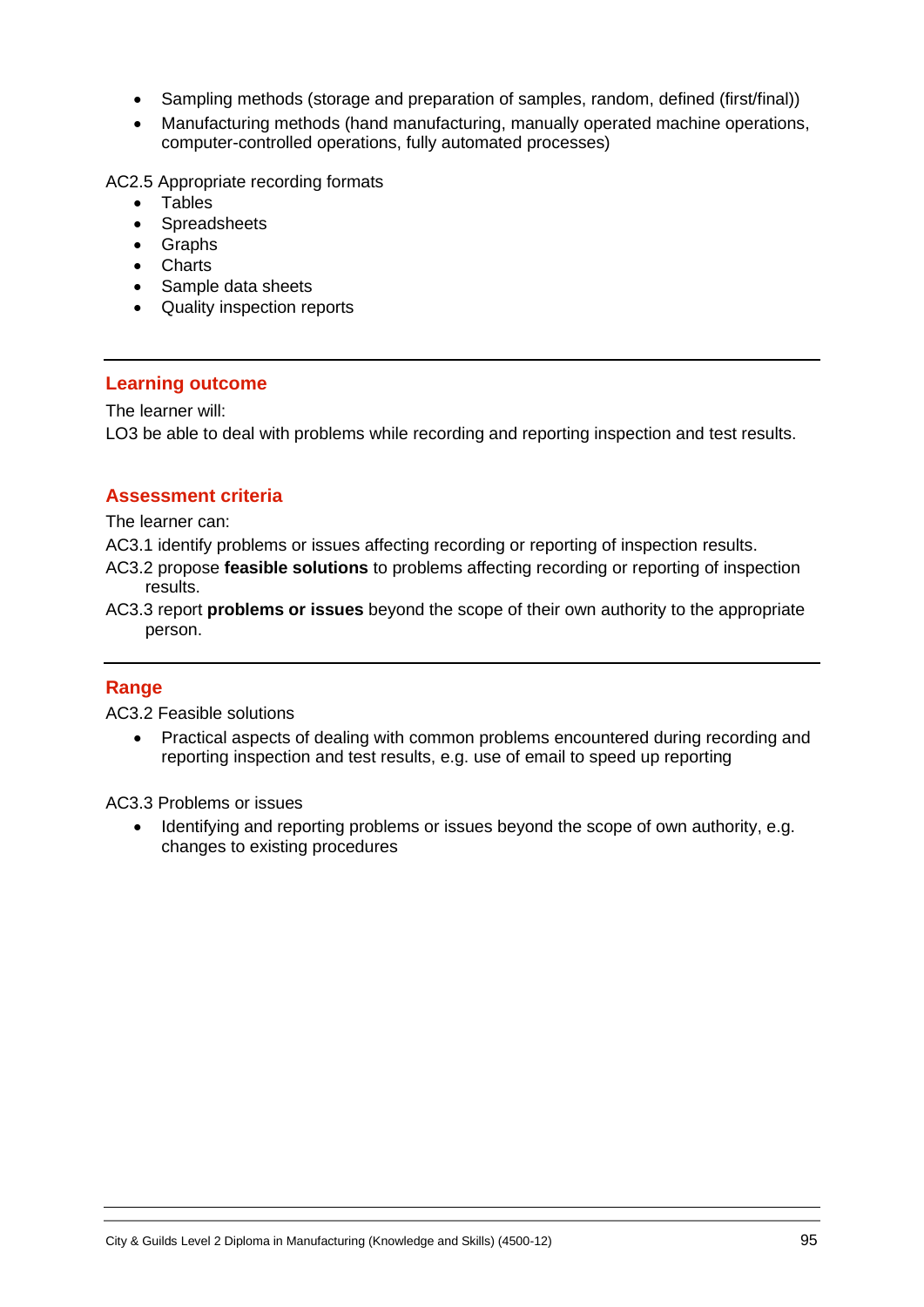# **Unit 216 Recording and reporting inspection test results results**

Supporting Information

## *Guidance*

This unit is intended to underpin the development of practical skills and effective behaviours whilst carrying out testing and inspection activities in a manufacturing environment.

LO1 is a theory-based objectives and can be delivered in the classroom, whereas LO2 and LO3 detail the practical skills that candidates must be able to demonstrate in the workplace.

### *Mapping to ST0420 Lean Manufacturing Operative apprenticeship standard*

The mapping grid is a guide only. Additional KSBs could be covered during the assessment of the unit.

| <b>Learning Outcome</b> | <b>Assessment criteria</b> | KSB(s)             |
|-------------------------|----------------------------|--------------------|
| 1                       | 1.1                        | K <sub>16</sub>    |
|                         | 1.2                        | K <sub>16</sub>    |
|                         | 1.3                        | K <sub>16</sub>    |
|                         | 1.4                        | K <sub>16</sub>    |
|                         | 1.5                        | K <sub>16</sub>    |
|                         | 1.6                        | K16                |
|                         | 1.7                        | K <sub>16</sub>    |
|                         | 1.8                        | K16                |
|                         | 1.9                        | K <sub>16</sub>    |
|                         | 1.10                       | K <sub>16</sub>    |
|                         | 1.11                       | K <sub>16</sub>    |
| $\overline{2}$          | 2.1                        | S16, S18, S21      |
|                         | 2.2                        | S16, S18, S21      |
|                         | 2.3                        | S16, S18, S21      |
|                         | 2.4                        | S16, S18, S21      |
|                         | 2.5                        | S16, S18, S21      |
|                         | 2.6                        | S21                |
| 3                       | 3.1                        | S16, S18           |
|                         | 3.2                        | S16, S17, S18, S20 |
|                         | 3.3                        | S21                |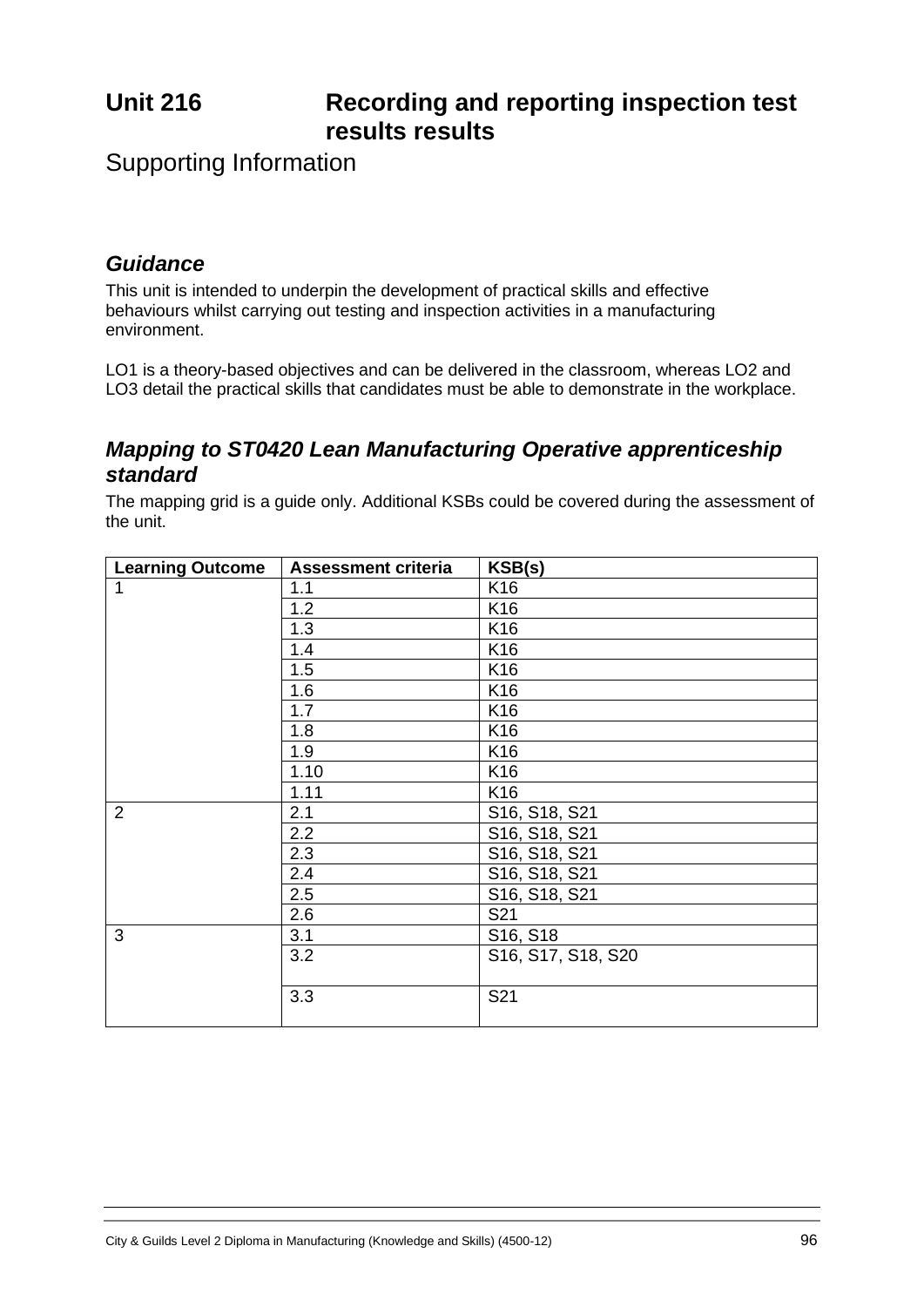# **Appendix 1 Relationships to other qualifications**

Links to other qualifications

This qualification has connections to the:

• Level 2 Lean Manufacturing Operative apprenticeship standard ST0420

This qualification forms the on-programme element of the above apprenticeship, and is a gateway requirement for the following End-point Assessments:

- **9315-22** Level 2 End-point Assessment in Lean Manufacturing Operative ST0420/AP02 (Production & Assembly)
- **9315-23** Level 2 End-point Assessment in Lean Manufacturing Operative ST0420/AP02 (Inspection & Quality Assurance)
- **9315-24** Level 2 End-point Assessment in Lean Manufacturing Operative ST0420/AP02 (Logistics & Material Handling)
- **9315-25** Level 2 End-point Assessment in Lean Manufacturing Operative ST0420/AP02 (Processing & Finishing)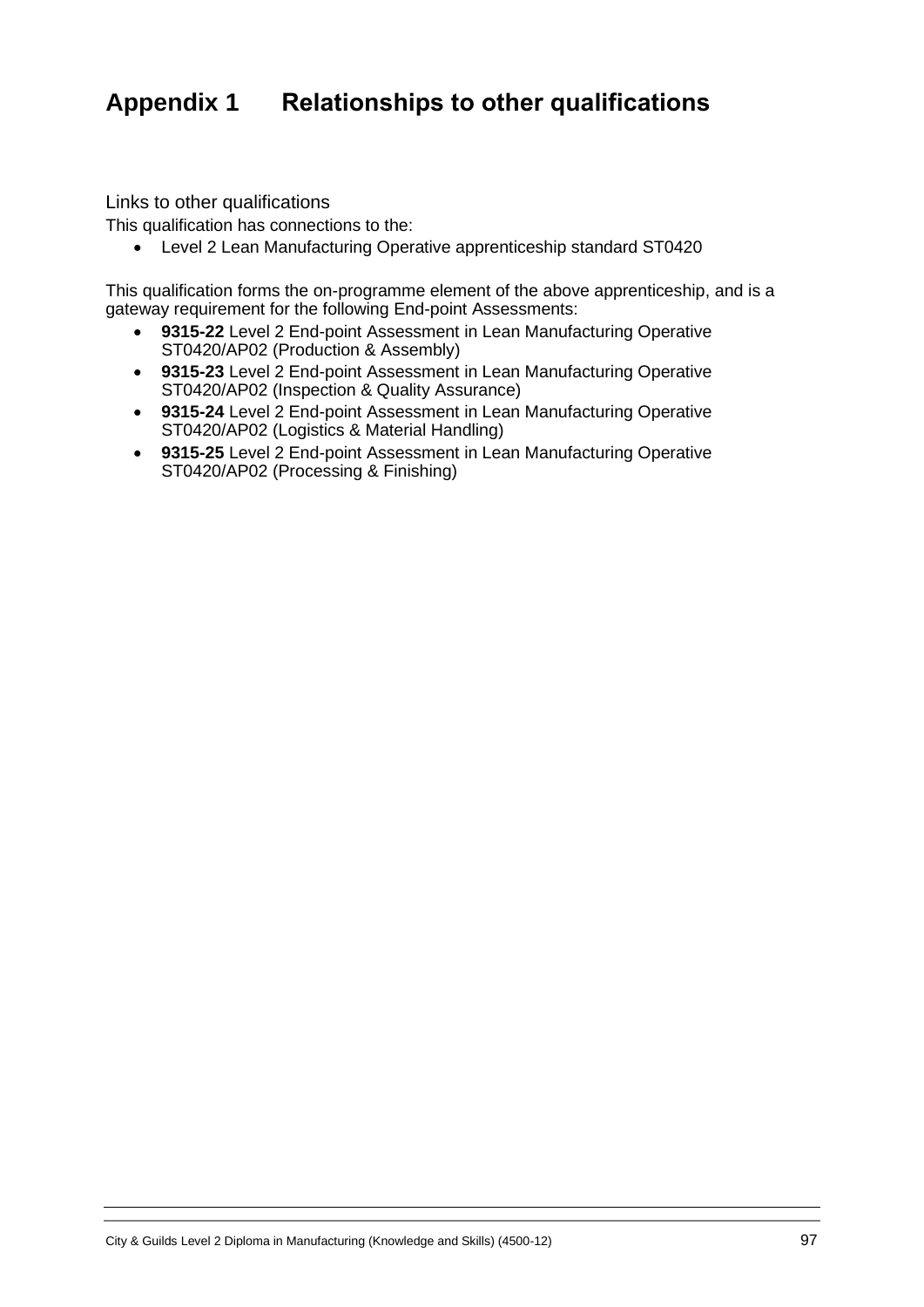# **Appendix 2 Sources of general information**

The following documents contain essential information for centres delivering City & Guilds qualifications. They should be referred to in conjunction with this handbook. To download the documents and to find other useful documents, go to the *[Centre Document Library](https://www.cityandguilds.com/delivering-our-qualifications/centre-development/centre-document-library)* on *[www.cityandguilds.com](http://www.cityandguilds.com/)* or click on the links below:

#### *[Quality Assurance Standards: Centre Handbook](https://www.cityandguilds.com/-/media/ilm-website/sharepoint-documents/_published-documents/qas-centre-handbook-pdf.ashx?la=en&hash=4A5447E601FBB9B560AAE285C5ECD56173ED22DA)*

This document is for all approved centres and provides guidance to support their delivery of our qualifications. It includes information on

- Centre quality assurance criteria and monitoring activities
- Administration and assessment systems
- Centre-facing support teams at City & Guilds / ILM
- Centre quality assurance roles and responsibilities.

The Centre Handbook should be used to ensure compliance with the terms and conditions of the Centre Contract.

#### *[Quality Assurance Standards: Centre Assessment](https://www.cityandguilds.com/-/media/ilm-website/sharepoint-documents/_published-documents/qas-centre-assessment-pdf.ashx?la=en&hash=2E8427DC28E5517AFE5778E08398F69DF48EB554)*

This document sets out the minimum common quality assurance requirements for our regulated and non-regulated qualifications that feature centre assessed components. Specific guidance will also be included in relevant qualification handbooks and/or assessment documentation.

It incorporates our expectations for centre internal quality assurance and the external quality assurance methods we use to ensure that assessment standards are met and upheld. It also details the range of sanctions that may be put in place when centres do not comply with our requirements, or actions that will be taken to align centre marking/assessment to required standards. Additionally, it provides detailed guidance on the secure and valid administration of centre-assessments.

#### *Access arrangements - [When and how applications need to be made to City & Guilds](https://www.cityandguilds.com/-/media/cityandguilds-site/documents/delivering-our-qualifications/access-arrangements-when-and-how-to-apply-pdf.ashx?la=en&hash=8358C1BB86F242D18E468D771939693867E9CBEE)*

provides full details of the arrangements that may be made to facilitate access to assessments and qualifications for candidates who are eligible for adjustments in assessment.

The *[Centre Document Library](https://www.cityandguilds.com/delivering-our-qualifications/centre-development/centre-document-library)* also contains useful information on such things as:

- Conducting examinations
- Registering learners
- Appeals and malpractice

#### **Useful contacts**

Please visit the Contact Us section of the City & Guilds website, *[Contact us](https://www.cityandguilds.com/help/contact-us)*